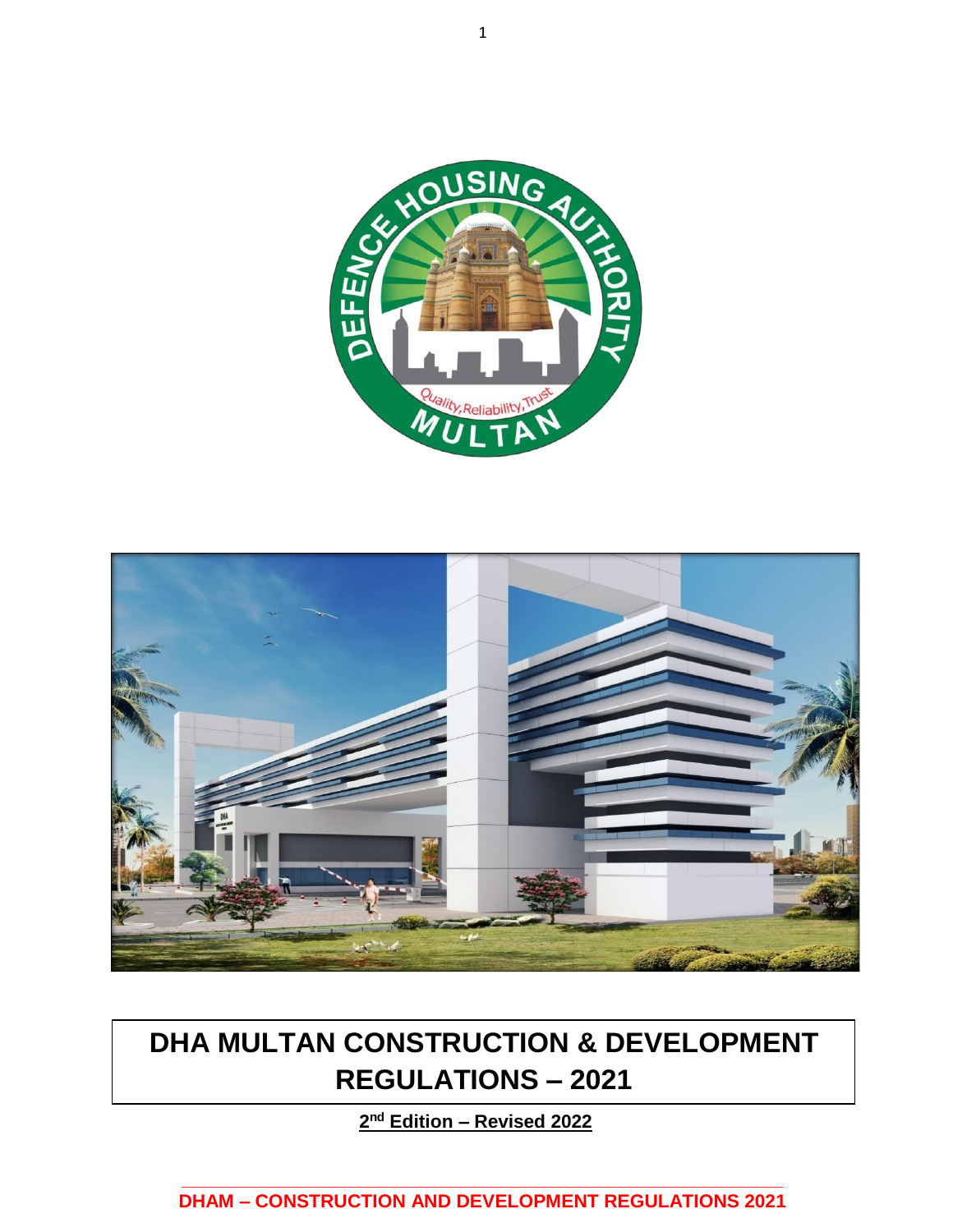### **CONTENTS**

### **Part – I**

| <b>Ser</b> | <b>Subject</b>                                    | Page No |
|------------|---------------------------------------------------|---------|
|            | <b>Construction &amp; Development Regulations</b> |         |
|            | <b>Short Title, Commencement and Extent</b>       |         |
| $\sim$     | <b>Construction Guidelines</b>                    | ∽       |

### **Part – II**

| <b>Ser</b> | <b>Chapter No.</b> | <b>Subject</b>                                       | Page No |
|------------|--------------------|------------------------------------------------------|---------|
| 4.         | Chapter-I          | Preliminary                                          |         |
| 5.         | Chapter-II         | <b>Definitions</b>                                   | 9       |
| 6.         | Chapter-III        | <b>General By-Laws</b>                               | 24      |
| 7.         | Chapter-IV         | <b>Standards For Residential Buildings</b>           | 47      |
| 8.         | Chapter-V          | <b>Standards For Commercial Buildings</b>            | 58      |
| 9.         | Chapter-VI         | <b>Standards For Special Purpose Buildings</b>       | 70      |
| 10.        | Chapter-VII        | Utilities Requirements For Commercial and Mixed      | 75      |
|            |                    | <b>Use Buildings</b>                                 |         |
| 11.        | Chapter-VIII       | <b>Parking Requirements</b>                          | 78      |
| 12.        | Chapter-IX         | <b>Drainage and Sanitation</b>                       | 81      |
| 13.        | Chapter-X          | <b>Lighting and Ventilation</b>                      | 83      |
| 14.        | Chapter-XI         | <b>Building Design and Construction Requirements</b> | 85      |
| 15.        | Chapter-XII        | <b>Administrative Aspects</b>                        | 87      |
| 16.        | Chapter-XIII       | Safety and Security Measures During Construction     | 89      |
| 17.        | Chapter-XIV        | <b>Fire Safety Precautions</b>                       | 93      |
| 18.        | Chapter-XV         | <b>Violation Of By-Laws</b>                          | 99      |
| 19.        | Chapter-XVI        | Dangerous Buildings                                  | 101     |

### **Part – III**

| <b>Ser</b> | <b>Subject</b>              | Page No |
|------------|-----------------------------|---------|
| ററ<br>ZU.  | Abbreviations<br>_ıst<br>0t | 105     |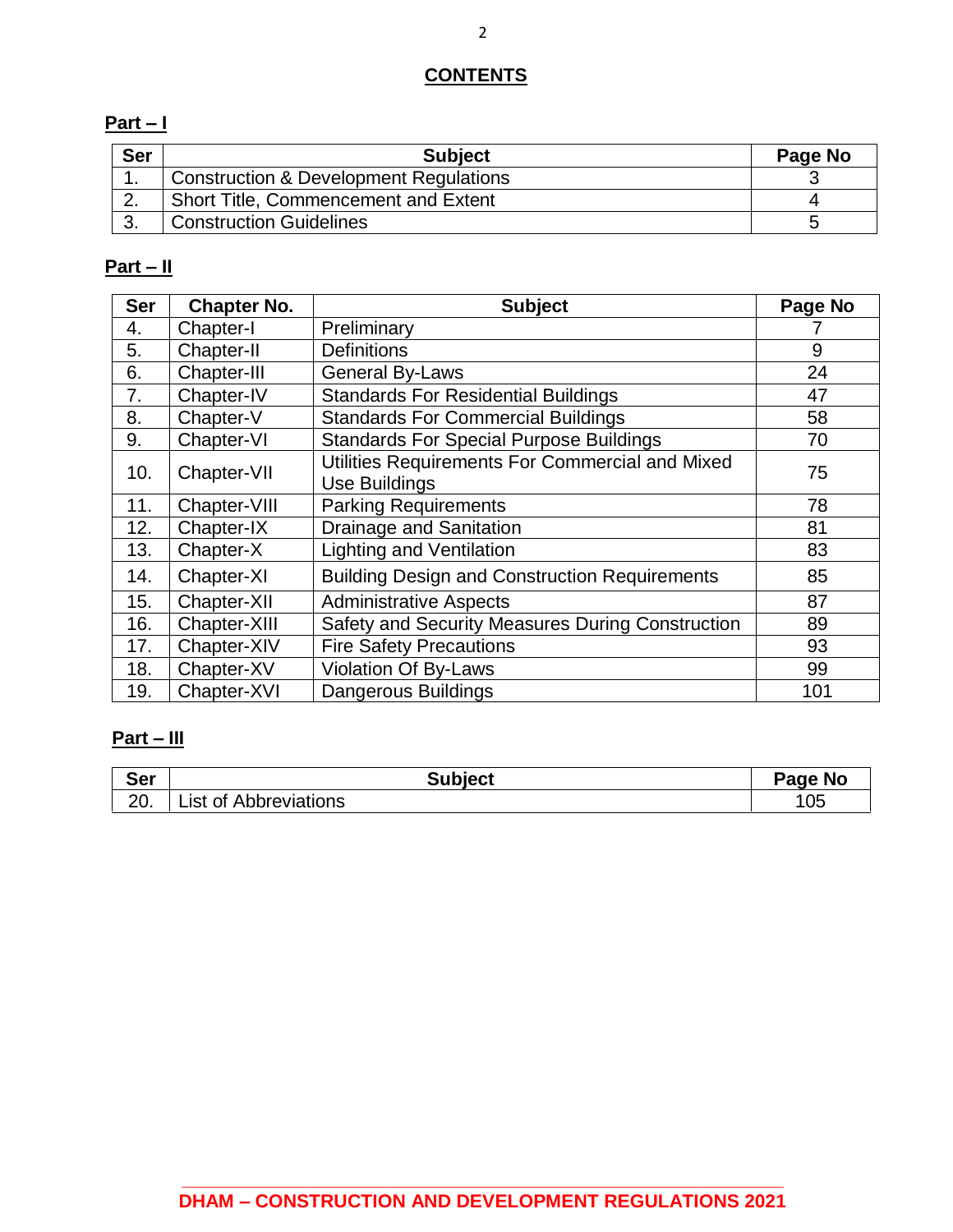#### **1. CONSTRUCTION & DEVELOPMENT REGULATIONS**

Whereas, after repeal of the Defence Housing Authority Lahore Ordinance 1999 (Punjab Ordinance LI 1999), Chief Executive's Order No. 26 of 2002, for the reconstitution of Defence Housing Authority Lahore, has been promulgated and published in Gazette of Pakistan dated September 19, 2002.

And Whereas, the Executive Board of the Defence Housing Authority (DHA) is empowered to make Regulations under Article 23 of Chief Executive Order No 26 of 2002 and to get them published in Government Notification in the Official Gazette.

And Whereas, the Executive Board in order to carry out the purposes of the order and in exercise of its powers conferred upon under Article 23 Read with Article 4 and all other enabling provisions of the said Order is pleased to make the following Regulations.

Defence Housing Authority Multan being chapter of Defence Housing Authority Lahore is liable to abide by these rules & regulations, definitely with the provision of incorporation of requisite amendments, as & when deemed necessary.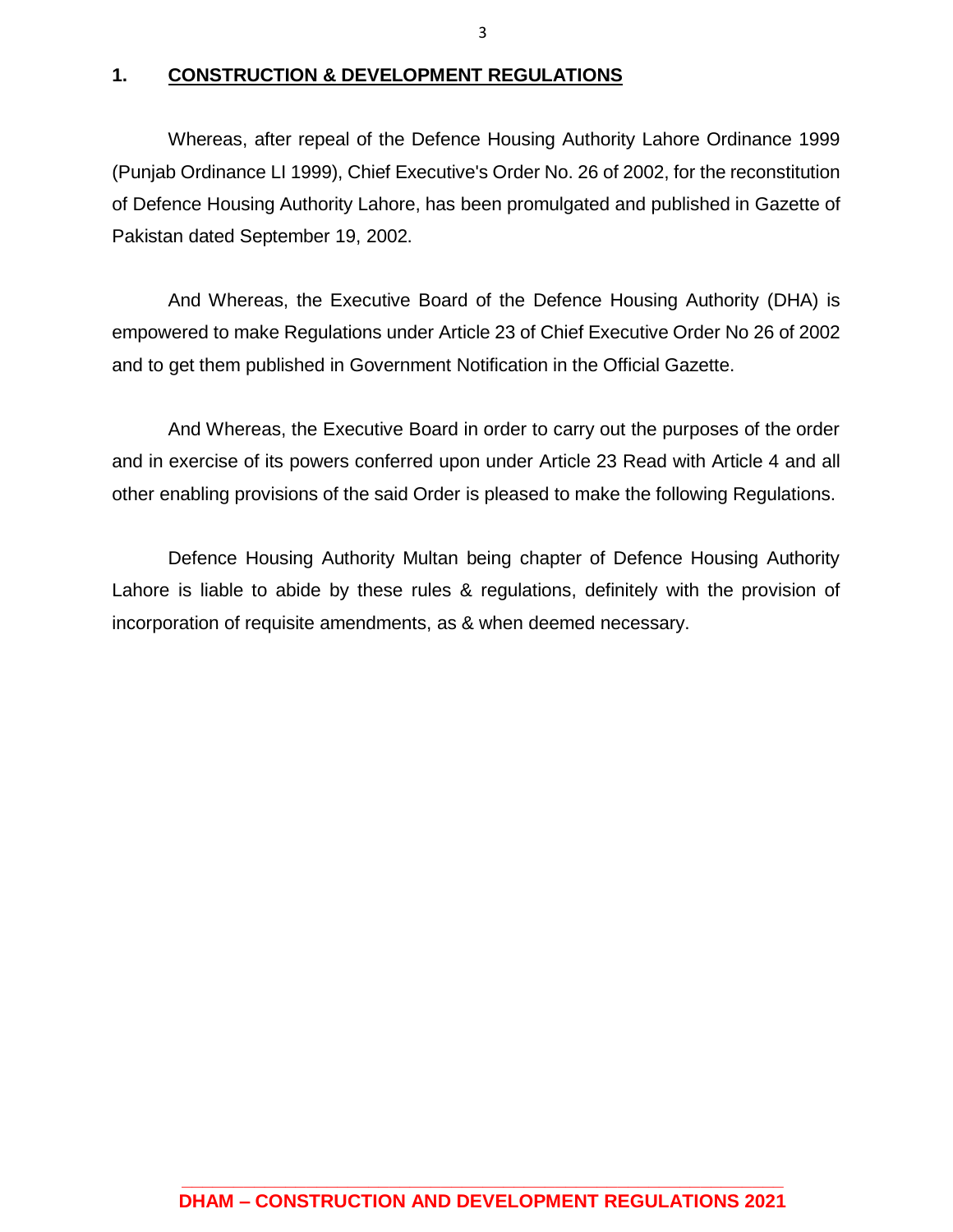### **2. SHORT TITLE, COMMENCEMENT AND EXTENT**

- a. These Regulations shall be called Defence Housing Authority Multan Construction & Development Regulations 2021.
- b. These Regulations shall extend to the Specified as well as Notified Area of 'Defence Housing Authority Multan'.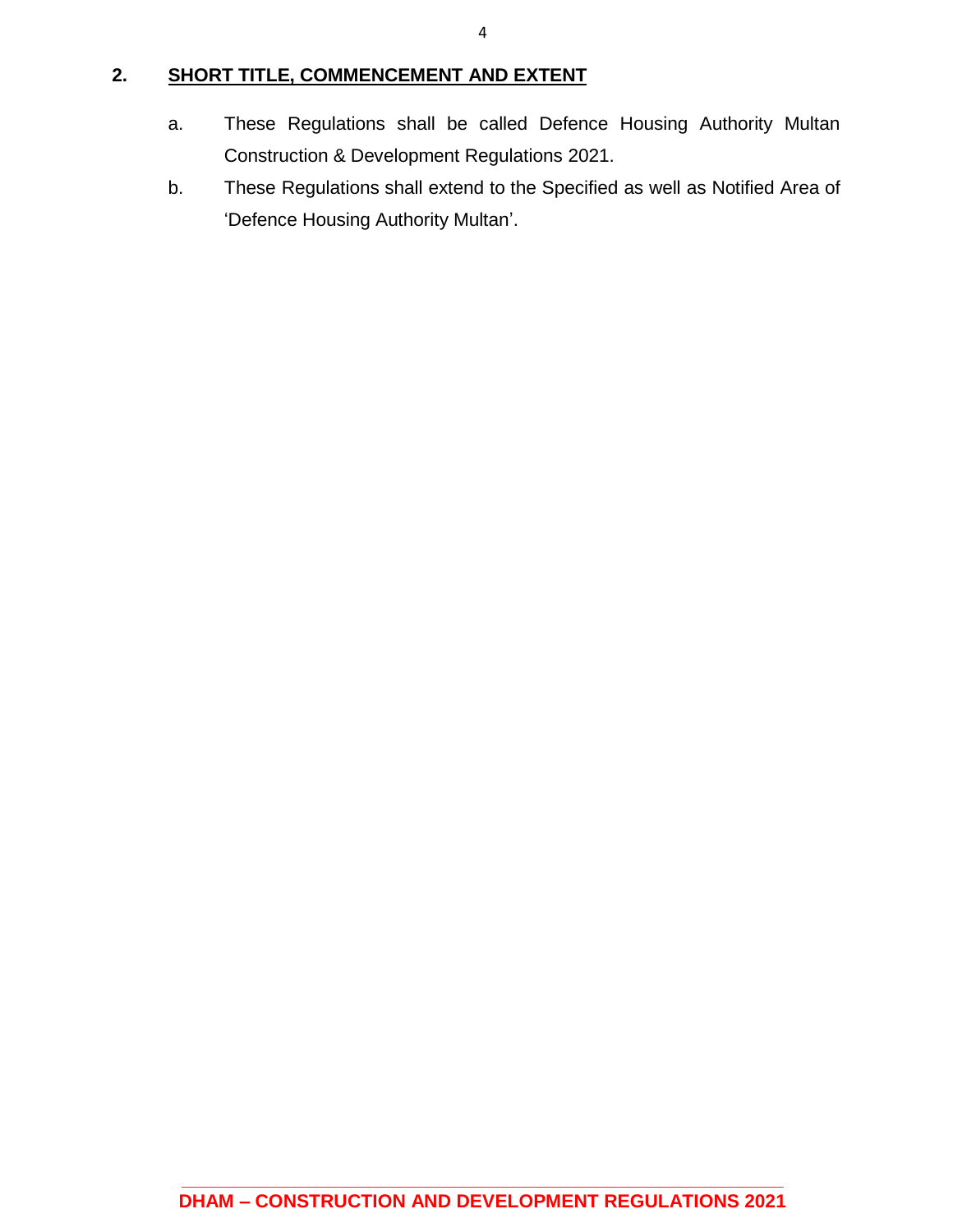#### **3. THE CRUX – CONSTRUCTION GUIDELINES**

Defence Housing Authority Multan has approved the Development and Construction Regulations which will be in-effect from **June 2020**. DHA Multan has advised their members in their own interest not to violate construction By-Laws as only the owner of the house is responsible for construction and not it's Architect/Consultant or the building contractor. The crux of the important points of construction guidelines are:-

#### a. **Things to DO (Do's)**

- (1) Do get the latest site plan of the plot before getting the building designed from your architect.
- (2) Do submit contour plan of the plot if level difference of more than **5 ft** from the road level exists.
- (3) Do observe the rules, regulations and instructions of the department for supervision of construction work.
- (4) Do observe the rules, regulations and instructions of the department whose services are utilized i.e. **MEPCO, PTCL, WASA, Sui Northern Gas** etc.
- (5) Do plan your building keeping in view the existing services at site.
- (6) Do take all necessary precautions to respect the privacy of neighbors during construction.
- (7) Do keep photocopy of all necessary documents on site for necessary checking by DHA staff.
- (8) Do obtain **No Observation Certificate** at various stages of construction works.
- (9) Do obtain Completion Certificate after completion of building.

### b. **Things NOT to do (Don'ts)**

- (1) Do not use plot for the purpose other than for which it has been allotted.
- (2) Do not undertake construction work without obtaining **Drawings Approval Certificate**.
- (3) Do not indulge in any violation of Construction Bylaws.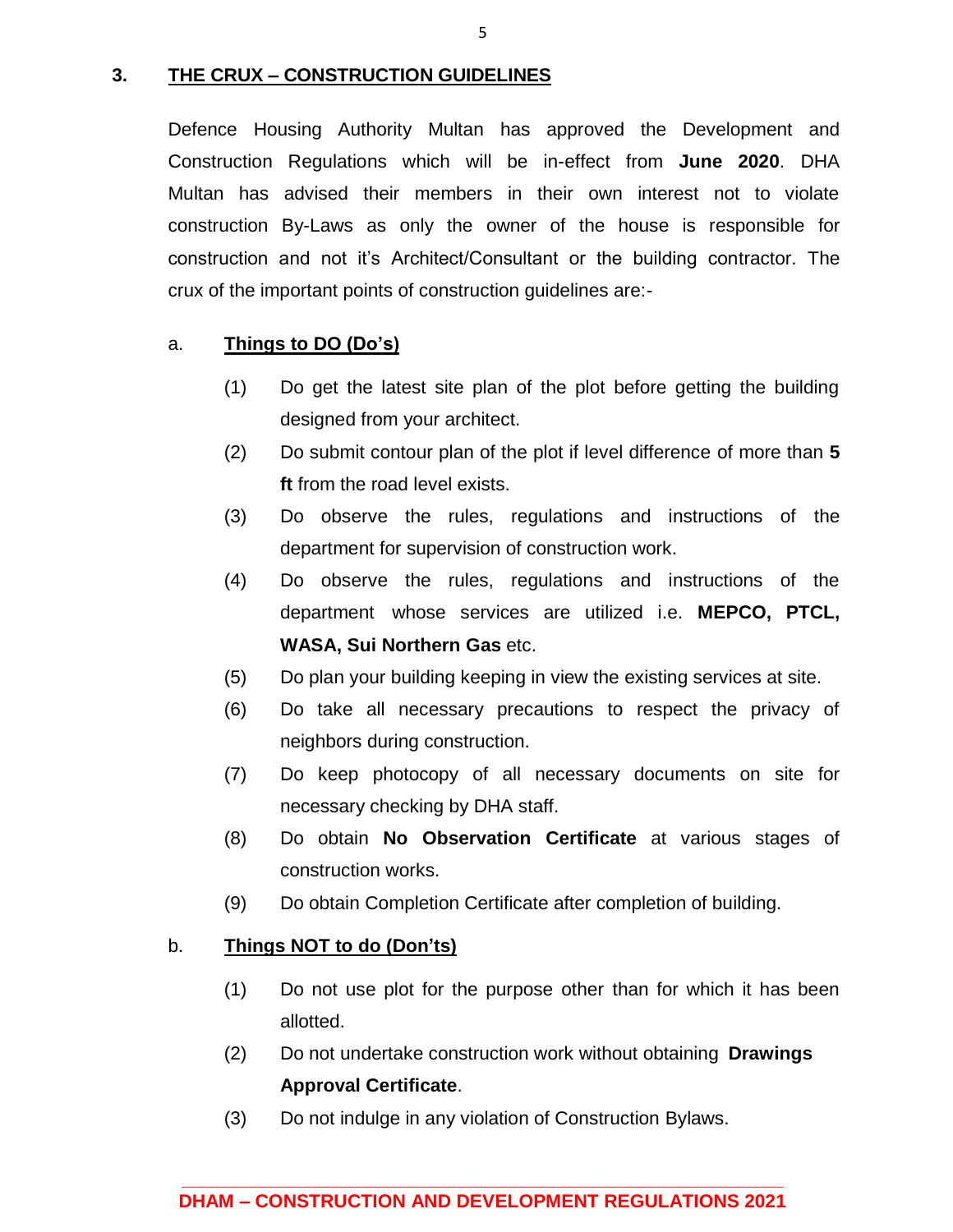- (4) Do not damage the property on neighboring plots while carrying out excavation.
- (5) Do not encroach upon the neighbor's land or the road while constructing boundary walls.
- (6) Do not construct anything in COS like Servant Room, Bathroom for Servant, Air Raid Shelter / Basement etc.
- (7) Do not carry out road cutting without obtaining permission from DHA Multan.
- (8) Do not install motor pump on the water supply line.
- (9) Do not connect water without permission of DHA.
- (10) Do not grow trees / vegetation so as to encroach / occupy the space outside your plot.
- (11) Do not construct sunshade / any design additional to **2 feet**  allowable projection in commercial and residential buildings.
- (12) Do not construct sunshade / pergola / any type of projection outside your plot line.
- (13) Do not construct any type of projections / flower bed on front boundary wall.
- (14) Fixing of hoarding on building is not permitted.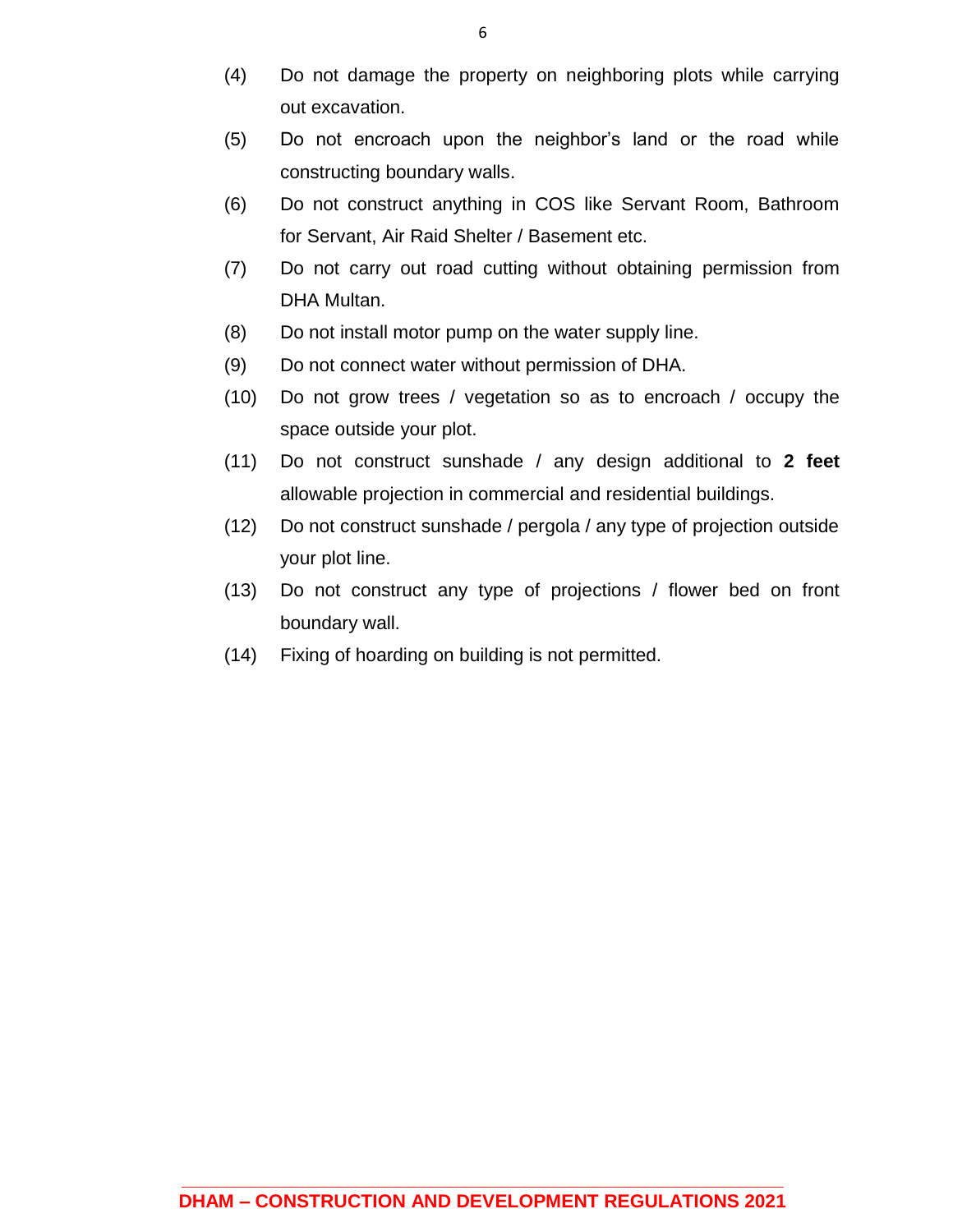### **CHAPTER – I**

### **PRELIMINARY**

### **1. Authority**

- a. In exercise of the powers vested in the Executive Board under Article 23 of the Presidential Order No. 7 of 1980 and all other enabling powers in that behalf, the Executive Board hereby makes the following By-Laws for carrying out the additions to, or alterations in, or demolition of the existing buildings, or erection or re-erection of new buildings and town planning parameters to be followed in DHAM Authorities (DHAM).
- b. These By-Laws are hereby promulgated and published and will be implemented in full spirit under the title of: **"DHA Multan, Development & Construction Regulations 2021**".
- c. These By-Laws are hereby promulgated under short title of: "**DHAM By-Laws 2021**"
- **2. Application and Commencement:** These By-Laws shall have an optimistic impact on people living within the jurisdiction of DHAM Authorities.
	- a. These By-Laws shall come into force at once.
	- b. Any member who intends to construct / carry out building works in **DHAM** Authorities shall strictly comply with the requirements of these By-Laws.
	- c. Defaulting members are liable to disconnection of services and financial penalties.
	- d. The plot shall be strictly utilized for the purpose it has been allotted. NO DEVIATION SHALL BE PERMITTED.
	- e. Every member, within the limits of **DHAM,** intending to erect or re-erect abuilding, carry out addition or alteration to existing building or demolish the existing building, shall comply with the requirements of these By-Laws.
- **3. Interpretation of By-Laws:** In case of any ambiguity in interpretation of these By-Laws, **DHAM** reserves the right to deliver/implement the interpreted contents of these By-Laws.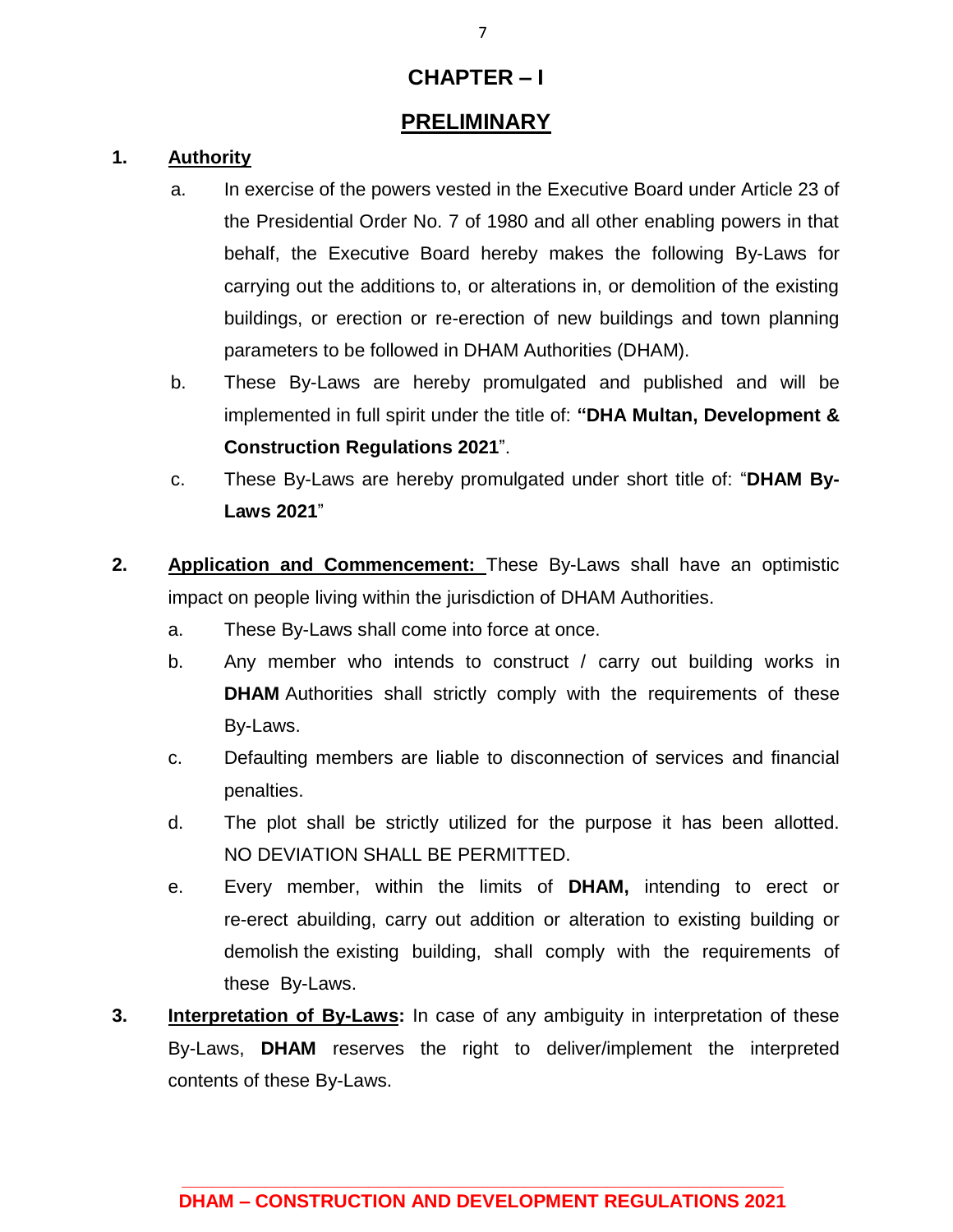- **4. Modification/Amendments:** These By-Laws shall be reviewed periodically and necessary amendments shall be incorporated as deemed appropriate by the DHAM Authorities from time to time.
- **5. Exemptions:** Application of these By-Laws may be relaxed for buildings erected by or on behalf of the Government / Semi Government bodies and DHAM, provided they are sound with respect to engineering, town planning and civic aspects.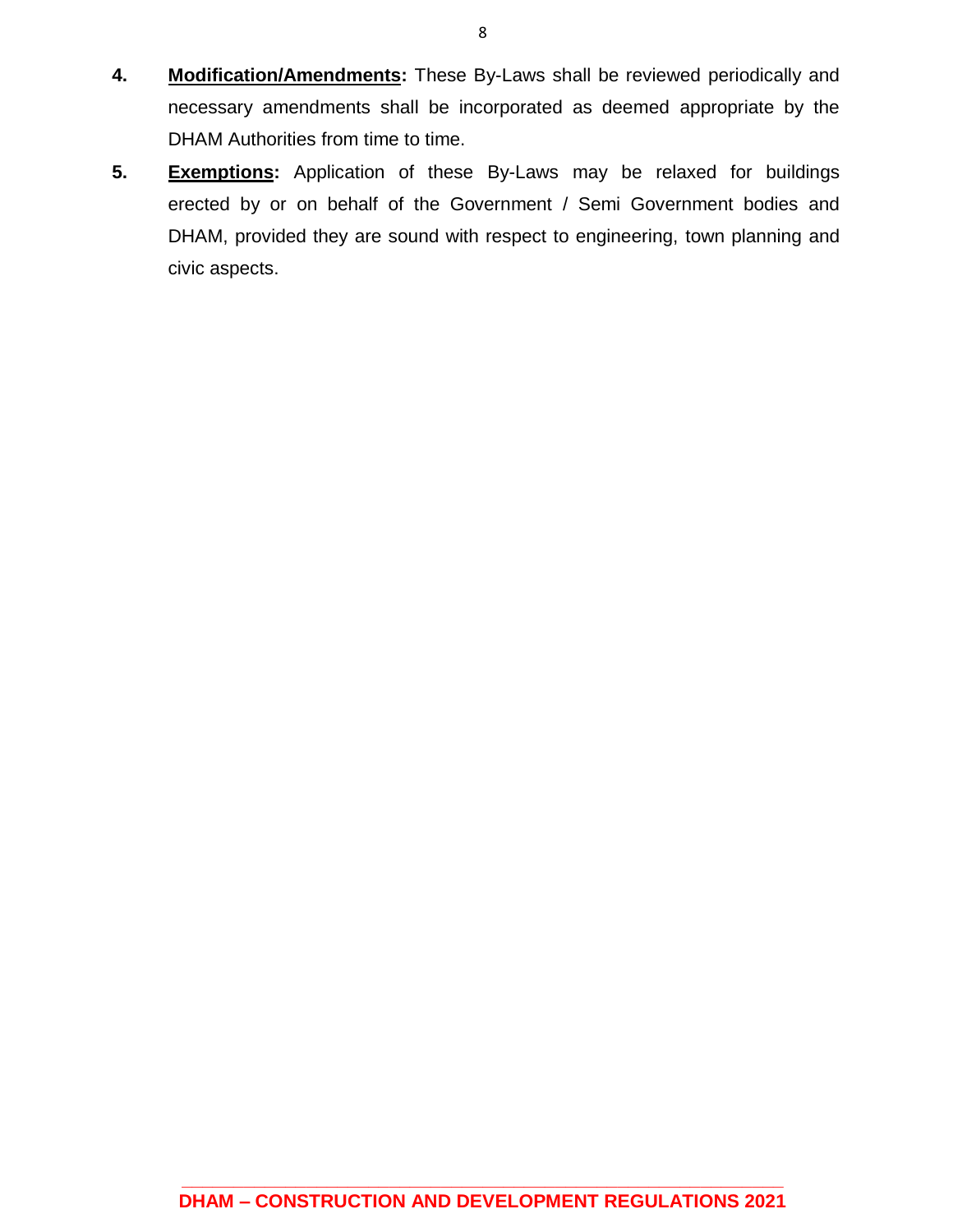# **CHAPTER – II DEFINITIONS**

### **2. Definitions**

- a. The following expressions shall have the meanings hereby respectively assigned to them or as the context otherwise require:-
	- (1) '**Alteration**' of building includes the structural or other physical alternation for making any addition/ removal or other changes in a building.
	- (2) '**Allotment Letter'** means a letter prescribed by the Authority from time to time making allotment of a particular property/ plot to an applicant.
	- (3) '**Allotment/Allocation**' means the conveyance of a particular property / plot to an applicant by way of an allotment letter or transfer letter as prescribed by the Authority.
	- (4) **'Allottee'** means a person to whom an Allotment Letter has been issued by way of a method of conveyance as approved and/ or permitted by the Authority.
	- (5) '**Amalgamation'** means the joining of two or more adjacent plots of the same land use in accordance with prescribed rules/ regulations.
	- (6) **'Amenity Plot'** means a plot allocated exclusively for the purpose of amenity uses, such as government offices, health, welfare, education, worship places, burial grounds, parking and recreational areas.
	- (7) **'Ancillary Building'** means a building subservient to the principal building on the same plot e.g. servant quarters, garages and guardroom etc.
	- (8) '**Apartment**' means an independent residential unit in a building consisting of at least one bedroom, a living room, a bathroom and a kitchen.
	- (9) **'Approved'** means as approved in writing by the Authority.
	- (10) **'Approved Plan'** means plan for the building or lay out plan approved by the Authority in accordance with prescribed regulations.
	- (11) **'Approved Scheme'** means a project duly approved for urban development, redevelopment or renewal, including larger area plan,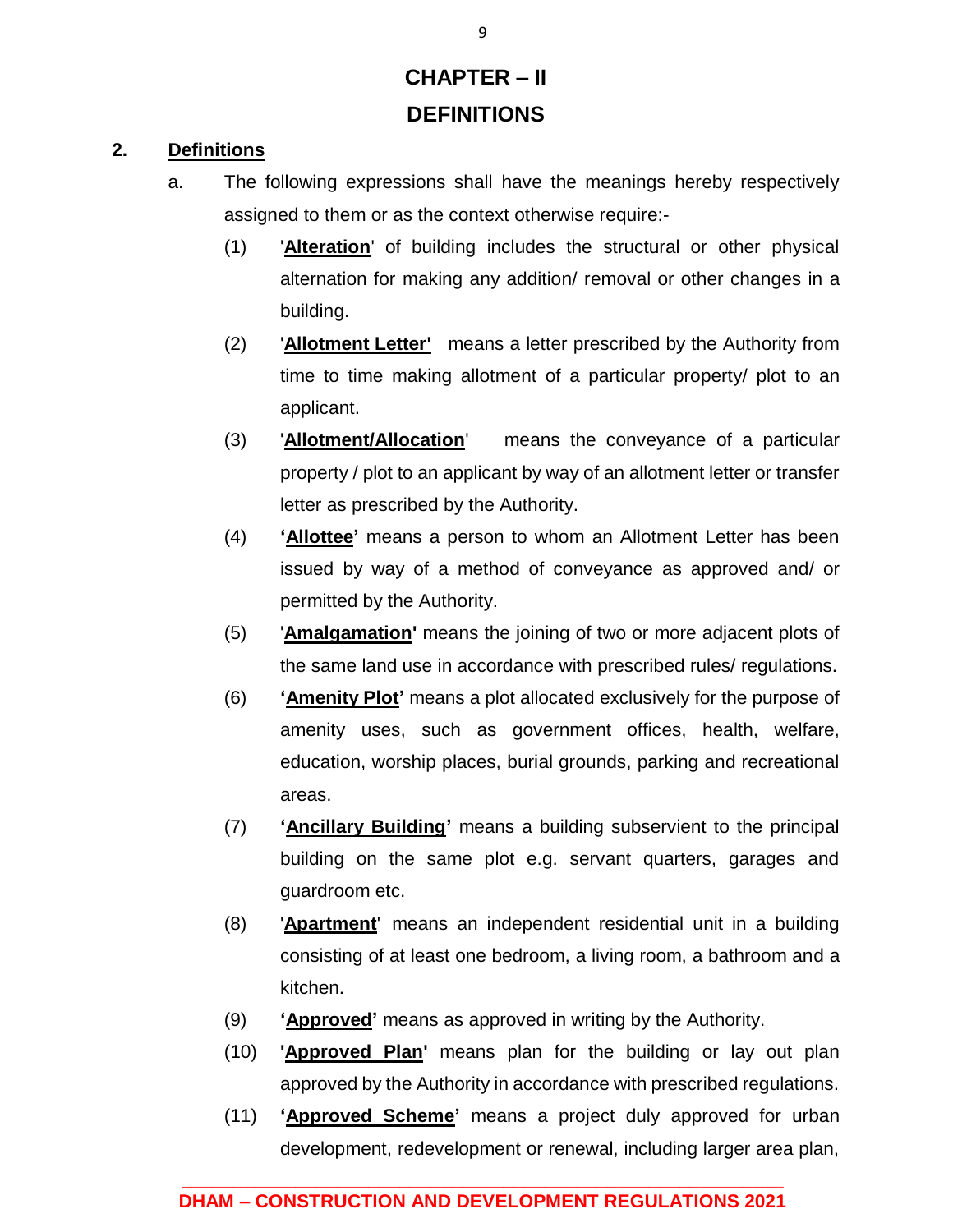area specified and notified for specific use, traffic control plans, housing and zoning scheme.

- (12) **'Area of Defence Housing Authority (DHA)'** means the area of jurisdiction of Defence Housing Authority (DHA) as shown in the master plan of Defence Housing Authority & including any extension or modification affected therein, from time to time.
- (13) **'Arcade'** means a covered walk-way or a verandah between the shops and the road or street on which the shops abut.
- (14) **'Architectural Plan'** means a plan showing the arrangements of proposed building works, including floor plans, elevations and sections, in accordance with the requirements of the rules and regulations of the Authority.
- (15) **'Attached Building'** A building which is joined to another building on one or more sides.
- (16) **'Authority'** means the Defence Housing Authority (DHA), Multan.
- (17) **'Authorized Officer'** means any officer appointed and duly authorized by the Authority to conduct and accomplish such an act or acts or any other such thing as contemplated by the Authority on its behalf.
- (18) **'Addition'** means addition of any unit or structure to any building or structure constructed in accordance with these Regulations.
- (19) **'Architect'** A person currently registered with the Pakistan Council of Architects and Town Planners (PCATP) as an architect and is also registered as architect with DHAM.
- (20) **'Basement'** means the lowest storey of a building partially below ground level.
- (21) **'Balcony'** means a roof or platform projected from the walls of the building surrounded with a railing or parapet walls.
- (22) **'Bathroom'** means a room containing a water tap, wash hand basin and a shower or a bath tub or a bath tray, and may be with or without a WC.
- (23) **'Buildings'** means a house, out-house flats, block of flats, latrine, privy, verandah, fixed platform, plinth, shed, hut or other roofed structure whether masonry, brick, wood, mud, metal or other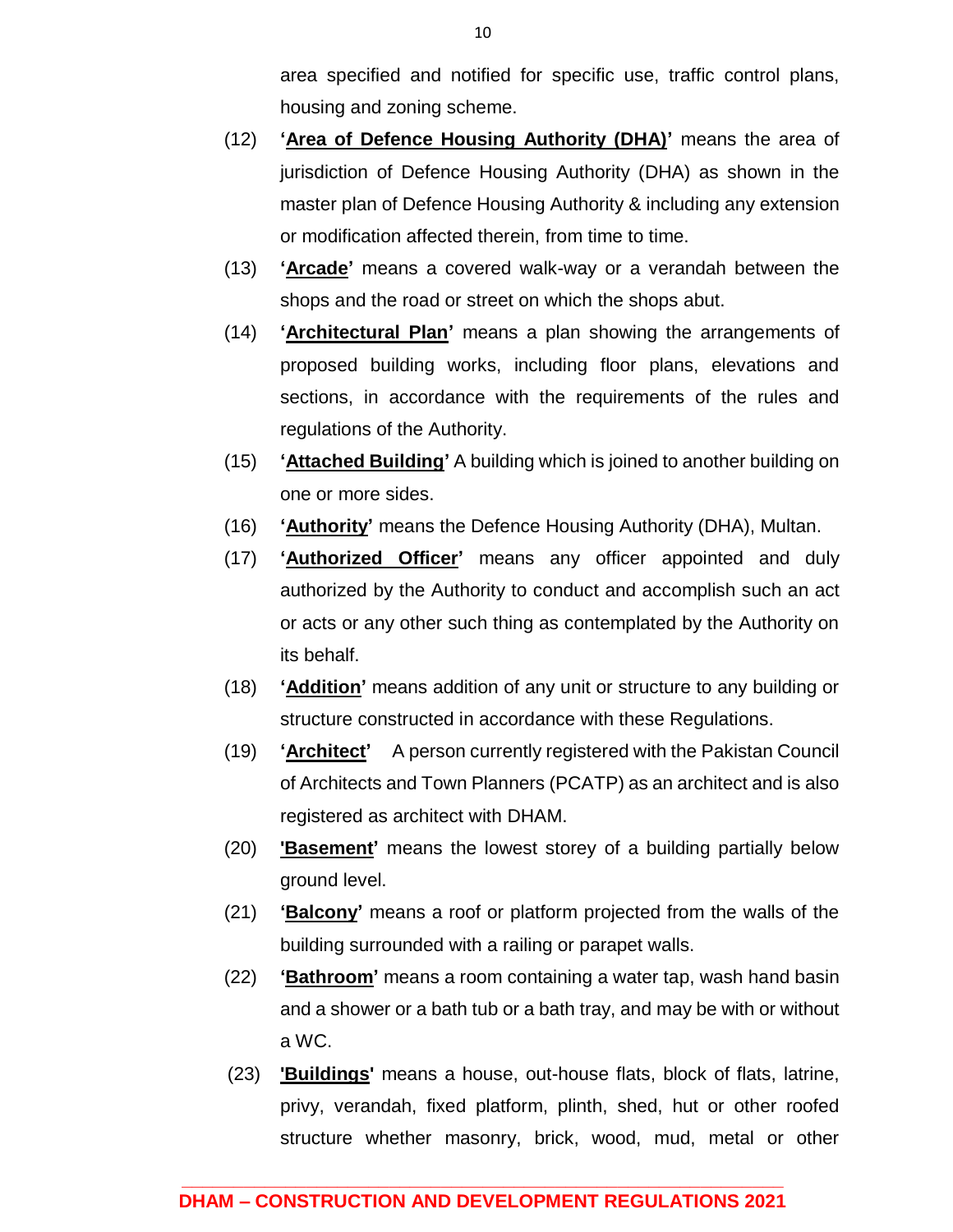material, and any part thereof, and includes a wall (other than a boundary wall not exceeding **eight feet** in height and not abutting on a street) but does not include a tent or other portable and temporary shelter which does not have any foundation.

- (24) **'Building/House Line'** means a line beyond which the outer face of a building except boundary wall must not be projected in the direction of any street existing or proposed.
- (25) **'Building Plans'** means the plans showing the proposed details of the arrangements of intended building works within the property line.
- (26) **'Builder'** means any person having the ownership/ leasehold title, project proponent, institution, company, firm, agency or government department, autonomous and semi-autonomous bodies who intend to undertake, undertake or have undertaken building works.
- (27) **'By-Laws'** means laws, rules and regulations approved by the Governing Body/ Executive Board/ Competent Authority of Defence Housing Authority Multan.
- (28) **'Commercial Building'** means a building or part of a building, which is used as shops, offices, business arcade, show rooms, display centers or market for sale of merchandise for retail only, building used for transaction of business or the keeping of accounts, records for similar purposes, professional service facilities, petrol pumps, restaurants, cinemas, theatres, banks, clubs run on commercial basis. Storage and service facilities incidental to the sale of merchandise shall be included under this group, except where exempted.
- (29) **'Car Porch'** means a shelter or a shed for a car, which is permanently open on at least two sides.
- (30) **'Completion Certificate'** means the certificate issued by the competent Authority on the completion of construction as per approved plan.
- (31) **'Commercial Zone'** means the area where the commercial buildings are located as shown in the Master Plan.
- (32) '**Commercial Mixed-use Building / Plot**' means building / plot constructed for combination of commercial and residential usage in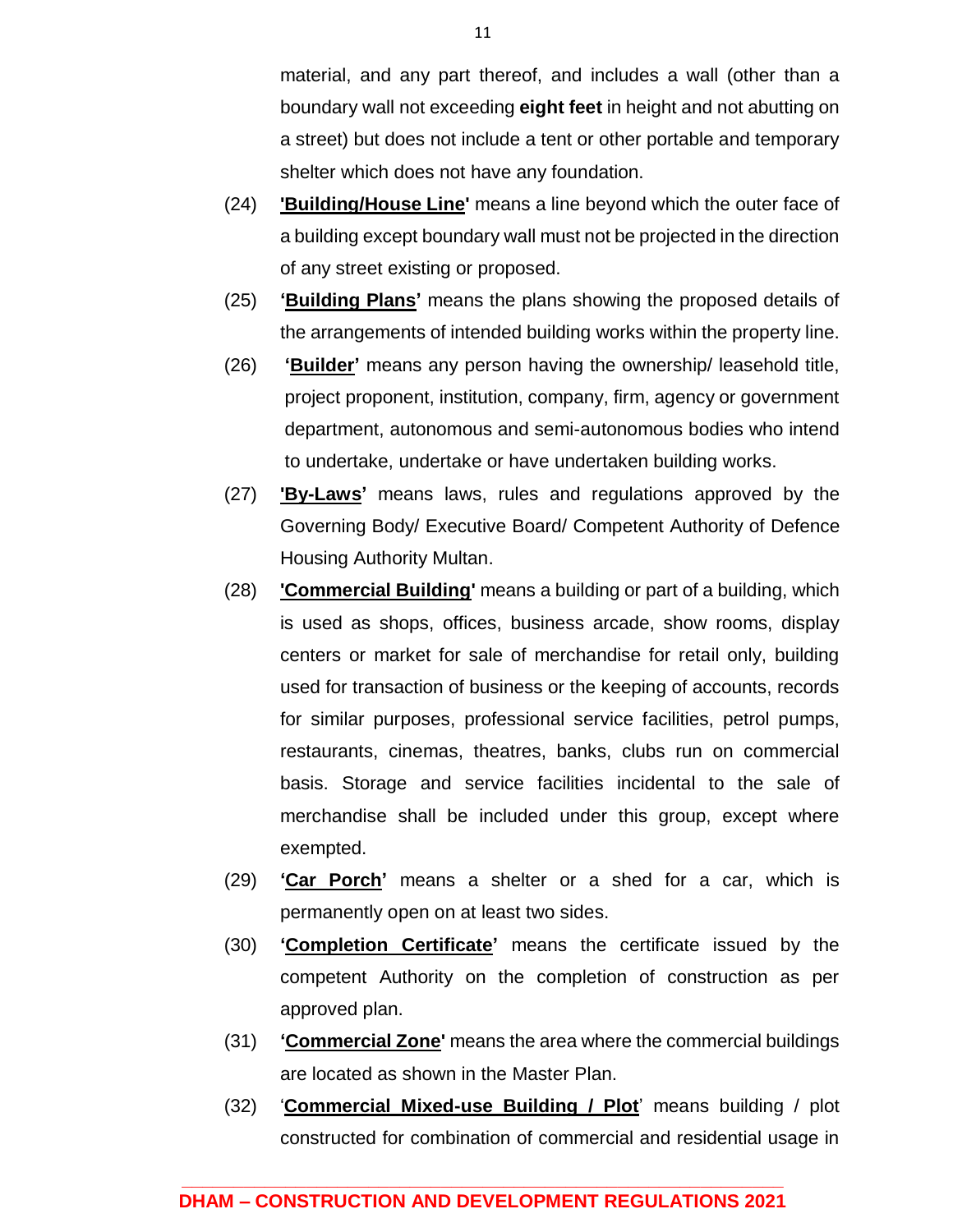which on ground floor & basement, retail / commercial activity is allowed whereas on upper floors, only residential accommodation (apartments / pent house) are allowed.

- (33) '**Community Area**' means the area which consists of different amenities as well as commercial and mix use buildings to serve surrounding population of neighborhood.
- (34) **'Competent Authority'** means the Authority competent to approve and regulate building and development plans, licenses, levy charges and do so all such things as authorized under these and other rules and regulations.
- (35) **'Construction'** means site excavation, erection, re-erection of a building/ structure or making additions and alterations to an existing building/ structure.
- (36) **'Carpet Area'** means the net floor area within a habitable, rentable or saleable unit excluding the area of peripheral walls but including the area of internal walls and columns.
- (37) **'Completion Plan'** "As Built Plan" submitted to DHA for the purposes of obtaining approval and occupancy certificate.
- (38) **'Compulsory Open Space (COS)'** means minimum part of a plot which is to be left completely and compulsorily open to sky under the regulations, over which no structure or any integral part of the building shall be permitted.
- (39) '**Corner Plot'** means a plot situated on minimum two vehicular streets.
- (40) **'Covered Area' (for the purpose of determining the floor area)**. The sum of the gross horizontal areas of the floor/floors, including, verandas, 25 percent of the area covered by pergolas, but excluding shades/projections (not exceeding the maximum permissible limits).
- (41) '**Cultural Zone / Area**' is designated area for cultural, amusement & entrainment activities such as recreation, educational studios for culture & art development / performance, theatres, cinemas, clubs, cafes, libraries, museums, exhibition halls, etc.
- (42) **'Detached Building'** means a building not joined to another building on any side.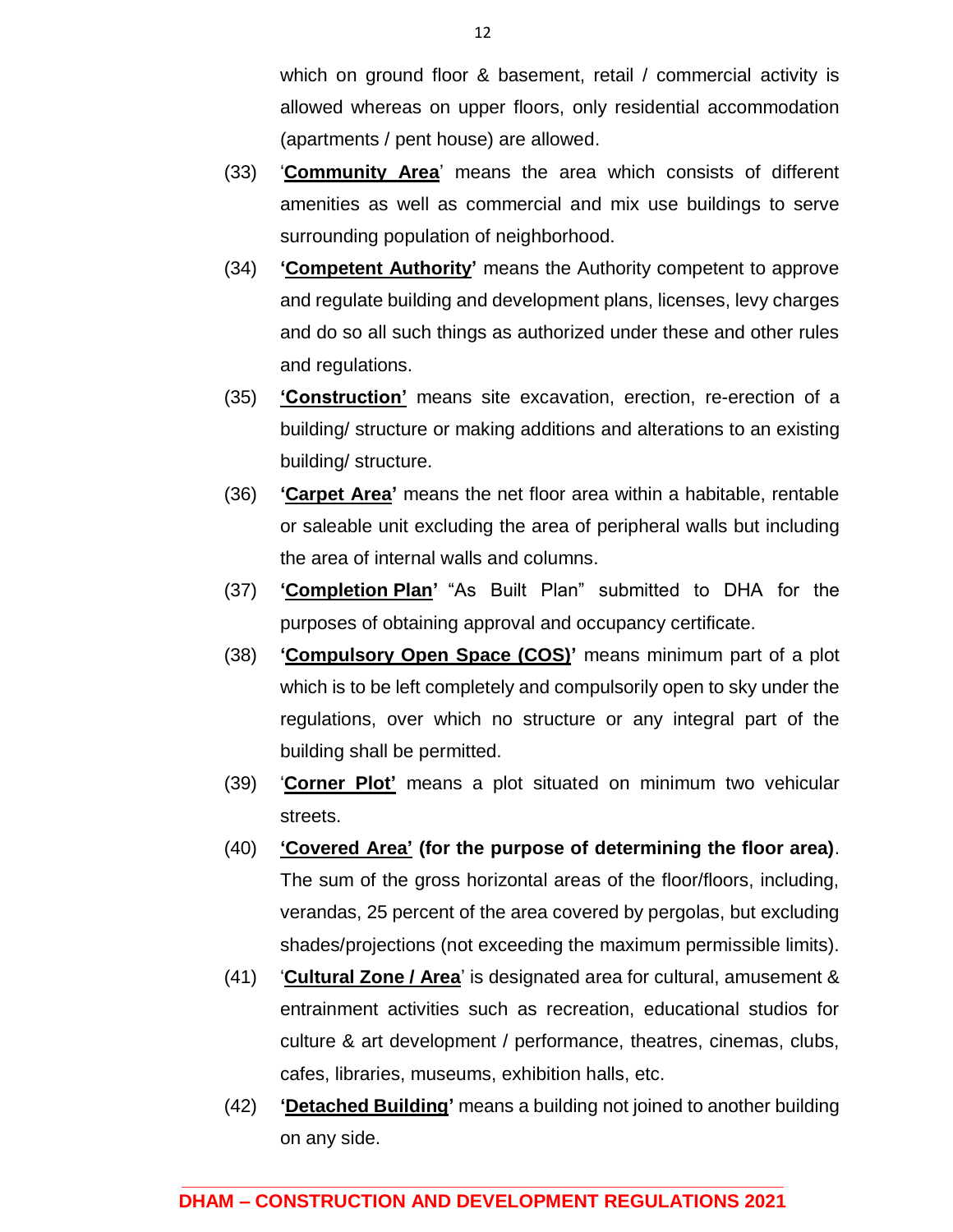- (43) **'Downtown'** is an area consisting of public institutions with an administrative, cultural, educational and commercial character located in the lower part of CBD.
- (44) **'Duplex'** is two identical residential housing units existing under the same roof with a common wall dividing the first unit from the other at all levels with separate entrances / gates is a called a Duplex.
- (45) **'Demarcation Plan / Site Plan'** means plan showing measurement and location of plot.
- (46) **'Development Charges'** means amount on account of development charges is to be paid by the allottee of a plot.
- (47) **'Existing Building'** means a building existing on the date of commencement of the town planning.
- (48) **'Engineer/Registered Engineer'** means a qualified engineer currently registered with Pakistan Engineering Council (PEC) as an engineer.
- (49) **'External Wall'** means any outer wall of a building abutting on an external or internal open space on adjoining property lines.
- (50) **'Extra Land'** means any additional piece of land existing adjacent to any type of Plot will remain the property of DHAM.
- (51) **'Flats/Apartments'** means a multi-storey building containing more than two apartments or block (s)/ block (s) of buildings consisting of number of residential units built in horizontal or vertical manner sharing common stair case, lifts or excess spaces exclusively designed for a human habitation in the residential zone or residential area with all necessary requirements such as kitchen, lavatory, bathroom etc.
- (52) **'Fire Escape'** means an exit from a building, in the event of fire.
- (53) **'Floor Area'** means the horizontal area of floor in a building covered with roof, whether or not enclosed by walls but excluding ancillary covered spaces and projections allowed under these regulations.
- (54) **'Floor Area Ratio (FAR)'** means the total covered area of a building as permissible under these regulations divided by the area of the plot.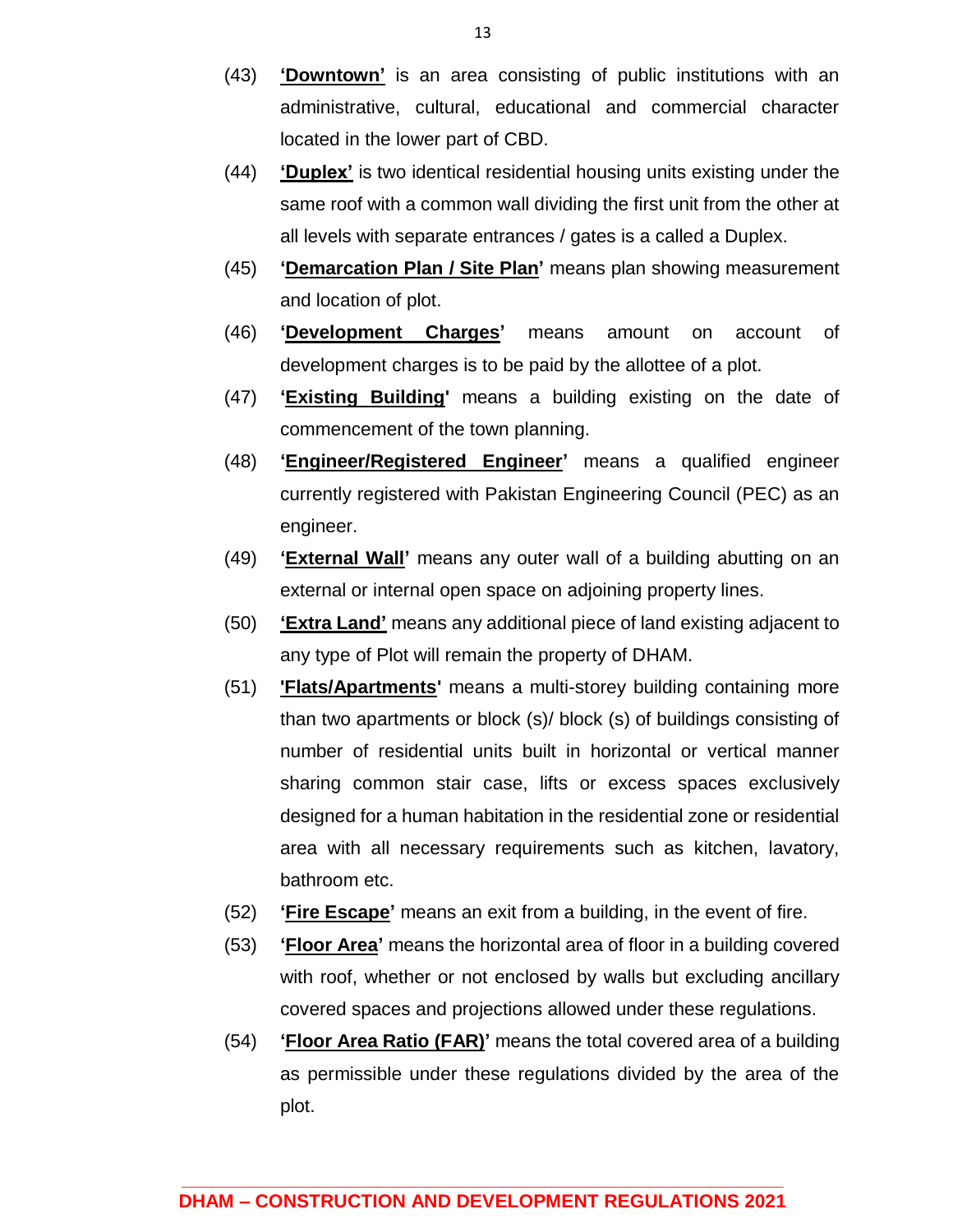- (55) **'Footprint'** means the portion of a plot of land covered, at ground floor level, by a building or part thereof other than basement.
- (56) **'Form'** means Form appended to these regulations.
- (57) **'Foundation'** means a structure entirely below the level of the ground which carries and distributes the load from pillars, beams or walls on the ground.
- (58) **'Frontage of Corner Plot'** In case of plots abutting on more than one road will be with reference to the road mentioned in the allotment/ transfer letter.
- (59) **'Gallery'** means an open or a covered walks way or a long passage and underground passage.
- (60) **'Grey Water'** means all wastewater generated in households or office buildings from streams without fecal contamination, i.e. all streams except for the wastewater from toilets.
- (61) **'Half Bath'** means a bathroom is a room for personal hygiene activities, generally containing at minimum a toilet and sink.
- (62) **'Head Room'** means the clear vertical distance measured between the finished floor level and the underside of lowest obstruction such as ceiling or rafter, whichever is lower.
- (63) **'Height of Building'** means the vertical measurement from crown of the front road to the highest part of the roof.
- (64) **'Height of a Room'** means the vertical distance measured between the finished floor level and under side of the ceiling.
- (65) **'House or Bungalow'** means an independent residential unit for the use of people or a family having at least one habitable room with a kitchen, a bath and a toilet.
- (66) **'Industrial Building'** means a building constructed on a plot allotted exclusively for the industrial purpose under these regulations.
- (67) **'Kanal'** means a size of land equal to **20 marlas or 500 square yards/ 4500 square feet.**
- (68) **'License'** means the permission granted under these regulations by the Authority to perform the requested acts as are allowed under these and other rules and regulations of the Authority.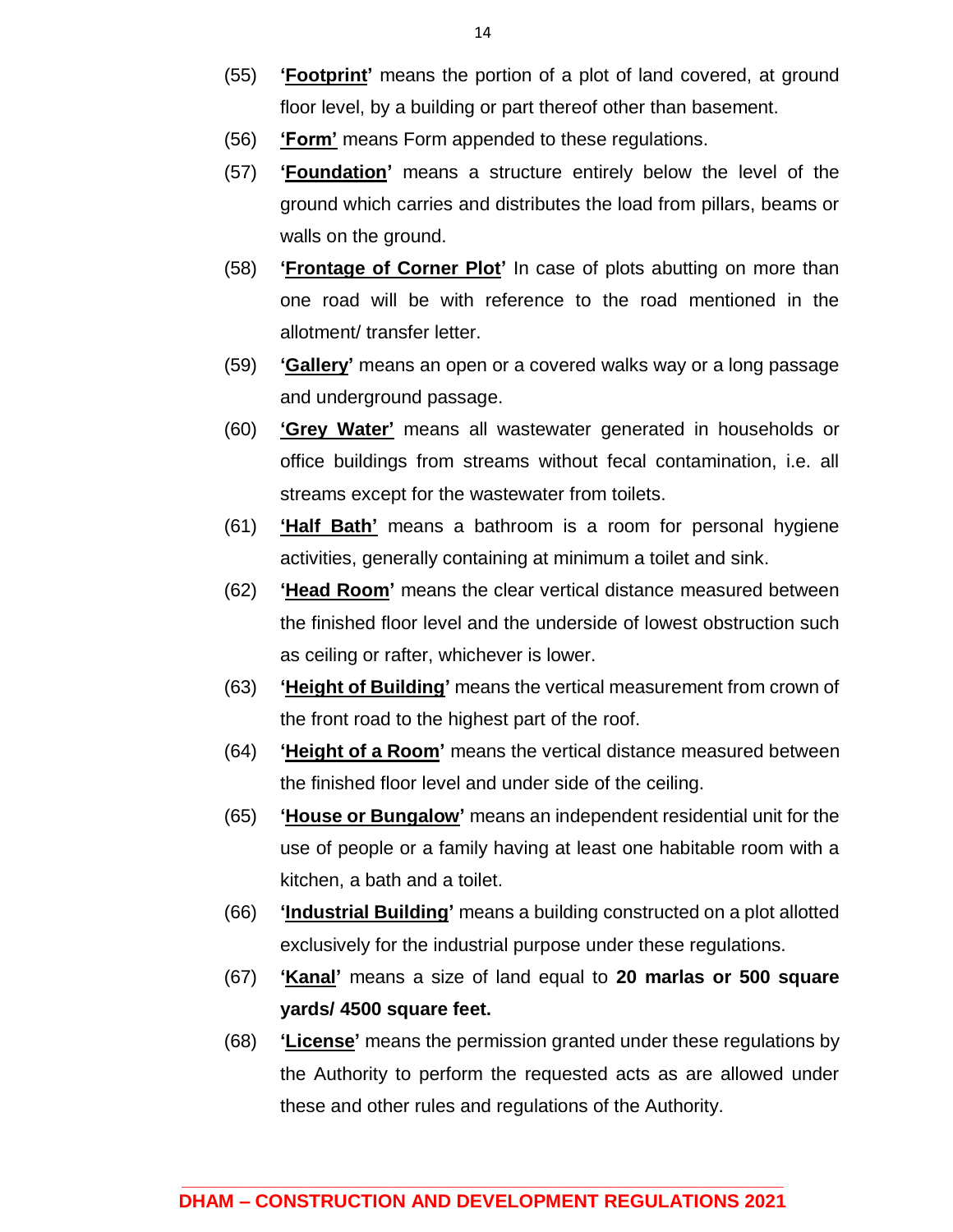- (69) **'Licensee'** means an individual or firm who has been duly given license by the Authority to perform the requested act as is allowed under these and other rules and regulations of the Authority.
- (70) **'Licensed Architect'** means a person or an architectural firm authorized by P.C.A.T.P (Pakistan Council of Architects and Town Planners) and permitted to work in field after registration.
- (71) '**Licensed Engineer**' means a person or a firm authorized by P.E.C. (Pakistan Engineering Council) and permitted to work in field after registration.
- (72) **'Legal Attorney'** means a person who is duly authorized to act on behalf of a registered or any other person under Power of Attorney Act.
- (73) **'Loft'** A horizontal slab used only for storage purposes, which shall be allowed in kitchens, baths, corridors and store rooms or shops with access from inside only **upto five feet** clear height between the loft floor and ceiling above.
- (74) **'Light Industries'** Building(s) providing work place free from any obnoxious trade such as chemicals, explosives, noise producing and smoke/smell emitting industries.
- (75) **'Light Reflectance Value (LRV)'** is a measure of visible and usable light that is reflected from a surface when illuminated by a light source.
- (76) **'Low Car Porch'** means car porch having height not more than **eight feet** from floor to ceiling of the porch.
- (77) **'Mixed-use Sub-District'** means a sub-district which blends in residential, commercial, cultural and institutional buildings which are physically and functionally integrated providing pedestrian connections.
- (78) **'Mixed-use Zone'** means a zone dedicated having mixed-use buildings with specific number of floor allocated to each building type as per the Master plan.
- (79) **'Mumty'** means a structure with a covering roof over a main staircase and its landing built to enclose the stairs for the purpose of providing protection from weather.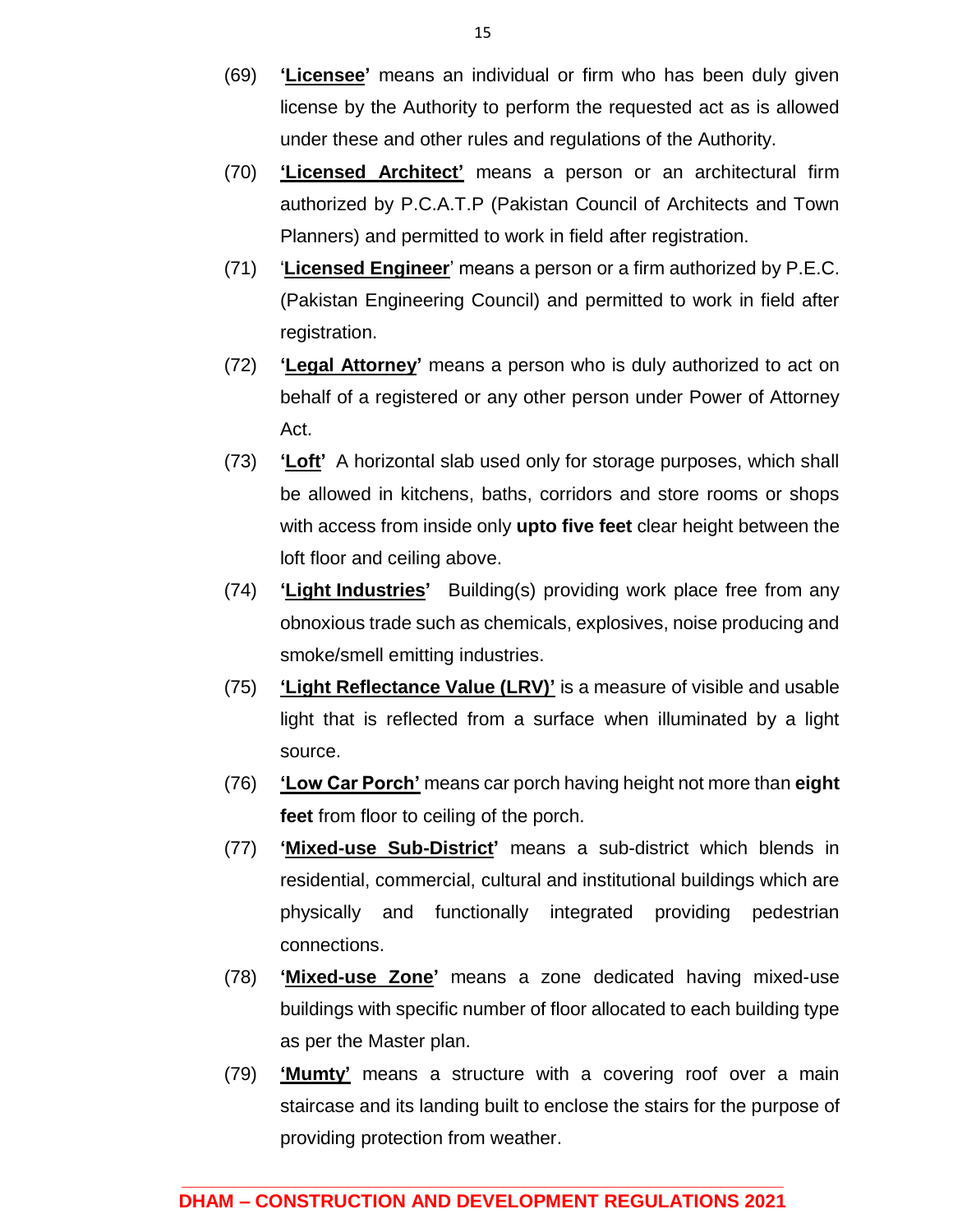- (80) **'Obnoxious Industries / Trade'** includes, amongst others, bricks kilns, coke ovens, salt glazing, sulphur working, making of cellulose lacquer, pitch bitumen, charcoal burning, gut scraping, tannery, glue making, fish meal, soap boiling, tallow making, skin dyeing and those which may be specified as Obnoxious Industries by the Industries Department from time to time.
- (81) **'Master Plan'** A development plan for an area providing short term and long term policy guidelines for a systematic and controlled growth, liable to amendments as per future requirements after due approval of the Governing Body.
- (82) **'Mezzanine Floor'** means floor between ground and first floor of commercial building and having headroom of **8 feet**, forming part of ground floor and having access from within the shops.
- (83) **'Marla'** means a size of land equal to **25 square yards or 225 square feet**.
- (84) **'Mosque/ Masjid'** (place of Muslim worship) means a building built/ designated for the purpose of performance of religious affairs/ functions without any sectarian/ethnic affiliations.
- (85) **'NDC'** means No Demand Certificate.
- (86) **'NOC'** means No Objection Certificate.
- (87) **'Non-Standard Plot'** means a plot created due to adjustment in town planning or re-planning of area having irregular shape, dimensions and size, different than adjoining rectangular plots.
- (88) **'Nuisance'** includes any act or omission place or thing which causes or is likely to cause injury, danger, annoyance or offence to the sense of sight, smell or hearing, or which is or may be dangerous to life or injurious to health, property and environment.
- (89) **'Ordinary Repairs or Repair or Renovation'** means repair work to services, painting, white-washing, plastering, flooring, paving, replacement of roof of corrugated sheets, T-iron, girders, wooden/ prefabricated roof with RCC slab without change in the cubical capacity or structure approved by Authority.
- (90) **'Open Staircase'** A staircase in a single storey or two storey (ground and first floor) building of which the roof must be fully open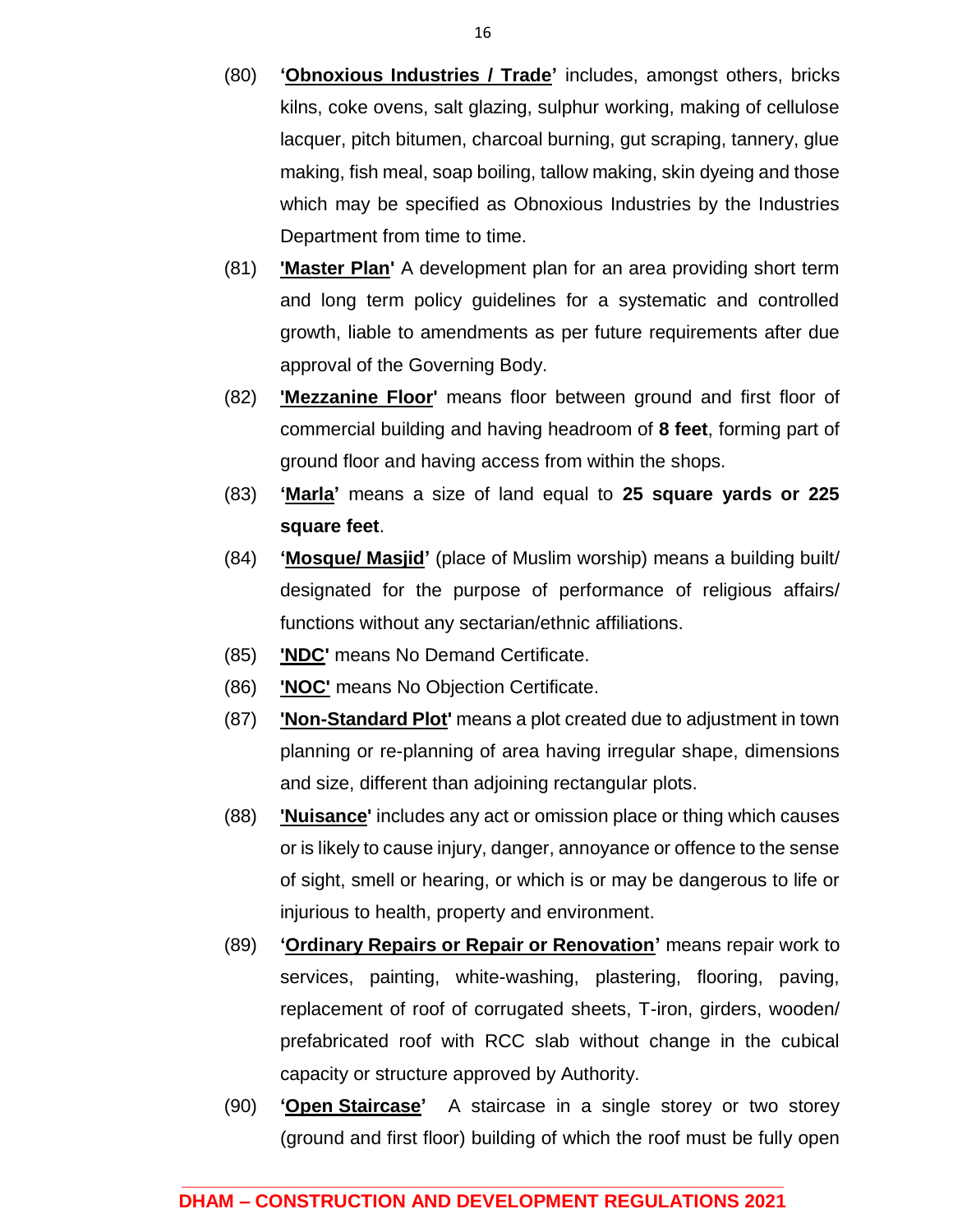to the sky and of which at least two sides must be fully open and clear of any adjoining walls of the building.

- (91) **'Parapet'** means wall whether plain, perforated paneled or made of steel angle irons/ pipes protecting the edge of the balcony, verandah, roof of building or terrace.
- (92) **'Park'** means a recreational area which may include all or any of the following facilities:-
	- (a) Jogging tracks/walkways
	- (b) Water features like lakes, fountains, gushers etc.
	- (c) Restaurants or cafeterias or food stalls
	- (d) Aviary
	- (e) Tube well
	- (f) Public toilets
	- (g) Any other recreational facilities (outdoor)
- (93) **'Parking Space'** means an area enclosed or unenclosed covered or open sufficient in size to park vehicles in front of the commercial as well as public buildings as specified in the master plan or as recommended by the Authority thereafter.
- (94) **'Pergola'** means a structure with perforated roof consisting of cross bars in the form of reinforced concrete, wood or steel etc. of which at least **50%** of roof is open to sky.
- (95) **'Playground'**
	- (a) All open spaces designated for indoor or outdoor sports activities of all types
	- **(**b) All structures serving sports activities like sports complex, gymnasiums, swimming pools, stadium, race course, golf course and, sports club of all kinds.
- (96) **'Person'** means and includes a registered person, occupant, user, tenant and a licensee of a plot, house or building.
- (97) **'Plot'** means a parcel/ piece of land enclosed by definite boundaries.
- (98) **'Plinth'** means finished floor level of the building. The height of the finished floor level of the ground floor, measured from the top of the finished surface of the road serving the plot, taken from the center of the property line of the plot along the road. In case of more than one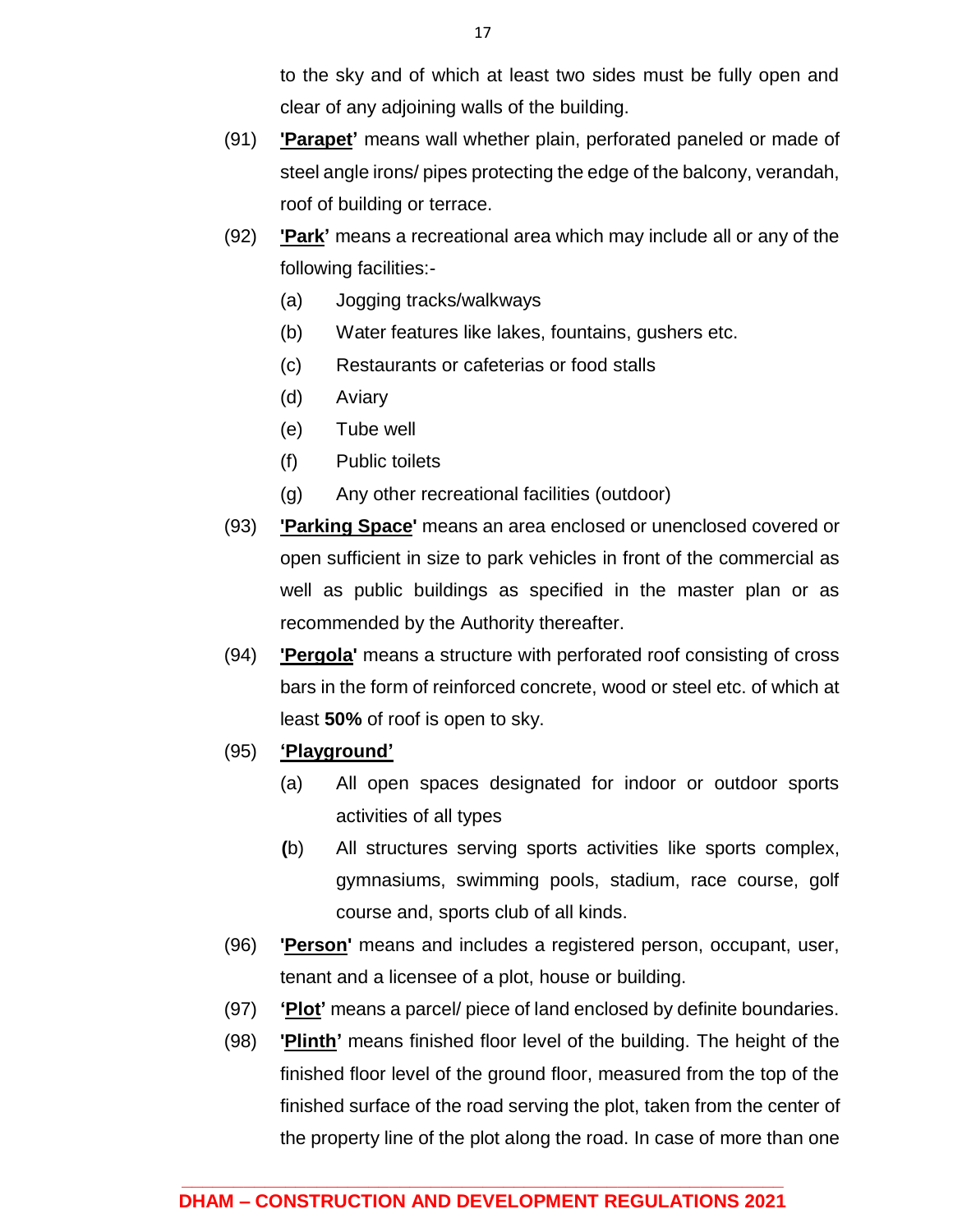road serving the plot, the plinth will be measured from the road providing principal access. The height of the plinth shall be **limited to four feet** except on plots where the natural contours are **more than four feet** over at least **forty percent** of the plot area as measured from the point at the center of the property line of the road adjacent to it, the plinth level shall be determined as per the site conditions.

- (99) **'Property Line'** means the plot boundary which separates private property from the public property or a private property from another private property.
- (100) **'Public Building'** means a building used or intended to be used either ordinarily or occasionally by the public, such as offices of the Government as well as Semi Government Institutions and agencies, mosque, college, school, library, theatre for cultural activities, public concert hall, club, hospital, public exhibition hall, community center, lecture room or any other place of public assembly.
- (101) **'Place of Assembly'** (social/ recreational activities). Including a building designed for use as a public hall, council/community hall, theatre, cinema, music hall, dance hall or skating ring, a building for the purpose of an exhibition of trade/ industry or a building designed for use in connection with any form of amusement which is intended to be open to the public on payment of charges or a building designed for use as non-residential club or a building for any other similar use.
- (102) **'PDOHA'** means Pakistan Defence Officers Housing Authority, Multan.
- (103) **'Proof Engineer'** An engineer with a minimum of **ten years** of service registered with the Pakistan Engineering Council (PEC) as Consulting Engineer (Structural Design) and is also registered as proof engineer with DHA.
- (104) **'Re-erection'** means the complete demolition and reconstruction of a building in defined premises/ boundaries which includes the relaying of the foundation of the building.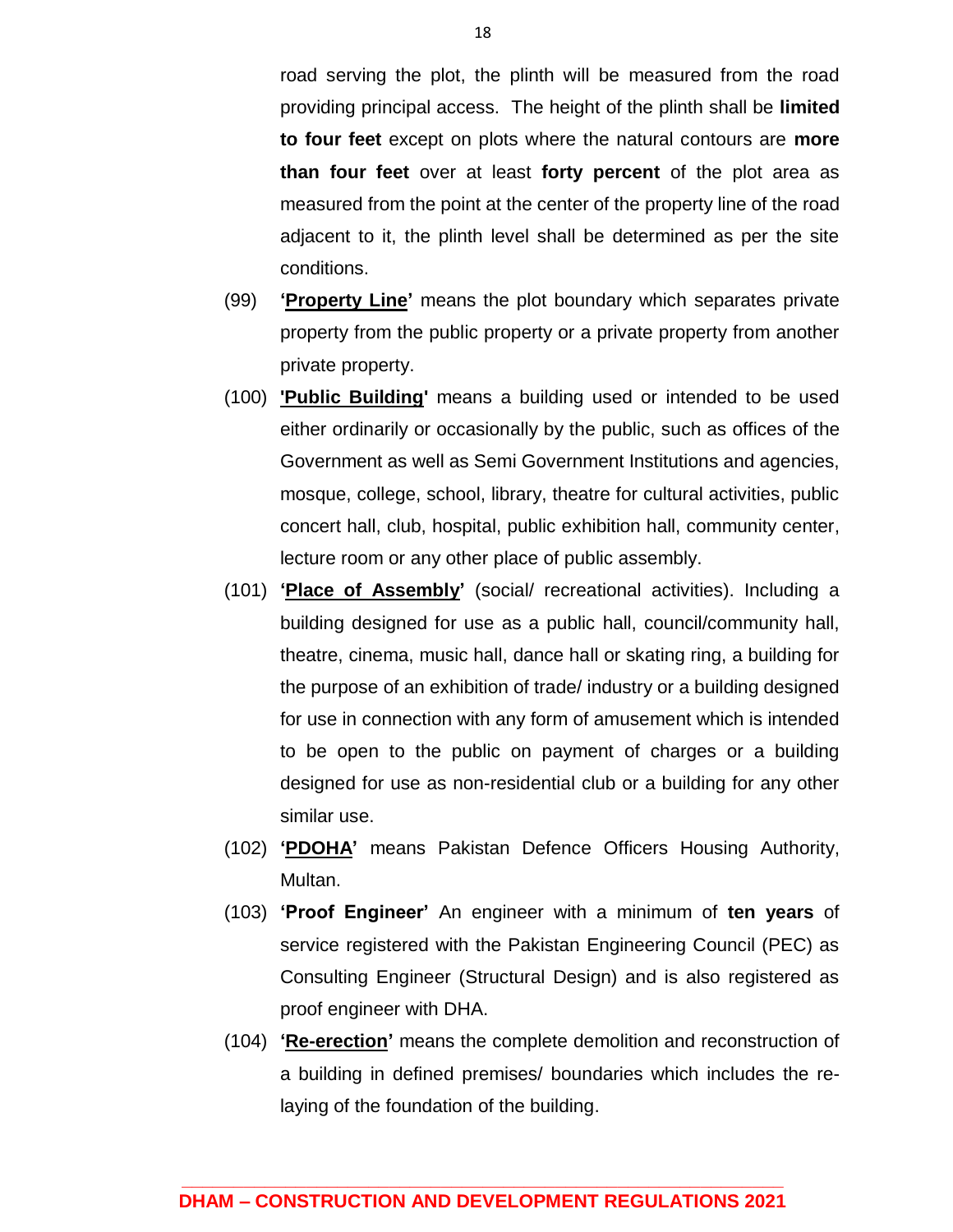- (105) **'Registered Architect'** means a qualified Architect registered with Pakistan Council of Architects & Town Planners (PCATP) as well as registered with the Authority.
- (106) **'Registered Person'** means a person whether natural or legal, who is registered under the general regulations of the Authority.
- (107) **'Regulation'** means the Defence Housing Authority construction and development regulations and other regulations made by the Executive Board.
- (108) **'Reserved Area'** means an area shown in the Master Plan as such, which may be developed/re-planned by the Authority for any purpose at any stage.
- (109) **'Residential Zone'** means a zone earmarked for buildings exclusively designed for human habitation and in no case shall include its use in whole or a part thereof for any other purpose e.g commercial activities, school, institution, shop, office, clinic, beauty parlor, guest house, marriage center, gymnasium, tuition center, club activities, work-shop, store or godown etc. or for the purpose of political, religious and sectarian activities. It includes parks, gardens, play grounds, sector shops and other open spaces located in the area earmarked in the residential zone.
- (110) **'Right of Way (ROW)'** means the area of road including shoulder/ berms between two opposite boundary walls of row of houses/ shops or where there are no buildings astride it, it extends up to such limits as may be prescribed by the competent Authority.
- (111) **'Revised or Amended Plan'** means a previously approved drawing plan re-submitted for fresh approval with amendments in accordance with the provision of these rules/ regulations.
- (112) **'Residential Building'** A building or part thereof designed, adopted or used for human habitation only.
- (113) **'Revised or Amended Plan'** A previously approved drawing or plan re-submitted in accordance with the provision of these regulations.
- (114) **'Registered Geo-Technical Consultant**' A person holding registration from Pakistan Engineering Council (PEC) and whose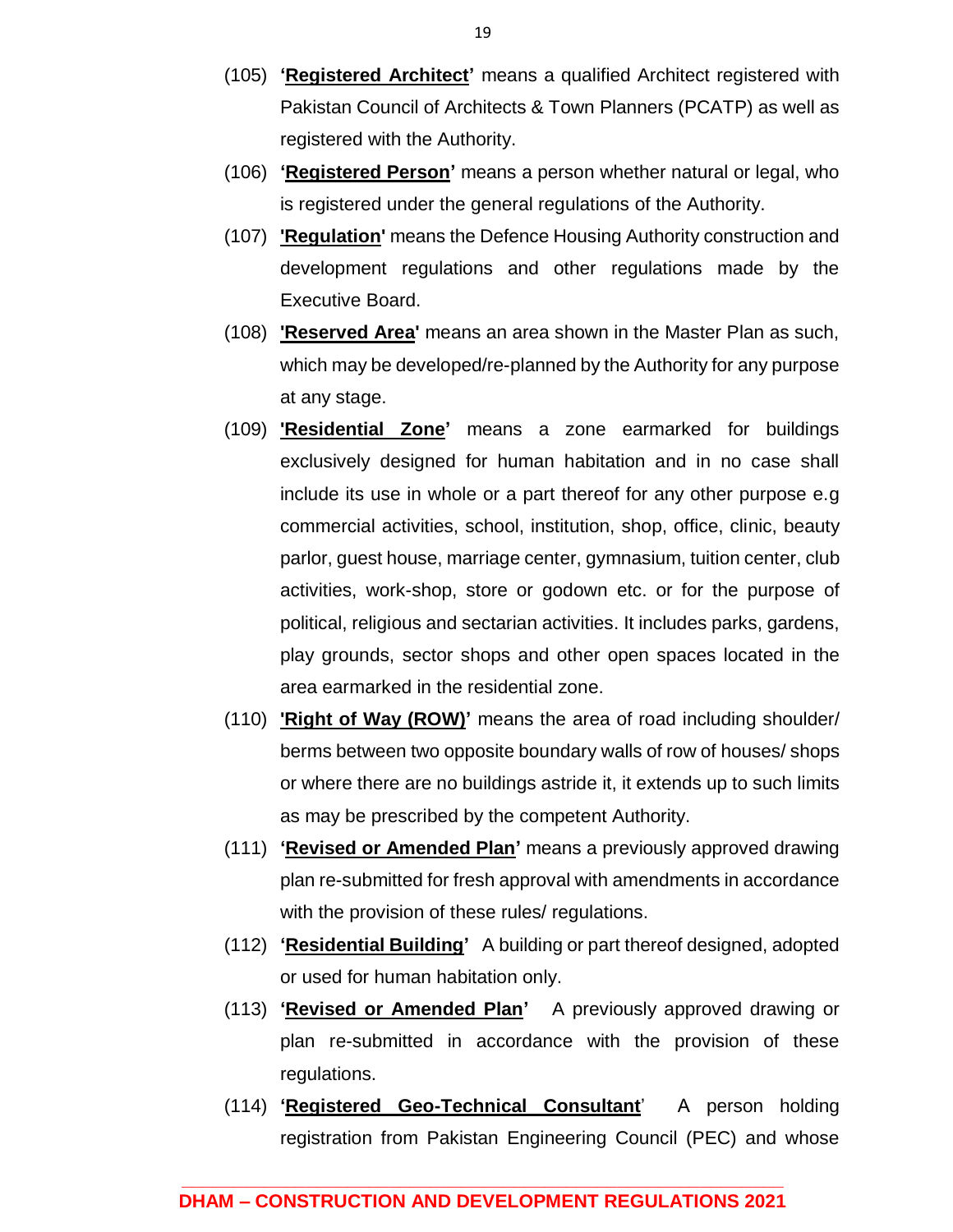name is listed on the panel of approved geo-tech consultants maintained by the DHA.

- (115) **'Registered Structural Engineer'** A qualified structural engineer registered as such with the Pakistan Engineering Council (PEC) and also registered as structural engineer with DHA.
- (116) **'Registered Town Planner'** A qualified person or a firm registered with Pakistan Council of Architects and Town Planners (PCATP) as an Architect or as an Architectural Firm with minimum 5 years' experience as Town Planner in case of an individual and with at least one Town Planner of at least 10 years' experience in case of architectural firm and is on the approved panel of DHAM Authorities.
- (117) **'Renewable Energy'** is generally defined as energy that is collected from resources, which are naturally replenished, on a human timescale, such as sunlight, wind, rain, tides, waves, and geothermal heat. Renewable energy often provides energy in four important areas: electricity generation, air and water heating/cooling, transportation, and rural (off grid) energy services.
- (118) **'Repair or Renovation'** Repair work to services, painting whitewashing, plastering, flooring, paving, replacement of roof of corrugated sheets or of T-iron or girders or wooden roof with RCC slab without change in the cubical capacity or structure approved by DHA.
- (119) **'Residential Building'** A building or part thereof designed, adopted or used for human habitation.
- (120) **'Roof Top of Commercial Buildings'** Roof of the last floor of a commercial building, to house the common facilities like overhead water tank, stair tower, lift well etc being shared by all inhabitants of the building.
- (121) **'Sector Shops'** means a row of shops to be constructed in residential zones for business provided that the height does not exceed the prescribed limit from the road level with provision of mezzanine floor not covering more than 70% of the shop area.
- (122) **'Septic Tank'** means a tank in which sewage is collected and decomposed before its discharge into the public/ main sewer.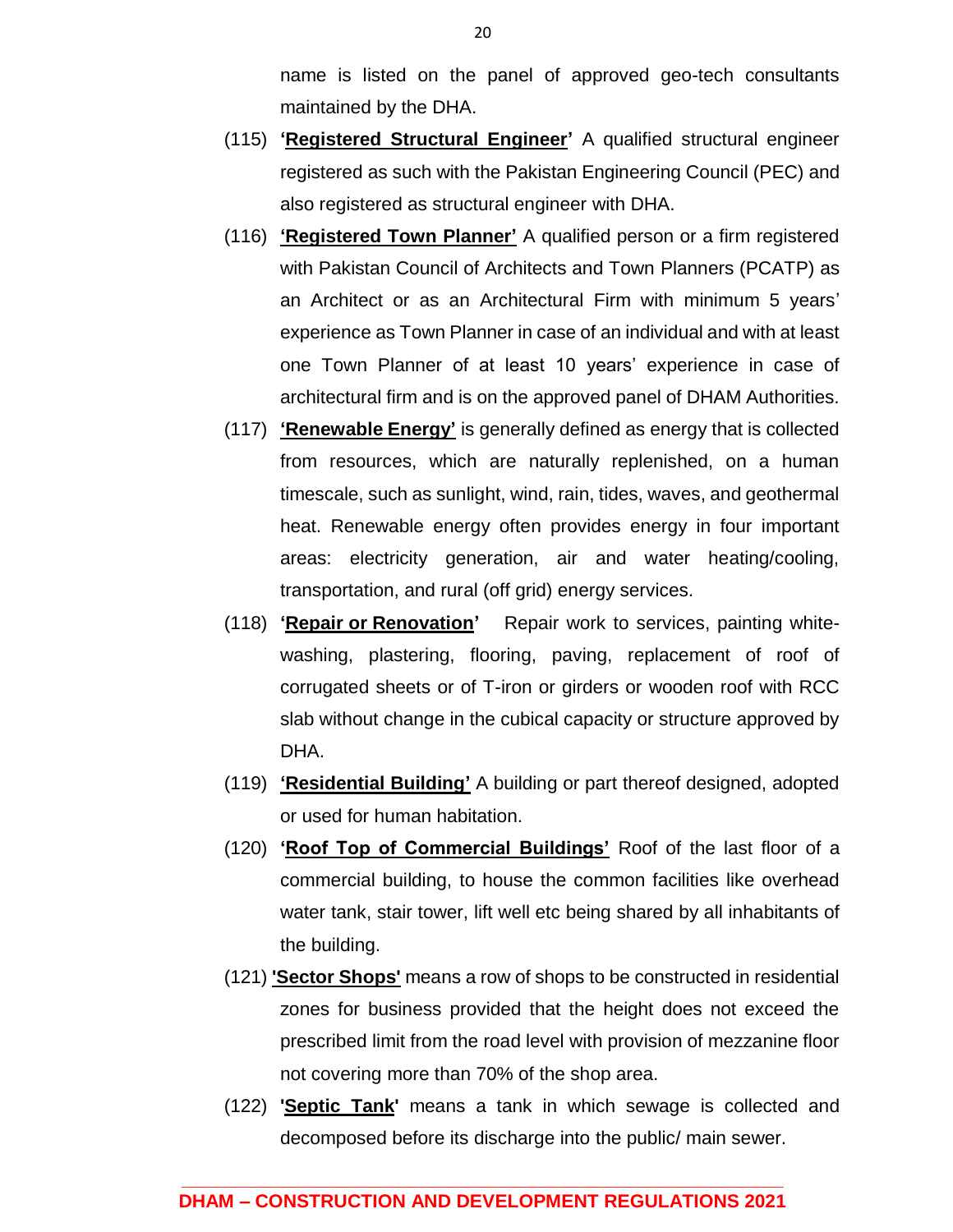- (123) **'Shop'** means a roofed structure primarily used for the retail sale of goods.
- (124) **'Shops/Offices-cum-Flats'** means provision of shops on ground floor and basement with the facility of offices/ flats on the first and subsequent floors.
- (125) **'Site Plan'** means layout plan of the plot approved by the Authority in accordance with these regulations.
- (126) **'Special Purpose Plot'** A leasable plot allocated exclusively for the purpose of Health, Education institutions or any other use as per DHAM master plan.
- (127) **'Stores/ Godowns'** means a building/buildings meant for storage of material or finished goods at ground floor, provided those goods are not of inflammable or objectionable characteristics and with provision of office accommodation above but does not include any garage or residential or commercial building.
- (128) **'Sun/Rain Shade'** means an outer side, **2 feet** wide projection from the building over a minimum height of **7 feet** from the plinth level providing protection from sun/weather.
- (129) **'Specified Clear Space'** means the minimum part of a plot which is to be left completely and compulsorily open to sky under the regulations, over which no structure even temporary or any integral part of the building shall be permitted.
- (130) **'Special Projects'** mean land allotted/ sold/ allocated for a special purpose under an agreement duly approved by the Executive Board of Authority, falls in the category of "Special Projects".
- (131) **'Sub-Division'** means the division of plot held under the same ownership into two plots.
- (132) **'Sustainability'** is a process for meeting human development goals while sustaining the ability of natural systems to continue to provide the natural resources and ecosystem services upon which the economy and society depends.
- (133) **'Sustainable Master Plan & Image Concept (SMPIC)'** A development plan for an area providing short terms and long term policy guidelines for a systematic and controlled growth for Business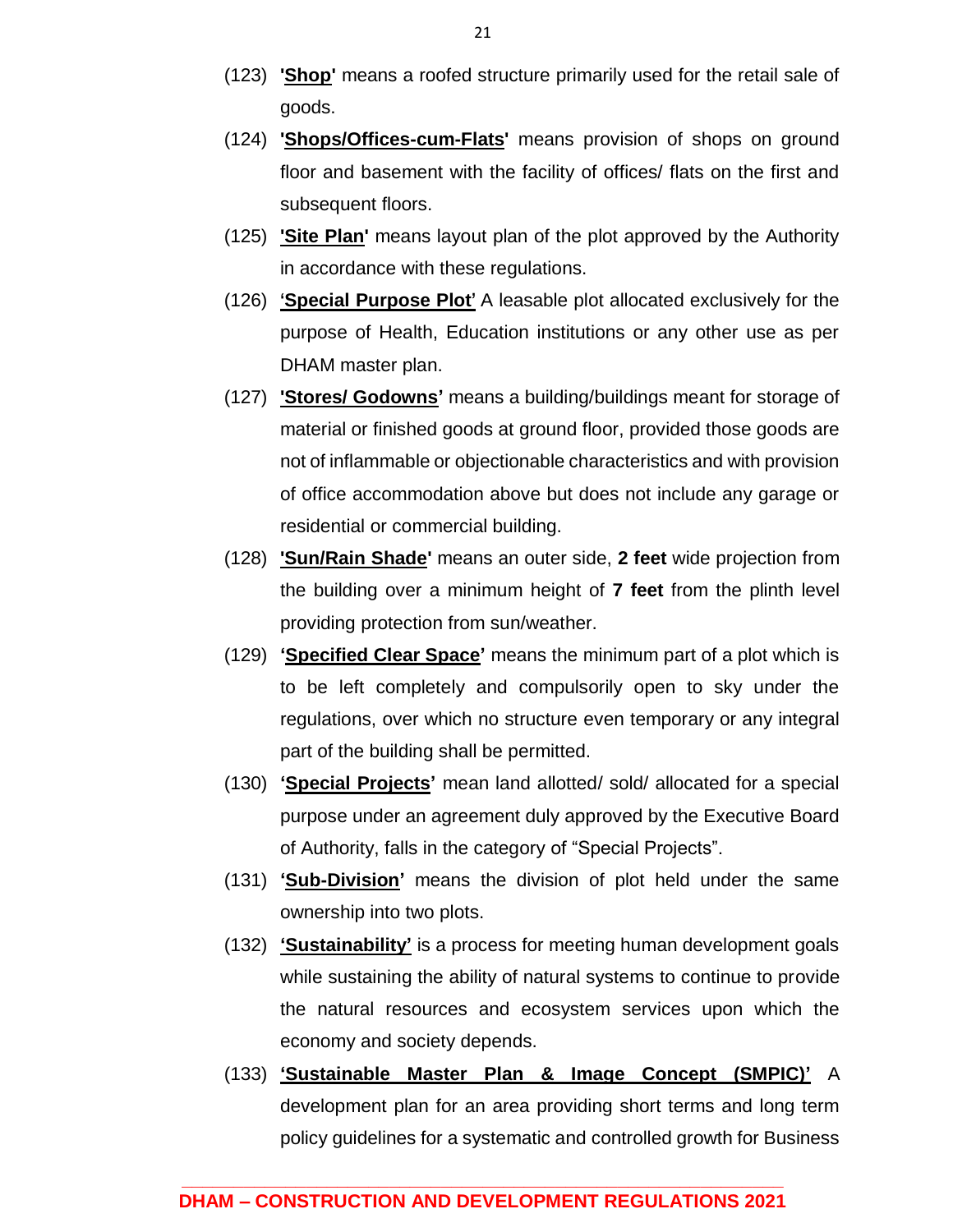& Commercial activities including the façade and architectural elevations of the buildings and the overall area of the DHAM.

- (134) **'Surcharge'** means amount levied on account of default in paying development charges or any other dues on due date.
- (135) **'Structural Calculations'** means detailed calculations showing sufficiency of the strength of every load bearing part of the proposed structures.
- (136) **'Semi Government Institution & Agency'** means company or corporation owned or controlled by Government or a municipal body and agency established by the Authority to perform one or more of its functions under these regulations.
- (137) **'Site Engineer'** A qualified engineer engaged to supervise building operations at the site and registered with the Pakistan Engineering Council (PEC) as professional engineer.
- (138) **'Structure Engineer'** A person who is currently registered with Pakistan Engineering Council (PEC) with specialization in structural engineering and is also registered with DHA.
- (139) **'Temporary Structure'** means a structure constructed purely on temporary basis, wholly within the plot with the approval of Authority for a specific period which shall be demolished on completion of the project or lapse of the approved period.
- (140) **'Thermal Bridge'** It is an area of an object (frequently a building) which has a significantly higher heat transfer than the surrounding materials resulting in an overall reduction in thermal insulation of the object or building.
- (141) **'Thermal Insulation'** It is the reduction of heat transfer (the transfer of thermal energy between objects of differing temperature) between objects in thermal contact or in range of radiative influence.
- (142) **'Toilet'** A Fixture that consists usually of a water-flushed bowl and seat and is used for defecation and urination.
- (143) **'Transfer Letter'** means a letter in such form as may be prescribed by the Authority from time to time transferring the allotment of a particular property/ plot from an existing owner to an applicant.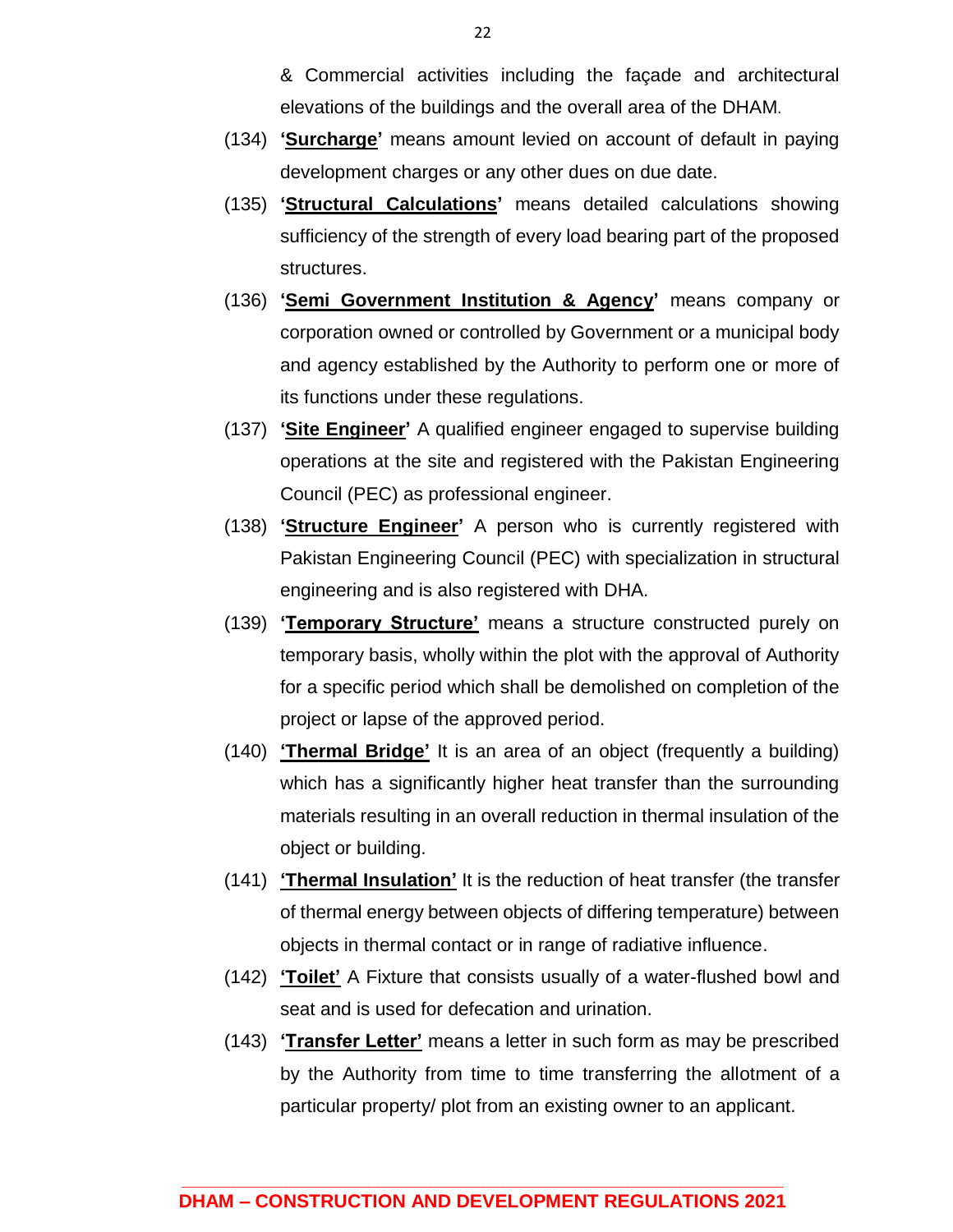- (144) **'Total Floor Area'** The sum of the floor areas of all the floors of all the buildings on a plot, less exemption as permitted in these regulations.
- (145) **'Town Planner'** A person currently registered as such with the Pakistan Council of Architects and Town Planners (PCATP) and whose name is registered with DHA Town Planners.
- (146) **'Verandah/Arcade'** means a roofed gallery, terrace or other portion of a building with at least one side open to courtyard or a permanent open space.
- (147) **'Warehouse'** means a building used for storage of commercially saleable goods with appropriate office space for management use.
- (148) **'Zone'** means the area earmarked for a particular use only.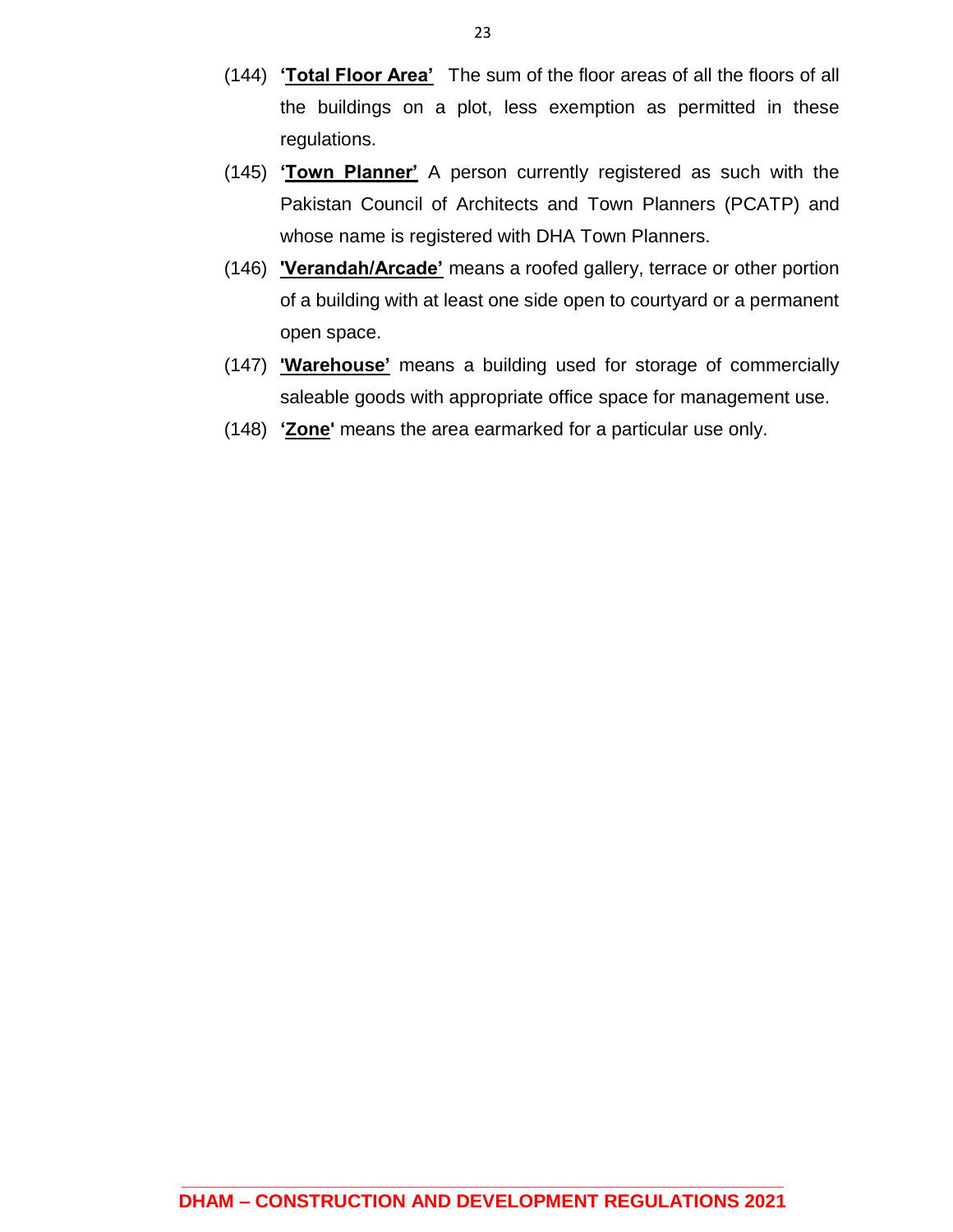### **CHAPTER – III**

### **GENERAL BY-LAWS**

- 1. **Applications**. These By-Laws have been framed with a view to facilitate construction by the members. Due relaxation has been ensured while specifying covered area and other details. The following rules shall apply to all types of plots, buildings and land usage:
	- a. Construction of ramp, stairs/steps leading to the first basement is permitted within side and rear COS without any super structure over them.
	- b. In case of two basements, the ramp leading to the 2nd basement shall only be constructed within the allowable footprint of the building.
	- c. 3 ft wide balcony allowed for corner plots towards roadside and maximum length of 20 ft. Bay window in front COS is permitted with one door.
	- d. Underground water tank and septic tanks / grey water tank to be kept 3 ft away from boundary walls.
	- e. Pitching of guard's tents/cabins outside the property line on DHAM land or using the open plot for guard living is strictly prohibited. However, in special circumstances DHAM authorities may allow temporary construction of a room along with a toilet not exceeding 125 sft in front COS in addition to guardroom.
	- f. Whatever additional land is available between allotted plot boundary and sector limits for not more than 4 feet depth, the said land may be allotted on payment to the owner on request. In this case building rules of the original category shall be applicable. However, in case land is more than 4 feet, change in area of the allotted Plot will govern as per the By-Laws.
	- g. Where the park is planned in the rear or on the side of the allotted plot, owner is not allowed any opening even a pedestrian way in the park, being a public property.
	- i. Members to ensure clean environment in front / around the property.
- 2. **Corner Plot**. The owner of corner plot shall be required to pay additional charges equals to 10% of Development Charges as laid down by DHAM. In case a corner plot ceases to be as such because of area adjustment / re planning, the person shall be bound to accept non-corner plot and refund of the additional charges.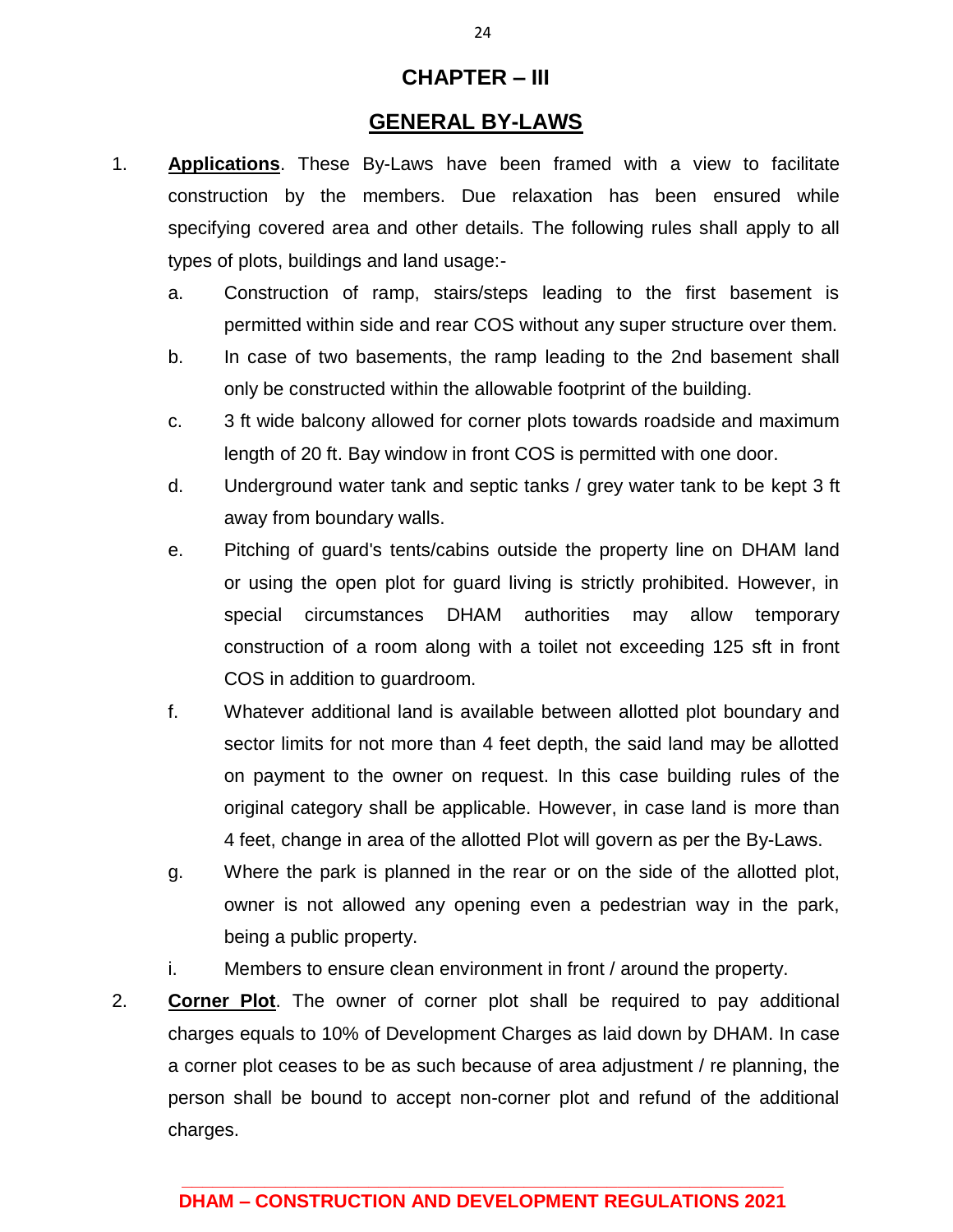- 3. **Over/Under Size Plots**. Plots having less area of specified category shall be considered as per original allotment category, however if area of plot is less than 95% then DHAM Authorities shall compensate the owner as per prescribed rates. For plots measuring more than the allotment category, Owner shall be required to pay for the extra/additional area as per the prescribed rates decided by DHAM Authorities from time to time. In case plot owner does not agree for payment of additional charges then owner may exercise any of the following options:
	- a. DHAM Authorities may facilitate the owner for payment of extra land through installments.
	- b. Alternate plot of that allotment category shall be offered in any sector having compatible market prices as decided by the DHAM Authorities.
	- c. DHAM Authorities may buy back the plot as per prescribed rates.
- 4. **Annexation of Adjacent Extra / Trapped Land**. In case where extra land is available adjacent to the plot, it may be purchased by the member. Rates and permission of such cases is subject to approval by DHAM Authorities. Owner may apply for Extra Land on prescribed form **"Additional Area Request Form"** uploaded on website. DHA Multan Authority can buy the given extra land adjacent to plot at any time as part of its planning on same selling price.

### 5. **Bifurcation and Amalgamation of Plots**.

- a. Bifurcation / Sub division is not allowed in any type of category of residential, commercial and amenity plots.
- b. Amalgamation of residential and commercial plots shall be allowed maximum up to four times the size of the original plot, provided that the allotment conditions of the plots are similar.
- c. Amenity Plots will not be considered for amalgamation.
- 6. **Levelling of Plots:** The plot owner shall be responsible for levelling in case of any ditch less than 5', shrubs, debris, unevenness or abnormality in the plot.
- 7. **Services**. The DHAM Authorities will provide roads including all services and the members are required to plan extension of these services to their buildings accordingly. Further extension of the services to other users is strictly disallowed. Defaulting members are liable to disconnection of services and financial penalties.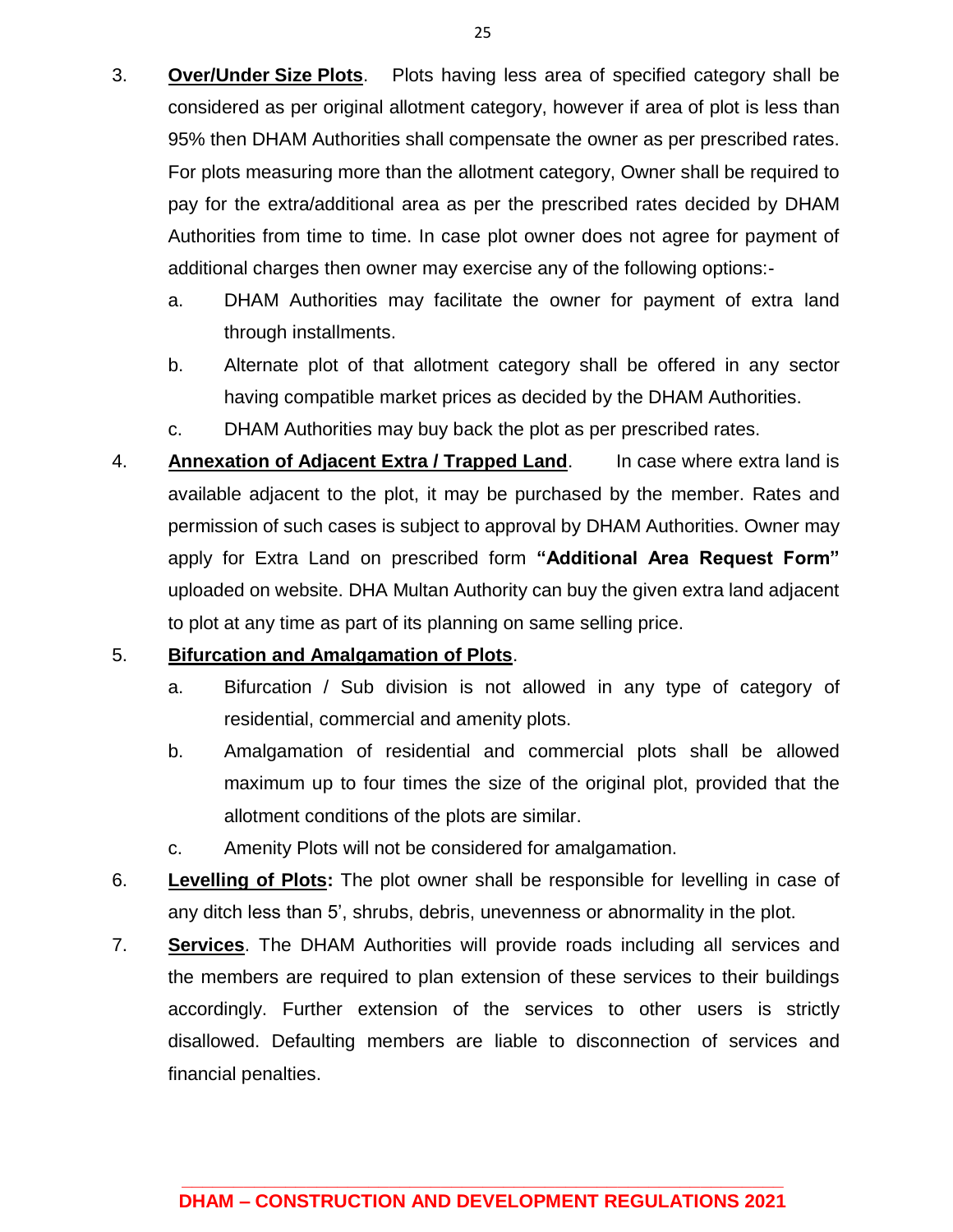### a. **Water Supply**

- (1) Application for water connection shall be made on the prescribed form to the DHAM Authorities, before commencing any work and no water connection/work is to commence before approval.
- (2) No person is permitted to install motor/pump on the water supply line. Only one connection shall be provided for each building.

### (3) **Residential**

- (a) No water point/ tap will be left outside the boundary wall.
- (b) Underground water tank will be constructed but not on the slope side.
- (c) Member found violating the instructions on water supply shall have to pay violation charges as prescribed by DHAM Authorities.
- (d) Washing of car on the road is not allowed.
- (e) Flow of water through car porch on the road is not allowed.

### (4) **Commercial**

- (a) Separate water meter connection to be installed by owners of office / shop in commercial buildings & flats in mixed use buildings.
- (b) It will be preferred to make the underground water tank.
- (c) For plots of 8 Marla and above, Boring will be responsibility of the owner.
- (d) Sewer connection for more than 8 marla plots will be provided on special charges.
- b. **Sewerage/Manhole**. By-Laws regarding house connection to main sewer are as under:-
	- (1) W.C discharge is to be connected with the DHAM manhole through septic tank.
	- (2) Wash room and kitchen drainage shall be connected direct to the over flow manhole of septic tank. It must not be connected to the inlet of septic tank.
	- (3) Rain water/storm water is to be disposed off in open drains or on the adjacent roads as per design. It must not be connected to the sewer lines.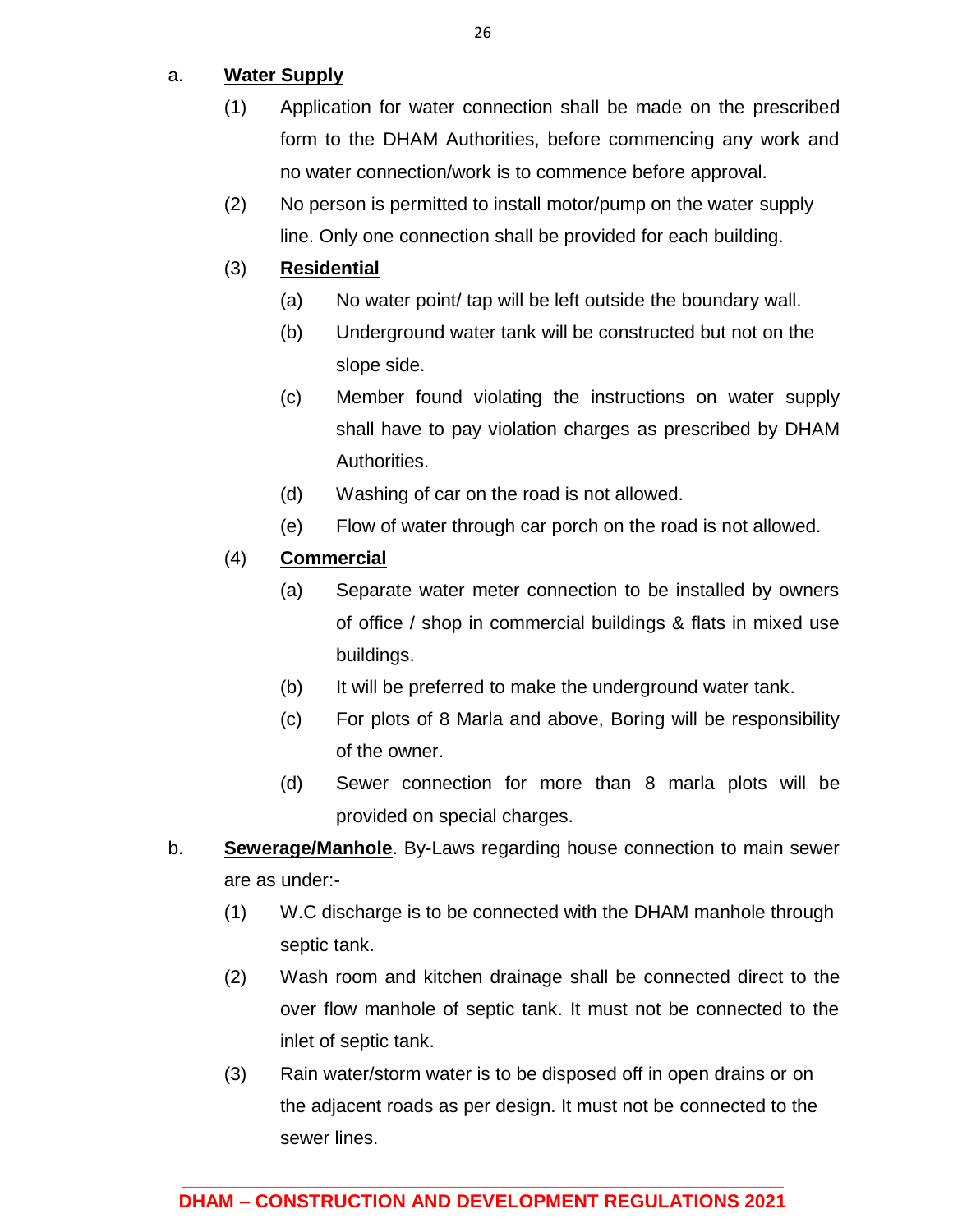- (4) Members are required to construct proper manholes and septic tanks (RCC construction only). However, DHAM Authorities can assist them by providing standard designs.
- (5) Members are required to get their septic tanks inspected before covering the tops.
- (6) Connection to the main sewer line shall be allowed by DHAM Authorities on completion of house/building and member will not tamper with main sewer line. Defaulters will be charged as per DHAM Authorities policy issued from time to time.

### c. **Gas/Telephone/Electric/ICT**

- (1) The services have been laid by DHAM Authorities and individual connection to houses be obtained from respective departments in accordance with respective departmental By-Laws.
- (2) On completion of construction and before main electrical connection is provided to the building/house, the member shall submit test report of electrical system issued by a government/MEPCO/ or DHAM Electric Department's approved wiring Inspector.
- (3) An independent earth pit will be provided in the building/house. The earth resistance of the pit must be less than 5 ohms.
- d. **Damages**. Damages to roads and utility service is strictly prohibited. In case of extension of services; if any damage is likely to be caused to road, sewer line, rain water line etc. Such work shall not be undertaken without prior approval of DHAM. In case of damages, DHAM Authorities will impose penalties and cost of repair work will be recovered from member.
- 8. **Bearing Capacity Test**. Bearing capacity tests will be arranged by the member through DHA Lab or DHA approved laboratory.
- 9. **Termite Proofing**. Members will ensure quality termite-proofing treatment before commencement of construction work.
- 10. **Blockage of Street**. All construction material shall be stored/kept within property line. No part of street / road or footpath shall be used in connection with any construction activity like:
	- a. Storage of construction material.
	- b. Disposal of demolished material.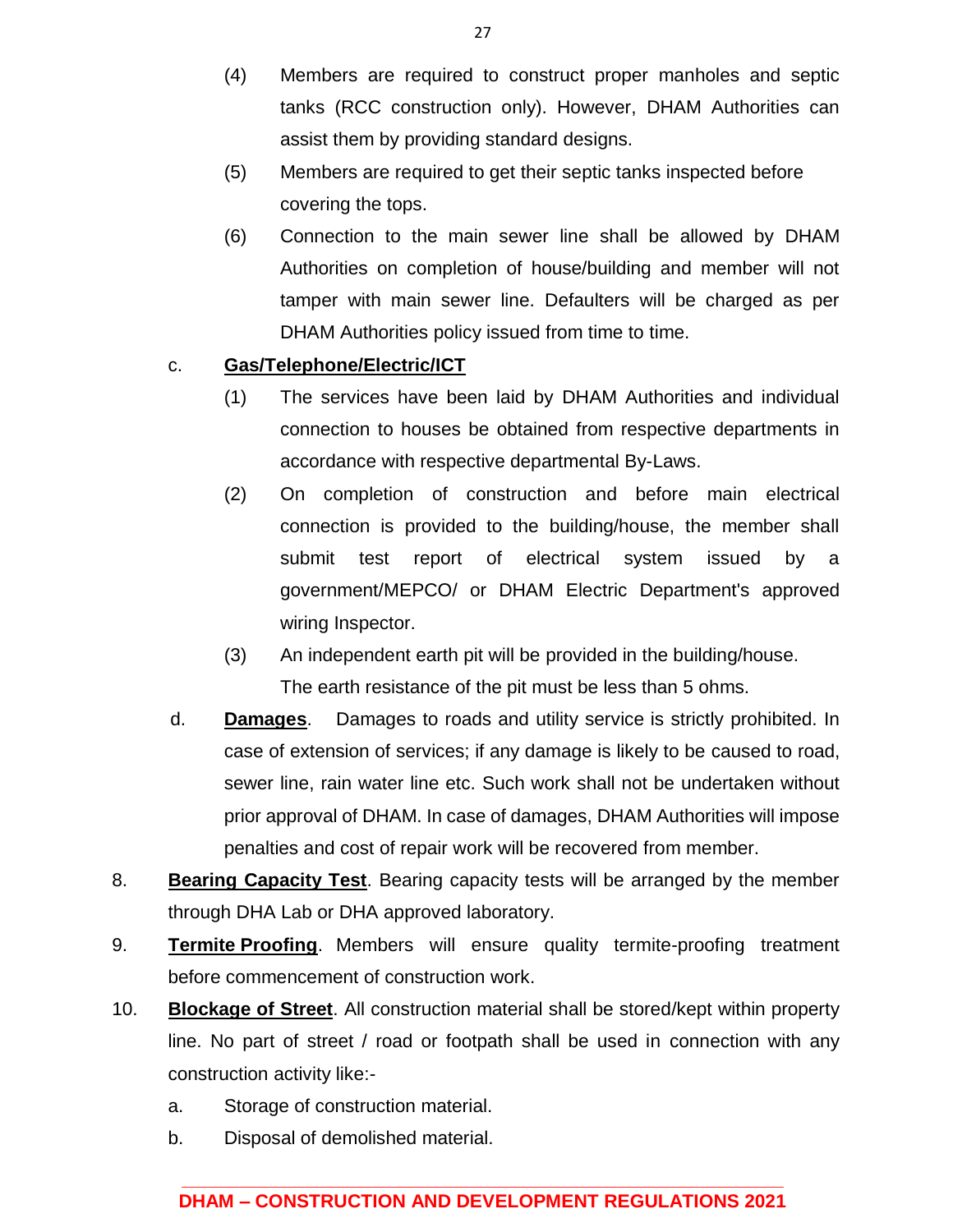- c. Mixing of concrete or cement mortar.
- d. Erection of construction frames / supports / formwork.
- e. Excavation of street / road for access to utility service, except with prior permission of DHAM.
- 11. **Structures on Roof**. Following structures of permanent nature may be constructed on roofs provided they are designed and built to the satisfaction of the Authority:
	- a. Chimneys, air conditioning and other ducts, vents and wind catchers.
	- b. Water tank.
	- c. Four feet high Parapet wall or railing is mandatory in case of accessible roof.
	- d. Stair tower and Mumty (applicable as per related By-Laws).
	- e. Lift machine rooms, Sky light etc.
	- f. Alternate Energy Solutions such as Solar and wind, etc
	- g. Other structure, which the DHAM Authorities may permit by general or specified order.
	- h. No mobile phone antennas and billboards are allowed on roof of residential unit. However, may be allowed for commercial unit subject to approval of DHAM Authorities.

#### 12. **Specific Instructions for Shop Owners:**

- a. Proper arrangements for disposal of garbage shall be ensured by the owner or occupant in case of tenant of shops / public buildings.
- b. No AC or its outer unit shall be fixed in front of the shop or the arcade.
- c. All outer units of split ACs shall be fixed on roof or rear wall of the shops.
- d. Where unavoidable ACs outer units, ACs may be fixed in the front arcade at height not less than 8 feet and with prior permission of the DHAM.
- e. Wall chalking / writing on walls and pasting of posters etc shall not be allowed.
- f. Arcade / passage in front of each shop shall be kept free of any fixed or movable items to provide clear passage to users.
- g. Showcases, sale goods, seating for customers must not be placed outside in the arcade or passage as the case may be.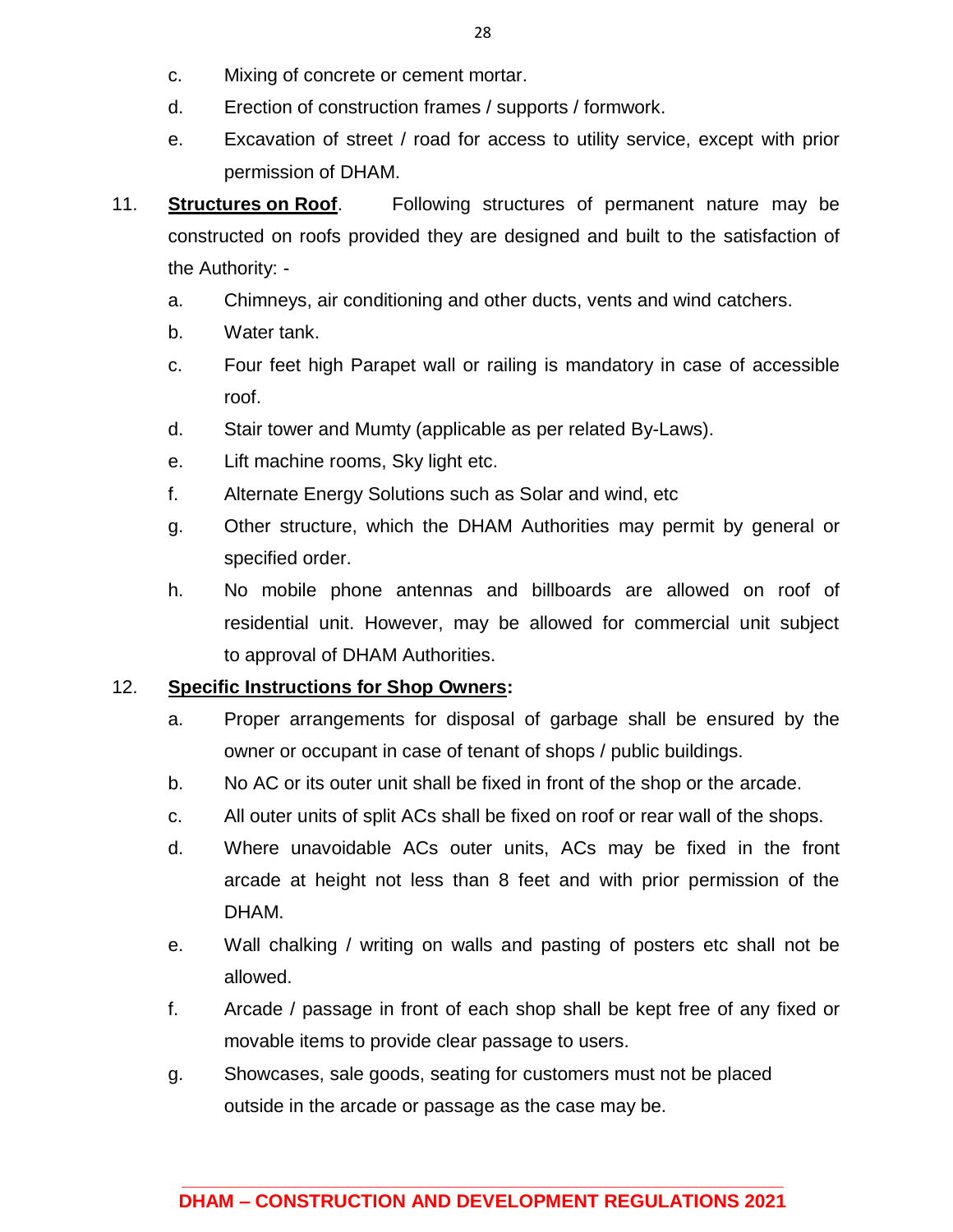- h. No room cooler, fan, water cooler, generator, UPS batteries or charger shall be placed outside the shop.
- i. No part of the building shall be altered, modified or pierced for fixing decorative material or display of goods.
- j. Sign or name boards of only specified sizes shall be allowed.
- k. No stand-alone boards will be placed on streets, roads, arcade or passage.

### 13. **Lighting and Ventilation**

- a. **Size of External Openings:** Every room, other than rooms used predominantly for the storage of goods, shall be provided with natural light and natural ventilation by means of one or more openings in external walls. These openings shall have a combined area of not less than 10% for habitable rooms and 7.5% for other rooms of the floor space of such opening, whole of such openings shall be capable of allowing free and uninterrupted passage of air. Area for openings in case of warehouse, godown, storage places etc shall not be less than 5% of the floor area unless the space is mechanically ventilated.
- b. **Size of Internal Openings**. Unless the light and ventilation requirements are met by an air well or ventilation duct, all internal habitable rooms must have openings in internal air wells in addition to door openings not less than 7.5% of the floor area of such room. Access for maintenance of shaft be provided at level from where the shaft commence.
- c. **Internal Air Wells**
	- (1) Habitable rooms may receive daylight and natural ventilation from internal air wells which shall conform to the following minimum sizes:-

(a) For buildings up to 2 storeys, 20 Sft with minimum width of well 5ft.

(b) For buildings with 3 to 5 storeys, 100 Sft with minimum width of well 8 ft.

(c) For buildings higher than 5 storeys, 100 Sft plus 10 Sft for each additional floor over storeys and minimum width of well 10 ft.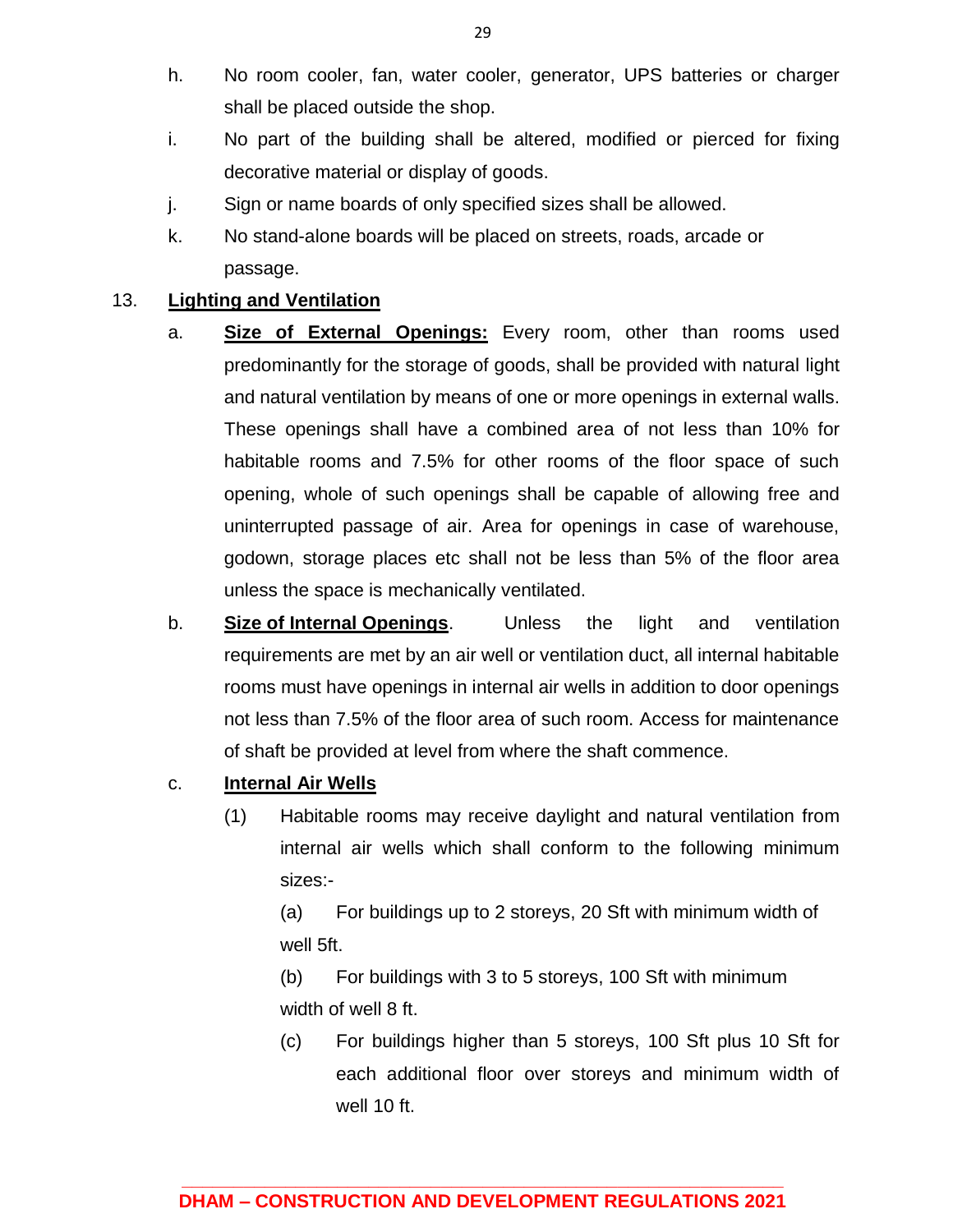- (2) Where only kitchens, W.C and bathrooms receive daylight and ventilation from air wells, the size of wells shall conform to the following minimum widths:-
	- (a) For building up to 2 storeys, 20 Sft with minimum width of well 3ft.
	- (b) For buildings with 3 to 5 storeys, 40 Sft with minimum width of well 5 ft.
	- (c) For building higher than 5 storeys, 40 Sft plus 5 Sft for each additional floor with minimum width of well 5 ft.
- d. **Permanent Openings in Kitchen**. Every kitchen shall have openings for permanent ventilation into the external air space not less than 15 % of its floor area.
- e. **Water Closet, Bath Room & Ablution Places**. Every water closet, urinal stall and bath room and ablution area shall be provided with natural lighting and ventilation by means of one or more openings in external walls having a combined area of not less than 2 Sft (1 ft x 2 ft) per water closet, urinal or bathroom except where adequate and permanent mechanical ventilation is provided which discharges into an open space.
- f. **Garages**. Every garage shall be provided with opening of not less than 5% of the floor area for ventilation and lighting incorporated in a wall or in the door.
- g. **Staircase**. All staircases which are enclosed shall be provided with adequate lighting and ventilation from openings not less than 7.5% of the staircase area.

## h. **Mechanical Ventilation and Central Air Conditioning Waiver Minimum Requirement:**

- (1) Where undertaking for central air conditioning and permanent mechanical ventilation is provided, the relevant clauses of these By-Laws dealing with natural ventilation, lighting and heights of rooms may be relaxed depending upon the duct size of A.C.
- (2) Where permanent mechanical ventilation in respect of lavatories, water closets, bathrooms or corridors has been provided for and maintained in accordance with the following clauses, conditions relating to natural ventilation and natural lighting under these By-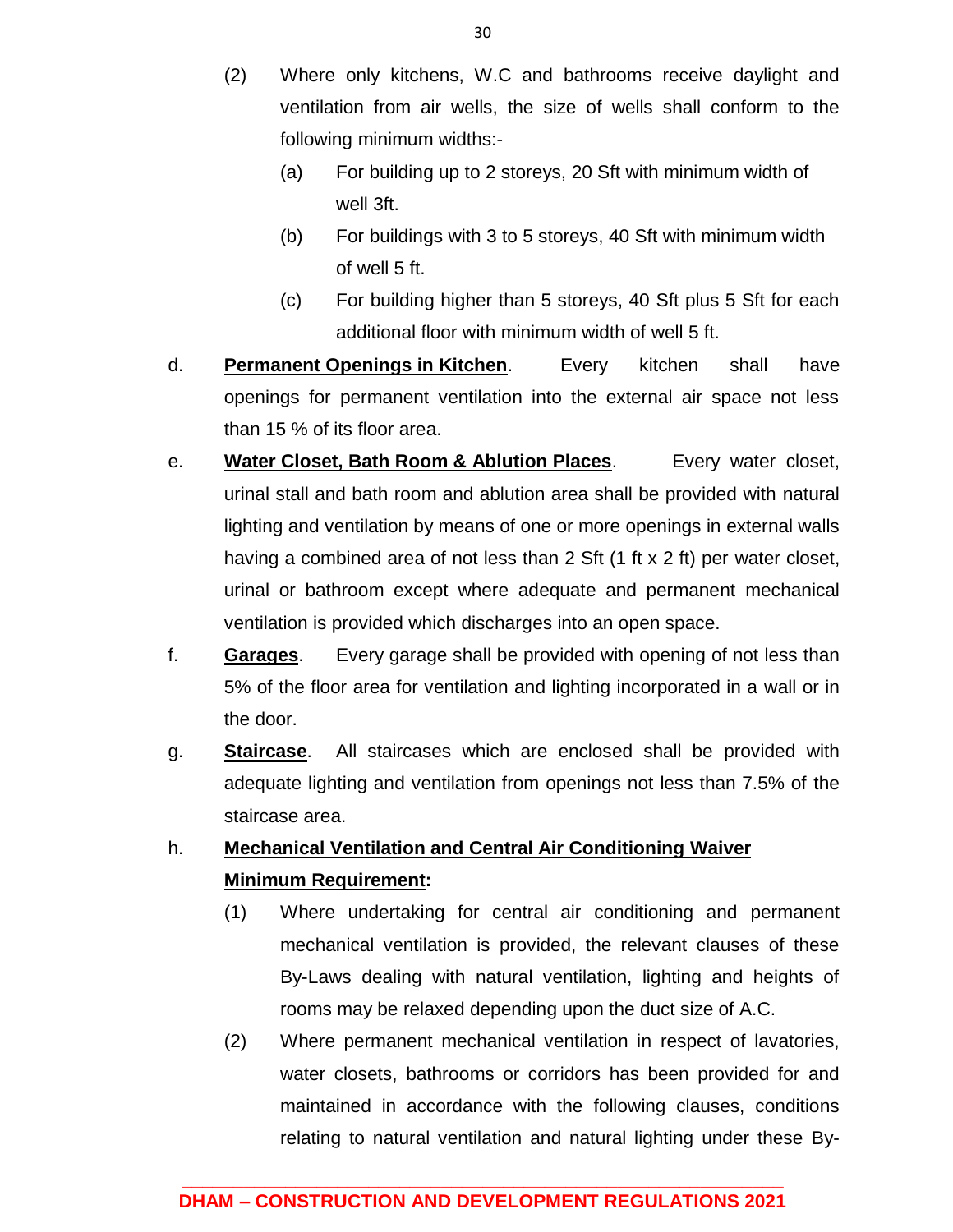Laws may be relaxed for such lavatories, water closets, bathrooms or corridors.

- 14. **Blasting**. Use of explosive material for construction & demolition work is not allowed in DHAM.
- 15. **Inflammable Material**. Storage of inflammable material is strictly prohibited in DHAM except where allowed by the respective government agencies / departments and DHAM Authorities.
- 16. **Disputes**. No member is allowed to stop the construction activity of other members. Any dispute/interpretation of By-Laws shall be referred to DHAM Authorities.
- 17. **Possession of Plots**. Following procedure is laid down:
	- a. **Site Plan and Demarcation**. DHAM Authorities shall provide the Site Plan indicating measurements, size and location of Main Gate of the Plot to the member on prescribed form. Member is required to apply for the Possession along with issuance of site plan on prescribed form (uploaded on website).
	- b. **Building Plan**. For preparation of building plans (new or alteration) the member should engage a licensed architect and structural engineer, existing on the panel of approved consultants of DHAM.
	- c. **Submission of Drawings**.Members are responsible to submit the following drawings in accordance with DHAM By-Laws.
		- (1) **Architectural Drawings**. Member shall submit architectural drawings as prescribed in application form, covering following details:-
			- (a) All drawings shall be submitted on sheet size of 30 x 40 inches and all details be given at a minimum scale of 1/8" =  $1"$ -0".
			- (b) The plans of basement, ground floor, upper floors and roof along with stair tower/Mumty.
			- (c) Two-point perspective view in color with material finishes (showing front and side).
			- (d) All elevations, two sections along x and y axis passing through stairs providing maximum details.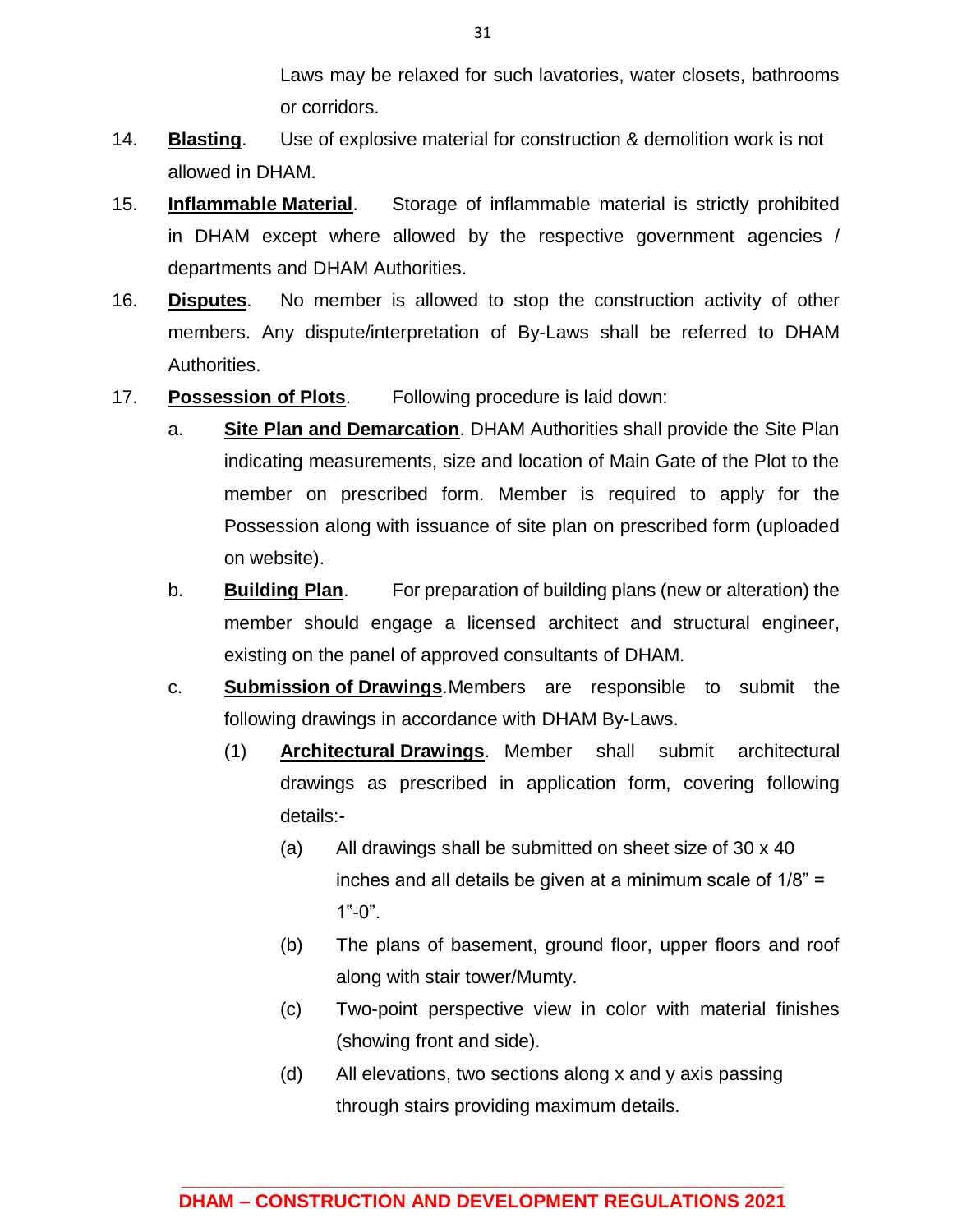- (e) Site plan / key plan showing plot dimensions, width of the road(s), detail of neighboring plots, location of gate(s), position of underground water tank, septic tank, grey water tank and location of North.
- (f) Elevation and section of boundary wall, gate(s), ramp and water channel with respect to adjoining road/street.
- (g) External dimensions of building.
- (h) The clear dimensions of all rooms and position of doors, windows and ventilators in each room at every storey.
- (i) The position and dimensions of all projections beyond the walls of the building.
- (j) Roof plan showing the location/dimension of overhead water tank, stair tower/mumty.
- (k) Total height of building with reference to reference point including level of finished floor, and split-levels (levels be indicated on plans also).
- (l) Location of reference service manhole and its invert level and location of water connection shall be clearly shown on submission drawing.
- (m) Details of alternate energy solutions on roof/roof top with dimensions and heights.
- (n) Location and size of overhead and underground tank (for commercial/mixed use plots: show domestic and firefighting water in a section along with its calculations).
- (o) The sewerage line and waste water/soap line should be laid independently and marked properly on the plan. The soap water should not be connected directly to the septic tank. It should be connected to underground grey water tank or directly to the main sewer line.
- (p) Schedule of open / covered areas.
- (q) Schedule of doors and windows.
- (r) Covered area calculation block plan.
- (s) Signature of Owner and the Licensed Architect on drawings along with required forms.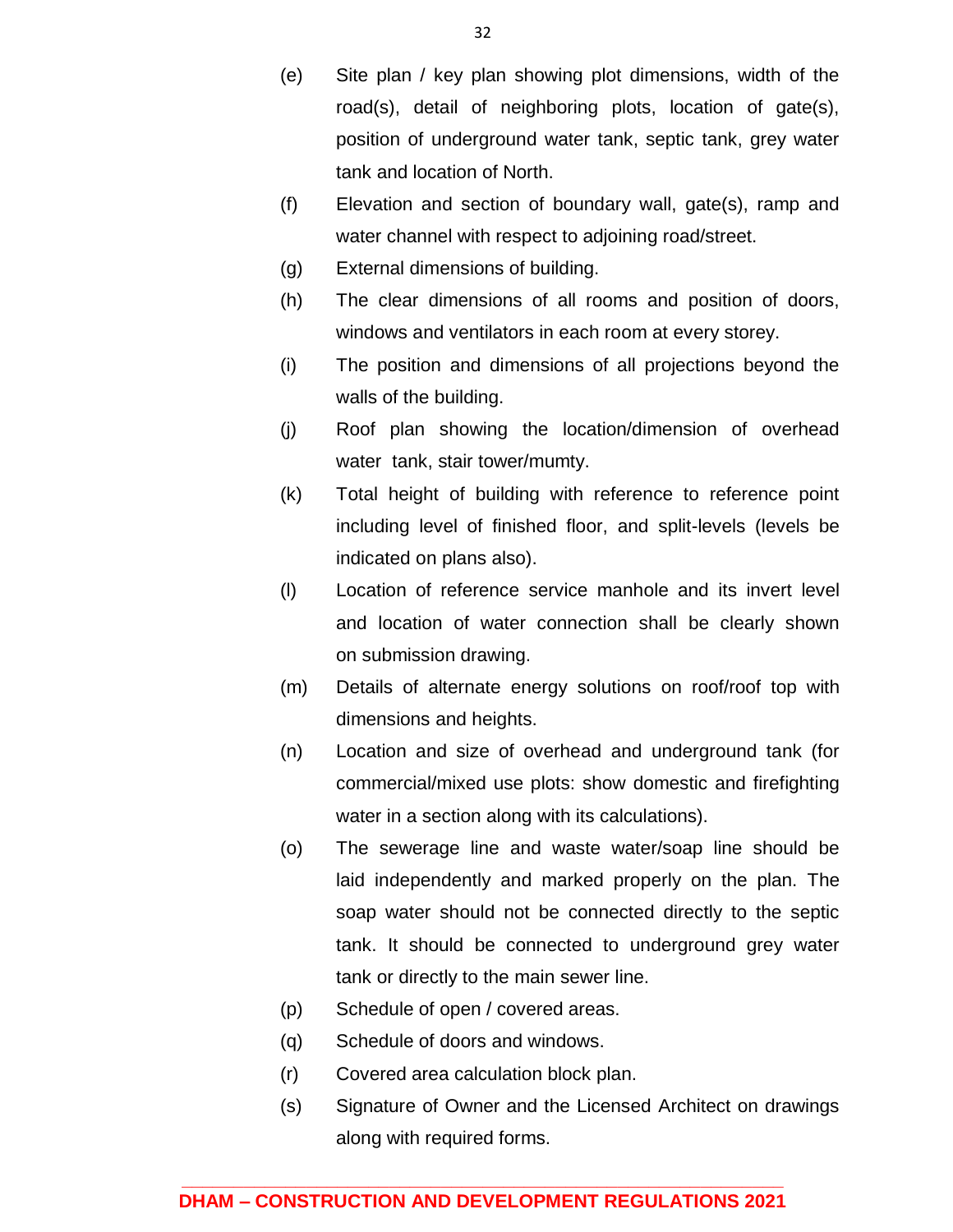- (t) Drawings must be of acceptable Architectural standards.
- (u) All documents as per checklist relating to the plot shall be provided with the application.
- (2) **Structural and MEP drawings**. The owner shall submit complete structural and MEP drawings and calculations as prescribed in application form covering following details:-
	- (a) Soil investigation report (one hard copy and one soft copy in PDF) along with structural drawings, duly signed by the DHAM's approved structural engineer along with structure stability certificate on both DHA form and Letter Pad. The drawings showing layout and sectional details of foundations, beams, columns, lintels, slabs, underground, and overhead water tanks. This set of drawing is only for DHAM record and Authority has no responsibility regarding the stability / safety of the structure. In case of any building over G+1 storey, the structural design should be duly vetted by the DHAM approved vetting engineer.

d. **Scrutiny of Drawings**. Following procedure will be followed:-

- (1) Member shall submit the plans to DHAM for approval as per the By-Laws.
- (2) Plans not conforming to these By-Laws shall be returned by mail or by hand.
- (3) Members can collect approved drawings along with Approval letter.
- e. **Oversight in Scrutiny of Drawings**. Any oversight in the scrutiny/NOC of documents and drawings at the time of approval and sanctioning of the building plan does not entitle the member to violate the By-Laws.
- f. **Responsibility for Structural Stability**. For any building constructed at DHAM, the structural engineer shall be liable for the design part, whereas the contractor shall be responsible for the structure stability being the constructor of the building. DHAM Authorities shall not be liable for structure stability of any building. In case of structural failure, procedure laid under dangerous buildings shall be followed.
- g. **Inspection Sheet for Construction**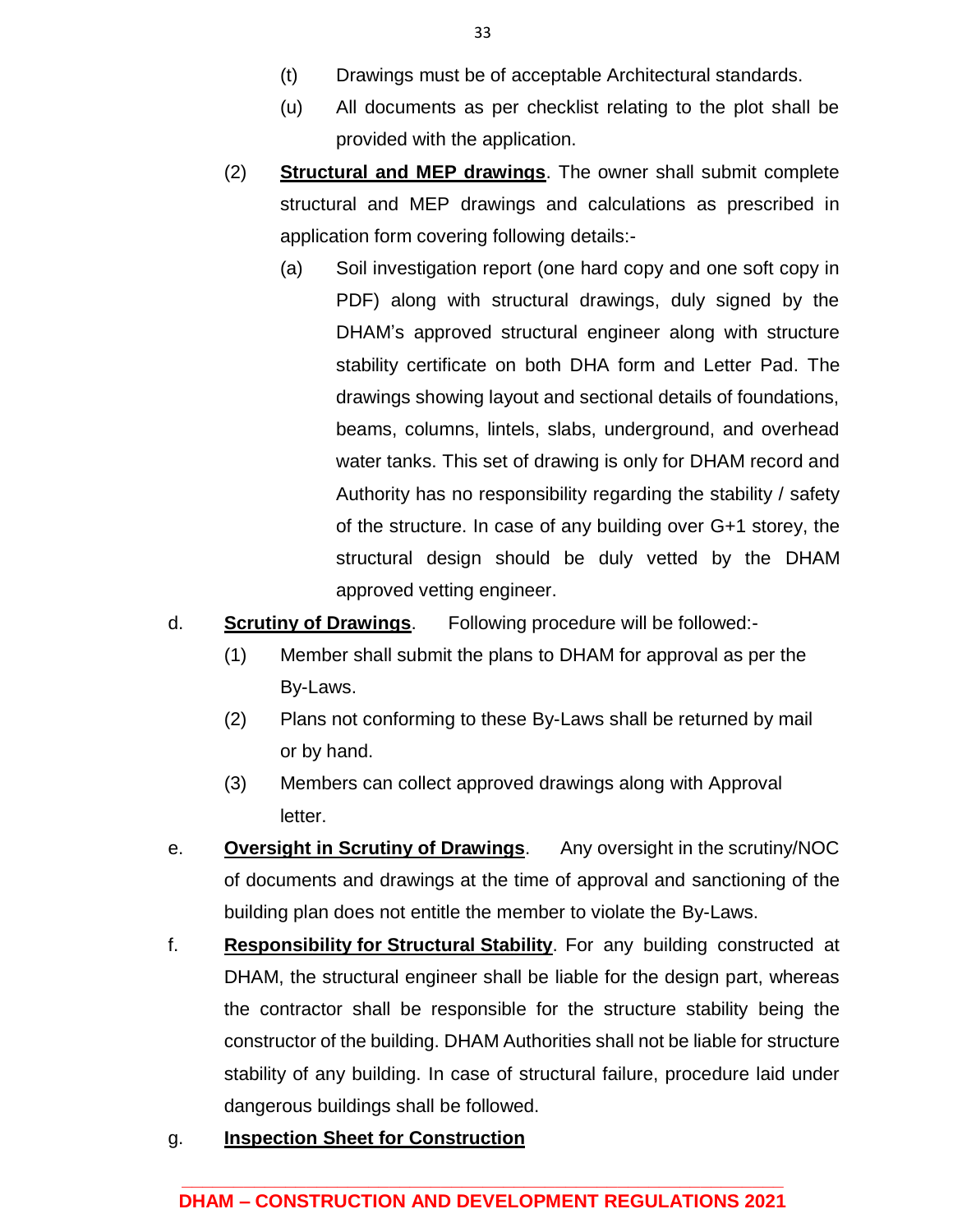- (1) Inspection Sheet shall be provided by DHAM Authorities to the member. Inspection Sheet shall be held by owner, ensuring safe custody with up-to-date entries of different inspection stages by DHAM official.
- (2) It is the responsibility of member to ensure that the inspection of work on each stage of construction is carried out as per Inspection Chart/ schedule duly signed by building inspector of DHAM. If any anomaly is identified at a later stage, member will be held responsible.
- (3) Prescribed charges will also be levied for issuance of new inspection chart, in case of loss.
- h. **Approved Drawings**. The member/contractor must keep one full set of approved drawings on site,which may be made available to DHAM staff during inspection. In case of non-availability of approved drawings; penalty would be imposed as per policy of DHAM at prescribed rates from time to time.
- i. **Inspection of Building at Various Construction Stages:** Inspection of building shall be carried out by team of DHAM and documented as per the procedure laid in the inspection card. Inspection shall be carried out at following stages, however, construction stages may increase/decrease depending on the demand of time/resources/technology:
	- (1) In case basement is to be constructed then:-
		- (a) On ground demarcation of area to be dug in.
		- (b) Lean/Foundation.
		- (c) Roof level before pouring roof.
		- (d) Ground floor at finish floor level including boundary wall.
	- (2) On attaining roof height of Ground Floor before pouring in of roof.
	- (3) On raising of structure/pillars one (1) foot above floor level of first floor and upper floors.
	- (4) On attaining roof height of first floor and upper floors.
	- (5) On attaining roof height of water tank and mumty whichever is higher (if applicable).
	- (6) On completion of Septic Tank prior to putting their cover.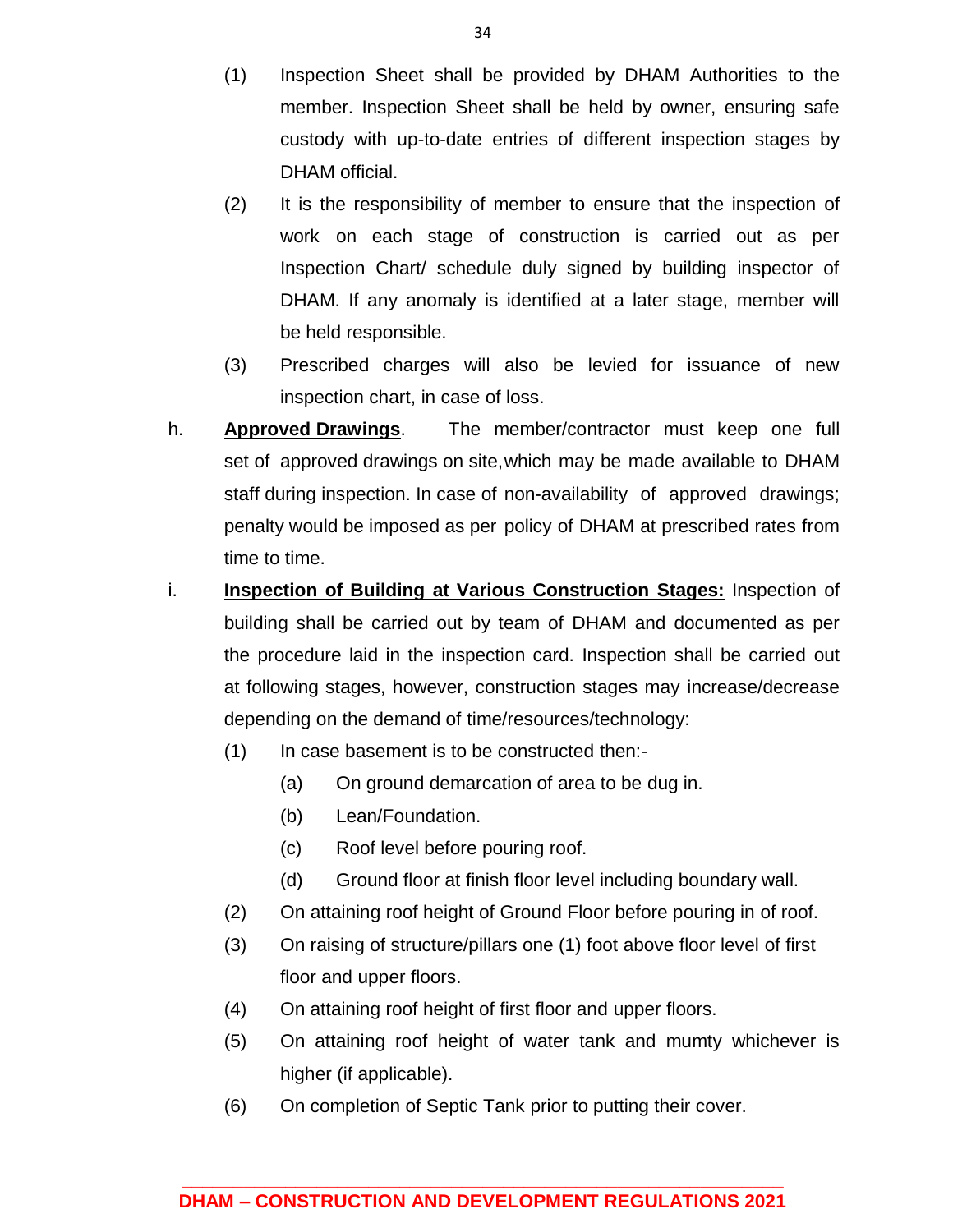- (7) Air & water pressure quality test of Plumbing lines (for commercial buildings).
- (8) Members who are found violating the By-Laws of DHAM during the course of construction will be charged as approved by DHAM Authorities from time to time.
- (9) In case member intends to construct the building in phases, the sequence of construction in phases duly numbered shall be indicated on the submission drawing. For purpose of obtaining NOC of a building, the minimum requirement is completion of ground floor in all respect.
- j. **Deviations**. All Construction activities shall be processed as per approved building plans. However, if owner desires to make any changes during the construction, then a deviation plan shall be submitted for approval of DHAM Authorities prior to modification at site. Subsequent construction can proceed as per approved deviation plan. Any construction other than approved building plan or deviation plan shall be considered unauthorized and subject to penalty as per prescribed rates.

#### k. **Completion of the Building**

- (1) The member will ensure completion of the residential /commercial building within three years from the date of approval of submission drawings. Any member not ensuring completion within three years will be liable to pay the late completion penalty as per prescribed rates. DHAM authorities may allow extension in time up to maximum one year meriting justified reasons, if applied by the owner, one month prior to date of completion.
- (2) For special purpose buildings, owner will get the completion time approved prior to start of the construction activities from DHAM Authorities. If timelines are not approved specifically for a project than above mentioned completion time will be applicable and late completion penalty will be imposed accordingly.
- (3) **Duplicate Copy of Document/s**. Copy of submission drawing / completion drawing / CD / soil test report may be given to owner (if available in record) by charging Rs. 5,000/- for each document.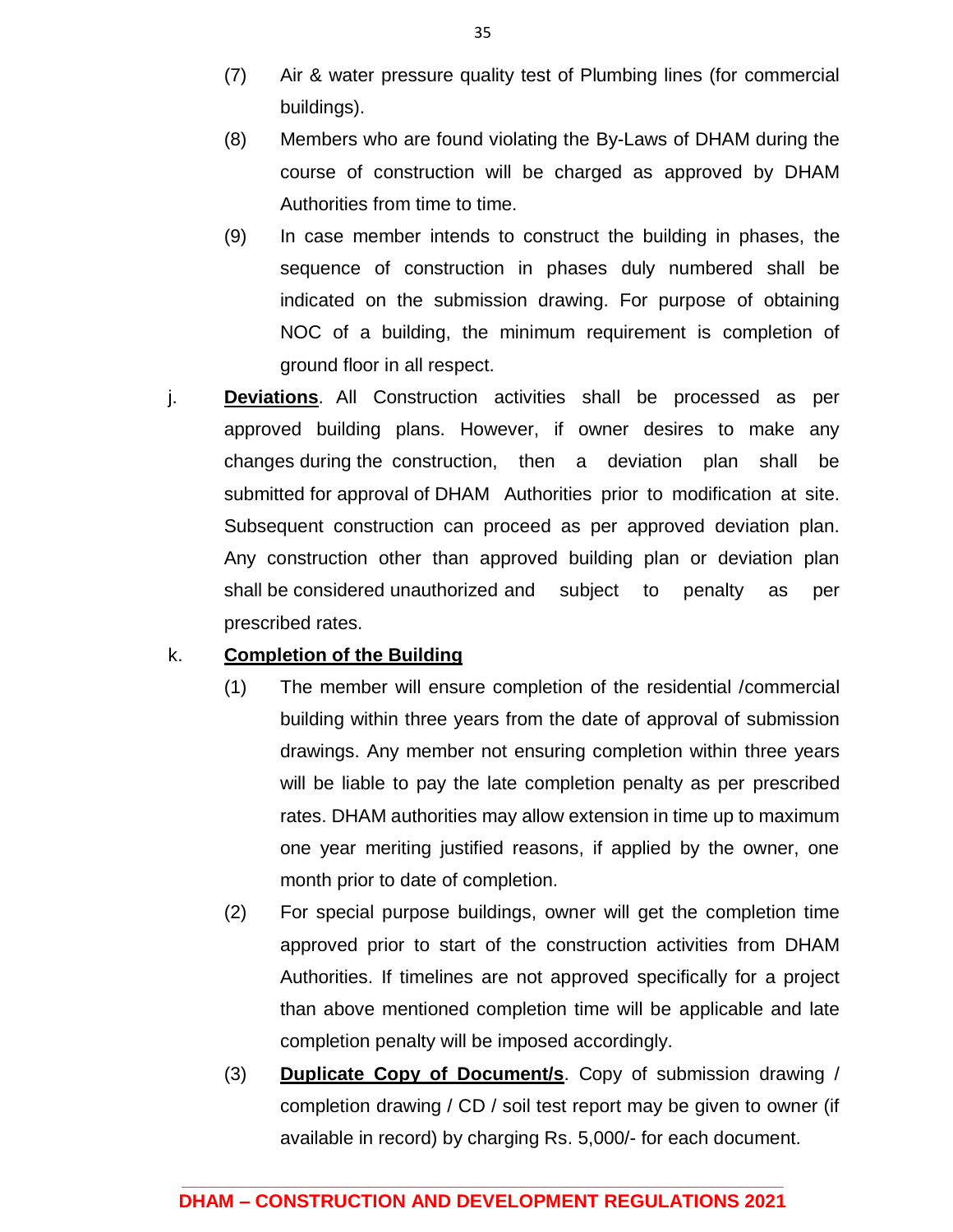- (1) The documents to be attached with completion plan are as under:–
	- (a) 5 x set of as built drawings.

date will be liable to a penalty as per prescribed rates.

- (b) Prescribed dues as decided by DHAM Authorities from time to time.
- (c) Inspection Sheet, duly signed by the concerned Officers.
- (d) All respective forms for adherence to By-Laws & quality control in construction, respectively duly signed by the respective consultants
- (2) After the receipt of completion drawings, DHAM Authorities technical staff shall arrange to inspect such work and after inspection.
	- (a) In case of violations, completion plan shall be returned unsanctioned with an order for demolition of unauthorized construction.
	- (b) In case of no violation, completion case shall be put up to the Completion Board of Officers detailed by DHA Authorities for final approval.

#### m. **Occupancy of Building**

- (1) Buildings shall only be occupied after obtaining Completion Certificate which will be issued after approval of completion plan.
- (2) If the member wants to occupy partly completed building then he should submit completion plan as per the completed portion with an application showing justified reasons for subsequent occupation of the building.
- (3) For purpose of obtaining occupancy certificate of a building, the minimum requirement is completion of ground floor in all respects.
- (4) If member occupies the building without getting approval from DHAM Authorities, penalty would be imposed as per prescribed rates.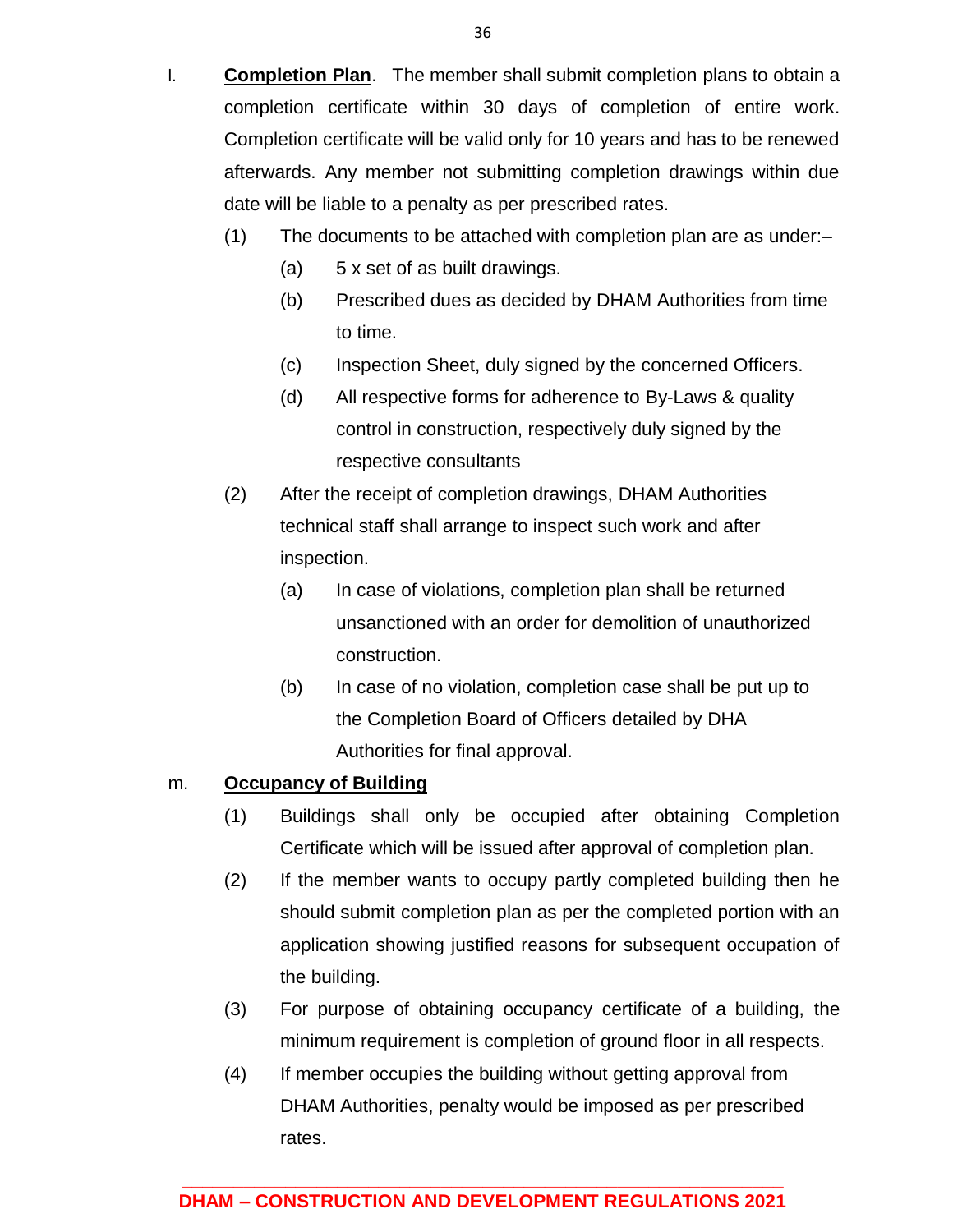- (5) Membership of respective DHAM Clubs will be granted after Occupancy Certificate as per the prescribe rates and membership certificate shall be required to be submitted with completion plan.
- (6) Illegal occupants and violators will not be entertained with social & civic facilities of DHAM Authorities.

## n. **Addition, Alteration and Renovation of Building after Approval of Completion Plan:**

- (1) Such addition, alteration and renovation may be done to building after obtaining approval for proposed works from DHAM Authorities. Addition and alterations, executed after the approval shall be followed by submitting completion plans and other required documents as per checklist.
- (2) Failing to get approval of addition and alterations on proper completion plan and undertaking such additions and alterations without prior approval of DHAM Authorities, the unauthorized construction shall be demolished at the risk and cost of the owner. In case any resistance in demolition of unauthorized construction, it shall be considered as illegal and plot file will be freezed by DHAM Authorities for any further transactions till removal of violation.
- o. **Revised Building Plan**. Submission of revised building plans shall be mandatory in the following conditions:-
	- (1) Structural changes required during construction.
	- (2) After approval of completion plan, if changes / modification is more than 40% of total constructed area.
	- (3) In case of time barred during construction.
- p. **Revised Completion Plan**. Revised completion plan will be mandatory in following conditions:-
	- (1) After approval of revised building plan.
	- (2) After completing the partially constructed building.
- q. **Construction Period**. The person shall commence construction of the building within a period of 3 years from the date of announcement of possession in respective sector, failing which the person shall be liable to pay non-construction penalty as prescribed by the Authority.

37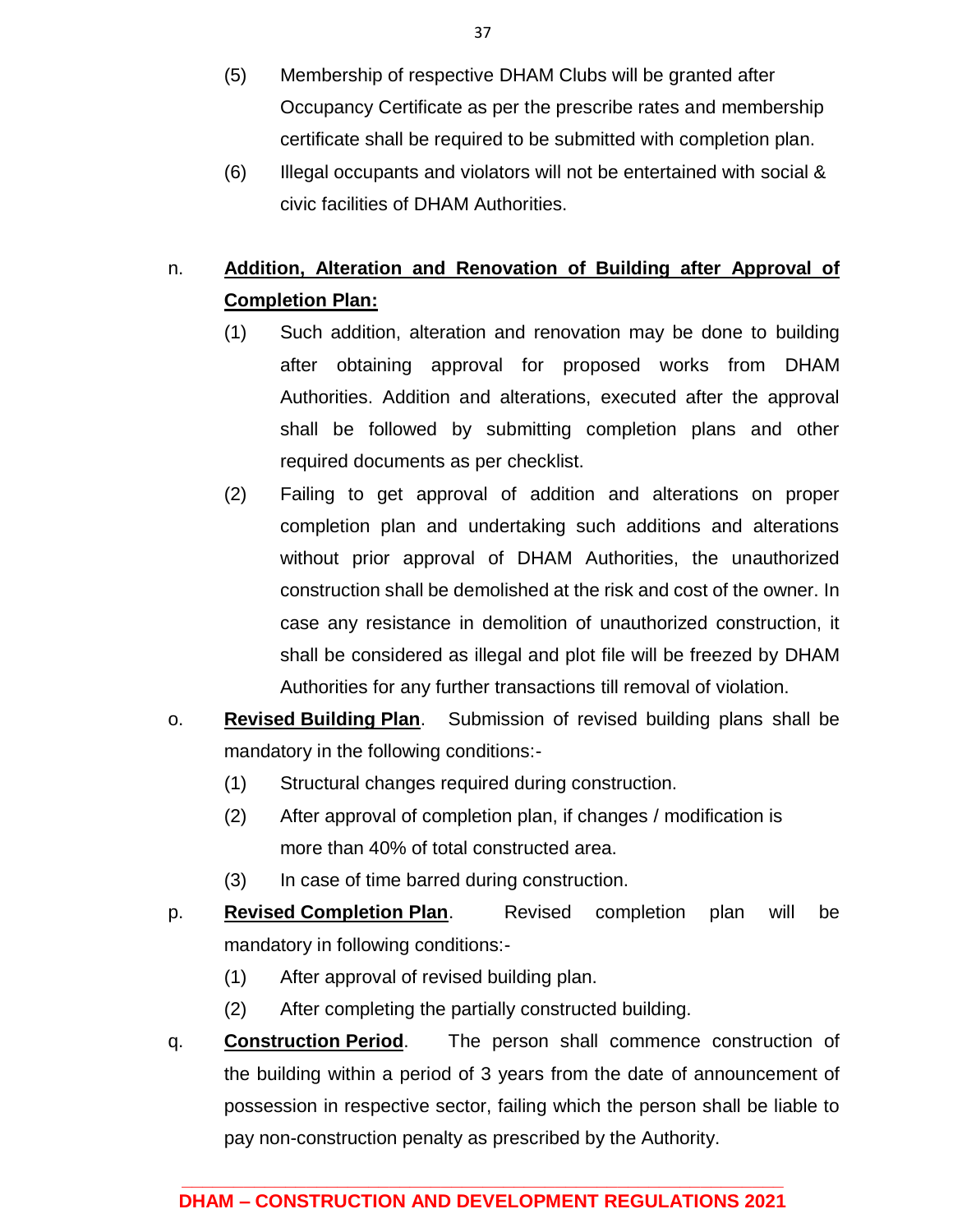The person shall complete the building within a period of three years reckoned from the date of approval of the drawing by the Authority. The drawing shall remain valid for one year and is extendable up to two years from the date of its approval. Upon the lapse of the three-year period of validity, the person shall be under an obligation to obtain fresh approval.

- 18. All utility services such as water supply, sewerage system, sewer treatment plant, drainage, electricity, gas, telecom, internet, etc. shall be developed by DHAM Authorities, in due course of time directly or through other departments/organizations and the development charges for utility services of the same shall be charged to the owner on pro-rata basis from time to time which shall be payable immediately by the owner of plots. In case of non-payment or delay in payment of development charges by the owner of the plots, the allotment/transfer may be cancelled on sole discretion of DHAM Authorities**.**
	- a. **Imposition of Utility Bills**. The utility bills will be issued as soon as member occupy / partially occupy the house or get the completion certificate.
- 19. For special plots, in case the party to whom the plots are allocated, are not following the agreed Construction plan (approved)/ construction schedule, allotment of such plots is liable to be cancelled.
- 20. **Special Use Plot** Special use plot reserved for the specific purpose shall not be utilized for any other purpose.
- 21. **Residential Plots**. Residential plot shall not be utilized for any other purpose.
- 22. **Commercialization of plots**. Conversion of residential plot into commercial shall be allowed only according to a uniform commercialization policy formulated and revised from time to time with the approval of the Competent Authority through notification on the basis of comprehensive study of various urban areas under pressure for commercialization. Individual plots outside the policy will not be considered for commercialization. Procedure to be followed is as under:
	- a. DHAM shall issue a public notice for the change of land use of the plots in accordance with the provisions of these By-Laws and the expenses shall be borne by the applicant.

38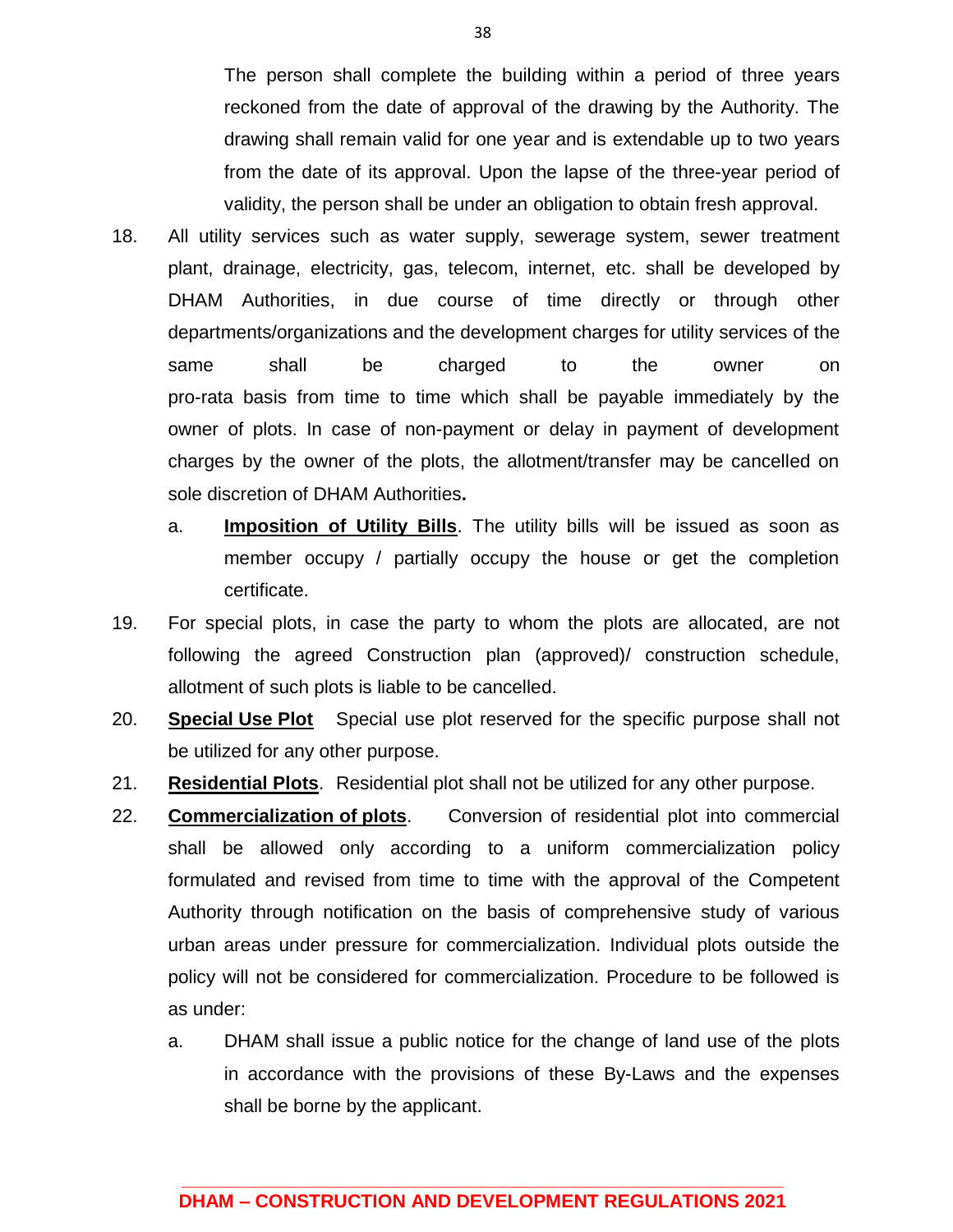- b. DHAM shall give due consideration to the objections from the public, if any, in light of the By-Laws.
- c. Final No Objection Certificate (N.O.C) of change of land use shall be issued by the DHAM Authorities.
- d. The applicant shall pay the prescribed fees and other charges to DHAM.
- 23. **Height of the Building & Height of Floors**. Maximum height of the residential building including water tank / mumty or any structure should not exceed 35ft from the reference point.
- 24. **No of Storeys**. Maximum two storeys (B+G+1) are permitted. Number of storeys will be counted from the reference street / road.
- 25. **Drain under Gate**. A water channel of at least 3 inches x 3 inches would be constructed along the main gate line. This drain would be suitably connected to over flow manhole of septic tank. Steel grating shall be provided to cover it.
- 26. **Electric Meters**. Maximum two electric meters will be provided for each plot.
- 27. **Two Adjacent Plots**. If member has two adjacent plots and he uses one plot for construction of his house and second as lawn, then he has to follow following procedure:
	- a. Both the plots must be owned by the same member.
	- b. If ownership is different, then an affidavit on judicial stamp paper of Rs100/- and a sketch showing detail of boundary wall and gate duly signed by the approved architect will be required from second owner that he / she has no objection for utilizing his / her plot as green area only.
	- c. Members to get site plan / possession of the plot to be utilized as green / lawn.
	- d. Construction of underground water tank and structure using steel, fiber or wood up till 25 ft x 25 ft in the plot utilized as green area will be allowed after approval from Competent Authority.
	- e. Sound proof generator may be placed after approval from Competent Authority.
	- f. Combine boundary wall will be erected and second gate is allowed on plot utilized as green area as per DHAM gate layout plan.
	- g. A passage / drive way from gate to building line would also be allowed, however no construction of any type such as porch etc would be allowed.
	- h. Monthly water charges will have to be paid by the owner.

### **\_\_\_\_\_\_\_\_\_\_\_\_\_\_\_\_\_\_\_\_\_\_\_\_\_\_\_\_\_\_\_\_\_\_\_\_\_\_\_\_\_\_\_\_\_\_\_\_\_\_\_\_\_\_\_\_\_\_ DHAM – CONSTRUCTION AND DEVELOPMENT REGULATIONS 2021**

39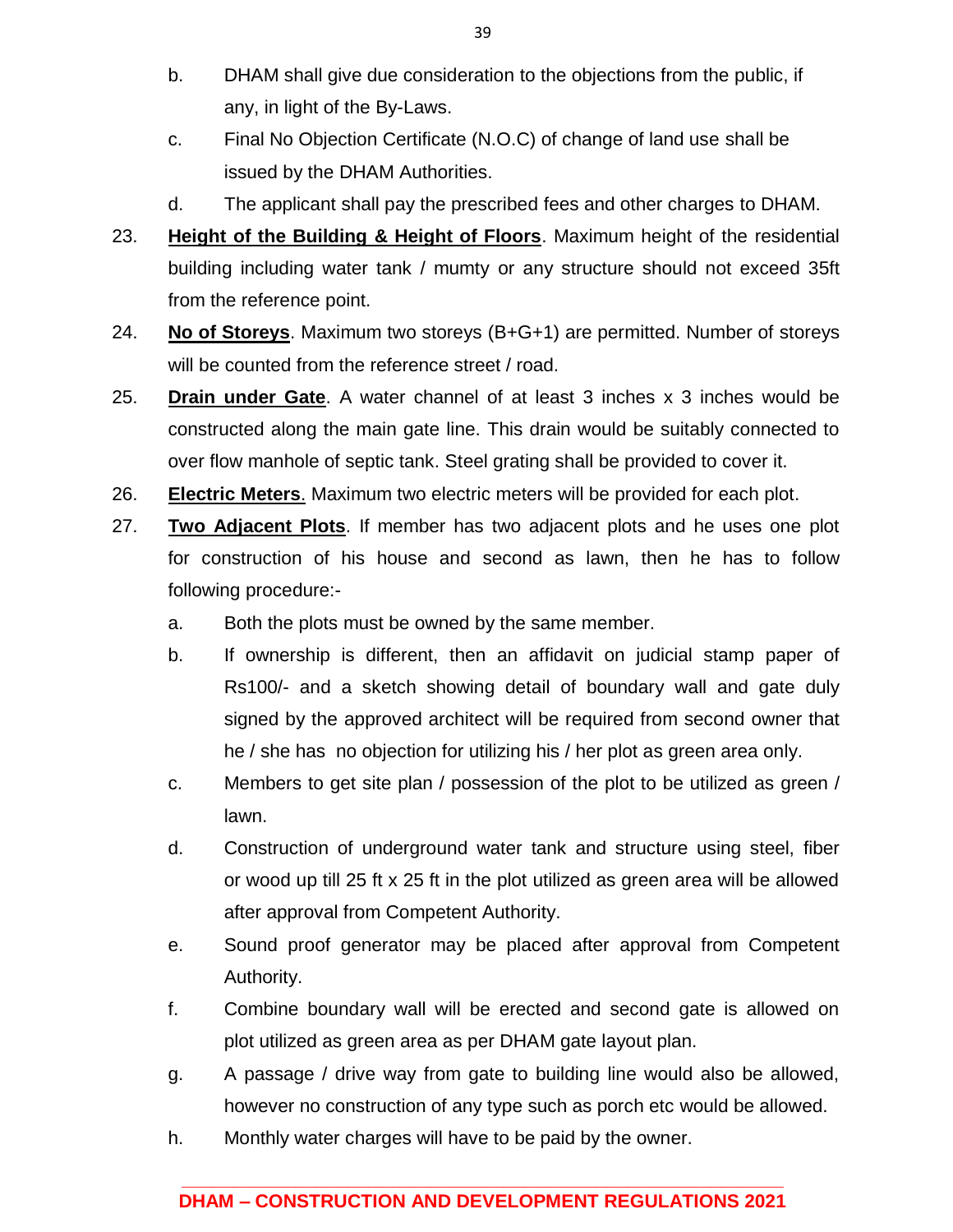- 28. **Two Adjacent Plots at Different Levels**. If two back to back / adjacent plots are at different levels and level difference is more than 5 ft then owner of the plot who first construct the house, will have to construct a common RCC retaining wall at rear side and foundation of RCC retaining wall should start from the lower road level.
- 29. **Installation of Solar Panels**. Solar panels / geysers on roof top of residential / commercial building will be provisionally allowed and structures including raised solar panel(s) or geyser(s) on roof of mumty and/ or overhead water tank are not allowed. DHAM reserves the right to change the policy, notify the member and the member will change accordingly within one month at his expense, risk and cost.
- 30. **Occupation**. Any commercial unit like shops / offices / halls / apartments can be occupied after completing the front façade of the whole building and the floor to be occupied should be completed in all respect. However, completion certificate should be obtained within 3 years from the date of approval of first submission drawing.
- 31. **Lightening Protection**. For all commercial buildings lightening protection should be provided.

## 32. **Provision for Special Persons**

- a. Minimum one toilet for handicapped equipped with special fixtures.
- b. Minimum one lift in all commercial and public buildings, which can accommodate a wheel chair.
- c. Ramp from footpath level to entrance of the building.

### 33. **Commercial**

- a. Petrol or diesel driven generator with soundproof canopy may be installed.
- b. Noise beyond the boundary limit shall not be allowed i.e noise control arrangement must be made.

### 34. **Toilets**

- a. Be provided in each commercial block.
- b. Cleaning and maintenance of the toilets is the responsibility of the owner.

### 35. **Installation of Antenna Tower & Lightening Conductor**

a. Permission for Installation of Antenna Tower & Lightening Conductor will be valid for one year, which may be renewed every year with prescribed fee.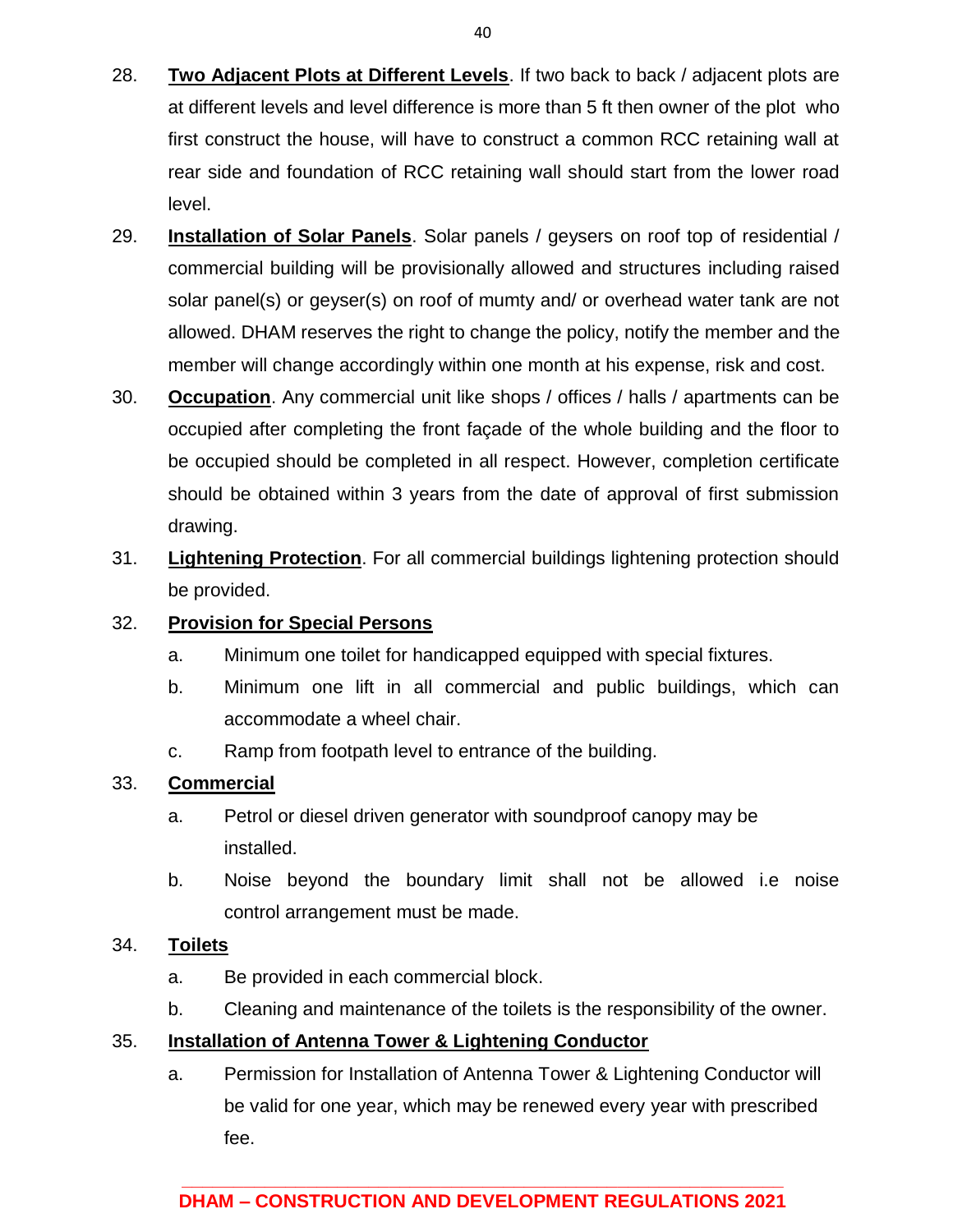- b. The position of the tower has to be incorporated in design of the building the weight and placement has to be taken care of in the building structure.
- 36. **Water Points**. Electric water cooler shall be provided on as required basis.

## 37. **Instructions for Shop Owners**

- a. Garbage shall not be thrown in front of houses / shops / public buildings. Shopkeepers shall place dustbin in front of their shops and place the garbage in dustbin from where it shall be picked up by Authority.
- b. In order to avoid inconvenience to the customers, air conditioners shall be installed at the height of 8 ft from the level of veranda and proper arrangements shall be made for drainage of water. Preferably split type of air conditioners may be installed.
- c. Wall chalking, writing on walls and pasting of posters etc on the walls shall not be allowed.

## 38. **Boundary Wall**

- a. Member can construct a boundary wall within his property line. If boundary wall of  $4\frac{1}{2}$  inches width is constructed then pillar of 9 inches x 9 inches at 10 ft distance must be provided. If member wants to construct a common boundary wall, approval of both neighbors should be necessary and affidavit in this regard from both neighbors to DHAM should be mandatory.
- b. Both neighbors shall have full right to use it on their respective sides / top. However, no space from right of way of road / street shall be utilized for this purpose.
- c. Maximum height of boundary wall should be 8 ft from the highest point of the road in front of plot. However, 1 ft boundary wall can be increased by paying additional charges as per prescribed rates.
- d. Minimum height of boundary wall should be such to ensure the privacy of the adjacent plot.
- e. The boundary wall should be of RCC or brick masonry wall.
- f. The front / side boundary wall (If there is open space / nullah / road on that side) may be constructed with grill or any other see-through material.
- g. A safety grill up to 2 ft can be provided above boundary wall.

### 39. **Health and Safety Guidelines**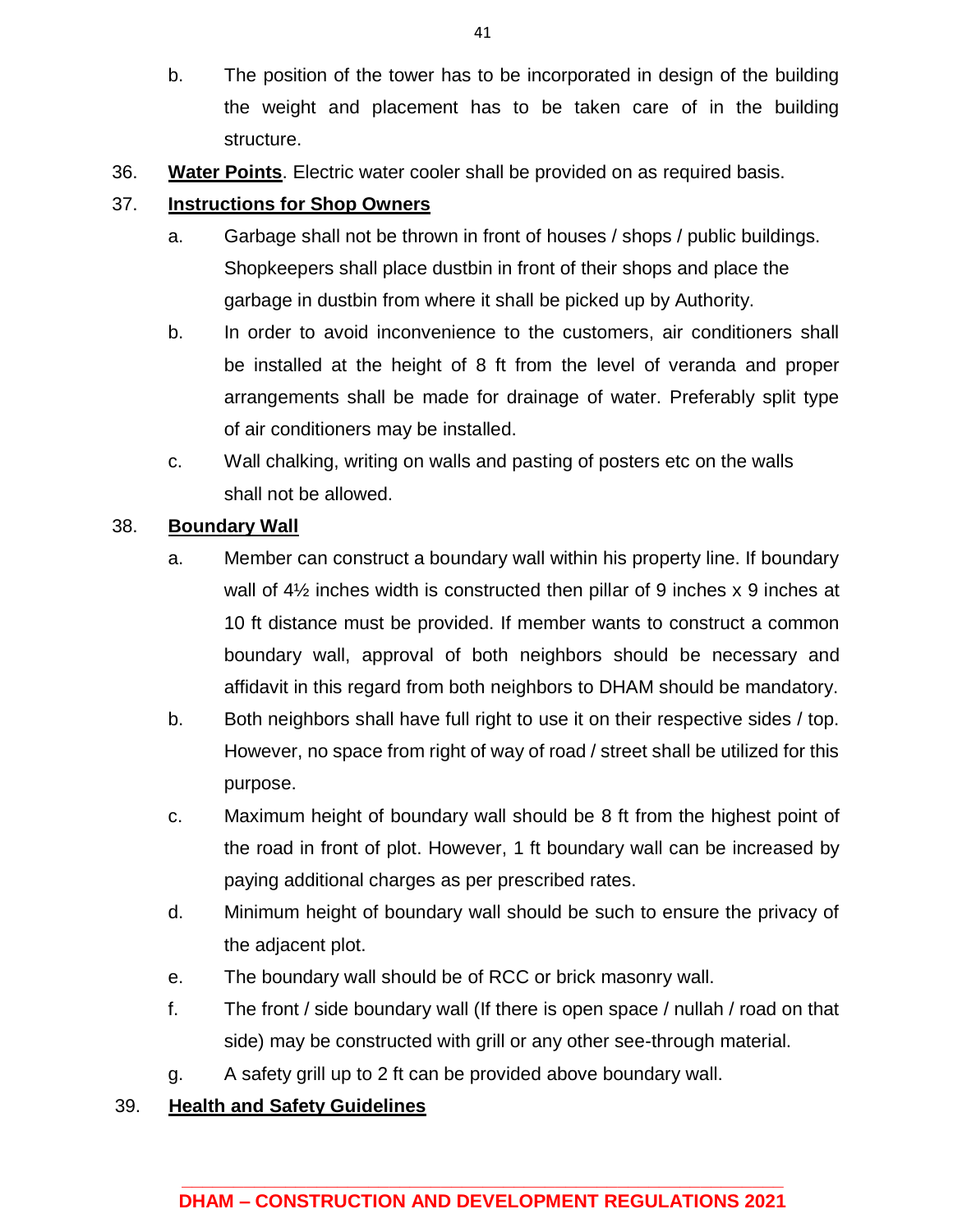- a. Architect and engineers should make sure safety of the building by practicing proper engineering technique, professional skills and execution procedures as per health and safety standards.
- b. Architects, engineers and other professional persons involved in design of building should make sure not to include anything in the design that would necessitate the use of unwarrantably dangerous structural procedures and undue hazards, which could be avoided by design modifications.
- c. Every member, contractor and sub-contractor shall make an arrangement during operation, handling, transport, storage of building material to ensure the safety and health of the labour and public.
- d. Every member, contractor and sub-contractor shall ensure that all workers are properly informed of the hazards of their respective occupations and the precautions necessary and adequately supervise to avoid accidents, injuries and risk to health, in particular that of young workers, newly engaged workers and illiterate workers.
- e. Blasting and use of explosives for excavation / demolition is not allowed.
- f. Debris shall be handled and disposed off by a method, which will not endanger workers and public safety and health.
- g. No youth under the age of 14 is permitted on the habitat construction site.
- h. Use of ladders is not allowed during poor weather or on windy days.
- i. Safety of worker, labour and visitor will be sole responsibility of member / owner.

### 40. **Administrative Aspects**

- a. **Commercial Activity**. No commercial / semi commercial activity is permitted in the residential area.
- b. **Messes / Guest Rooms**. Residential accommodation cannot be used / rented as Mess, Guest House, Guest Room or Hostel etc.
- c. **Utilization of Vacant Plots**. Vacant plots / open area cannot be used for any function / gatherings.

42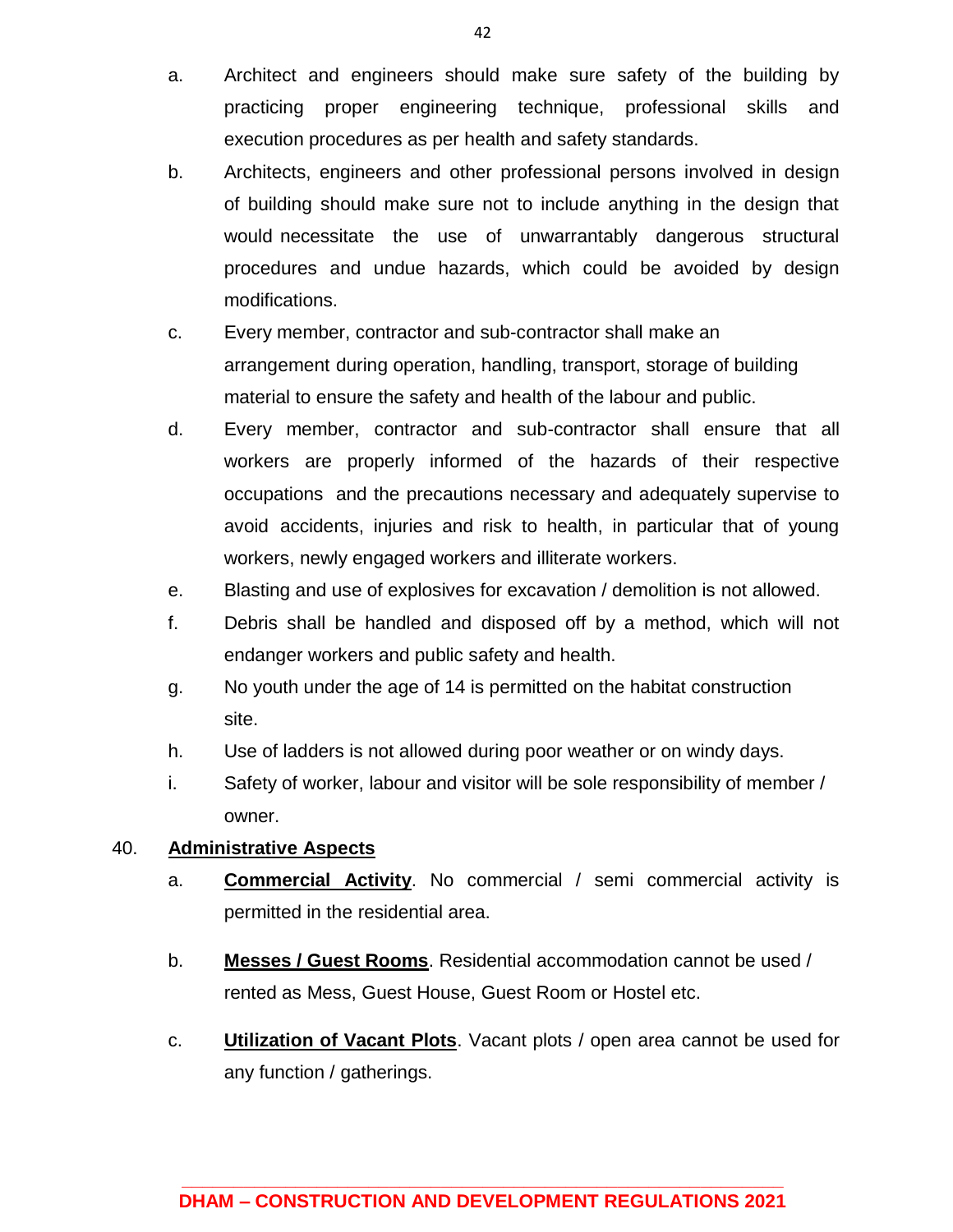- d. **Fire Works / Discharge of Arms**. To guard against any untoward incident, display of fireworks (Aatish Bazi) and discharge / testing of arms is prohibited in residential area.
- e. **Distinctive Marking / Flags**. Flags / Banners which show Political / Religious / Sectarian affiliations are not allowed on both residential and commercial buildings.
- f. **Grave Yard**. DHAM policy on grave yard will be followed strictly.
- g. **Noise Pollution**. No person shall make, cause or permit to be made any noise or sound which disturbs or tends to disturb the serenity, peace, rest, enjoyment, comfort or convenience of the neighbourhood or of persons in the vicinity. DHAM considers that the acts listed below cause noises or sounds which are objectionable:-
	- (1) Playing or operating any radio, stereophonic equipment, television receiving set or other instrument or any apparatus for the production or amplification of sound, where the noise or sound is clearly audible at a point of reception in a residential area.
	- (2) Harbouring or keeping any animal or bird which persistently cries, barks or howls.
	- (3) Idling running of a machine for more than 15 minutes.
- h. **Hiring of House**. Any tenant hiring the house will get an NOC from Security Branch of DHAM.
- 41. **Vehicle Stickers**. All the members residing in DHAM are bound to get their vehicles stickers from Security Branch of DHAM after filling requisite forms.
- 42. **Rash / Un-safe Driving**. All the residents are requested to drive within allowable limits in DHAM. Driver caught over speeding / un-safe driving will be liable to traffic laws. Underage driving strictly prohibited. Similarly driving a motorbike without safety helmet is not allowed within DHAM premises.
- 43. **Servant Passes**. Member should get passes for all servants from Security Branch.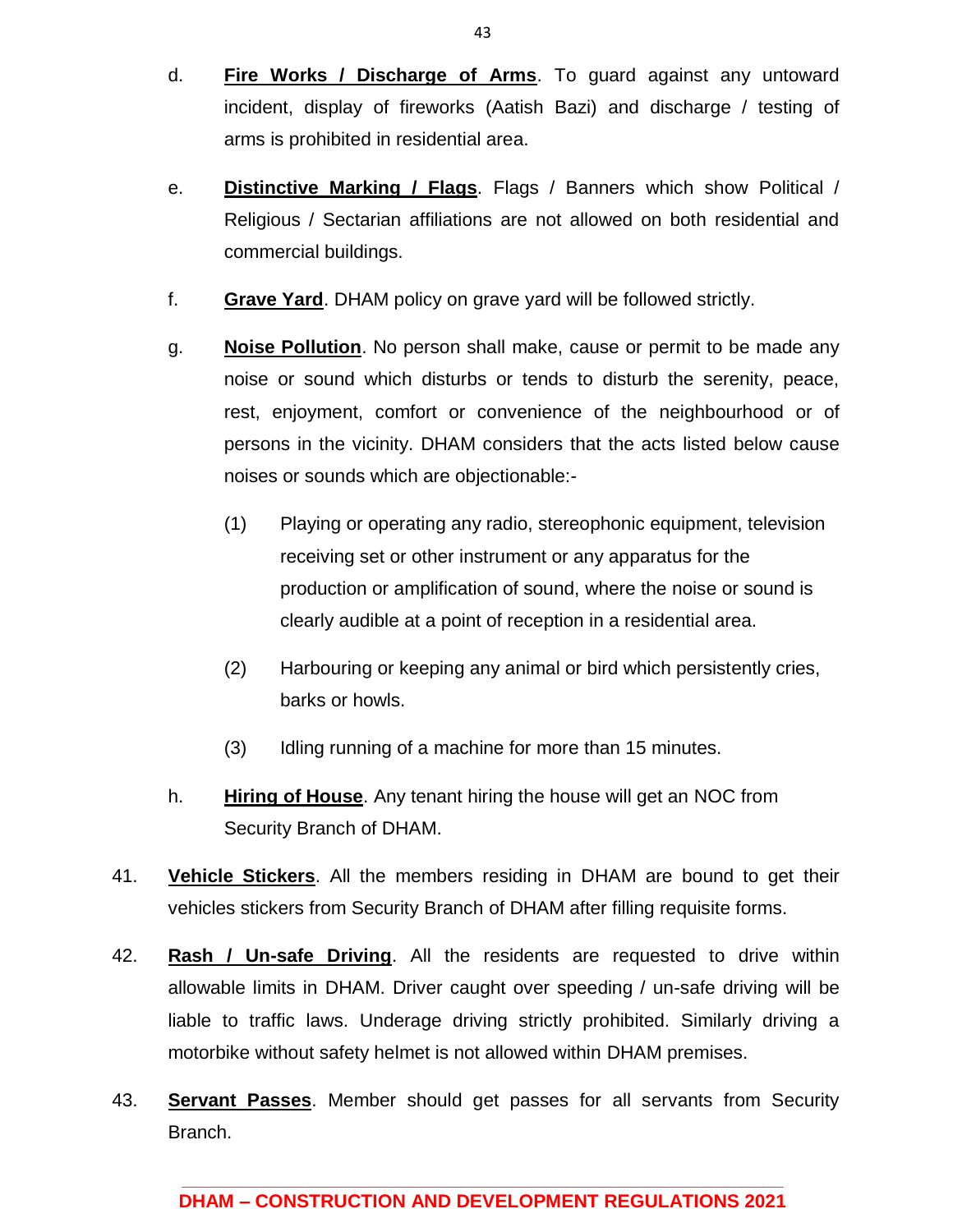- 44. **Government Servant.** No Government servant / employee is allowed to engage in any trade or undertake any employment or work other than his official duties, except with the prior sanction of the Government. Government employees are thus not authorized to sign or stamp any drawings in any capacity.
- 45. **Design Element in Setbacks**. Design Element maximum upto 9 inches will be allowed in front setback and 6 (six) inches in sides / rear setbacks.

### a. **Features in Setbacks**.

- (1) Rockery / water feature / flower pots upto height of boundary wall may be constructed with front boundary wall. In case rockery / water feature is provided along common boundary wall, a gap of minimum 6 inches shall be provided between the wall and rockery / water feature.
- (2) Rockery / water feature / flower pots in sides / rear clear open spaces may be allowed leaving clear passage of 2 ft 6 inches between building & rockery / water feature and minimum 6 inches gap between common boundary wall & rockery / water feature.
- (3) In case of seepage at the boundary wall of adjacent house due to the presence of rockery / water feature, the owner shall address the problem of seepage within 15 days from the issuance of notice from DHAI-R, otherwise, it will be rectified at owner's risk and cost.
- (4) Plants are not allowed in side / rear set-backs.

### 46. **Water Tank**

### (1) **Under Ground Water Tank**

- (a) Maximum size of water tank 1,500 gallons for plots upto one kanal.
- (b) Maximum size of water tank 2,000 gallons for more than one kanal.
- (c) Only one underground water tank is allowed.

(d) Should have a minimum distance of 3 ft from front boundary wall and should be located in such a way that bowzer filling for water tank may be facilitated from the outside.

- (e) Tank should be constructed in RCC.
- (f) 1 ft free float will be taken while calculating the capacity of water tank.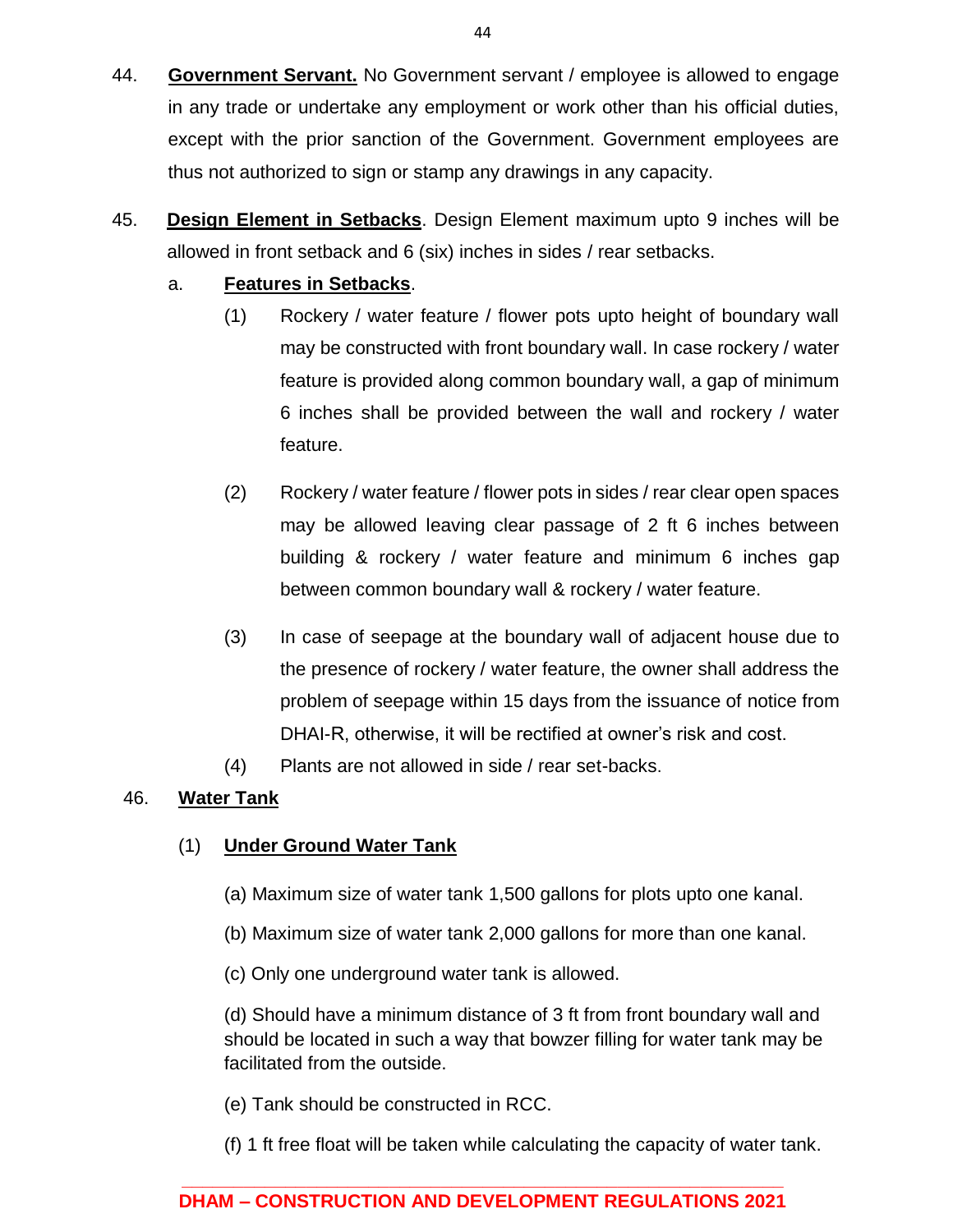(g) Underground Water Tank is mandatory.

## (2) **Over Head Water Tank**

- (a) Maximum size of water tank 900 gallons for plots upto one kanal.
- (b) Maximum size of water tank 1,200 gallons for more than one kanal.
- (c) Height of water tank may be allowed upto 8 ft from roof top level.
- (d) Only one overhead water tank (permanent / temporary) will be allowed. However internal partitioning of tank is allowed.
- (e) Tank should be constructed in RCC.
- (f) 1 ft free float will be taken while calculating the capacity of water tank.
- 47. **Washing Area in Rear Set-back**. One temporary shade of 7 ft x 4 ft will be allowed at rear compulsory open space (for laundry only).

## 48. **CONSTRUCTION BY-LAWS**

- a. The temporary store would be constructed within the plot or in the adjacent plot without tempering the plot and with the permission of DHAM Building Control Section.
- b. The construction material would be placed within the plot area or in the adjacent plot without tempering the plot and with the permission of DHAM Building Control Section.
- c. Every person undertaking building work shall provide adequate readily accessible sanitary conveniences for all persons engaged on that work. The sanitary convenience provided shall be sited in such a position as not to create a nuisance or cause offence to persons, either in a public place or to persons residing or working in any premises adjacent to or near the site where building work is being undertaken. The sanitary convenience provided would be disposed off to DHAM sewer through septic tank. No direct disposal of sewage to main sewer would be allowed.
- d. In case of open basement 2 ft excavation in the adjacent plot can be done with the permission of owner / DHAM Building Control Section provided the backfilling would be done with sand and the retaining wall would be constructed within 15 days from the commencement of excavation.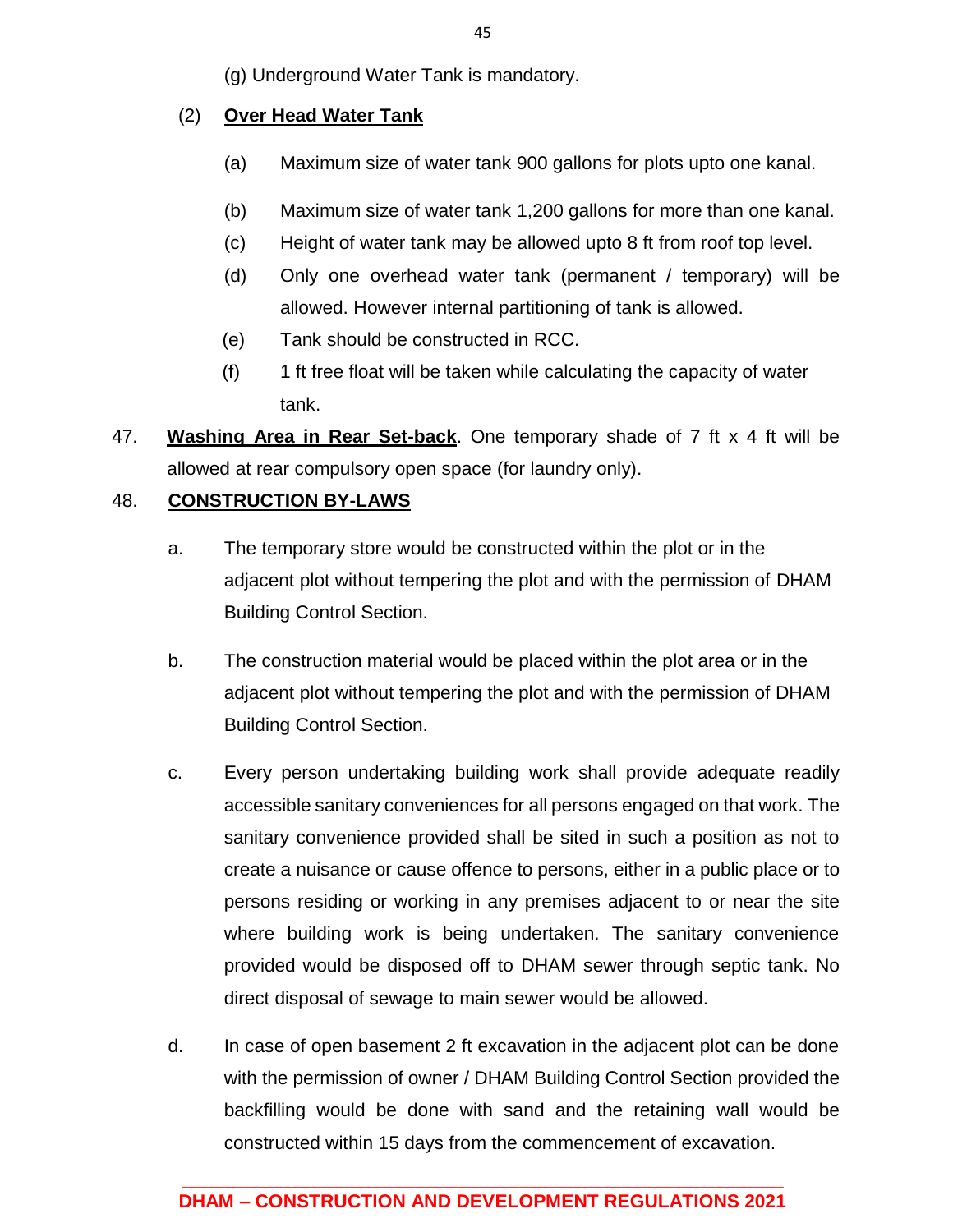- e. Any dust produced as a result of construction must be kept to a minimum by damping down with water. Stockpiles of materials must be kept damp to prevent windblown dust.
- f. No noise emitting equipment such as wood / steel cutting machines, marble cutters / grinders can be placed in porch / lawn or outside the building.
- g. During the construction activities like cutting / grinding of marble, cutting of wood, steel etc cover the outer openings such as doors, windows ventilators etc. with polythene sheet to avoid spreading of dust into the adjacent houses.
- h. The working hours for construction activities would be as under:-
	- (1) up to 1900 hrs in winter.
	- (2) up to 2100 hrs in summer.
	- (3) In case of continuous persistence of violation despite three notices DHAM reserves the right to take necessary action / rectify at the member's risk and cost.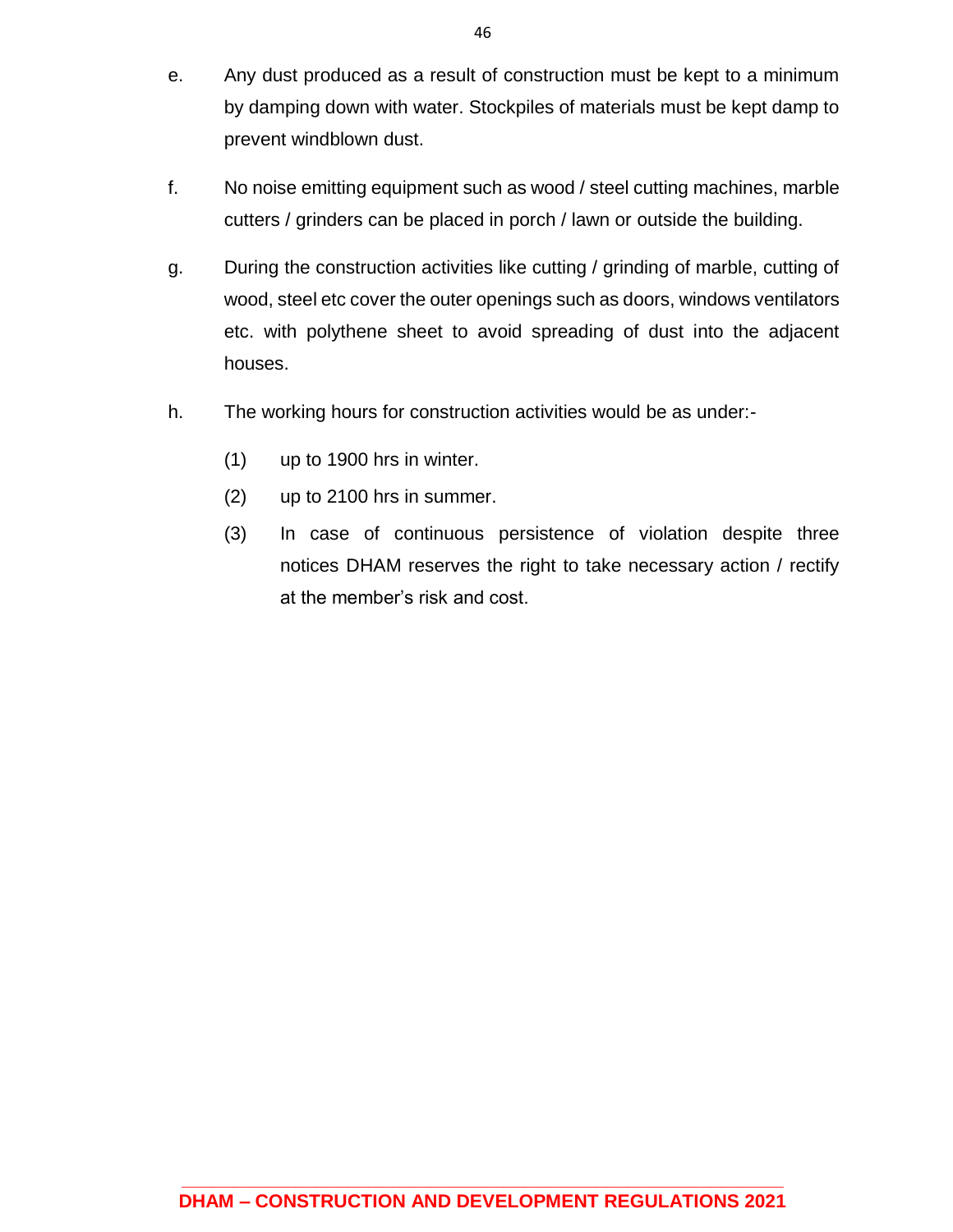## **CHAPTER – IV**

## **STANDARDS FOR RESIDENTIAL BUILDINGS**

- **1. General Conditions.** The following conditions shall apply:
	- a. No construction shall be allowed in the compulsory open space, hereinafter referred to as COS except a pergola for car porch in side COS, spiral stair in rear COS and a guardroom in front COS not exceeding 65 Sft with clear overall height up to maximum 8 ft above the floor of car porch (from 10 Marla to 1 Kanal plots), 125 Sft with clear overall height up to maximum 8ft above the floor of car porch shall be allowed for guard room with toilet (above 1 Kanal plots). Additional guardroom may also be allowed as a special case.
	- b. Amalgamation of residential plots will only be permitted as under:-
		- (1) Amalgamation plots shall be allowed maximum up to four times the size of the original plot, provided that the original allotment conditions of the plots are similar, and COS will be applicable as per new size.
		- (2) Prescribed fee of amalgamation will be charged.
		- (3) Amalgamation of plots of one constructed, one or both partly constructed, is allowed provided COS conditions of bigger size plot is met.
		- (4) Amalgamation of plots both constructed is allowed by removing central wall, in this case COS of original plots will remain same.
	- c. Sub division shall not be permitted for any size of the plot.
	- d. Swimming pool is permitted to be built on plots of 1 Kanal or above after fulfilling following conditions: -
		- (1) Allowed to be constructed in the basement or ground floor (must be kept 3ft away from boundary wall) ensuring sound structural design duly certified and documented by the Registered Structural Engineer.
		- (2) To be appropriately protected for privacy.
		- (3) Change/shower room is mandatory.
		- (4) Proper filtration plant will be installed.
		- (5) Holding tank of appropriate capacity to be provided.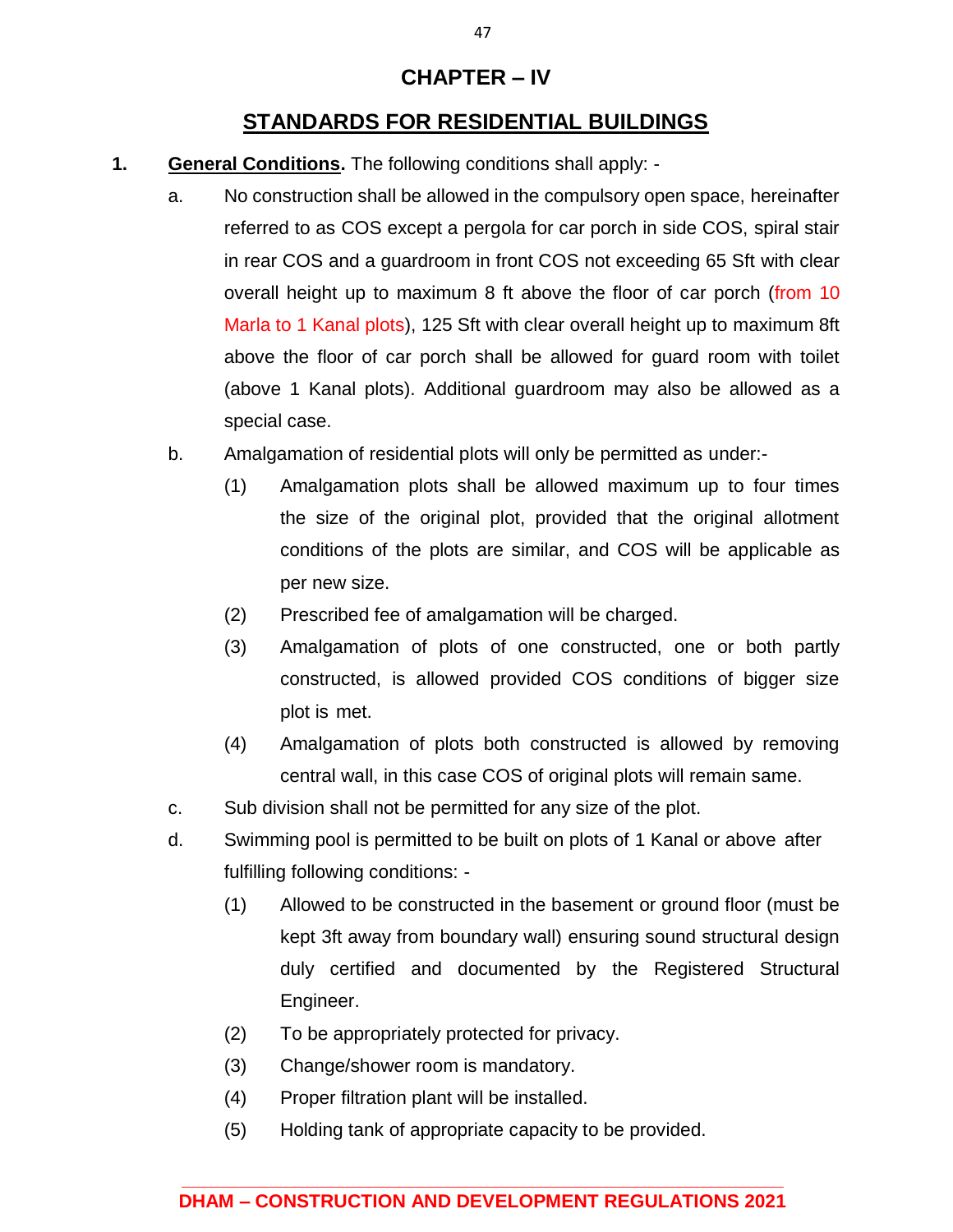- (6) Any damage caused to neighboring structure will be made good by owner constructing swimming pool.
- e. Placement of generators and electro-mechanical equipment with proper structural arrangements as may be required is allowed on the roof tops and anywhere in the front COS subject to sound structural design duly verified/certified and documented by registered structural engineer, provided the following is satisfied: -
	- (1) Smokeless and noise free.
	- (2) Sound resistance canopy.
	- (3) Should have proper electro-mechanical connections of permanent nature.
	- (4) Covering of the Generator having architectural element not exceeding boundary wall height and protruding maximum one foot on sides of Generator, may be allowed.
	- (5) Anti-vibration pads should be provided under Generator.
- f. Compulsory open space shall always be free from any erection or obstruction except following:
	- (1) Landscaping with plants.
	- (2) Steps leading to ground floor.
	- (3) Stairs leading into basement in the rear and side(s) COS not exceeding half the width of COS.
	- (4) One/two columns and beams in side COS to support car porch, connecting the two picked up columns in line with boundary wall restricting the height of wall up to 10 ft from road level.
	- (5) Car porch will be allowed as a special case in the side COS with a pergola on it. However, covering of pergola with transparent material is allowed.
	- (6) Two / Three columns for gate in line with boundary wall and not exceeding the height of boundary wall.
	- (7) Guard room in front COS as per specified sizes of various plots.
	- (8) Underground water & septic tank.
	- (9) Dog / Bird's cage in the front or rear COS.
	- (10) Electric cabinet, motor / pump cabinet in the front COS with covering of these having architectural element.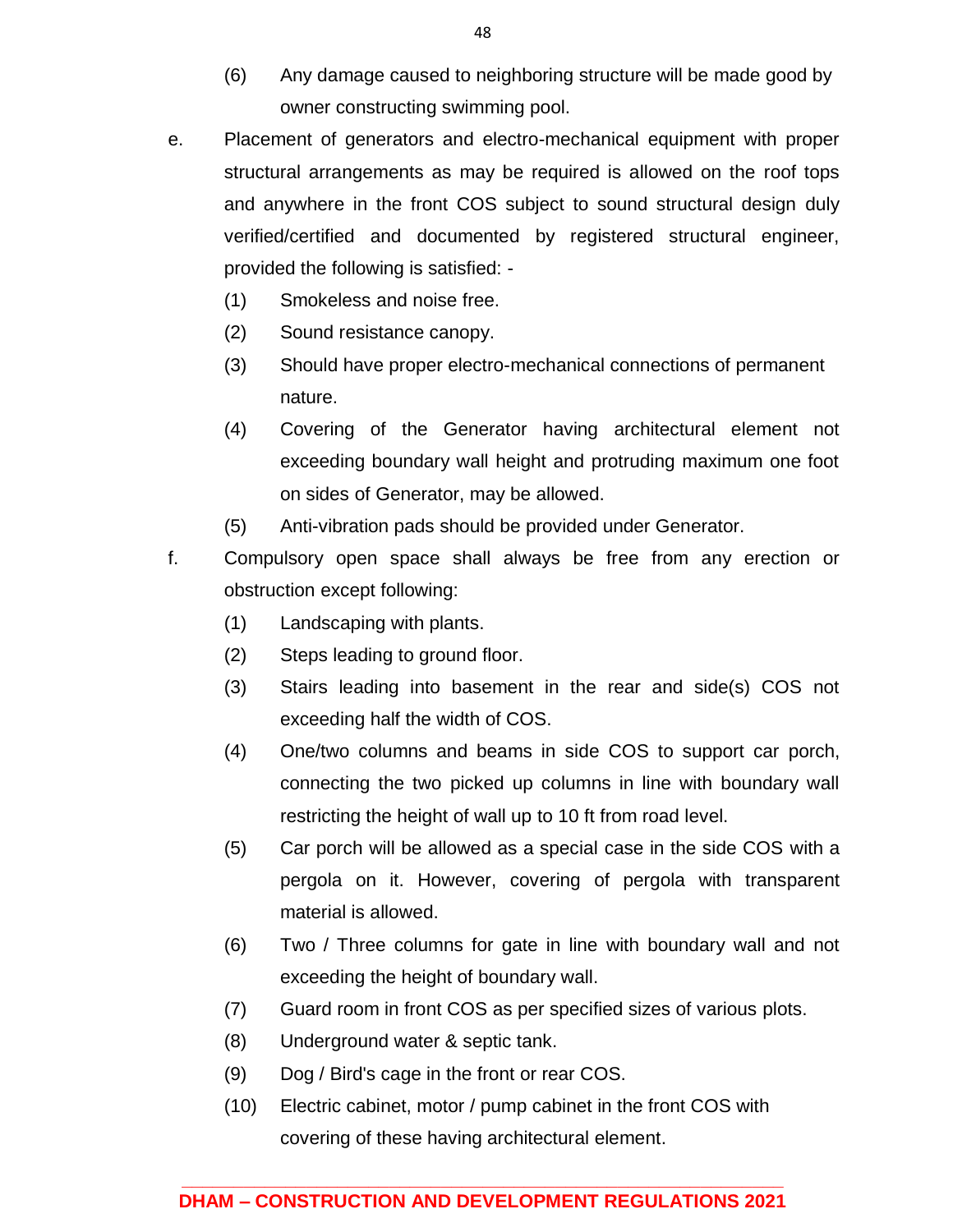- (11) Covering of service pipes with architectural elements.
- (12) Covering of the Generator set having architectural element not exceeding boundary wall height and protruding maximum one foot on sides of Generator in front COS.
- (13) A wooden / metallic open stair in the rear COS to climb up to first floor and rooftop.
- (14) Water body, fountain, rockery, Bar BQ Counter, walk ways, elevated flower beds up to 2 ft in COS, not exceeding half the width of COS.
- (15) Benches, gazebo / canopy (temporary), rockery in front COS.
- (16) Water taps, ablution area and washing area in side COS, not exceeding half the width of COS.
- (17) Temporary covering having three sides open over the steps /air wells leading to basement/windows.
- (18) Swimming pools in front COS, where applicable as per theseBy-Laws.
- (19) Grill gates and railing for pets, etc. up to height of boundary wall.
- (20) Ramp leading into basement in the side COS leaving 3 ft spare towards boundary wall for COS connectivity.
- (21) Rear and back side COS up to maximum 50% of its width may be utilized for ventilation and light of the basement commonly termed as 'open to sky'. A fiber glass shade (3 sides open) may be constructed over the open well to stop the rain water. Stairs leading to basement may also be constructed in the open well. Side COS (not less than 10 feet) may also house the open well including stairs from the basement. In cases of plots where level difference is such that basement could be designed as lower ground floor, special permission may be granted by DHAM Authorities for lowering the full COS of back and sides with proper design of services.
- g. Stairs/steps outside the boundary wall shall be strictly prohibited except ramp up to 5 ft (in horizontal length) and steps of wicket gate.
- h. Erection of hoardings and antenna towers on residential buildings is strictly prohibited.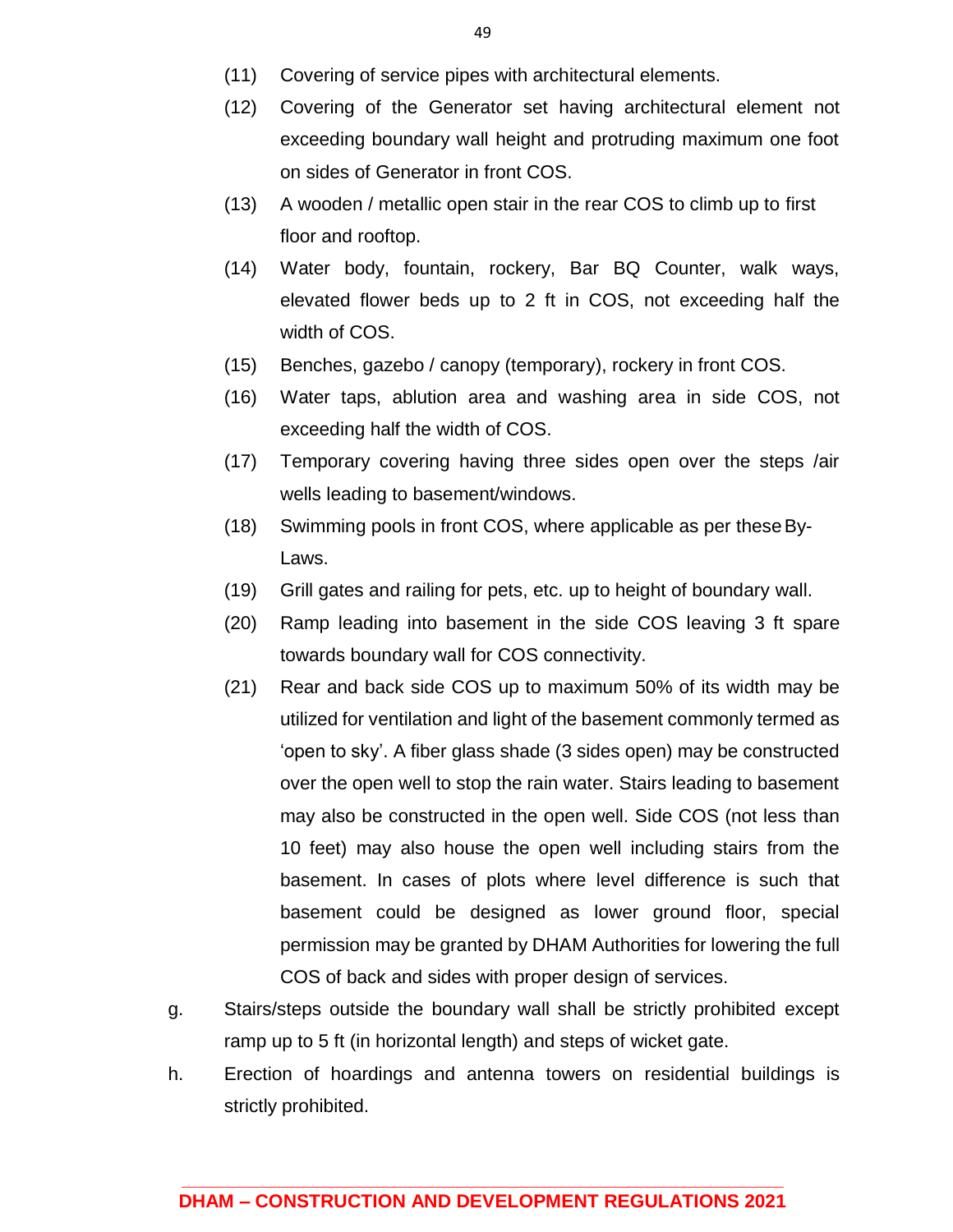- i. For odd or irregular shaped plots, the requirement of foot print area shall prevail over COS. However, COS in front shall be left as per provision of these By-Laws.
- j. COS on non-rectangular shaped plots shall be measured as average space between buildings and property line. At least 50% permissible COS shall be ensured.
- k. For plots having area 1 Kanal and above, porch columns shall have a clear distance of 15 ft from boundary wall, however, projection of 5 ft towards front for car porch only is allowed.
- l. For residential buildings, the maximum riser of stair steps shall be 7 inches and the minimum tread will be 11inches.
- m. High car porch is not allowed with columns resting over the boundary wall. They can however be permitted if kept clear of the COS.
- n. A water channel of cross-section at least 3" x 3" size will be constructed in line with a boundary wall under the gate. This will have suitable covering on top (grating) to ensure that water from inside the house does not come on the road.
- o. Construction of barsati with maximum of 6ft projection from the stair tower with three sides open is permitted.
- p. Servant quarters shall not be allowed in compulsory open space. All servant quarters shall be part of the main building.
- q. Area of servant quarter excluding toilet should not be less than 80 sq ft.
- r. For any landscaping outside property line, permission shall be obtained from DHAM authorities.
- s. Kitchen, toilet and bathroom are allowed in basement with mechanical means of disposal and exhaust where required in houses.
- t. Shops, offices and godowns of any description for storing or exhibiting for sale, any merchandise of any type or any commercial/industrial use, are strictly prohibited in residential building plots.
- u. Residential Buildings will not be used as regular place of assembly / worship including Masjid, Jamaat Khana, Imam Bargah, Azza Khana, Church, Temple, marriage or other social ceremonies and concerts etc.
- v. Any commercial activity including establishing the offices, parlors, tuition center, etc. will NOT be allowed in the residential buildings.

50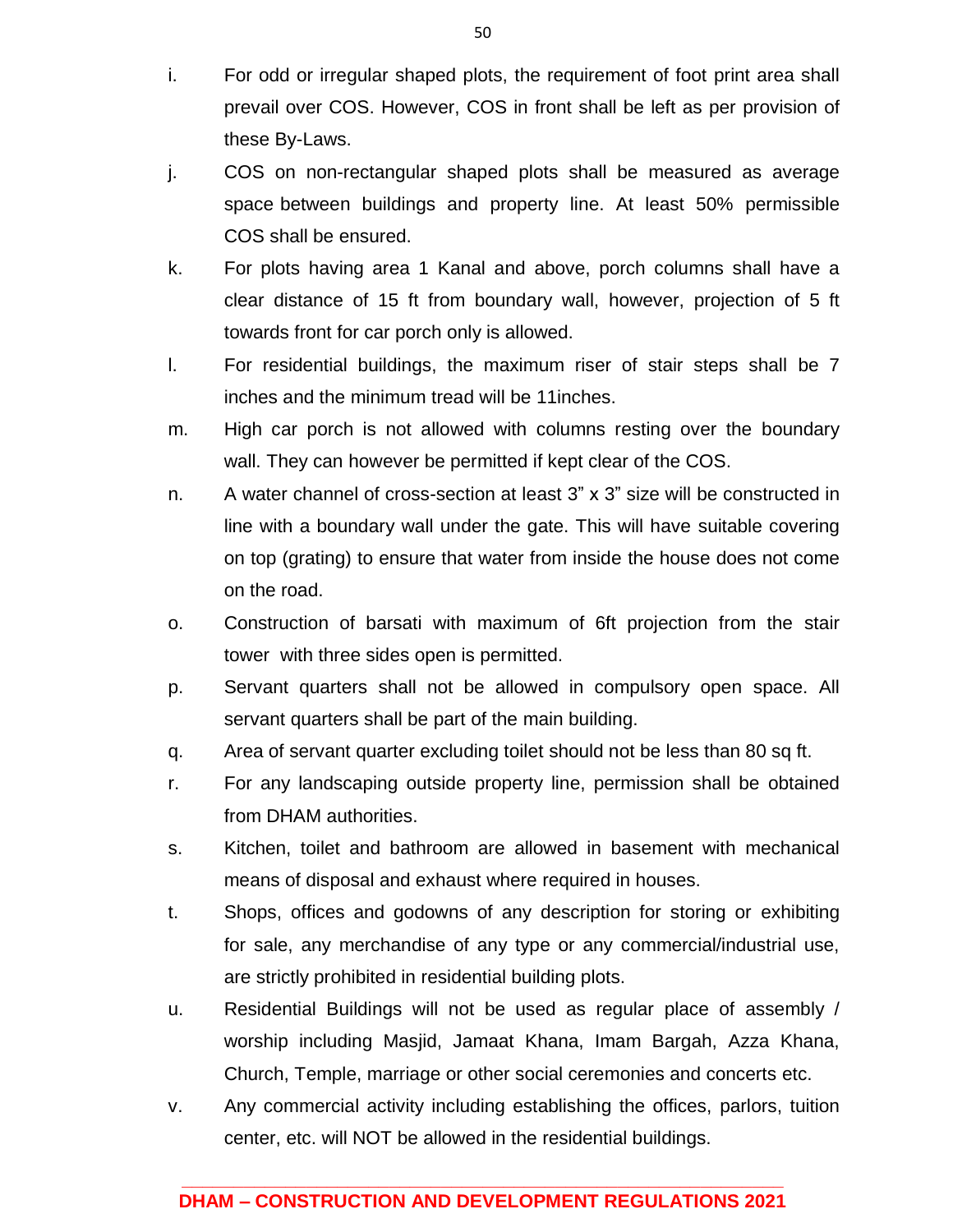- w. Inter floor in residential units may be permitted on top of bathroom/dress provided the clear height below 7"-0".
- x. The parameters for level variations while scrutinizing and evaluating submission plans are as under: -
	- (1) Plots measuring **2 Kanals** and above wherein provision of two main gates is allowed in By-Laws; if the variation in the plot levels between minimum and maximum exceeds 5 ft, then, any one gate may be planned against minimum level. If, however, level variation is less than 5 ft, both the gates would be placed according to the road in front.
	- (2) Due to variation in level or encountering hard strata, wherein excavation becomes difficult, split level plinth may be planned duly supported by the contour plan.
	- (3) If the contour of a plot depicts level variation of 5ft and above, encompassing up to 40% of the plot area and plot falls on more than one road/street, the bottom of the basement or part thereof, may be planned with respect to one of the road, having direct access to it from the abutting road provided:-
		- (a) It does not interfere with the overall security system /master plan of the area.
		- (b) It does not fall on the main road.
- y. Owner of the plot (1 Kanal and above) will make an arrangement by constructing an underground tank for collection of graywater, (after septic tank) which can be used for lawn, plants and flower beds etc.
- z. The height of area between edge of the road and property line (residential /commercial) shall not be raised. Blocking of such area by placing stones / blocks is not permitted.
- aa. Construction of "Duplex" of any design is strictly prohibited on any size/type of plot.
- bb. All alternative energy solutions shall not be considered in the overall height of the allowable height of the building.
- cc. Single Storey house can be constructed.
- dd. Design element on porch can be constructed up to the allowable width of building shade at front & sides. The design element should be without roof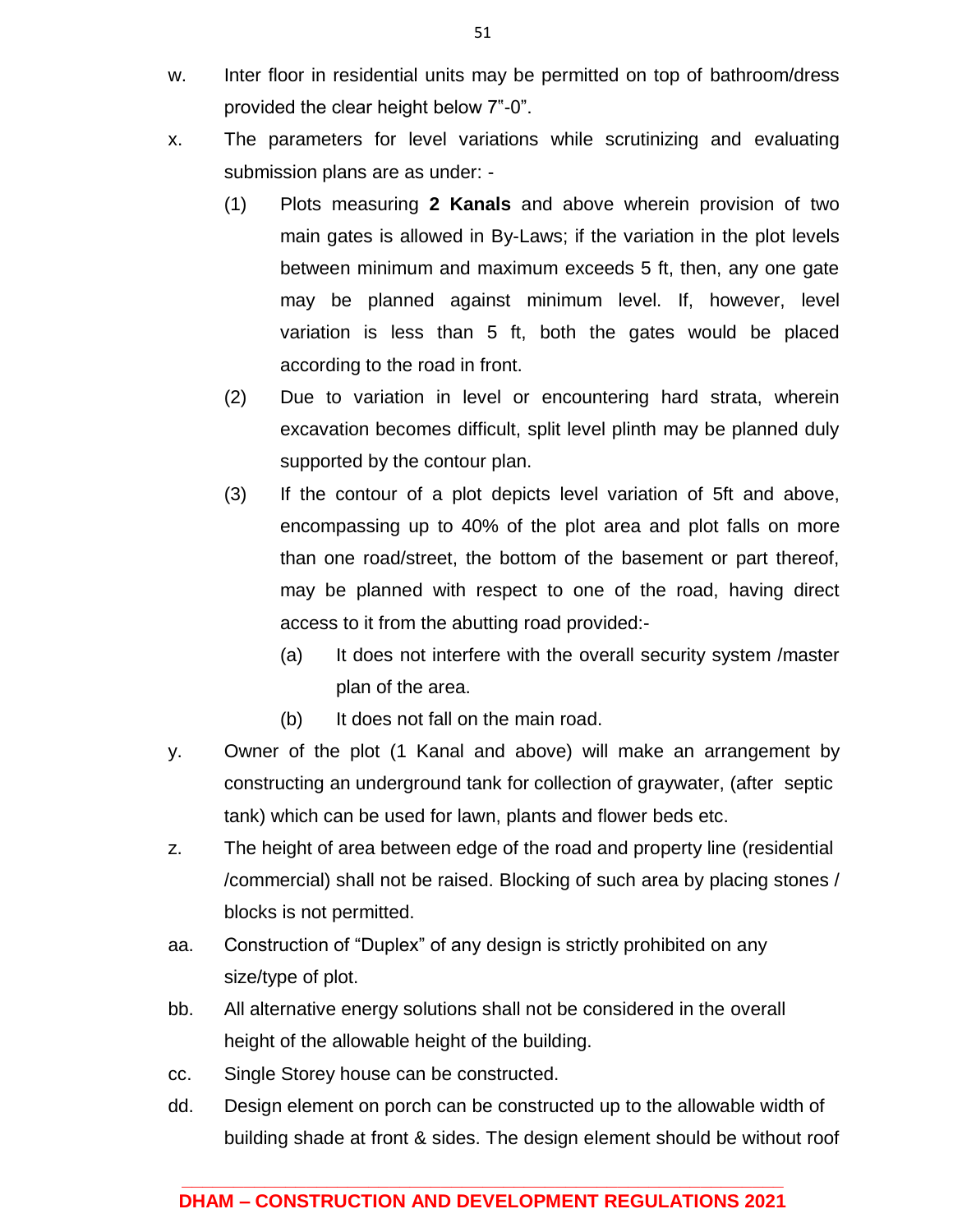/ pergola and it will not be counted in covered area. The design element

can be constructed after approval from Competent Authority.

2. **Stair Tower:** The area of stair tower shall be governed as under:-

|                   | <b>Type of stairs</b>                   | Plots up to<br>1 Kanal | Plots of 1<br><b>Kanal</b><br>and above |
|-------------------|-----------------------------------------|------------------------|-----------------------------------------|
|                   | <b>Box Stairs</b>                       | $225$ sqft             | $250$ sqft                              |
| $\left( 2\right)$ | Dogleg Stairs                           | $180$ sqft             | $200$ sqft                              |
| (3)               | <b>Straight Flight</b><br><b>Stairs</b> | $150$ sqft             | 180 sqft                                |
| $\left( 4\right)$ | <b>Spiral Stairs</b>                    | $120$ sqft             | $150$ sqft                              |

**Table 1: Area of Stair Tower**

- 3. **Open Stairs**.Open stairs (Spiral or straight) would be allowed subject to the following:
	- a. These stairs are provided for servant room located at first floor and for access to roof top for maintenance only.
	- b. Spiral stairs of 3'-6" dia or straight stair of 2'-6" width allowed in rear COS starting from building line or within the building line for plots measuring 10 Marla and above. Stair tower / mumty cannot be constructed over these stairs.
- 4. **Mumty**. Mumty conforming following specifications / conditions is allowed and may be used for storage / habitation with toilet whereas window(s) towards neighboring plot / house other than staircase is / are not allowed:
	- a. **Location.** Mumty can be constructed over primary (main) or secondary staircase (within the building line).
	- b. **Width.** Maximum width of mumty including design element shall not be more than half the average width of plot.
	- c. **Height.** Height of mumty including design element shall not be more than 11 ft from top of  $1<sup>st</sup>$  floor roof slab.
	- d. **Covered Area.** Covered area of mumty vis-à-vis area of under mentioned plot may be allowed as shown in front of each.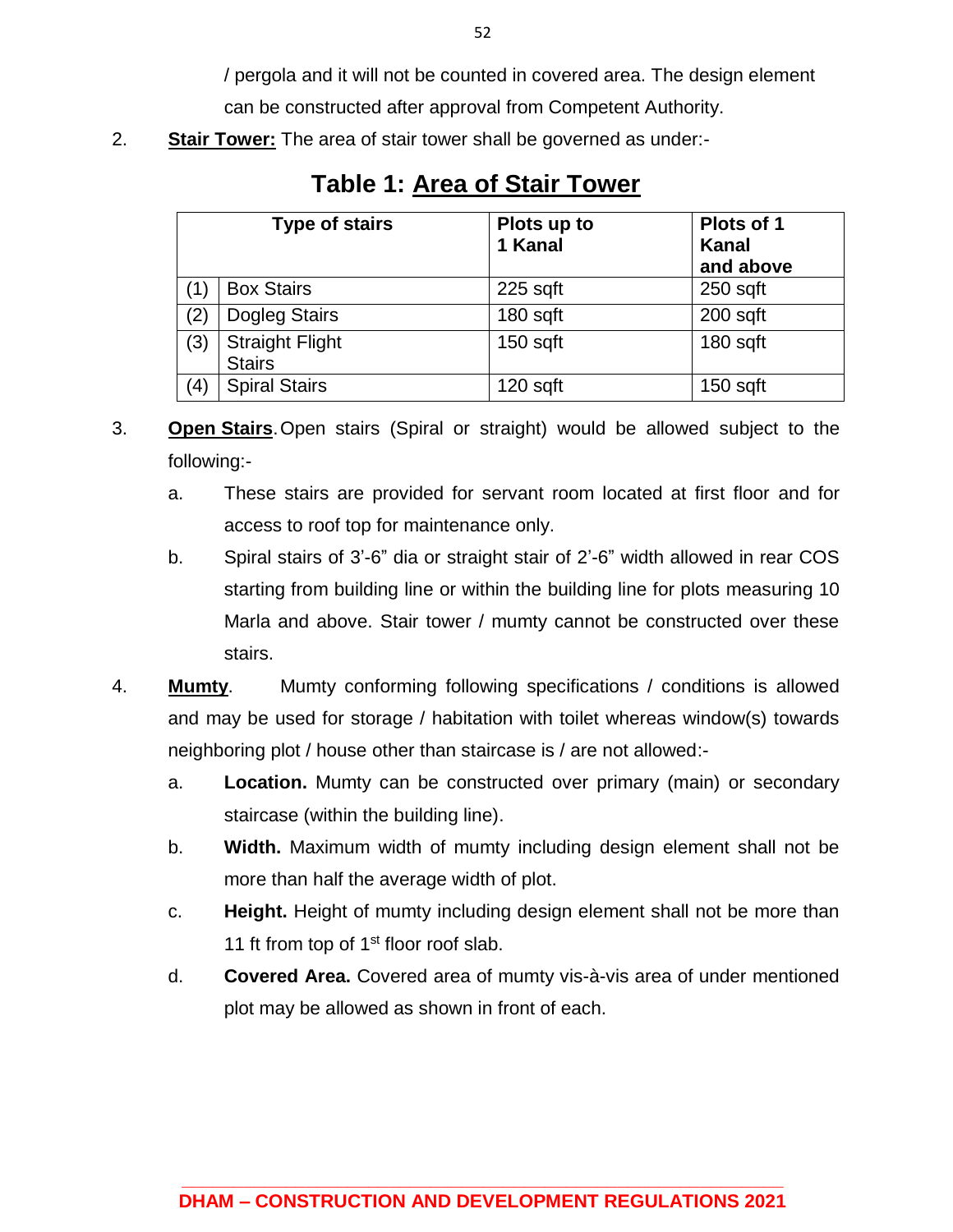| <b>Plot Size</b>             | <b>Allowable Covered Area of Mumty (SFT)</b> |
|------------------------------|----------------------------------------------|
| Up to 10 Marla               | 200 Sq. ft                                   |
| Above 10 Marla up to 1 Kanal | 300 Sq. ft                                   |
| Above 1 Kanal                | 400 Sq. ft                                   |

### 5. **Entry Gates**.

- a. Position / Location of the gate(s) will be kept on common wall as per approved site plan.
- b. Standard width of main gate including wicket gate excluding pillars should not be more than 20 ft. However, if member desires to increase the width, gate up to 25 ft may be allowed by paying additional subscribed charges as one time measure but services such as transformer, DBs etc would not be shifted.
- c. For plots having level difference of 7 feet or above in frontage of 50 feet can change the main gate location after the approval from Competent Authority, however no services such as transformer, DBs etc will be shifted.
- d. Additional gate with car porch and independent guard room shall be permitted only for plot measuring 2 Kanal and above on title road with special permission.
- e. **No. of Gates.** Number of gates shall be allowed as per following:

| <b>Ser</b> | <b>Plot Size</b> | <b>Entry Gates</b>                                                                                              |
|------------|------------------|-----------------------------------------------------------------------------------------------------------------|
| a.         | 5 Marla          | Only 1x front entry gate allowed                                                                                |
| b.         | 8 Marla          | Only 1x front entry gate allowed                                                                                |
| C.         | 10 Marla         | 1x entry gate on front and additional gate up to<br>12 ft may be allowed with special permission<br>on the side |
| d.         | 1 Kanal          | 1x entry gate on front and additional gate may<br>be allowed with special permission on front or<br>side        |
| е.         | 2 Kanal          | may be allowed with<br>special<br>gates<br>2x<br>permission on front and 1x gate on side                        |

### **Corner Plots**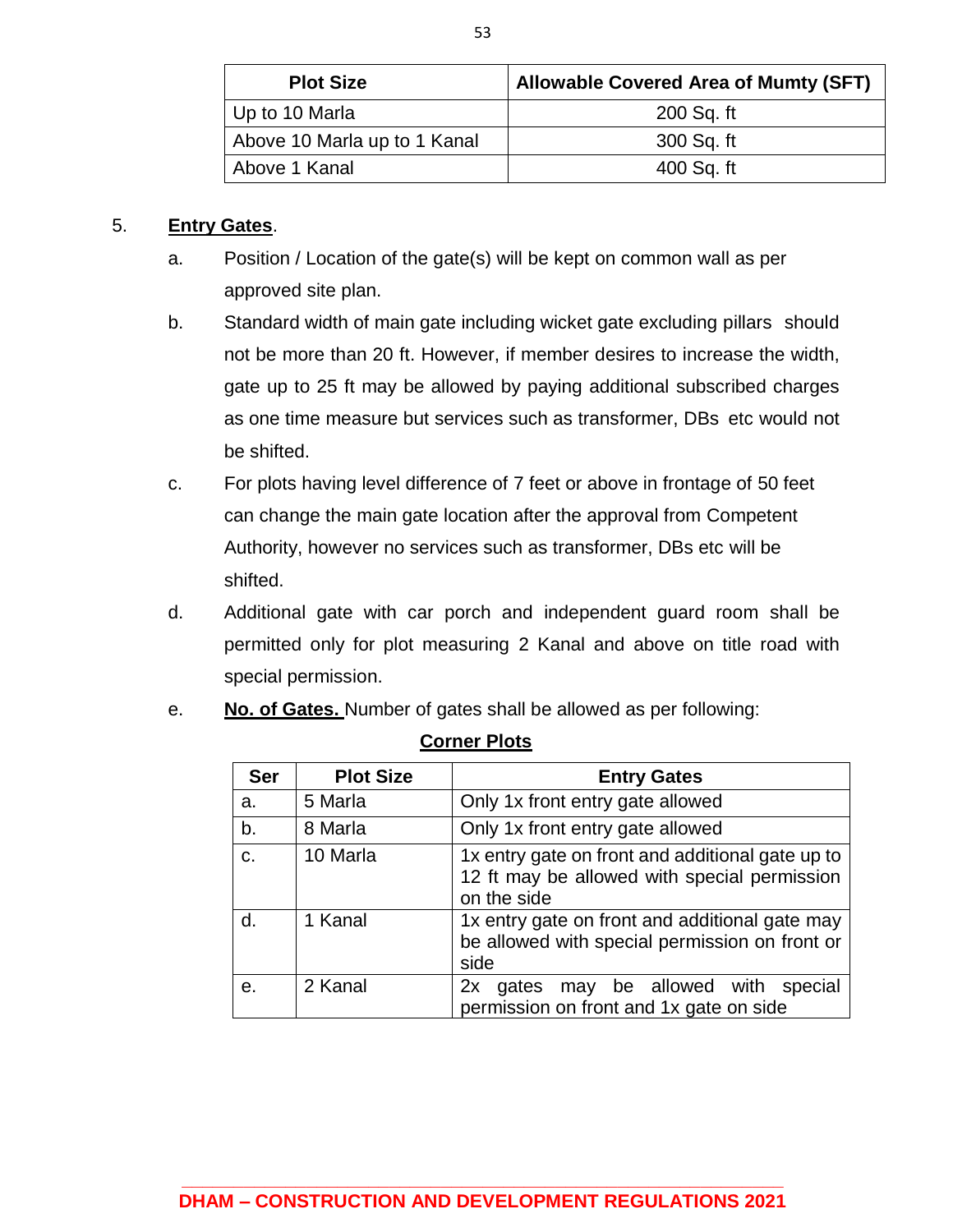| Ser | <b>Plot Size</b> | <b>Entry Gates</b>                                             |  |  |
|-----|------------------|----------------------------------------------------------------|--|--|
| a.  | 5 Marla          | Only 1x entry gate allowed                                     |  |  |
| b.  | 8 Marla          | Only 1x entry gate allowed                                     |  |  |
| C.  | 10 Marla         | Only 1x entry gate allowed                                     |  |  |
| d.  | 1 Kanal          | Only 1x entry gate allowed                                     |  |  |
| e.  | 2 Kanal          | gates may be allowed with special<br>2x<br>permission on front |  |  |

**Non – Corner Plots**

- 6. **Basement for Residential Plots**. Basement shall be permitted up to allowable footprint of ground floor while ensuring safety of adjoining buildings. Any damage occurring to neighboring property or the DHAM property shall be made good by the owner or builder to the satisfaction of the DHAM. Indemnity Bond shall be obtained from owner before issuing approval of building plan.
	- a. In case of open basement or COS less than 5 ft, owner shall submit a method statement showing the precautionary measures to be taken by the owner for safe guarding the adjacent property and obtain an NOC from DHAM, prior to any excavation activity.
	- b. Front COS will be left untouched.
	- c. Sides and rear COS may be dug till the plot line ensuring safety of the neighboring property.
	- d. Construction of ramp, stairs/steps leading to the basement is permitted within in the side and rear COS without any super structure over them leaving 3ft clear space
	- e. Clear height of the basement shall not be less than 8 feet 6 inches and more than 10 feet.
	- f. Basement walls adjacent to completed houses should be completed within 15 days from the date of commencement of excavation.
	- g. All the retaining walls of the open/closed basement should be of RCC.
	- h. If services, such as bath and kitchen etc, are provided in the basement, the owner must provide mechanical disposal from the basement to the upper level in all cases (irrespective of levels of DHAM AUTHORITIES mains), so that there is no possibility of back flow in case of choked sewer lines. DHAM AUTHORITIES will not be responsible for the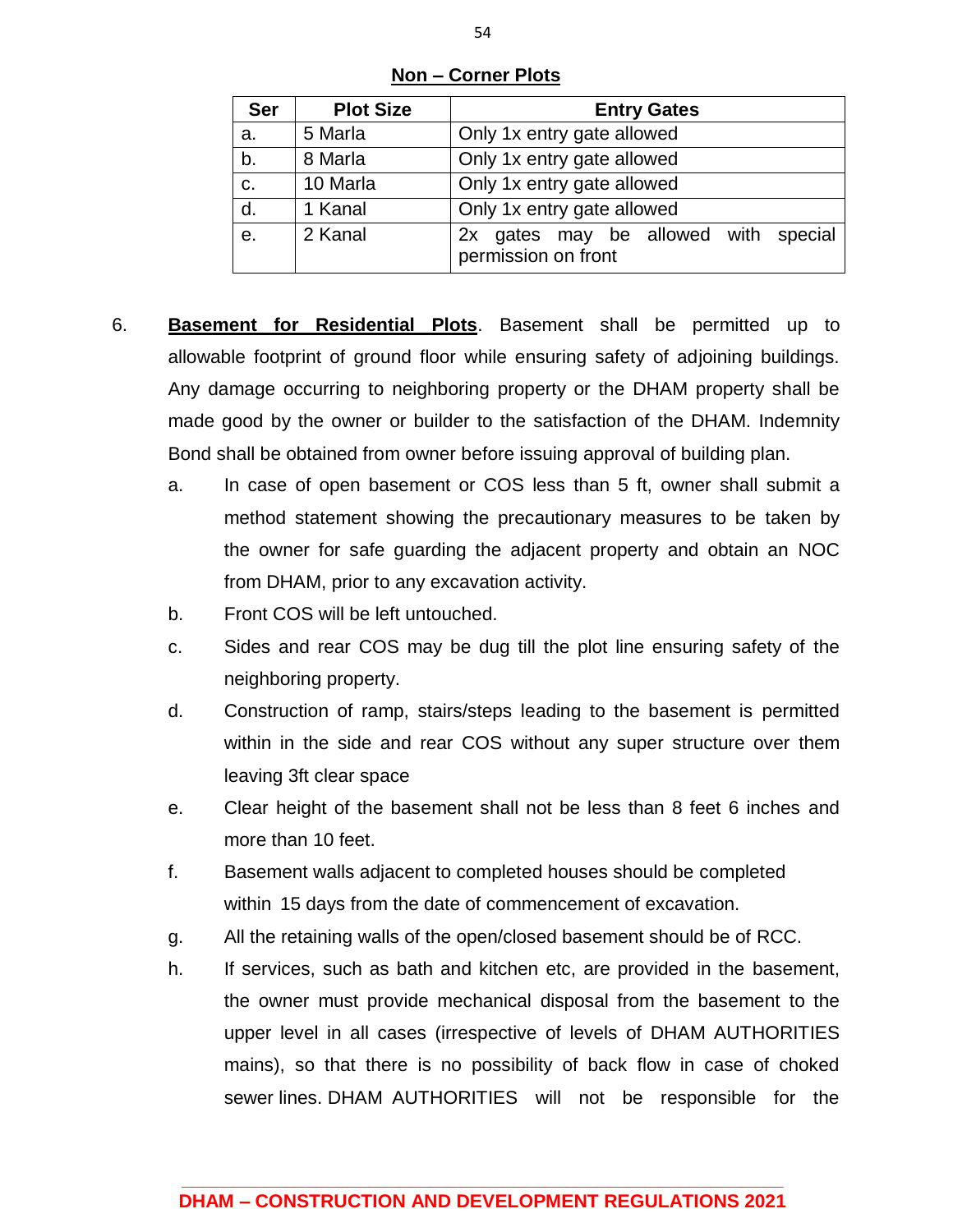consequences in any case. Cost of additional services work shall be borne by the member.

- i. Closed Basement, vaults, cellars and other structures, wholly or partly below the ground level/approach road level, shall be allowed by the Authority provided minimum 1 x Emergency exit is provided.
- j. Parking in basement is allowed.
- 7. **Ramp.** Drive way is to have four independent conduits having minimum 6" dia for laying services like telephone, gas, water supply etc under it. This should be indicated in the plan of the house. The slope of ramp should be as under:
	- a. Where no footpath exists, the ramp may be extended maximum up to the outer edge of drain kerb stone/plot line. The height of ramp at start of property line should be maximum 18" or in a slope of 1:7. The height of ramp would be taken from intersection of gate center line & reference road crown.
	- b. Where footpath exists, the ramp start point may be taken from outer edge of footpath. The height of ramp at start of property line should be maximum 18" or in a slope of 1:7. The height of ramp would be taken from intersection of gate center line & reference road crown.
- 8. **Residential Buildings Standards**. All residential houses or bungalows shall comply with the following standards: -

| S. No | Area of<br><b>Plot</b> | <b>Allowable</b><br><b>Covered</b><br>Area (GF) | <b>Front</b><br>(f <sub>t</sub> ) | Rear<br>(f <sub>t</sub> ) | <b>Sides</b><br>(f <sub>t</sub> ) | No of<br><b>Floors</b> |
|-------|------------------------|-------------------------------------------------|-----------------------------------|---------------------------|-----------------------------------|------------------------|
| a.    | 5 Marla                | 90%                                             | $5' - 0''$                        | $2' - 6"$                 |                                   | $B + G + 1$            |
| b.    | 8 Marla                | 90%                                             | $5' - 0''$                        | $3' - 0''$                | 3'-0" (On one<br>side only)       | $B + G + 1$            |
| C.    | 10 Marla               | 75%                                             | $5' - 0''$                        | $3'-0$ "                  | 5'-0" (On one<br>side Only)       | $B + G + 1$            |
| d.    | 1 Kanal                | 65%                                             | $15' - 0"$                        | $5'-0$ "                  | $5' - 0''$                        | $B + G + 1$            |
| е.    | 2 Kanal                | 55%                                             | $20' - 0''$                       | $8' - 0''$                | $5' - 0''$                        | $B + G + 1$            |

**Table 2: Residential Building Standards**

**Note:** Covered area of first floor shall not exceed 75% of the total permissible area of the ground floor irrespective of the area covered at the ground floor. The second floor shall not be permitted. However, for 5 marla plot 100% area of ground floor may be covered at first floor.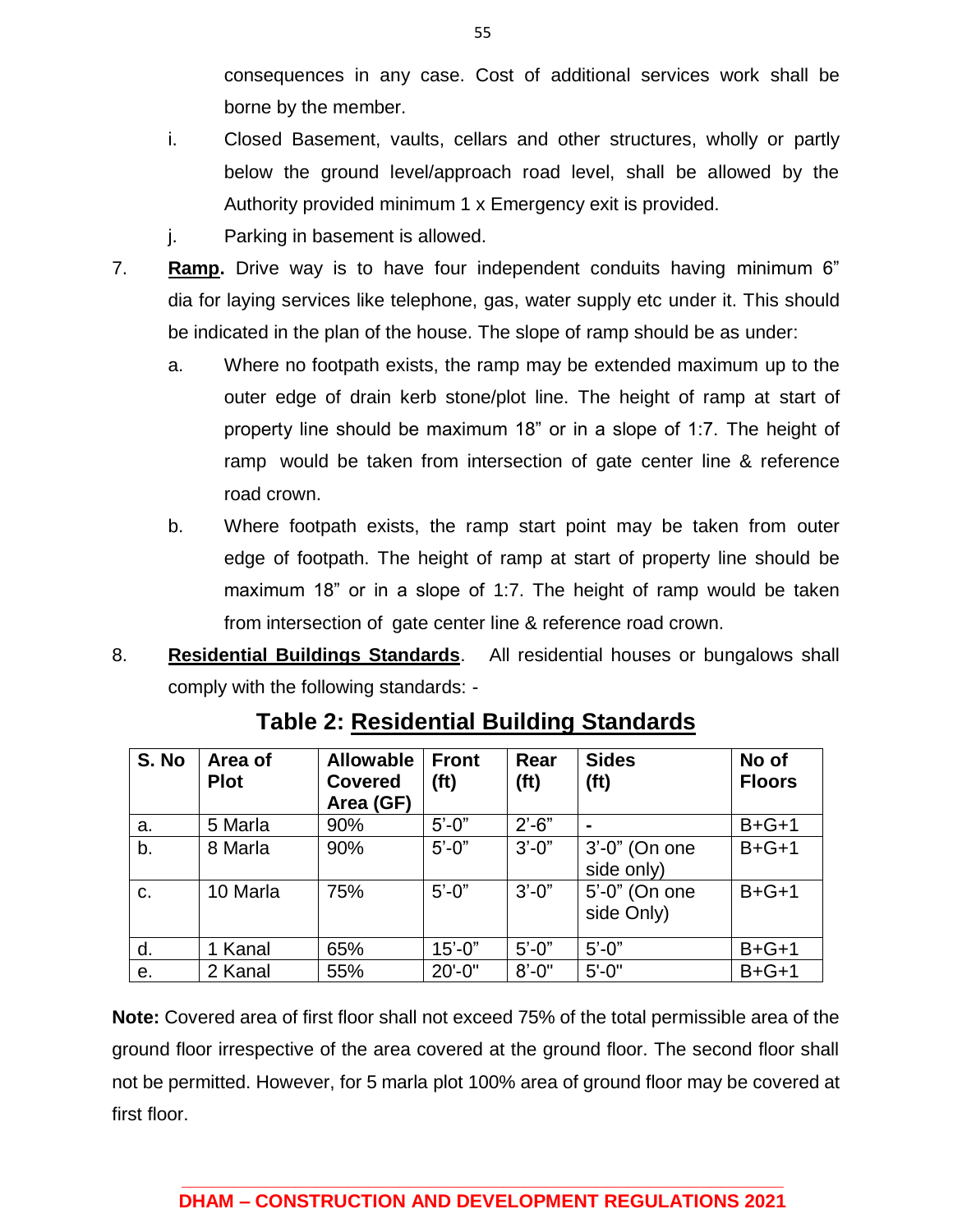## 9. **Minimum Residential Buildings Cubical Capacity Standards**

The following shall be minimum cubical capacity standards for residentialbuildings:-

## **Table 3: Minimum Residential Buildings Cubical Capacity**

| <b>Description</b>  | Area  | <b>Width</b>      | <b>Clear Height</b> |
|---------------------|-------|-------------------|---------------------|
|                     | (Sft) | (f <sub>t</sub> ) | (f <sub>t</sub> )   |
| Living rooms        | 120   | $10'-0$ "         | $9' - 6"$           |
| Kitchen             | 48    | $6' - 0''$        | $9' - 6"$           |
| Powder Room         | 15    | $3'-0''$          | $7' - 6''$          |
| Bath room           | 24    | $4' - 0''$        | $7' - 6''$          |
| W. C only           | 15    | $3' - 0''$        | $7' - 6''$          |
| Servant             | 80    | $8' - 0''$        | $9' - 6"$           |
| room/quarter        |       |                   |                     |
| Guard room(s)<br>on | 36    | $6' - 0''$        | $8' - 0''$          |
| the gate only       |       |                   |                     |
| Passages, Corridors |       | $3' - 6''$        | $7' - 6''$          |
| Galleries etc       |       |                   |                     |
| Main stair case     |       | $3' - 6"$         | $7' - 0''$          |

### **Notes:**

- a. Guard room at gate of plots from 10 Marla to 1 Kanal plots, maximum allowable area is 65 Sft.
- b. Guard room at gate of plots above 1 Kanal, maximum allowable area is 125 Sft.
- c. Guard room at gate shall have a height of 8 ft.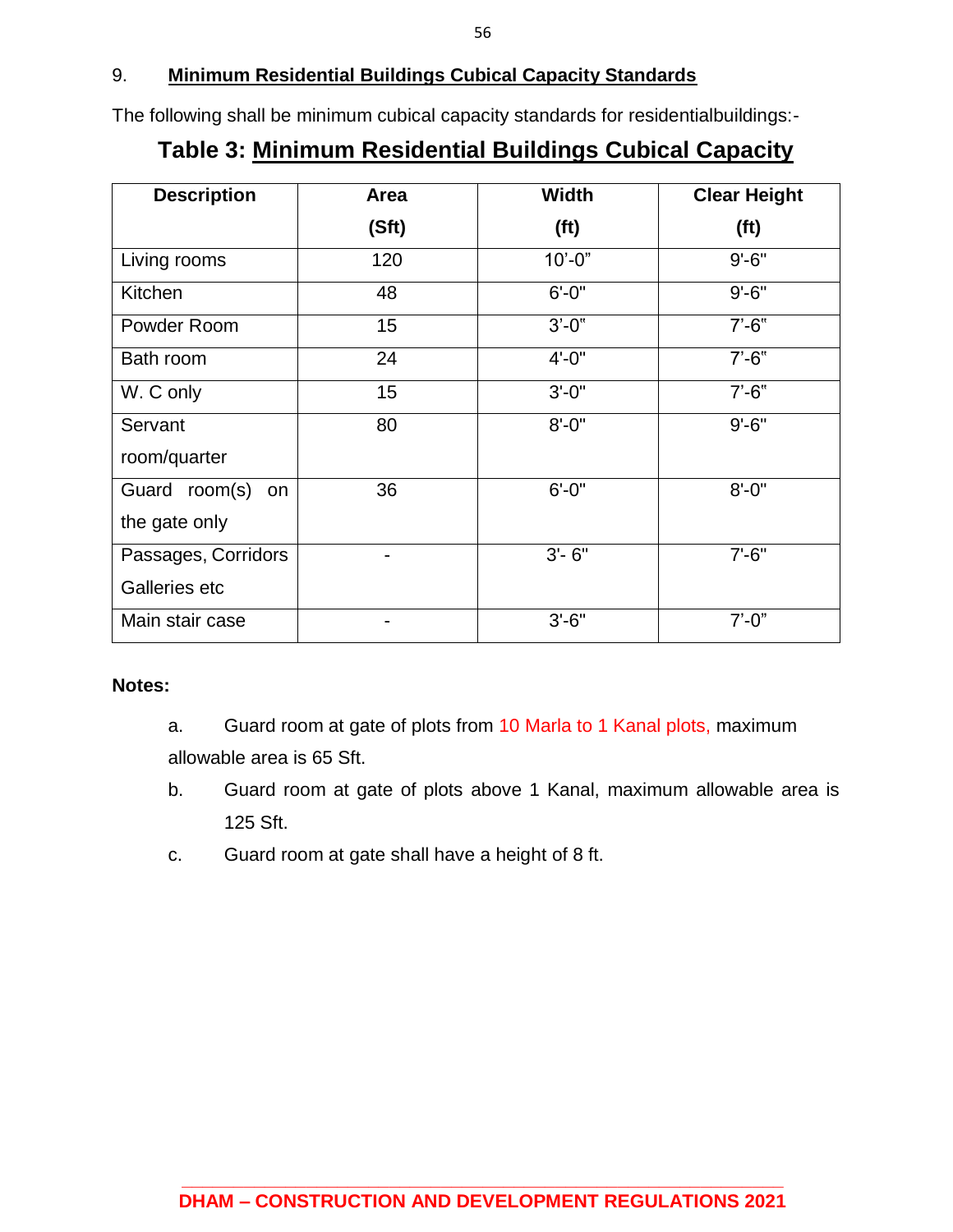10. **Residential Buildings Height Standards**.The following shall bethe height standards for residential buildings:-

| <b>Description</b>                                                               | Clear       |            |
|----------------------------------------------------------------------------------|-------------|------------|
|                                                                                  | Height (ft) |            |
|                                                                                  | <b>Max</b>  | Min        |
| Level of main gate (being opened on the main street/road) from<br>the road level | $1'-6''$    | $1' - 0''$ |
|                                                                                  |             |            |
| Plinth Level (subject to contour of plot as defined in these By-                 | $4' - 0''$  | $1'-6$ "   |
| Laws) from the road level                                                        |             |            |
| Ground Floor (Floor Level to Bottom of roof slab)                                | $14 - 0$ "  | $9' - 6"$  |
| 1st Floor                                                                        | $12 - 0$ "  | $9' - 6''$ |
| Height of main building (up to roof top slab)                                    | $31' - 0''$ | $22 - 0$ " |
| <b>Stair Tower</b>                                                               | $8' - 0''$  | $7' - 0''$ |
| Stair Tower with elevator shaft                                                  | $12 - 0$ "  |            |
| Over all height of building including stair tower with elevator                  | $35' - 0''$ | $30'-0$ "  |
| <b>Shaft</b>                                                                     |             |            |
| Parapet Wall (Clear Height after Water Proofing & Insulation)                    | $5' - 0''$  | $4' - 0''$ |
| Parapet Wall for Attached Houses toward adjacent houses                          | $7" - 0"$   | $4' - 0''$ |
| (Clear Height after Water Proofing & Insulation)                                 |             |            |
| Boundary wall from crown level of the road                                       | $8' - 0''$  | $6' - 0''$ |
| Clear height of basement                                                         | $10' - 0"$  | $8' - 6"$  |

# **Table 4: Residential Buildings Height Standards**

**Note:** 2 ft high iron protective barrier over boundary wall may be permitted by the Authority under special circumstances.

- a. Specified charges will be levied by DHAM for processing the case for vetting of Building Plans and Structural drawings. These rates are subject to the determination by the DHAM from time to time.
- b. Structural design and vetting is compulsory for all types of residential buildings irrespective of height.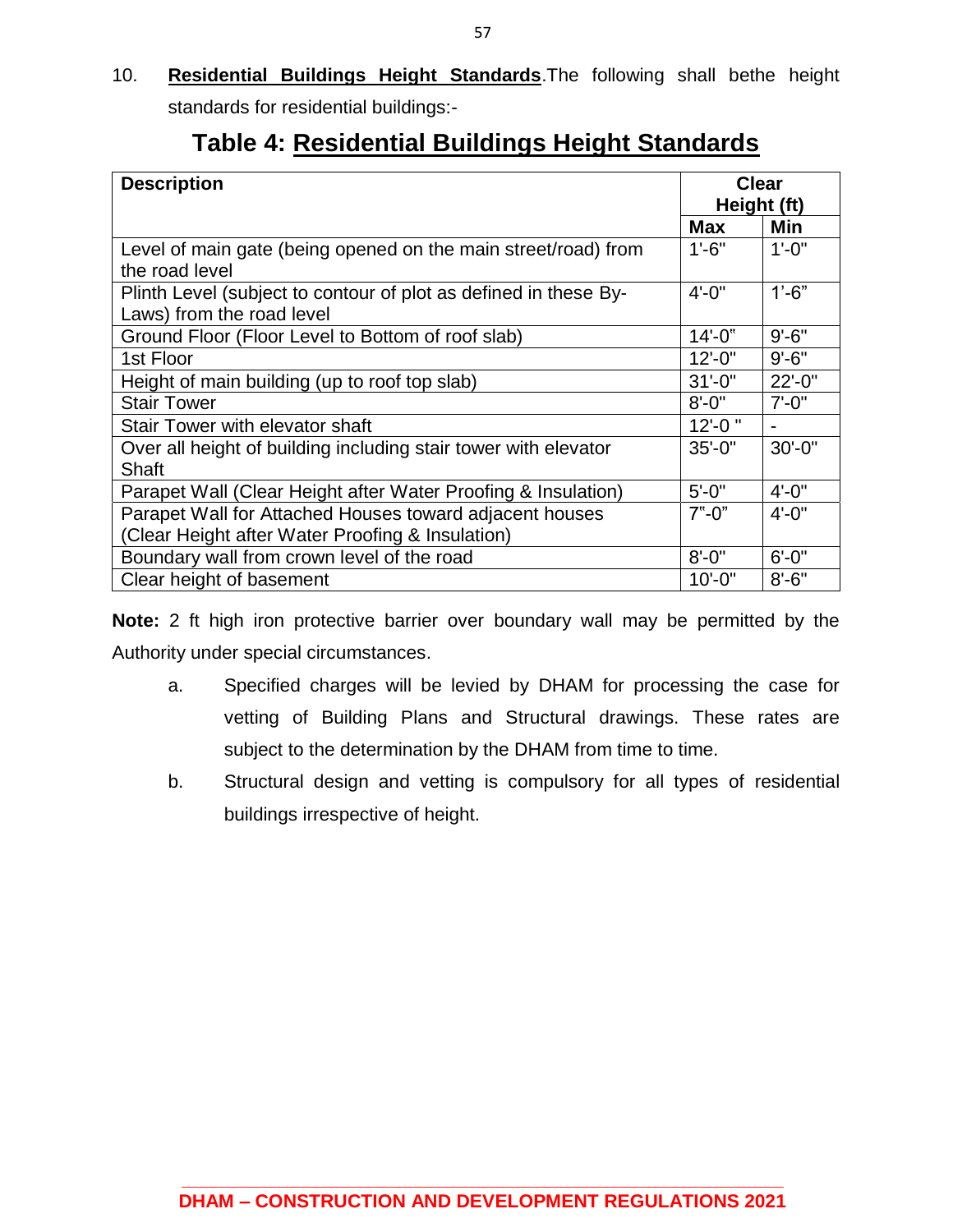## **CHAPTER – V**

## **STANDARDS FOR COMMERCIAL BUILDINGS**

- 1. **Classification**. In DHAM, two types of buildings fall under this category, namely Commercial Buildings and Mixed-Use Buildings.
- 2. **Standards for Commercial and Commercial Mixed Use Building:**
	- a. **Main Commercial Plots up to 1 Kanal**. Following standards for Commercial and Mixed-Use Building will be followed for plots below 1 Kanal:-

## **Table 5: Standards for Main Commercial – Below 1 Kanal**

| <b>Plot Size</b>                    | <b>Foot print</b> | <b>Arcade</b><br>at GF | COS (Width in ft) |                           | <b>Max</b><br><b>Height</b>                        | <b>Floors</b> |         |
|-------------------------------------|-------------------|------------------------|-------------------|---------------------------|----------------------------------------------------|---------------|---------|
|                                     |                   |                        | <b>Front</b>      | Rear                      | <b>Sides</b>                                       |               |         |
| Up to 8 Marla                       | 100%              | $6' - 0''$             |                   | having both<br>compulsory | If building is<br>sides 40 Sft<br>ventilation duct | 84 ft         | $B+G+5$ |
| Above 8 Marla<br>& Below 1<br>Kanal | 100%              | $6' - 0''$             |                   | $5' - 0''$                | $5' - 0''$<br>(One<br>Side)                        |               |         |

### **Notes:**

- All foundations to be designed in a manner to ensure that they are not going inside other plots.
- Provision of Elevator is compulsory for the buildings above three storeys.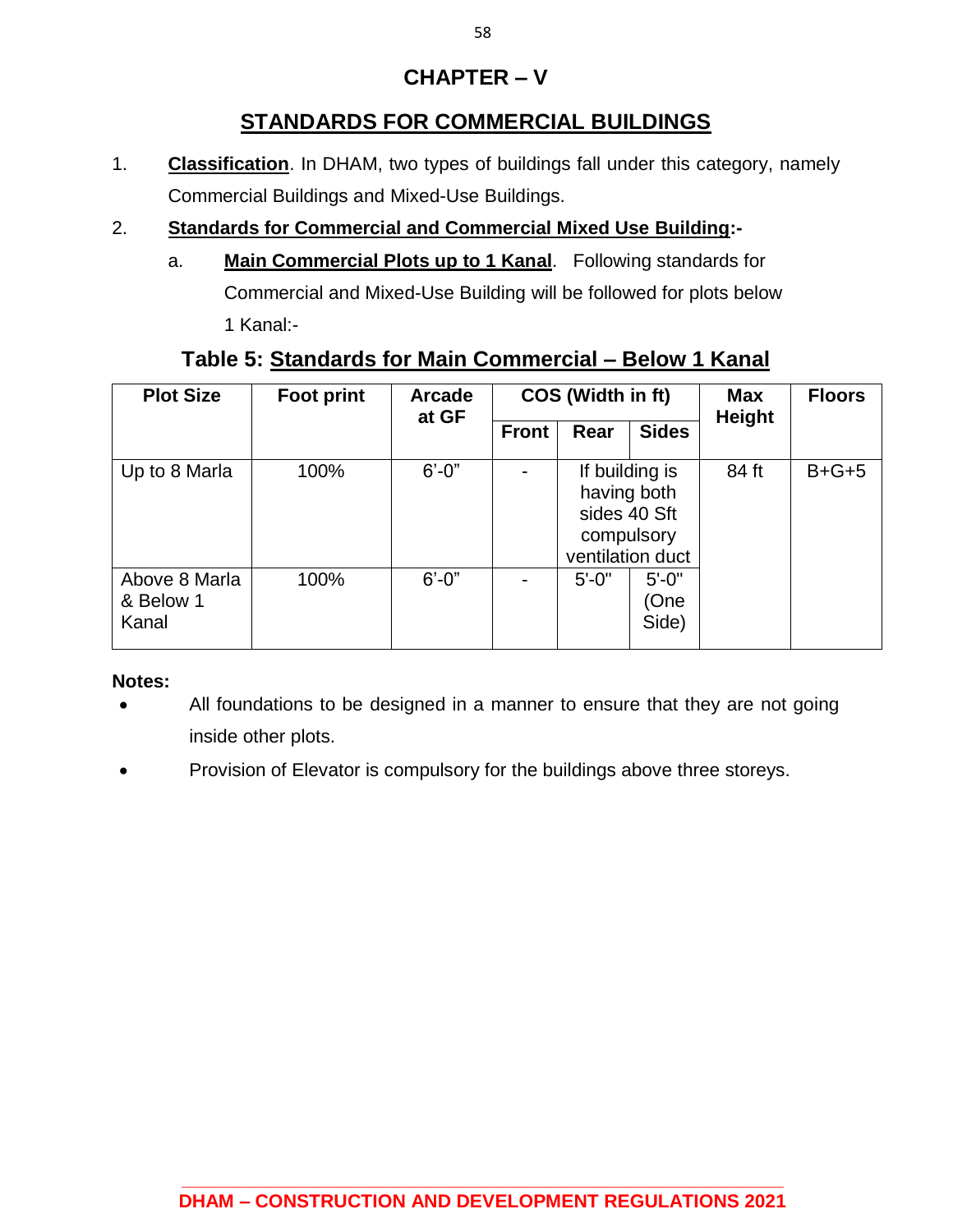b. **Main Commercial Plots above 1 Kanal:** Following standard will be followed for Commercial and Mixed Use Building for plots of 1 Kanal and above:-

| <b>Plot Size</b>               | Zone               | <b>Ground</b><br>Coverage<br>(Max) | <b>FAR</b><br>(Max)          | No. of<br><b>Storeys</b><br>(Max) | Total<br><b>Height</b><br>(Max) | <b>ROW of</b><br>Road (Min) |
|--------------------------------|--------------------|------------------------------------|------------------------------|-----------------------------------|---------------------------------|-----------------------------|
| 1 Kanal-<br>Below 2<br>Kanal   | Mid Rise $-1$      | 65%                                | N/A                          | $G + 6$                           | Up to 90 ft                     | 65 ft                       |
| 2 Kanal –<br>Below 4<br>Kanal  | Mid Rise $-$ II    | 65%                                | 1:5.5                        | $G + 9$                           | Up to 120<br>ft                 | 65 ft                       |
| 4 Kanal-<br>Below 8<br>Kanal   | High Rise $-1$     | 65%                                | 1:8                          | $G + 14$                          | Up to 200<br>ft                 | 80 ft                       |
| 1 Acre $-$<br>Below 2<br>Acres | High Rise $-$ II   | 65%                                | 1:12                         | $G + 23$                          | Up to 300<br>ft                 | 150 ft                      |
| 2 Acres &<br>Above             | Skyscrapper        | 65%                                | <b>No</b><br>Restriction     | <b>No</b><br>Restriction          | <b>No</b><br>Restriction        | 150 ft                      |
|                                |                    |                                    | <b>Mandatory Open Spaces</b> |                                   |                                 |                             |
| <b>Plot Size</b>               | <b>Front Space</b> |                                    | <b>Side Space</b>            |                                   |                                 | <b>Rear Space</b>           |
| Below 4<br>Kanal               | 15 <sub>ft</sub>   |                                    | N/A                          |                                   |                                 | 5 <sub>ft</sub>             |
| 4 Kanal &<br>Above             |                    | 30 ft<br>16 ft<br>13 <sub>ft</sub> |                              |                                   |                                 |                             |

## **Table 6: Standards for Main Commercial – 1 Kanal & Above**

### **Notes:**

- All foundations to be designed in a manner to ensure that they are not going inside other plots.
- Building line has to be followed. However, if design of building requires any change, that may be considered on merit & payment without compromising on the services etc.
- The floor level of mandatory open spaces for all buildings shall not be more than 6 inches higher or lower than the adjoining road level.
- No boundary wall between two adjoining commercial buildings to improve access of utility vehicles.
- Vehicular entry and exit shall be provided.
- The side spaces and front between two commercial buildings shall be kept at the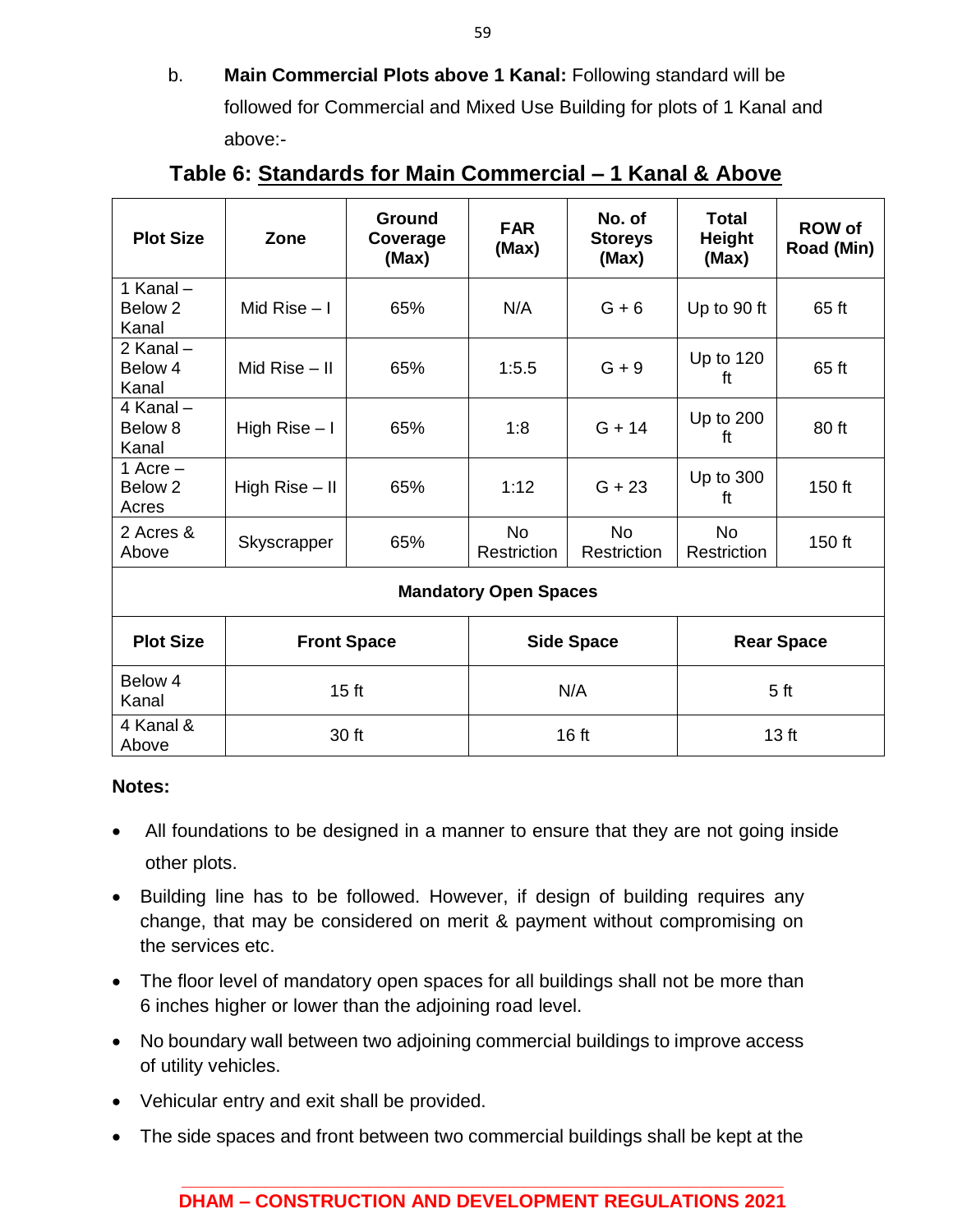same level for common use.

- Parking Basements can be constructed according to the soil conditions/water table in the particular area
- Parking shall be provided as laid down in these Building Regulations.
- For mega projects, FAR, Ground Coverage, Height and similar architectural / planning aspects shall be decided by the Authority (Board of Governor) on the request of owner(s) in case of any difficulty, hardship pertaining to planning/ building standards and maximum building plan period.
- For energy efficiency, all new commercial building shall provide LED lights for lighting
- In all new commercial buildings, solar energy systems, shall be provided at least for corridors lights.
- For plots abutting on 60-ft and above right of way, separate plans for basement shall be submitted and sanctioned/released in the first phase in residential buildings.
- Requirement of NOC from the Civil Aviation Authority shall be mandatory as per relevant Rules of Civil Aviation Authority and directions received from time to time in multi-storey building above 300-ft.
- Underground water tank and overhead water tank shall be provided in all types of buildings.
- In commercial building insulation of outer walls, roofs and windows shall be provided for energy efficiency.
- In multi storey buildings, the outer window glass shall be double glazed/heat resistant and tinted in order to control air leakage.
- Walls facing sun shall be insulated in residential and commercial buildings.
- The roofs and sun facing buildings sides shall be insulated.
- Heat/Light repellent paints shall be used on outer walls of buildings.
- The lighting system of buildings shall comply with the provisions of Building Code of Pakistan (energy provision-2011) and LED lights shall be installed in commercial buildings in place of conventional incandescent bulbs.
- For false ceiling and wooden paneling fire ratted building material shall be used with proper fire safety measures.
- Water Supply for commercial plots shall be the responsibility of Owner / Developer.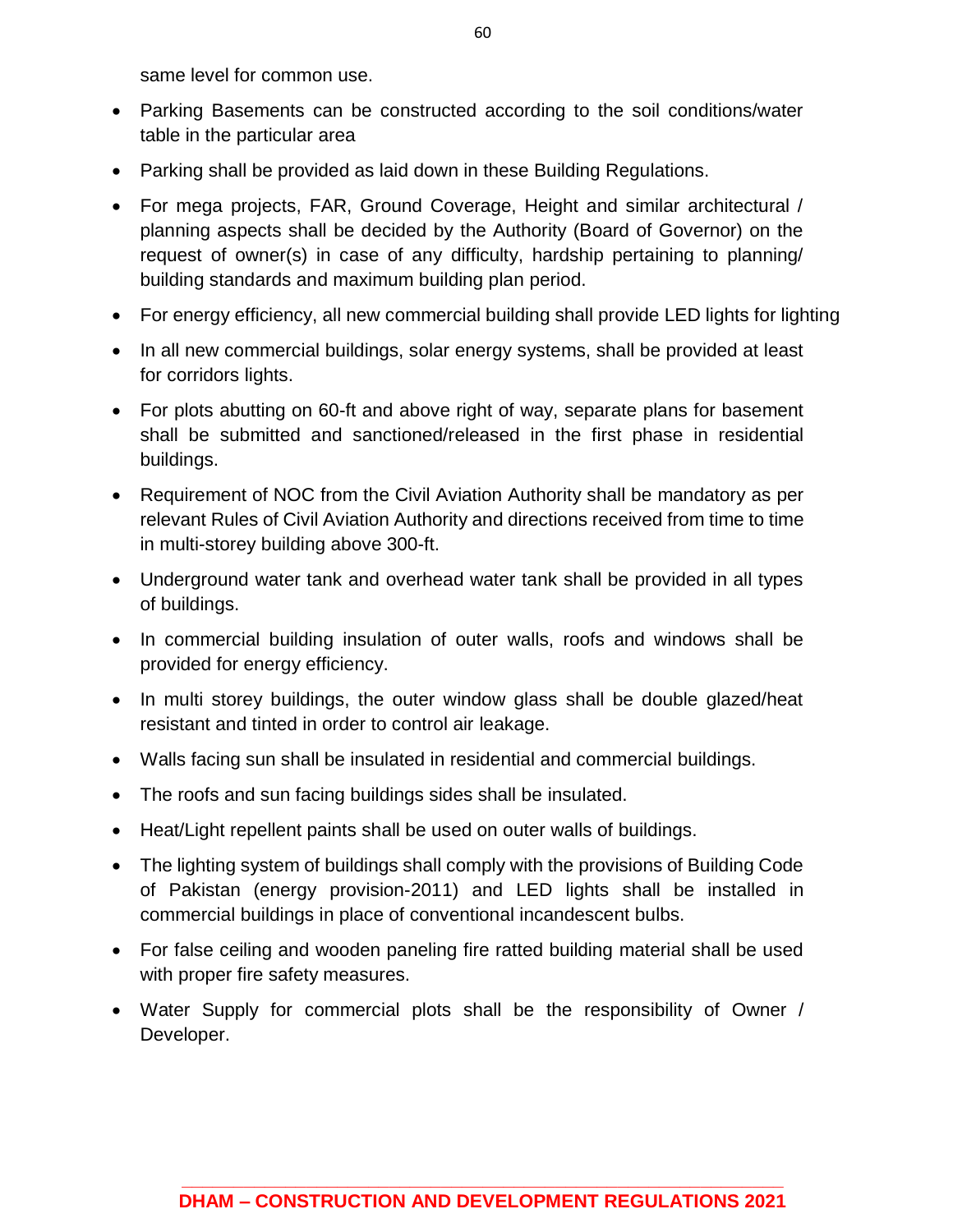c. **Commercial and Mixed Use Buildings Height Standards In Sectors / Residential District**. The following shall be height standards for Commercial and Mixed Use buildings in sector shops:-

## **Table 8: Height Standards for Commercial Buildings in Sector Shops**

| <b>Description</b>                                                                                                                              |             | Height (ft) |              |
|-------------------------------------------------------------------------------------------------------------------------------------------------|-------------|-------------|--------------|
|                                                                                                                                                 |             |             | Min          |
| Plinth level subject to contour of plot as defined in<br>these By-Laws                                                                          |             | $4' - 0''$  | $2' - 0''$   |
| Ground floor including slab (Above the plinth)                                                                                                  |             | $14 - 0$ "  | $10'-0$ "    |
| 1st Floor and subsequent floors including slab                                                                                                  |             | $12 - 0$ "  | $10'-0$ "    |
| Parapet Wall                                                                                                                                    |             | $5' - 0''$  | $3' - 6''$   |
| Height of Main Building including parapet wall (B+G+4)<br>for sector shops (4 marla to 8 marla)                                                 | 72'-0"      | 55'-6"      |              |
| Height of Main Building including parapet wall (B+G+1)<br>for sub sector shops (2 Marla)                                                        | $33' - 0''$ | $20' - 0"$  |              |
| Stair tower including slab                                                                                                                      |             | $8' - 6"$   | $8' - 0''$   |
| Stair tower including lift well                                                                                                                 |             | $13' - 0''$ | $10' - 0"$   |
| Over All height of building is applicable to<br>With Lift<br>standard size plots or the amalgamated<br>Well<br>plots created there from (B+G+4) |             | 79'-6"      | $65' - 6'''$ |
| Level of Arcade from crown of road                                                                                                              | $3'-6''$    | $1' - 6"$   |              |
| Ceiling height of basement without obstruction                                                                                                  | $10' - 0''$ | $8' - 0''$  |              |
| Min clear height of basement for parking without<br>obstruction                                                                                 |             | $8' - 6''$  | $7' - 6''$   |

#### **Note:**

- DHAM Authorities may allow increase in Height of Ground Floor including slab i.e. more than 14 ft subject to Architectural requirement of the building.
- Verandah / Arcade for sector and sub sector shops shall be minimum 6 ft.

d. **Supervision**. Construction supervision and Quality assurance will be the responsibility of Owner's full time Engineers who will supervise the work. However, Owner must hire a third-party supervision consultant for projects of 75,000 sft covered area or more.

### 3. **Basement for Commercial Building Plots:**

- a. All commercial buildings, community, office, multi storey buildings must have basement which can be used as underground shelters in case of emergency / war and same can also be used as underground parking.
- b. Construction of basement(s) will be permitted up to allowable footprint of ground floor.
- c. Driveway ramp from 1st basement to lower basement shall be constructed within the footprint area.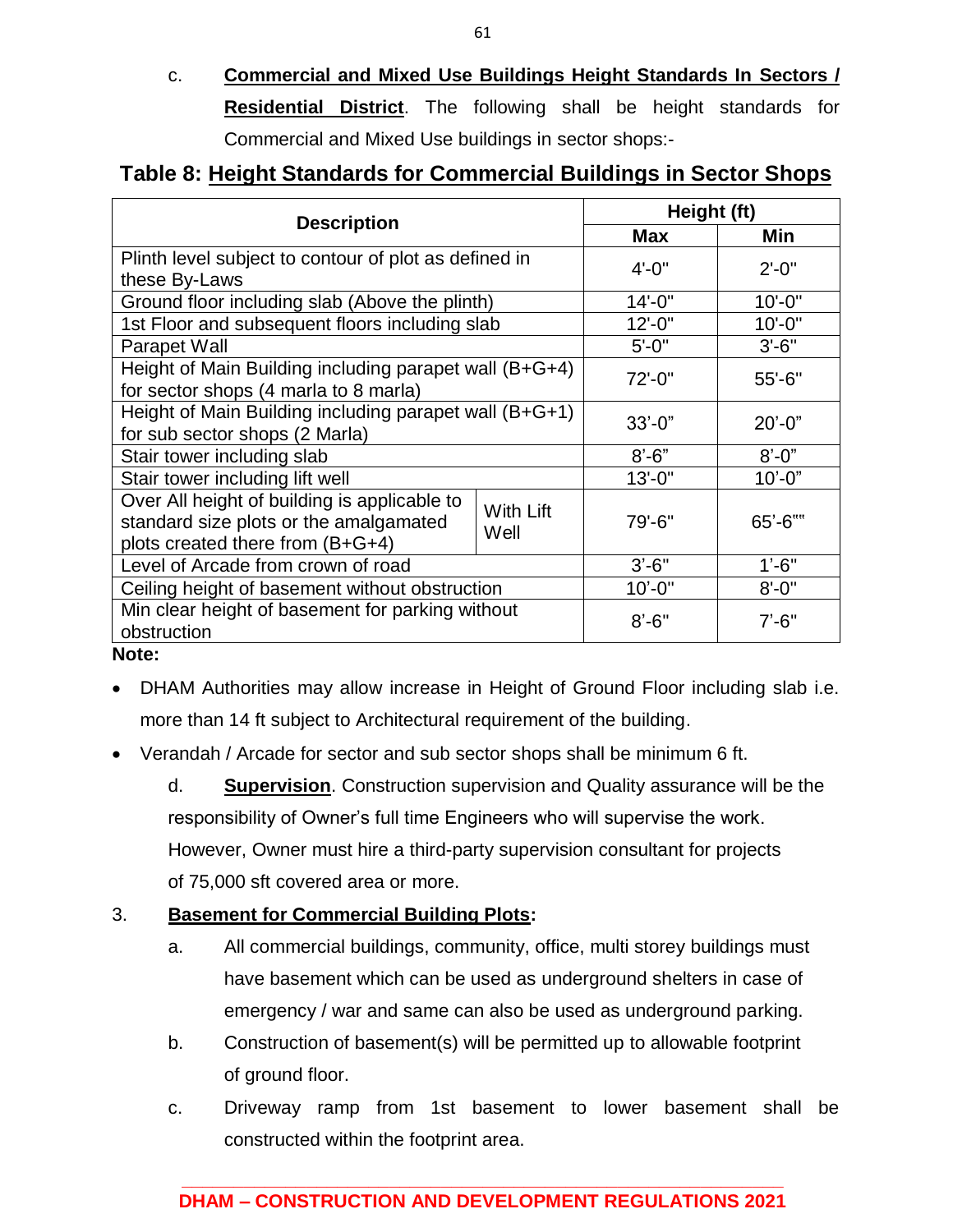- d. Construction of more than one basement will be permitted subject to sound structural design and safety of neighboring / adjoining buildings duly verified / certified and recorded by registered structural engineer.
- e. Use of Basement for residential purpose will be strictly prohibited.
- 4. **Standards for Petrol Pumps and C.N.G. Stations**. Petrol pumps and CNG stations are only allowed in the designated commercial plots in DHAM Master Plan for this purpose.
	- a. The term "Petrol Station" means a station for the sale and retail of petrol and ancillary products for motor vehicles.
	- b. The minimum area of a petrol station used for petrol filling facilities and servicing activities shall not be less than 800 sq yds.
	- c. The minimum area of a CNG station shall not be less than 600 sq yds.
	- d. Access roadways of petrol or CNG station shall be constructed in accordance with the following requirements:-
		- (1) No Access roadway should cross the sidewalk at an angle of more than 45 degrees.
		- (2) The width of each lane shall be at least 12 ft.
		- (3) Both "in" and "out" roadways shall be provided, respectively for leaving and entering the approach traffic lane at an angle of not more than 45 degrees.
	- e. Adequate space shall be provided in petrol stations for parking for supply tankers while discharging its load.
	- f. In addition to lavatory provided for the staff, at least one lavatory shall be provided each, for ladies and gents, at petrol or CNG station exclusively for public use.
	- g. All requirements for firefighting and fire prevention as laid down in Building Code of Pakistan – Fire Provisions 2016 shall be followed for all Petrol Pumps / CNG Stations.
	- h. On an existing petrol pump, CNG facility shall be allowed only if the area is 1000 Sq yds or more.
	- i. A single storey office and retail mart or shop shall be permitted on an area not exceeding 5% of the plot area in addition to the tyre and puncture shop, telephone booth and drinking water facility.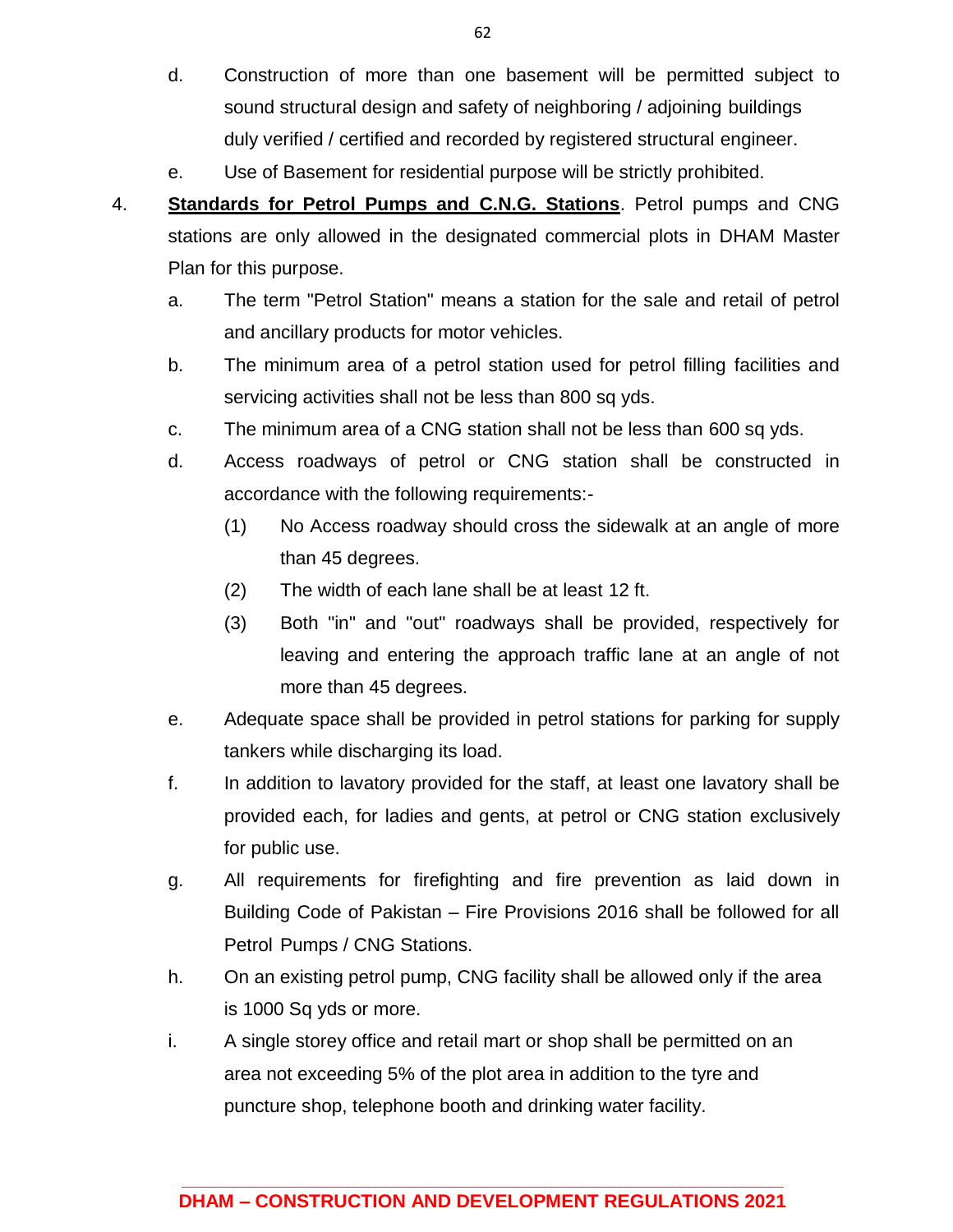- j. All building structures shall be constructed leaving a COS of at least 10 ft from the boundary of the plot of the petrol or CNG stations or according to standards of Explosives Department whichever is more.
- k. Distance between two dispensers shall not be less than 24 ft.
- l. Distance between dispenser and road edge shall not be less than 18 ft.
- m. All title documents including site plan duly attested are to be supplied for Petrol or CNG Station. In addition permission from Ministry of Petroleum and Natural Resources is also required for CNG Station.
- n. The compressor station shall be located at a minimum distance of 5 ft inside from the boundary walls and all measures provided in CNG Safety Rules, 1992, as amended from time to time will be implemented.
- 5. **General Conditions**. The following conditions shall apply to all commercial and mixed use buildings:-

### a. **Commercial Buildings**

(1) Each building shall have central main entry at ground level from title road/street.

- (2) **Staircase**
	- (a) **Dimensions.** The riser of stair in commercial building should not be more than 7 inches and the tread should not be less than 11 inches.
	- (b) **Handrails.** Handrails should be provided on both sides of the stairs.
	- (c) Winders are strictly prohibited.
	- (d) All Stairs shall be provided with one landing after maximum of 15 risers.
	- (e) Provision of elevators is compulsory for buildings above three (3) storeys. Minimum lift requirements and specifications shall be as per following standards:
		- i. **Capacity / Numbers Required**. Numbers of elevators shall be such that the combined capacity should be able to transport at least half of buildings (approximate) population (Approximate population of a building shall be estimated @ on the scale as one (1) person per 100 Sft) as following:-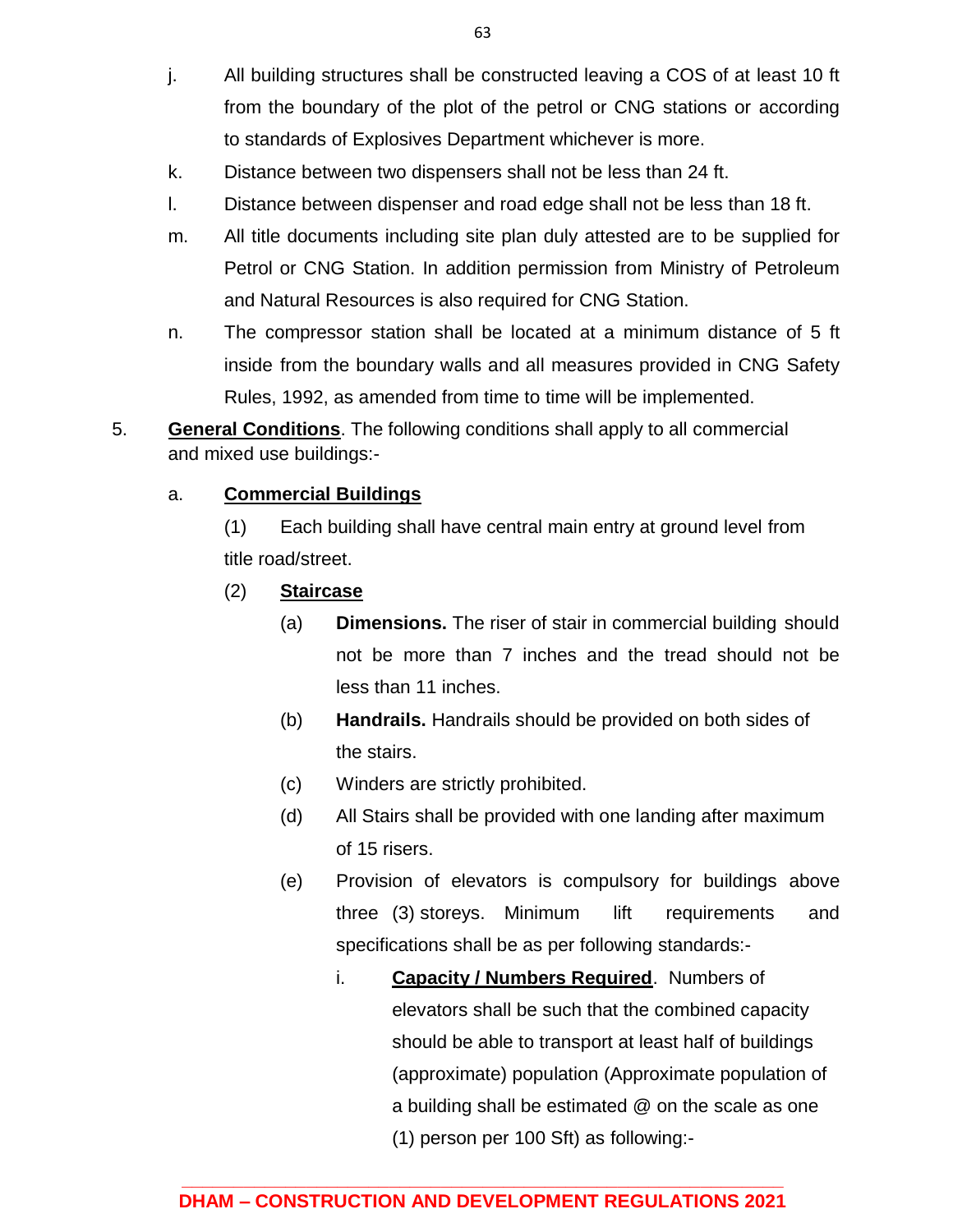- (i) For buildings on plots up to 8 marla, minimum one elevator is required (to be used for passenger/freight).
- (ii) For buildings on plots above 8 marla up to 1 kanal, minimum two elevators are required (1 each for passenger and freight).
- (iii) For buildings on plots above 1 Kanal, following shall be used as 5 trips for buildings up to 12 storeys and 10 trips for buildings more than 12 storeys.
- ii. **Location**. At least one elevator shall be located within 100 ft of any point on respective floor.
- (3) Corridors and Passages of commercial areas shall be minimum 6ft.
- (4) At least two emergency stair cases are required to be provided in building on plots sizes of 400 sq. yds and above. However, plots larger than 600 sq yds staircases shall be provided as required in Building Code of Pakistan – Fire Safety Provisions – 2016.
- (5) Structural design and vetting is compulsory for all types of Commercial, Mixed Use and Special Use Buildings irrespective of height.
- (6) For plots abutting on park, COS may be condoned on special approval, however, opening of shop will not be allowed.
- (7) Installation of Antenna Tower may be allowed on special permission and by paying prescribed charges, permission will be granted for one year which may be renewed annually.
- (8) Lightening Conductor shall be provided for all buildings.
- (9) Wood, mine coal and rubber material etc is not allowed to be used as fuel.
- (10) Industrial and semi industrial activities are not allowed.
- (11) Common spaces would be utilized for the defined purpose only. Utilization of the same including area under the stairs for commercial/storage is not allowed.
- (12) Access ramps and stairs / steps to the basement or ground floor should not fall outside of property line.

64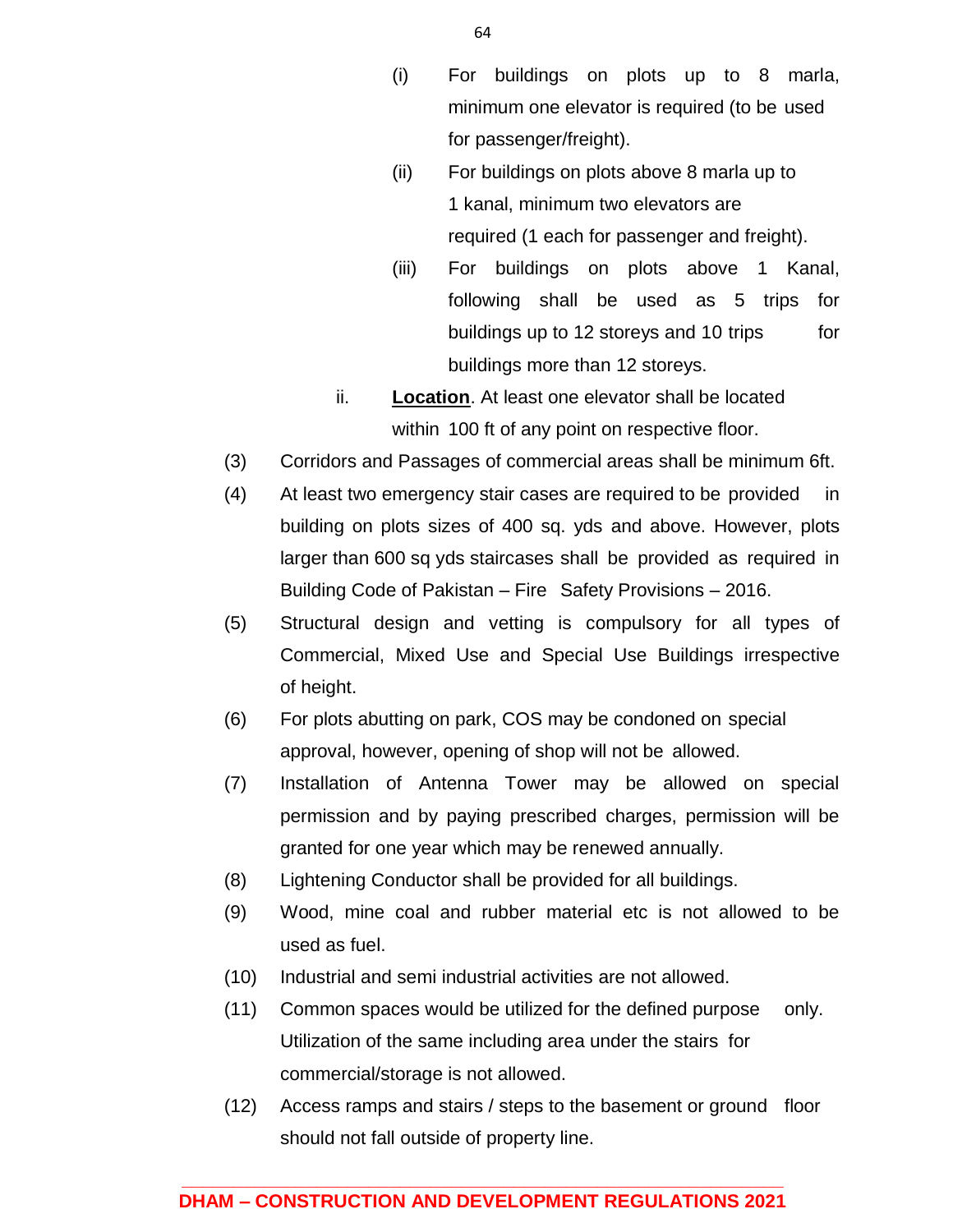- (13) Placement of generators, electromechanical equipment and solar energy plant, as may be required, is allowed on the roof tops and front COS subject to fulfillment of specific conditions and sound structural design duly verified /certified and documented by registered structural engineer, provided the following is satisfied:-
	- (a) Shall have proper mountings / padding to absorb vibrations.
	- (b) Limited smoke and noise should come.
	- (c) Should have a sound proof canopy.
- (16) Amalgamation of commercial plots will be permitted. However, construction on amalgamated plots would be permitted as per the applicable By-Laws of the original plot area.
- (17) **Stair Tower/Lift Well**. In case of amalgamated plots measuring 1 Kanal and above, construction of additional stair towers will be permitted. Area of stair tower/Lift well shall be governed by the following (stair arrangements will be made accordingly):-

|  | <b>Table 10: Area of Stair Tower/Lift Well</b> |  |
|--|------------------------------------------------|--|
|  |                                                |  |

|     |                                                                                        | Type                                        | Plots upto | Plots above 10 |  |
|-----|----------------------------------------------------------------------------------------|---------------------------------------------|------------|----------------|--|
|     |                                                                                        |                                             | 10 Marla   | <b>Marla</b>   |  |
| (a) | (i)                                                                                    | <b>Box Stairs (Minimum)</b>                 | $200$ sqft | $220$ sqft     |  |
|     | (ii)                                                                                   | Dogleg Stairs (Minimum)                     | $180$ sqft | $200$ sqft     |  |
| (b) |                                                                                        | Lift Well (Maximum)                         | $100$ sqft | $100$ sqft     |  |
| (c) | The stair tower shall be strictly restricted to the periphery of stairs and in no case |                                             |            |                |  |
|     |                                                                                        | be utilized for any kind of living purpose. |            |                |  |

- (18) Fixing of tandoor/ kitchen/ bakery, etc., in shops of commercial area will be allowed provided following conditions are fulfilled:
	- i. Only one tandoor per 100 sq.ft area of the shop will be permitted.
	- ii. Proper exhaust arrangements for disposal of smoke and hot gases have been made by ensuring that exhaust ducts going upto the height of the building. In case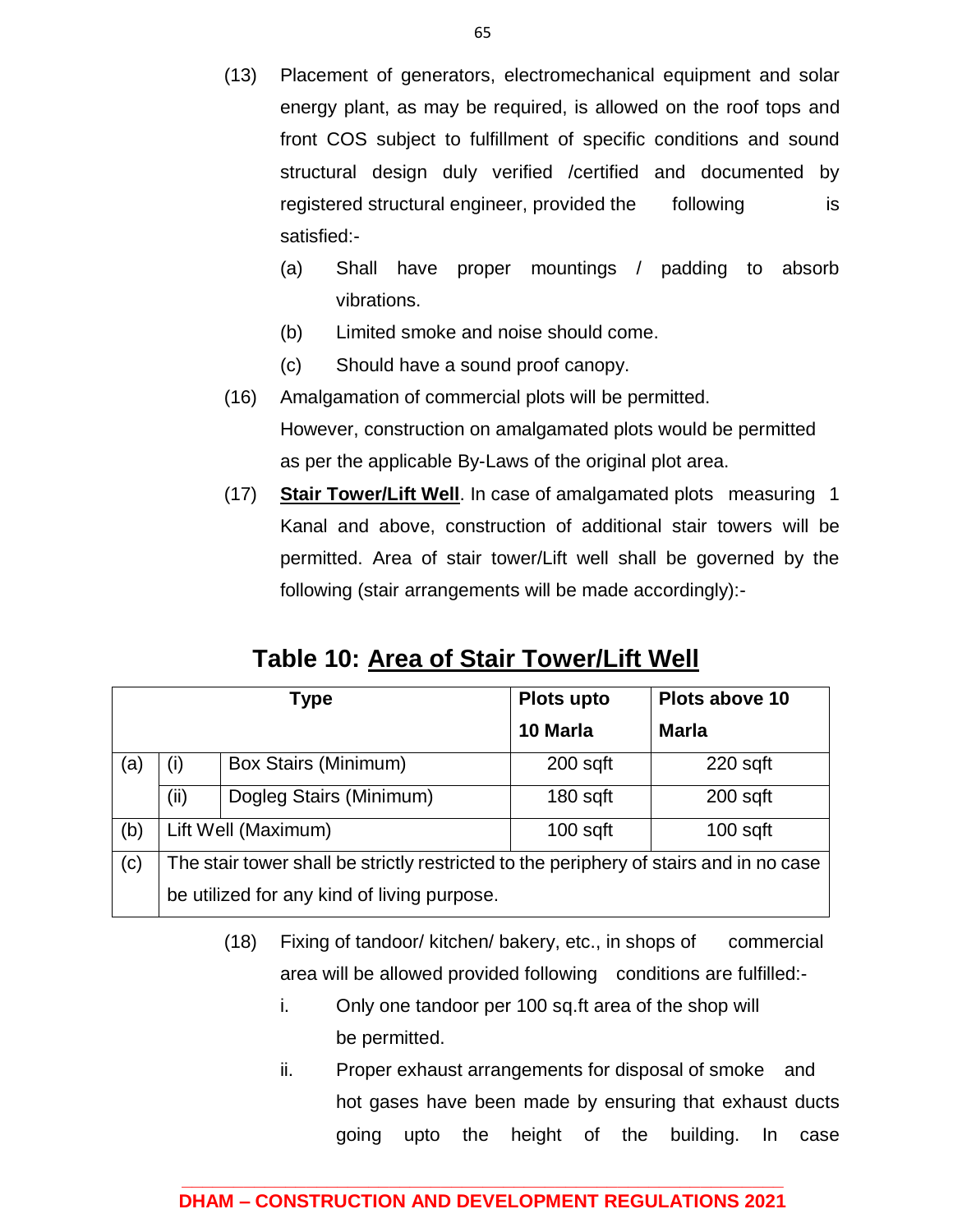tandoor/kitchen/ bakery, etc., is made after the completion of the building, exhaust duct duly encased in cladding of approved material shall be provided.

- (19) Kitchens, tandoor, barbeque and any type of cooking shall not be allowed in any basement.
- (20) Shops shall be allowed in the basement, subject to a proper arrangement for natural light and ventilation, fulfilling one of the following:
	- i. Access to basement will be from front through common corridor running in front of shops at basement remaining within property line.
	- ii. A common corridor will be provided for the shops at ground floor in front of all shops.
	- iii. Ground floor shops can be interlinked with basement shops through proper stairs within the shop areas.
- (21) Height of Ground Floor under Mezzanine area shall be 8 feet. Clear head room of mezzanine floor shall be 8 feet.
- (22) Trade license for any commercial activity shall be required to be taken from DHAM Authorities.
- (23) Special permission will be mandatory from DHAM Authorities for the following:
	- i. Tandoor.
	- ii. Grinding machine for flour.
	- iii. Motor Vehicle workshops.
	- iv. Car washing.
	- v. Wheel balancing/alignment.
	- vi. Puncture/tyre shop.
	- vii. Welding shop.
	- viii. Pet animal/bird shop.
	- ix Chicken/meat shop.
	- x. LPG and Gas Cylinder shop.
- (24) Structure of commercial buildings to have inbuilt safety features against seismic threat, based on the applicable seismic zone parameters e.g. Multan lies in 2-B seismic zone,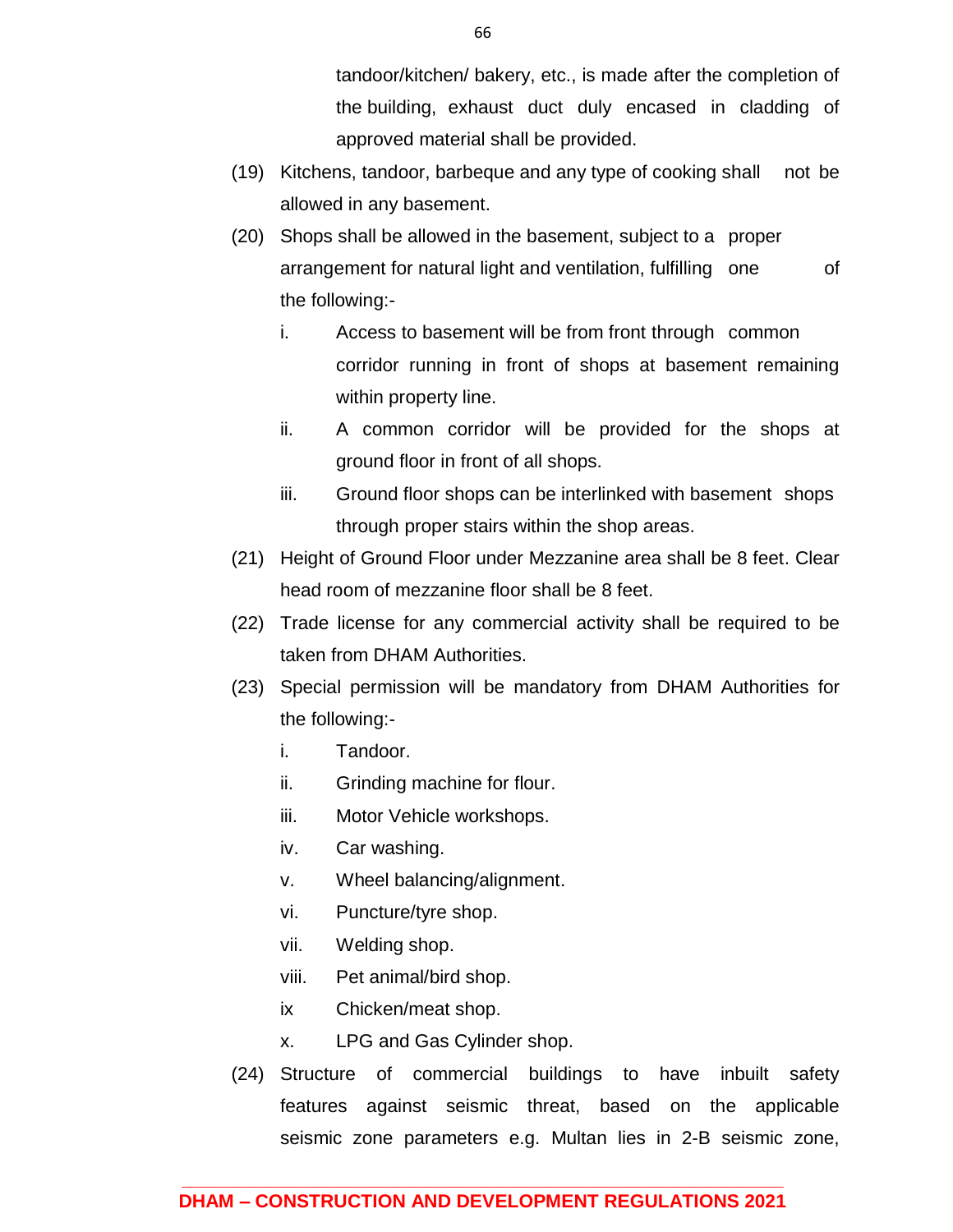as such the building should be safe against an earth quake of 6.5 Richter Scale intensity. An endorsement on the right margin of the submission drawing shall be made by the structure engineer duly signed by him as follows: -

- i. For buildings upto  $G + 20$ : "the structure is designed as per the required parameters of Zone-2B Building Codes of Pakistan and UBC-1997 and ACI-318-95, ASCE7-95."
- ii. For buildings above  $G + 20$ : "the structure is designed asper the required parameters of Zone-2B Building Codes of Pakistan and IBC-2016."
- (25) All buildings above G + 4 will mandatorily use ready mix concrete with pumps.
- (26) COS on non-rectangular shaped plots shall be measured as average space between buildings and property line. At least 50% permissible COS shall be ensured.
- (27) Erection of hoardings or any kind of advertisement on the front, rear or sides on buildings in DHAM is strictly prohibited.
- (28) Swimming pools are permitted to be built after giving following undertaking:
	- i. Proper filtration plant will be installed.
	- ii. To be properly designed ensuring structural stability.
	- iii. Swimming pool to be appropriately protected for privacy.
	- iv. Not to be constructed in compulsory open space.
	- v. Any damage caused to neighboring structure will be made good by owner constructing swimming pool.
	- vi. Proof of carrying out complete water proofing.
	- vii. Change Rooms are provided with swimming pool.
	- viii. In case pool is located on the roof top, toilet and change room shall be allowed on roof top provided they are within the allowable covered area / FAR and within the height restriction(where applicable).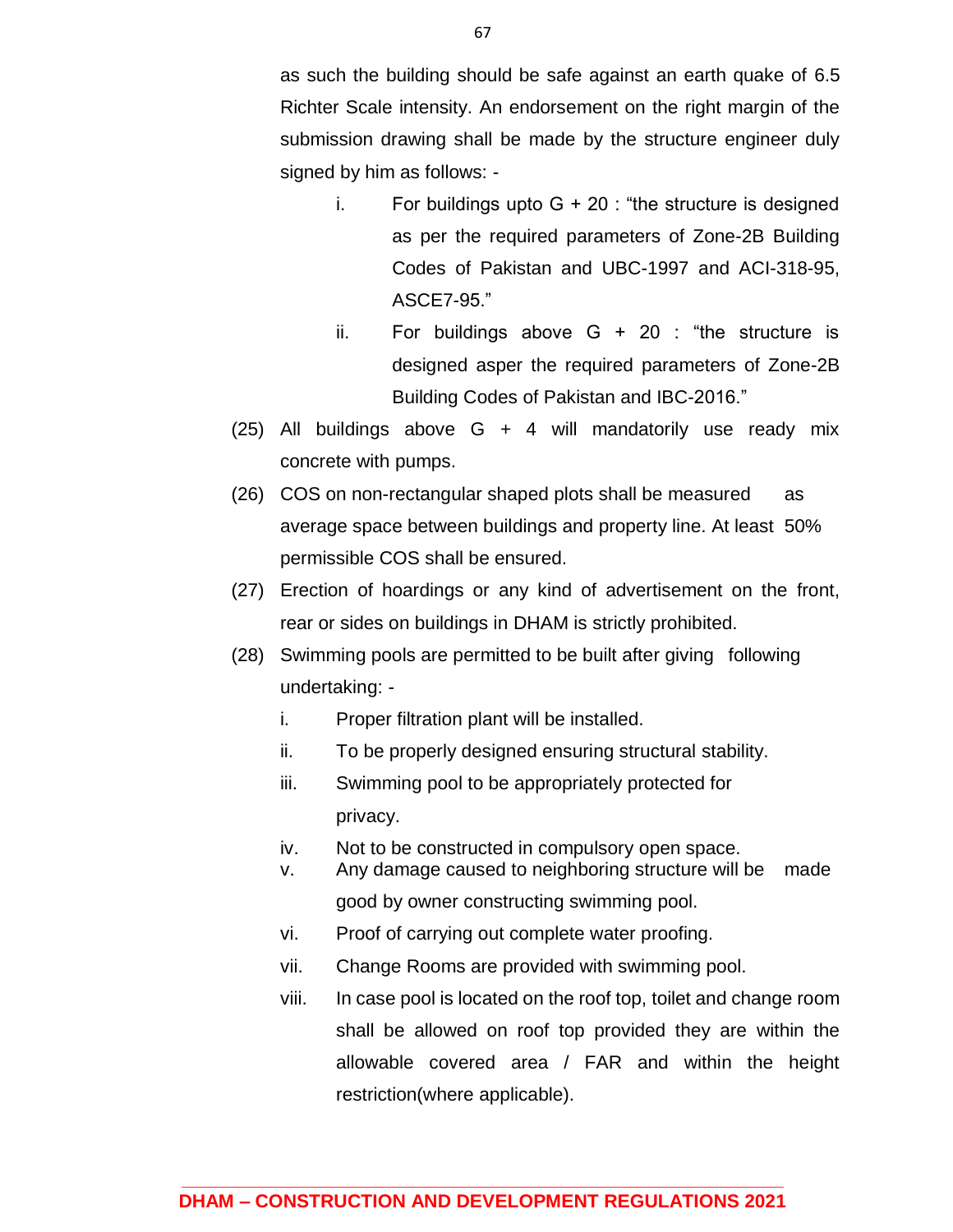- (29) A dedicated prayer area shall be mandatory in all High Rise Buildings in respect of overall requirement of the building.
- (30) Strict adherence of firefighting, fire prevention, fire escape and fire alarm code shall be required which includes but not limited to the provision in each building, facilities like fire exits & fire stairs, heat & smoke detectors, fire hose reels, dry riser, firefighting & fire alarm systems, fire rated doors, etc. all as per Building Code of Pakistan –Fire Provisions 2016.
- (31) All utilities services (Water supply, Sewerage system, Sewer Treatment plant, Drainage, Electricity, Gas, Telecom, Internet, etc.) shall be developed by DHAM, in due course of time, directly or through other departments / organizations; and the Development charges for the same shall be charged to the owner on pro-rata basis from time to time which shall be payable immediately by the owner of plots. In case of non-payment or delay in payment of Development charges by the owner of plots, the allotment / transfer/may be cancelled or no further transaction of subject plot will be executed on sole discretion of DHAM.
- (32) No retail sign boards are allowed. Only name of the building may be displayed on façade of the building.

### 6. **Special Conditions**

- a. All commercial buildings shall incorporate / install CCTV cameras in both inner and outer periphery of the building which could be linked with DHAM ICT/Security System.
- b. Additional precautionary measures including Gas Alarm System to be taken wherever any Gas Cylinder or relevant facility is provide in the building.
- c. Periodic check / inspections of Electric and Gas utilities by concerned Government and DHAM departments.
- d. All commercial buildings shall use double glazed glass system with external glass color to match the scheme of the particular sector(similar facade element) conforming minimum 60% reflective, high performance glass. All double glazed window spacers should be of aluminum.
- e. It is mandatory to use tempered glass to avoid accidents.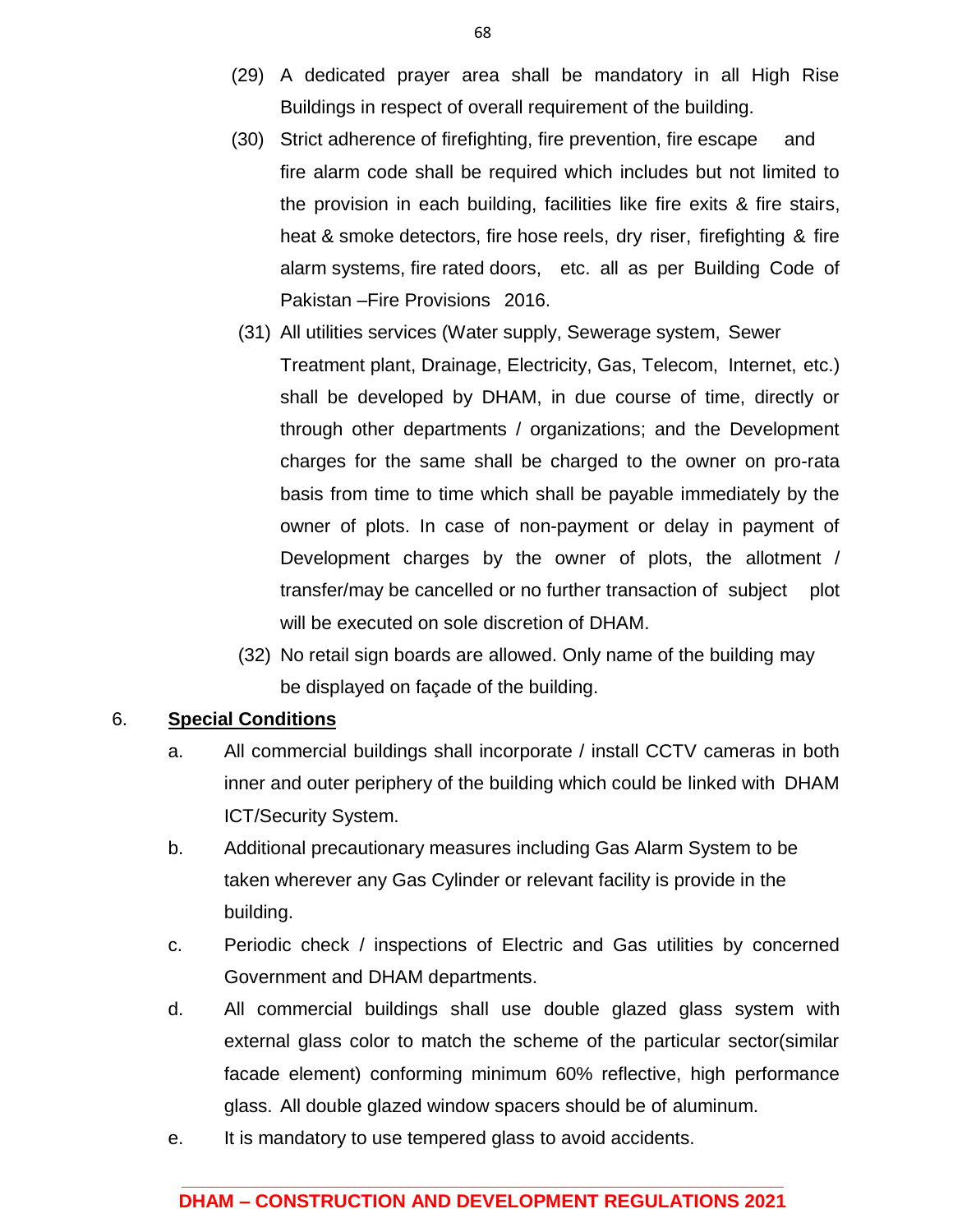### 7. **Mumty (Incentive for alternate energy usage):-**

- a. Mumty should be adjacent to the primary or secondary staircase.
- b. No window will be allowed on sides of neighboring plot.
- c. Internal clear height of mumty will not be more than 8 ft from top of last floor slab.
- d. Mumty shall only be allowed as an incentive to those plot owners of Commercial and Mixed Use Commercial Buildings who will provide at least 30% of their electrical loads on alternate energy solutions. The details of mumty areas allowed in this condition is as following:-
	- (1) Plots 10 Marla and below 150 Sft.
	- (2) Plots above 10 Marla to 1 Kanal– 300 Sft.
	- (3) Plots above 1 Kanal– 400 Sft.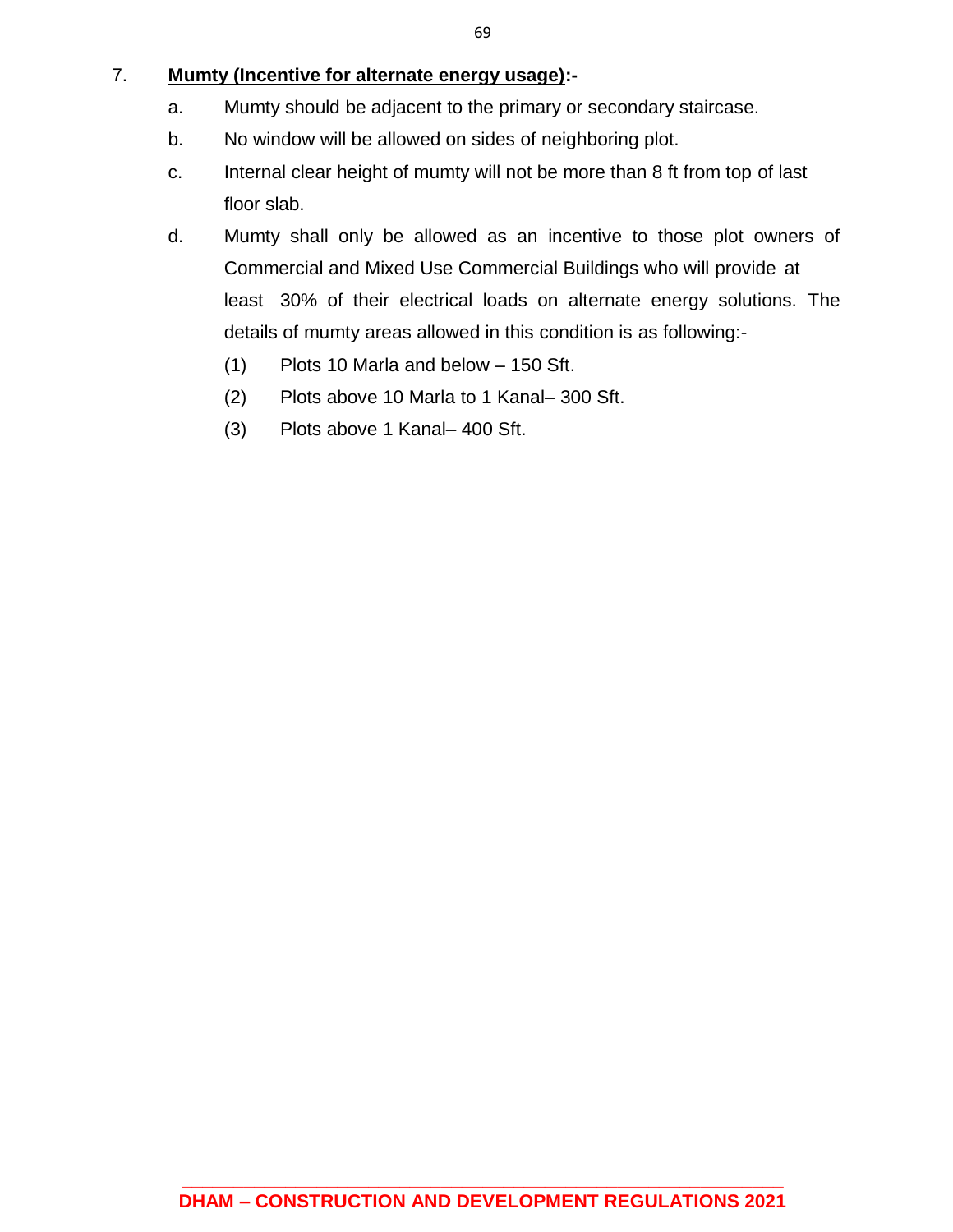## **CHAPTER – VI**

## **STANDARDS FOR SPECIAL PURPOSE BUILDINGS**

### 1. **General Conditions**.

- a. Basement will be permitted over the entire foot print area.
- b. Basement may be utilized for laboratories; however, separate emergency exits will be provided.
- c. Placement of generators and electromechanical equipment and solar energy (as may be required) is allowed on the roof tops subject to fulfilment of specific conditions and sound structural design duly verified/certified and documented by registered structural engineer.
- d. For plots which are bigger than 4 Acres, main entrance from the road should be planned in such a way that queue length of at least five vehicles should be within the plot limit to avoid vehicle blocking the main road.
- h. Integral/dedicated parking arrangements will be ensured within the premises. Parking on the roads and streets is not allowed.
- i. Facilities related to the purpose (like small canteen/tuck shop and medical stores/floral shops etc.), if planned, shall remain part of the main building.
- j. Special purpose plots neither shall be converted nor shall be utilized for any other purpose than the allotted.
- k. Proper ramps/entrance shall be made for entrance/exit of handicapped persons.
- l. Special use plots shall not be considered for subdivision. However, amalgamation may be allowed under special conditions by competent Authority.
- m. Administration of the institutions shall submit a Master Plan of proposed construction, future construction and open areas along with drawing. The Master Plan shall clearly indicate the playing areas, which shall never be utilized for construction purposes. The assessment of such areas shall be made keeping in view the standard sizes of playground for various games indicate the playing areas, which shall never be utilized for construction purposes.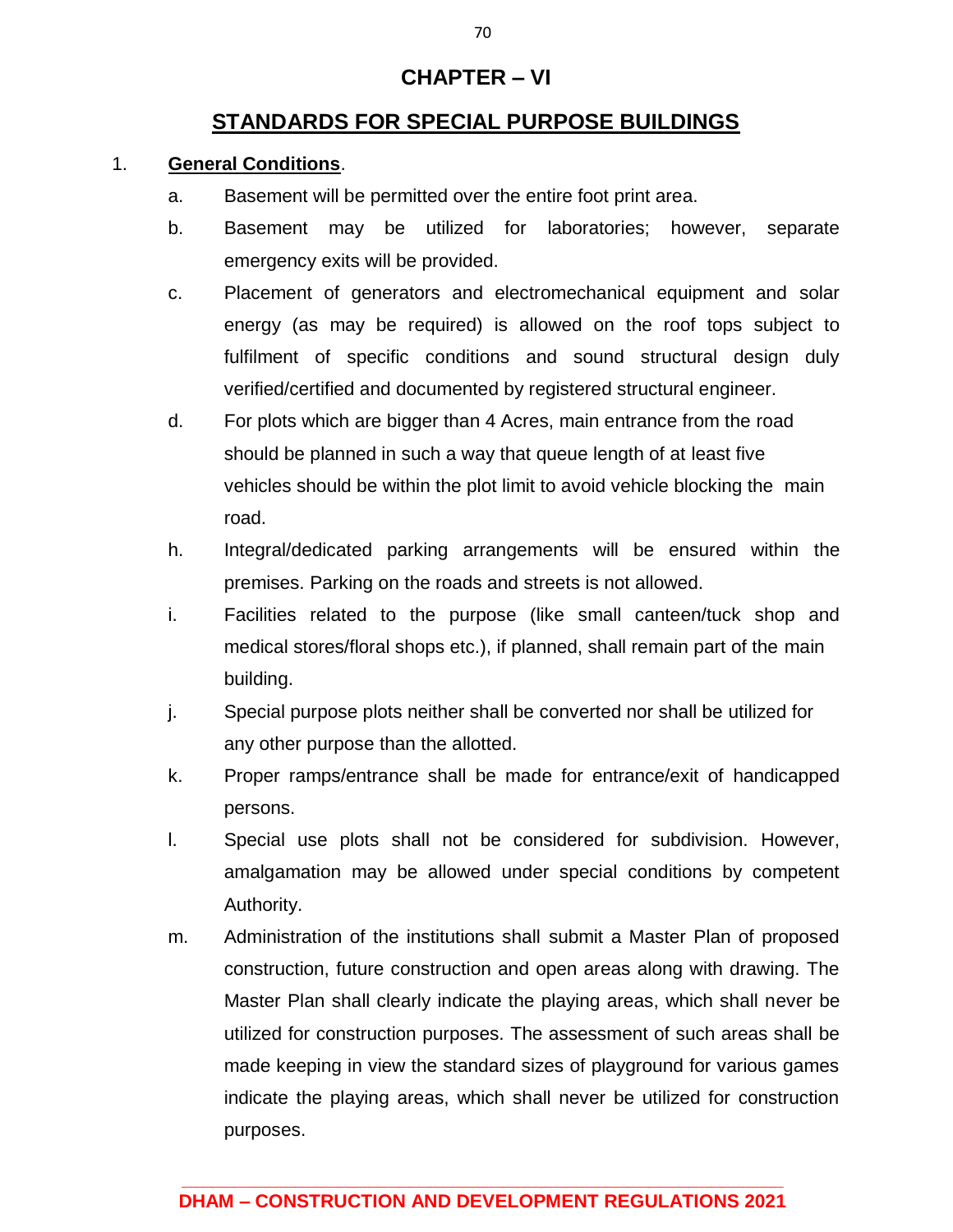## 2. **Standards for Masajid**

- a. Building plans of Masajid shall be considered for B+G+2 floor on case-tocase basis.
- b. Reasonable residential area for Khateeb and Moazzan not exceeding 1000 Sft may be allowed.
- c. Adequate provisions shall be made for handicapped persons at entrance/exit in the shape of ramp.
- 3. **Standards for Special Purpose Buildings.** Special purpose buildings shall observe the following standards:-

| Table 11: | <b>Standards for Purpose Buildings</b> |  |
|-----------|----------------------------------------|--|
|           |                                        |  |

| <b>Type of</b>   | <b>Plot Sizes</b> | <b>FP</b> | Minimum COS (ft) |              |      | Height |           |
|------------------|-------------------|-----------|------------------|--------------|------|--------|-----------|
| plot             |                   | (Max)     |                  |              |      |        |           |
|                  |                   |           | <b>Sides</b>     |              |      |        |           |
|                  |                   |           | <b>Front</b>     | <b>Right</b> | Left | Rear   | Decide    |
|                  | Less than         | 60%       | 10               | 8            | 8    | 6      | by        |
| Educational      | 3 Kanals          |           |                  |              |      |        | Authority |
|                  | 3 Kanals to       | 60%       | 20               | 10           | 10   | 8      |           |
|                  | 13 Kanals         |           |                  |              |      |        |           |
|                  |                   |           |                  |              |      |        |           |
|                  | Above 13          | 60%       | 30               | 10           | 10   | 10     |           |
|                  | <b>Kanals</b>     |           |                  |              |      |        |           |
| <b>ICT</b>       | <b>All Sizes</b>  | 60%       | 10               | 10           | 8    | 6      |           |
| Other            | <b>All Sizes</b>  | 60%       | 10               | 10           | 10   | 10     |           |
| Special          |                   |           |                  |              |      |        |           |
| Purpose          |                   | 60%       | 10               | 10           | 10   | 10     |           |
| <b>Buildings</b> |                   |           |                  |              |      |        |           |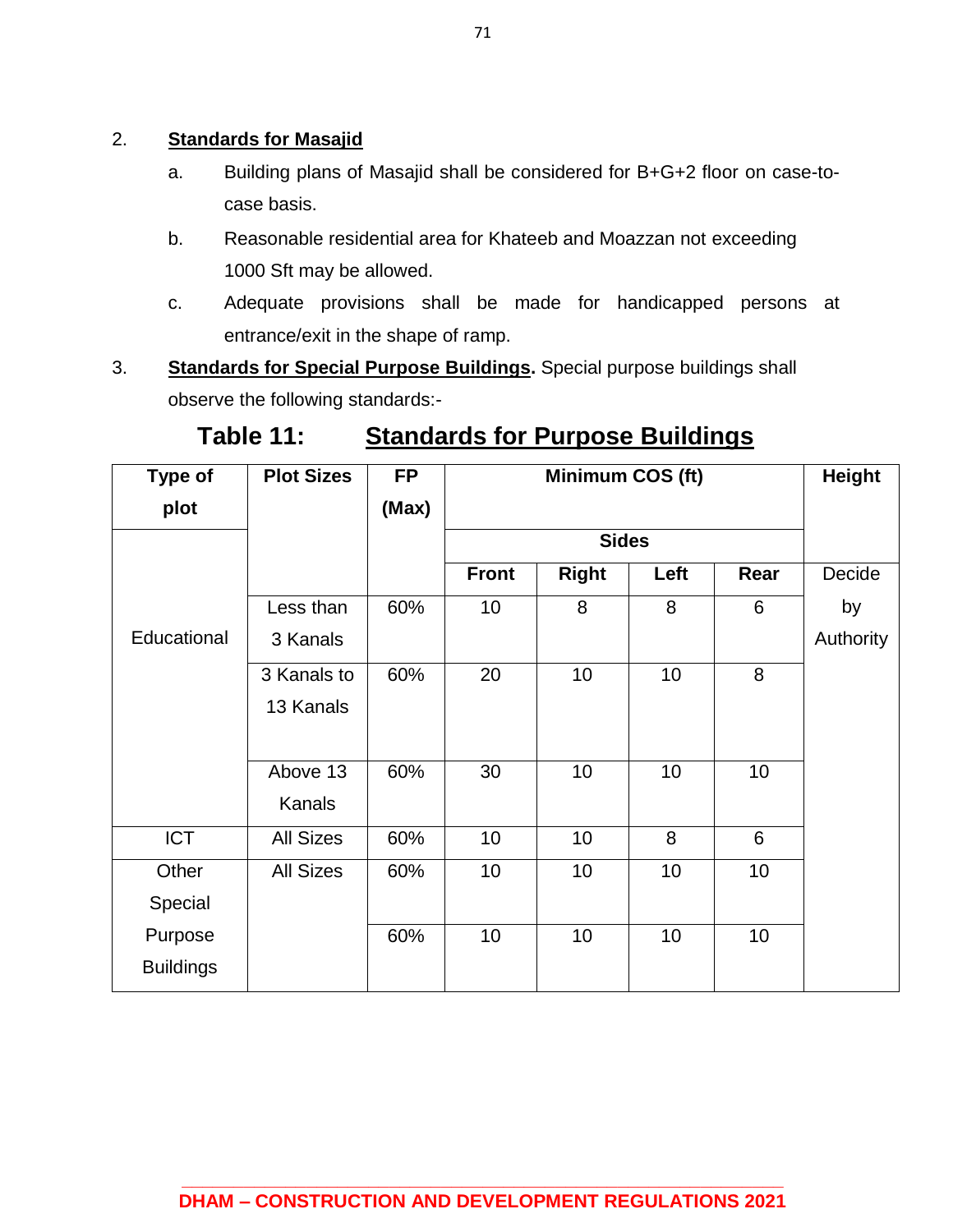4. **Height Standards for Special Purpose Buildings:** Special purpose plots shall observe the following standards:-

# **Table 12: Height Standards for Special Purpose Buildings**

| <b>Description</b>                                              | <b>Clear Height (ft)</b> |                |  |
|-----------------------------------------------------------------|--------------------------|----------------|--|
| Level of main entrance (being opened on the main                | <b>Maximum</b>           | <b>Minimum</b> |  |
| street/road)                                                    | $4' - 0''$               | $2' - 0''$     |  |
| Plinth level subject to contour of plot as defined in these By- | $5' - 0''$               | $3' - 0''$     |  |
| Laws                                                            |                          |                |  |
| Ground Floor including slab (above the plinth)                  | $14 - 0$ "               | $10 - 0"$      |  |
| 1st Floor and subsequent floors (including slab)                | $13 - 0$ "               | $10'-0$ "      |  |
| Parapet Wall                                                    | $4' - 0''$               | $3' - 0''$     |  |
| Height of Main Building excluding parapet wall                  | Decide by authority      |                |  |
| Stair tower with lift machine room and / or with water tank     | $16' - 0''$              | $13' - 0'$     |  |
| built over it                                                   |                          |                |  |
| Over all height of special use building including stair tower   | Decide by authority      |                |  |
| with lift machine room and / or water tank                      |                          |                |  |
| Boundary wall from crown of the road                            | $8' - 0''$               | $6' - 0$ "     |  |
| Ceiling height of basement without obstruction                  | $10" - 0"$               | $8' - 6''$     |  |
| Clear height of basement for parking without obstruction        | $8" - 6"$                | $7" - 6"$      |  |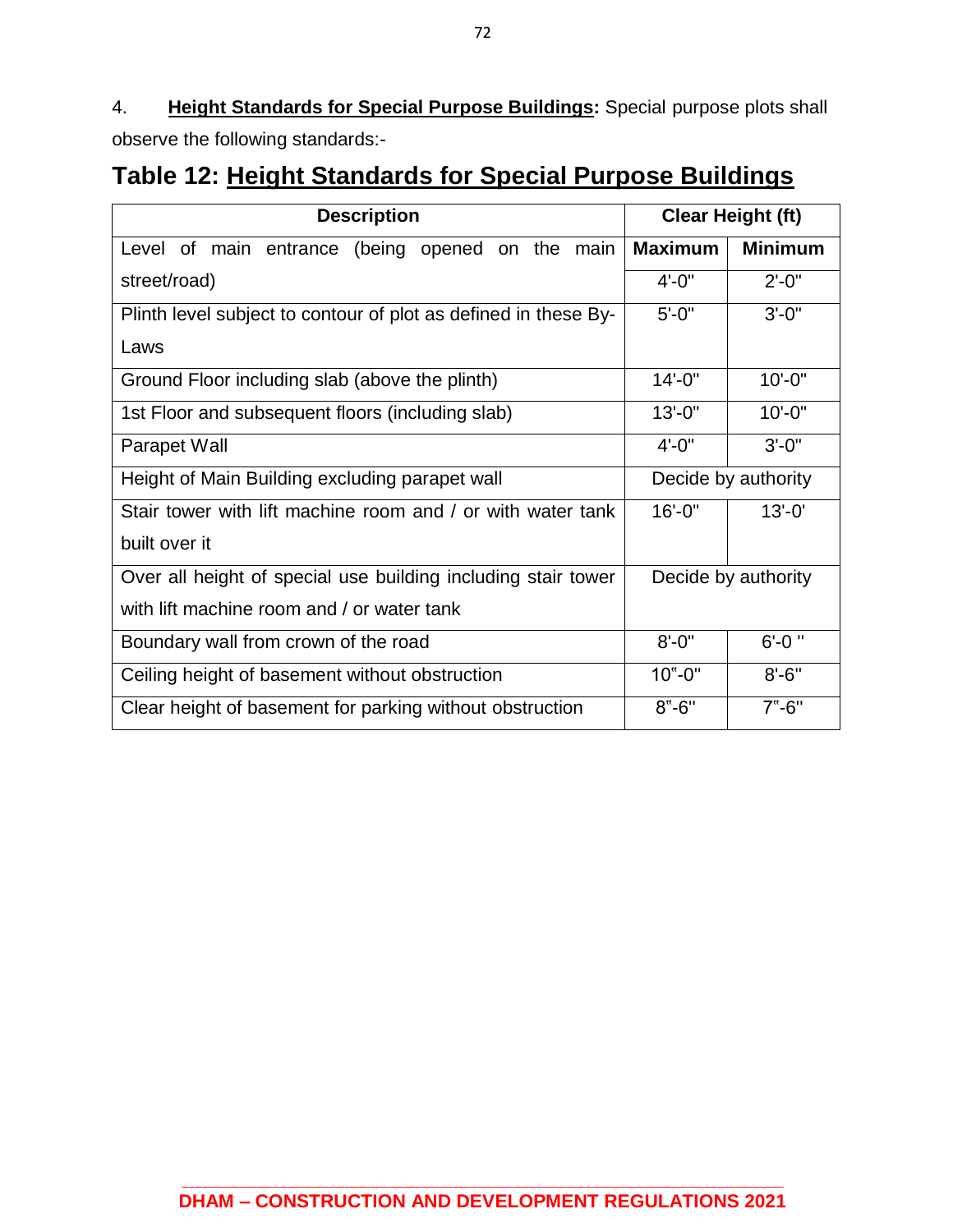### 5. **Standards for Special Buildings in Healthcare and Educational District:-**

- a. Following additional conditions shall also be applicable to buildings related to Health and Education in Healthcare District and Educational District respectively:-
	- (1) In case where a number of blocks are designed within the plot boundary, open space in between two blocks on front and rear sides shall be minimum 20 ft.
	- (2) In all buildings a minimum of 10% of the mandatory open spaces shall be properly landscaped. This landscaped space shall be left open to sky and shall not be used for parking vehicles.
	- (3) In case a hospital (50 Beds and above) is constructed, all requirements as laid down by Environmental Protection Agency, Pakistan and Punjab Environmental Protection Agency are to be followed, including the following important points:
	- (4) Water, waste water, grey water, sewerage, radiation, toxic gases, disposal of hospital waste, etc.
	- (5) Each hospital shall provide its own treatment plant to ensure that no infected material is going into municipal waste water disposal network.
	- (6) All kinds of hospital and medical waste shall be safely collected, transported and disposed-off:-
		- (a) In accordance with the public health standards as prescribed by Punjab Environmental Protection Agency.
		- (b) Disposal of medical waste as per National Environmental Quality Standards (NEQS).
		- (c) All requirements as laid down by Environmental Protection Agency, Pakistan and Punjab Environmental Protection Agency are to be followed.
		- (d) In addition to above, as per full satisfaction of DHAM.
	- (7) In case a hospital (50 Beds and above) is constructed, all requirements of Pakistan Atomic Energy Commission shall be fulfilled especially for radiation, etc.
		- (a) In case a hospital (50 Beds and above) is constructed, all required certifications from Pakistan Atomic Energy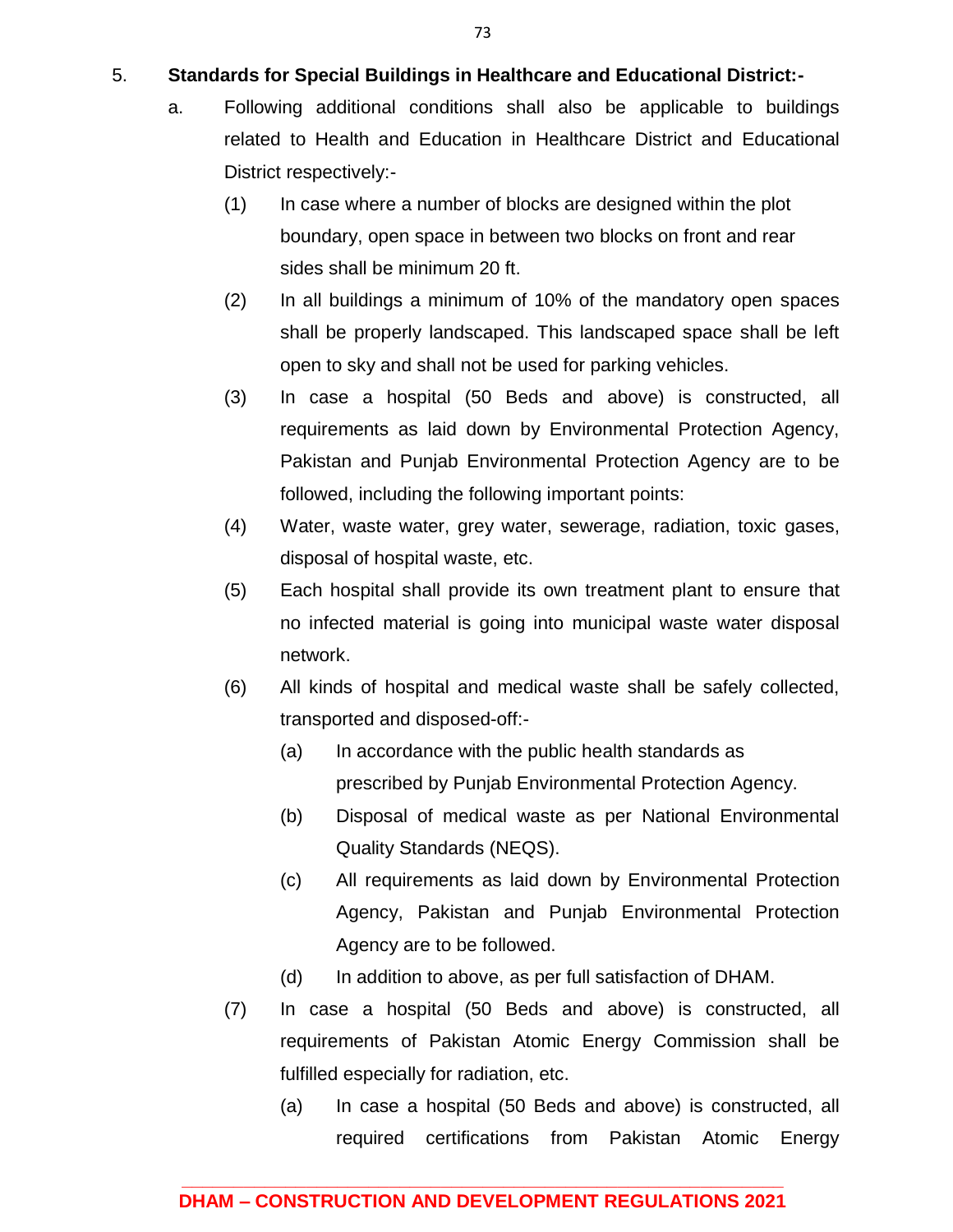Commission and Environmental Protection Agencies are required to be taken and copies to be submitted to DHAM for their record.

- (b) All hospitals shall provide incinerator or other means of hospital waste disposal and ensure that it should be properly designed with respect to its orientation which do not causes any effect on residents of nearby vicinity.
- (8) Dedicated parking for institution / hospitals should be provided within the premises as per the required numbers based on the planned capacity. Major or associated roads shall not be utilized for car parking.
- (9) Day care center may be included in educational universities.
- (10) Separate medical or first aid unit shall be provided in all educational buildings.

## 6. **Standards for Healthcare Buildings:-**

| <b>Ser</b> | <b>Types of Plots</b> | <b>Footprint</b>   | COS (in feet) |              |             | <b>Floors</b> |
|------------|-----------------------|--------------------|---------------|--------------|-------------|---------------|
|            |                       |                    | <b>Front</b>  | <b>Sides</b> | Rear        |               |
| a.         | Plot Size 10          | $G.F = 60%$        | $20' - 0''$   | $20' - 0''$  | $20' - 0''$ | Decide        |
|            | Kanals & above        | Above $G.F = 50\%$ |               |              |             | by            |
| b.         | <b>Plot Size less</b> | $G.F = 70%$        | $10' - 0"$    | $10' - 0''$  | $10'-0$ "   | Authority     |
|            | than 10 Kanals        | Above $G.F = 60\%$ |               |              |             |               |

# **Table 15: Standards for Healthcare Buildings**

- 7. **Standards for Sports / Entertainment / Recreational Facilities.** Special use plots allocated for sports/entertainment and recreational facilities to have these By-Laws parameters:
	- a. Foot Print Area 50%
	- b. Building configuration B+G+4
	- c. Swimming pool can be either in basement or ground floor ensuring adequate structural design.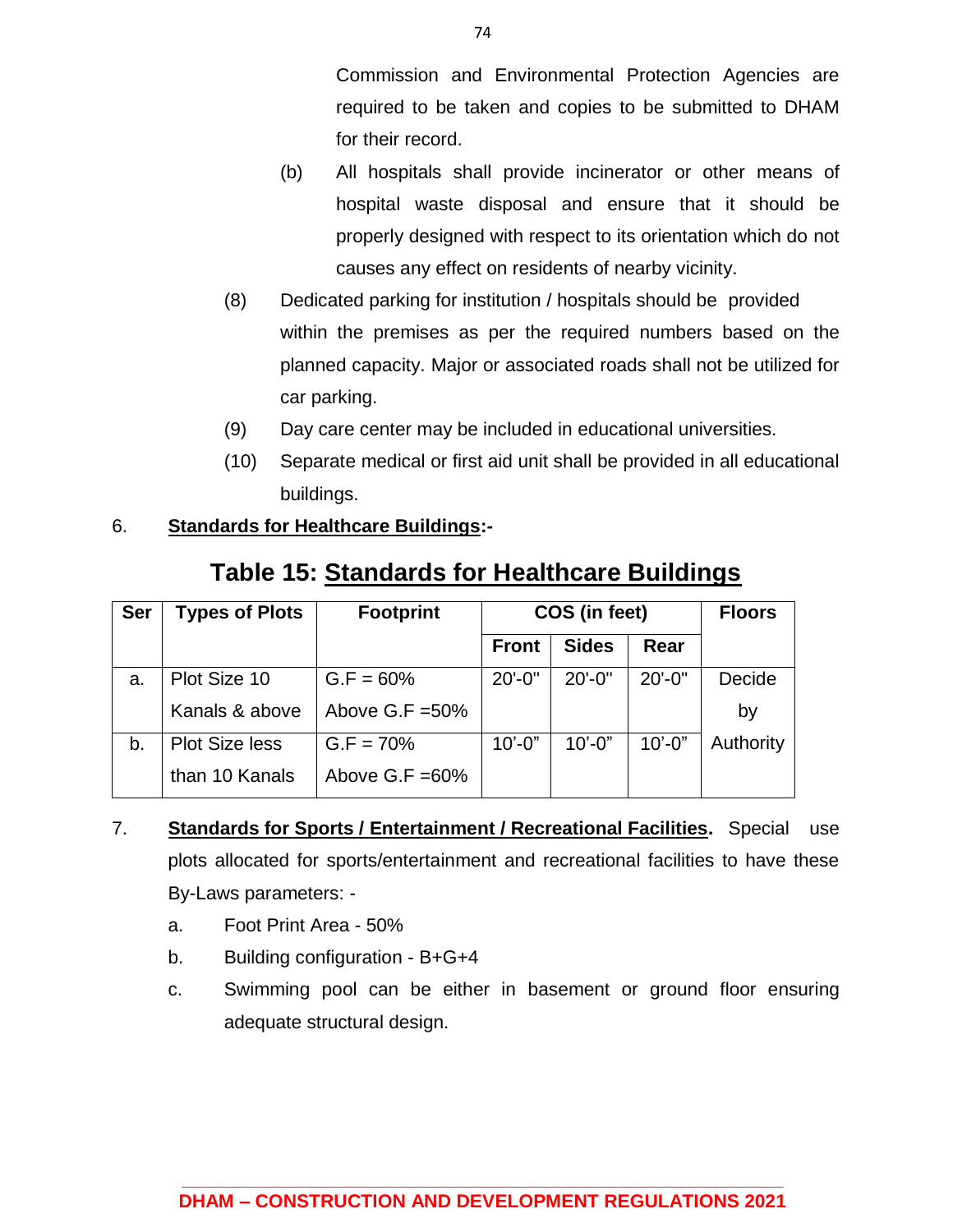## **CHAPTER – VII**

## **UTILITIES REQUIREMENTS FOR COMMERCIAL AND MIXED USED BUILDINGS**

## 1. **Central Air-Conditioning**

- a. All buildings in DHAM should have centrally air conditioning in such a way that external units are not visible on the elevations (external). Particularly, for buildings located in Central Business District (CBD), shall be required to have properly designed central A/C systems.
- b. The Design & Drawings of Central A/C system, to be prepared by recognized Consulting firms, shall be required to be submitted for approval.
- c. For air conditioning, only green gases shall be used i.e. Chlorofluorocarbon (CFC) Free Refrigerant, in HVAC&R Systems for domestic and commercial use. Also, those Refrigerants are allowed that have an Ozone Depletion Potential (ODP) of zero and a Global Warming Potential (GWP) of less than 50.

## 2. **Service Elevators**

- a. Each building (1 Kanal & above) shall have an independent Service Elevator besides the Passenger Elevators.
- b. Minimum size of all service elevator cabin shall be 4 ft x 6 ft with 4 ft wide opening accompanied by two speed doors.
- c. The number of Elevators shall be installed as per the latest International Building Code (IBC).

## 3. **Utility Policy**

- a. Utility spaces / structures / machine room (sub-stations, meter rooms, etc.) with proper design allowed in basements or Ground Floor and will not be allowed in COS.
- b. Only generators shall be allowed in rear COS (where available & as per approval).
- c. Cooling tower/Chiller Plants shall be allowed on roof top.
- d. Central back-up Generator for the whole of commercial or high rise building shall be provided & maintained by the owner & incorporated in the MEP plans.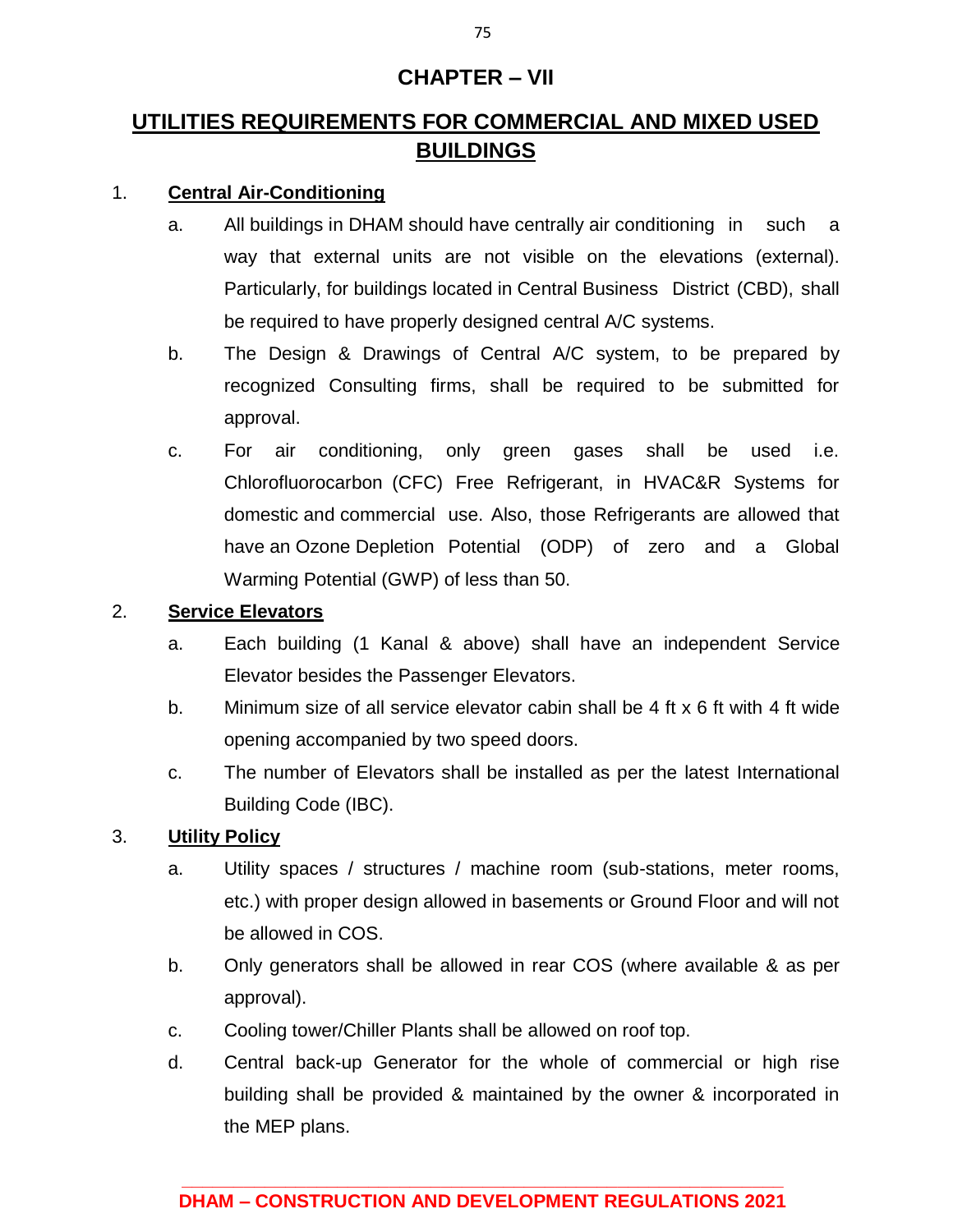- e. Detailed Utility Design & Drawings for Electrical, Solar Energy, Gas, Telecom, Water, and Sewer & Drainage shall be prepared & submitted by the Owner / Developer for approval (as per DHAM utility policy updated from time to time).
- f. Development charges for utilities shall be levied separately.

### 4. **Maintenance Policy for Commercial / Mix Use & High-Rise Buildings:-**

- a. Each commercial / mix use or high-rise building in DHAM, shall be maintained by the Owner / Developer of the Building directly or through a proper Maintenance Company registered at DHAM. A heavy penalty will be imposed if maintenance system of the building is not created by the owner /developer.
- b. Monthly Maintenance Fees shall be charged to the occupants on prorata Sft basis by the Owner / Developer (this term shall be mandatory at time of sale of floor space as per By-Laws).
- c. Maintenance shall include the cleaning (external & internal) & maintenance items including common utilities, Electrical & Mechanical works, Central A/C, Central Backup Generator, Fire-Fighting, Lifts, Trash handling, External Window Cleaning, etc.
- d. Trash handling shall be done using trash/refuse chutes and receptacles. These shall be provided of a type approved by the DHAM and shall confirm with the following clauses:-
	- (1) At least one garbage chute, non-corrosive, non-stick, smooth finished impervious inner surface; linking all floors in the building will be provided with a collection room at basement, ground or parking floor level for final disposal. The Garbage chute should be:
		- (a) Be vertical for the whole length.
		- (b) Have an internal diameter of not less than 24 inch.
	- (2) Shall be provided 4 ft above the roof and shall be covered with a ventilating skylight and flushing spray and sprinkler head above top loading door.
	- (3) Discharge into a suitable movable receptacle or receptacles of adequate size and pattern.
	- (4) Be fitted with a self-closing hopper tight fitting plank or hopper, constructed of non-inflammable materials.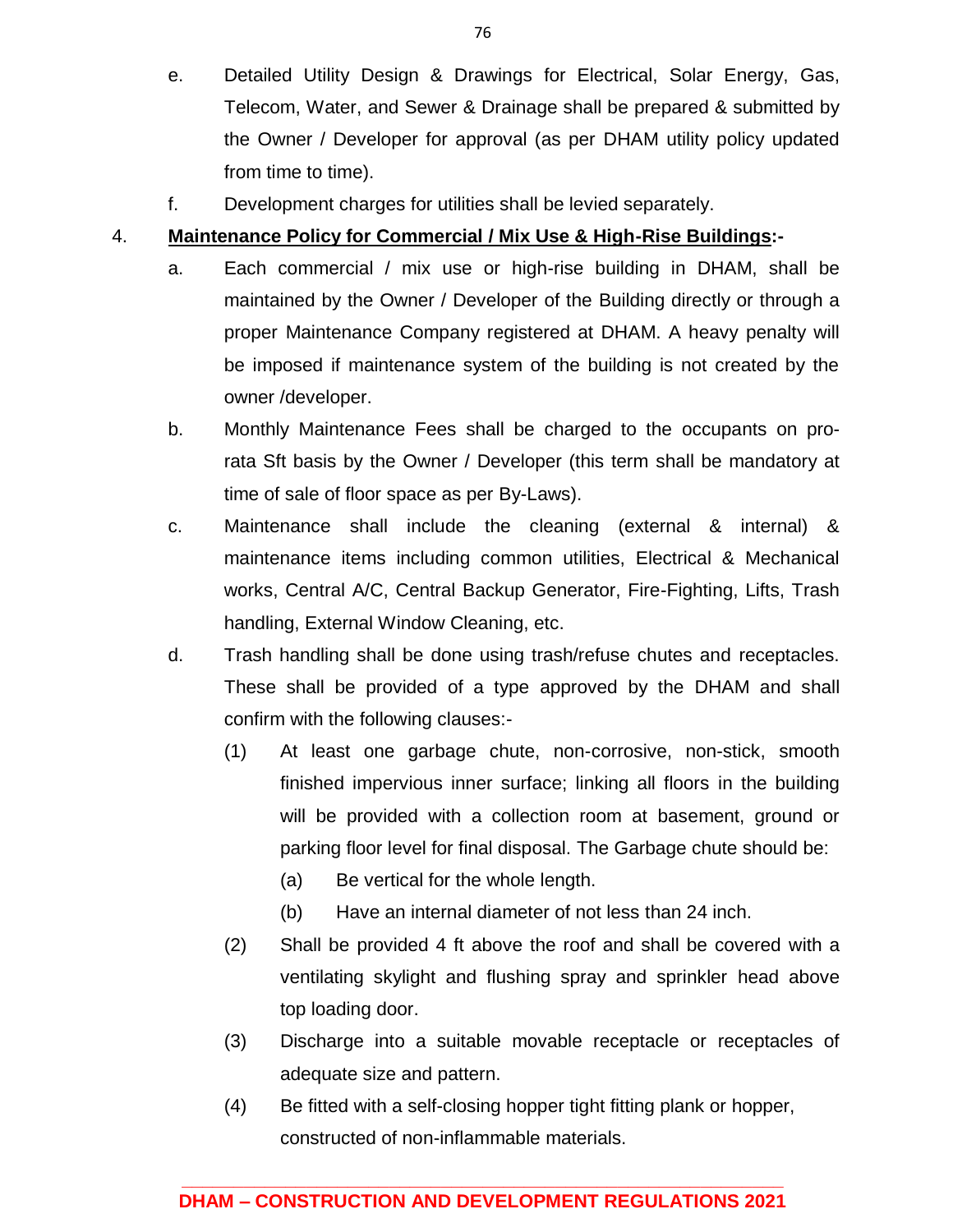- (5) Be enclosed with walls of masonry of minimum two hours of fire resistance.
- (6) Refuse receptacles shall be housed in a chamber which shall:-
	- (a) Be provided with concrete curbs for the refuse receptacles to stand on.
	- (b) Be adequately fly and vermin proof.
	- (c) Be connected to and drained by a foul water drain.
	- (d) Open to the external air.
	- (e) Be lined throughout with glazed tiles.
- e. Commercial, Mixed-Use and all Buildings shall be required to have façade cleaning done periodically.

### 5. **Water Conservation (for all types of buildings):-**

a. Construction of grey water tank:-

Grey water tank shall be constructed by every plot holder having area of 1 Kanal and above. Tank shall be connected with building through separate plumbing for grey water collection, appropriate grey water treatment shall be emplaced. Only health facilities are exempted due to anticipated high rate pathogen.

- b. Use of water efficient fixtures i.e. shower, kitchen sink, taps, laundry machine, toilet flush, faucets etc. with the target of above 50%reduction in water.
- c. No plot holders will be allowed to install ground water extraction facilities (including open well, bore hole etc.). In any justifiable requirement where it will be required, prior permission from DHAM shall be obtained.
- d. DHAM will strictly monitor and audit the water utilization plan according to approvals given to any plot holder. Any anomalies found legitimate action will be taken against the individual.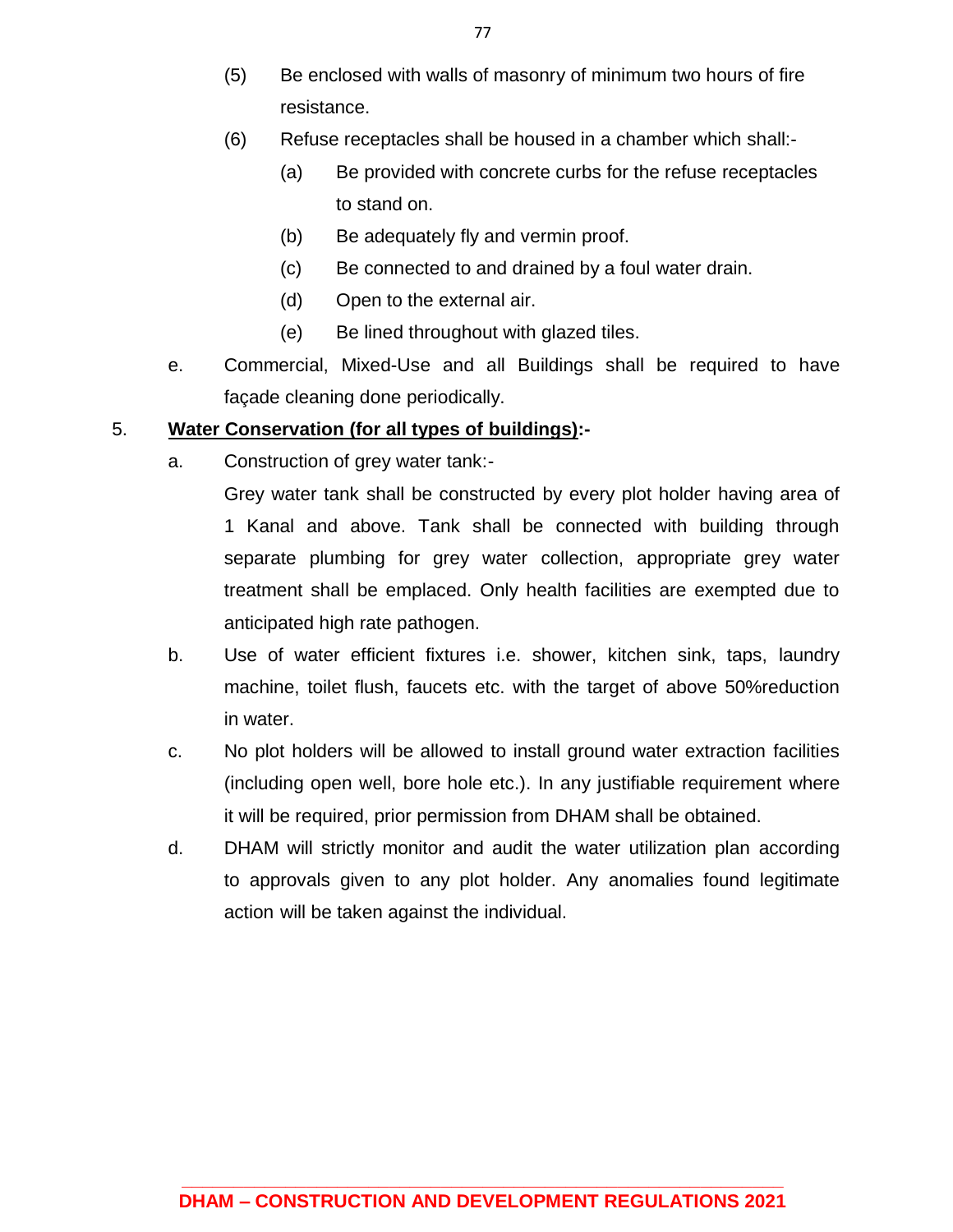## **CHAPTER – VIII**

## **PARKING REQUIREMENTS**

## **1. Scope**

- a. Parking requirements for vehicles in these By-Laws shall be applicable in following conditions:
	- (1) A new building is constructed or a change of use of existing building is established.
	- (2) An existing building is altered and there is an increase in the floor area of the building, then additional parking requirement shall be totally applicable to the proposed addition only within the property limits as required under these By-Laws.

### b. **General Conditions**

- (1) Mechanical ventilation shall be provided for parking in the basement(s).
- (2) Multiple basements for parking can be permitted with sound engineering practices.
- (3) Sixteen percent of the total car parking space will be utilized to provide space for motorcycle and bicycle parking - six motorcycles and eight bicycles for every one car.
- (4) When units of measurement used in computing the number of parking spaces result in the requirement of a fractional space, the nearest whole number to next higher side of parking spaces shall be taken.
- (5) Proper ramp should be provided for handicap persons.
- (6) Two parking spaces out of every 100 parking spaces shall be earmarked, duly labelled as such, for disabled persons at the most convenient location.
- (7) Dedicated parking for institution/ hospitals should be provided within the premises as per the required numbers based on the planned capacity. Major or associated roads shall not be utilized for car parking.
- (8) Total parking requirement of every building shall be determined as a sum of parking requirement for each type of use of the building.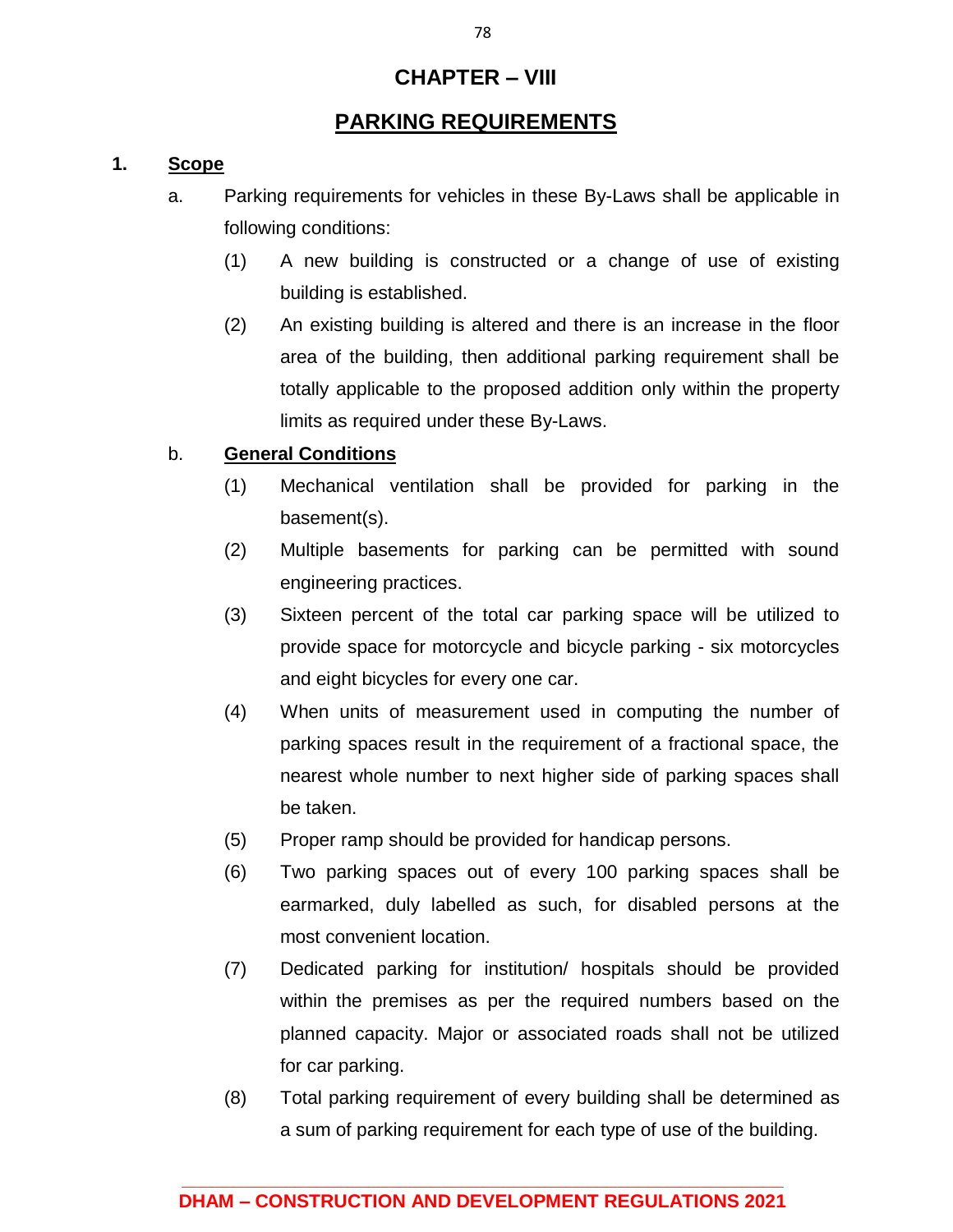- (9) Minimum clear height of parking structure without obstruction shall not be less than 7"-6".
- (10) Detailed plan shall be submitted showing entry, exit gradient of ramp, turning radius, storage spaces, circulation and movement of vehicles.
- (11) Parking can be provided on any floor i.e. basement, ground and upper floors, with ramp/car lifts as means of access. Car lifts (minimum two) shall be allowed as means of access for car parking. However, Parking through car lift shall be meant for shop owners/resident. Parking for visitors, customer of shops shall be through ramp.

### c. **Application of Parking Requirements**.

- (1) One motor vehicle space for every eight hundred square feet of floor area for retail shops area, business offices, for all facilities of hotels e.g. bedrooms, restaurants, conference room & retail outlets.
- (2) One motor vehicle space for every one thousand square feet of floor area for apartment building or residential building.
- (3) **Places of Public Assembly.** One space per eight fixed seats or one space per 100 square feet of assembly area, whichever is greater.
- (4) **Theatres.** One space per three seats
- (5) **Educational Institute.** Six spaces per classroom.
- (6) **Hospitals.** Three spaces per bed
- (6) Any use not listed above shall meet the requirements of the most similar use as determined by the Authority.
- (7) **Handicapped Spaces.** All retail commercial, offices, personal services, health care, community facilities, multi-family buildings with dwelling units for rent, and other places of public accommodation shall provide handicapped spaces as required by the International Building Code.
- (7) **Standards for Parking Spaces:** The following shall be standards for parking space: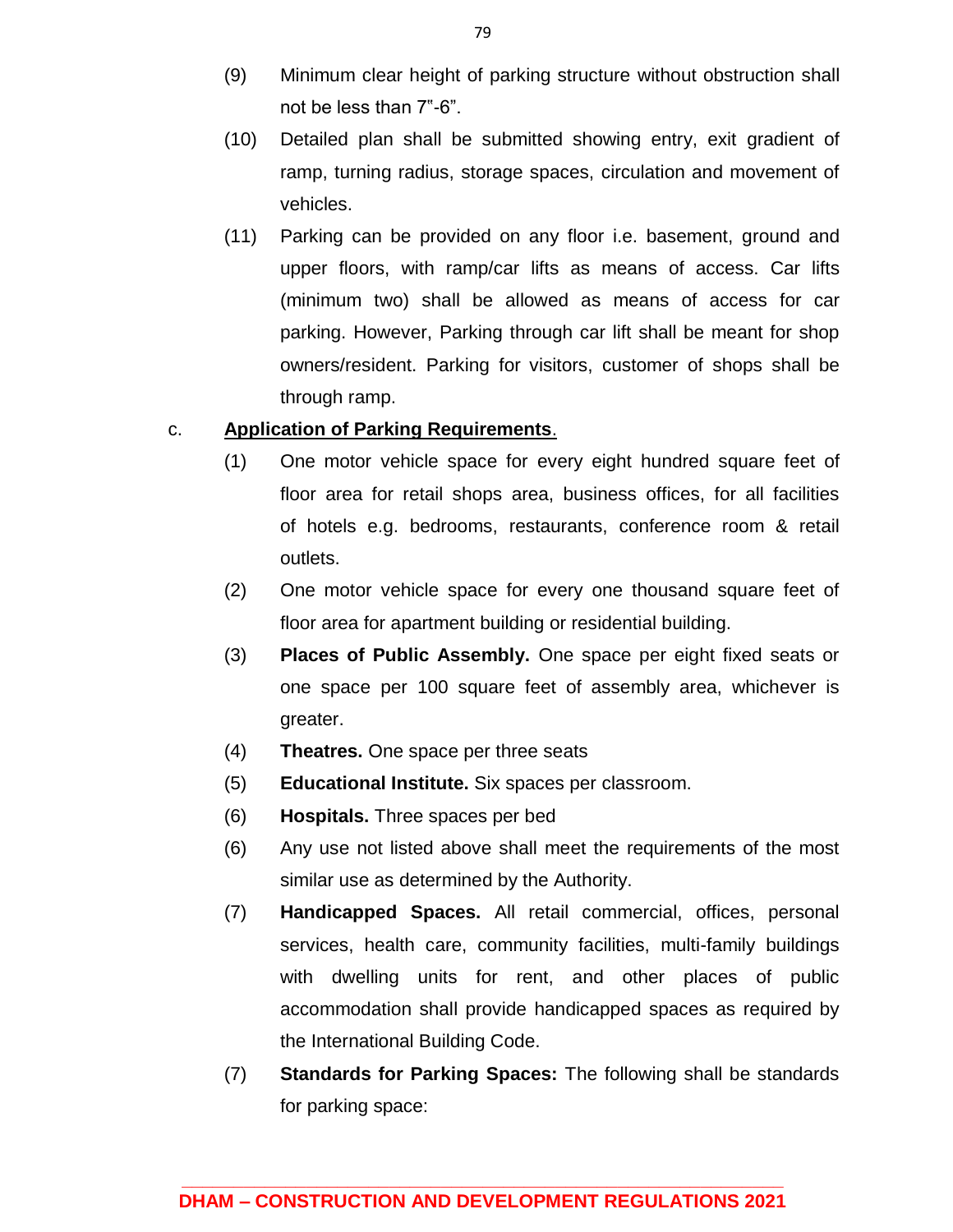# **Table 16: Standards for Parking Spaces**

| <b>Description</b>            | Car              | <b>Motorcycles</b> |  |  |
|-------------------------------|------------------|--------------------|--|--|
| Bay width                     | 8 ft             | $2.5$ ft           |  |  |
| Bay length                    | 16 ft            | 6.0 ft             |  |  |
| Gradient of ramp              | 1:7.5            | 1:7.5              |  |  |
| Straight<br>turning<br>radius | 24 ft.           |                    |  |  |
| (outer)                       |                  |                    |  |  |
| Helical ramp turning radius   | 32 ft            |                    |  |  |
| (outer)                       |                  |                    |  |  |
| Lot turning radius            | $17.5$ ft        | ۰                  |  |  |
| Minimum ramp & driveway       |                  |                    |  |  |
| width:                        | 18 <sub>ft</sub> |                    |  |  |
| Two way traffic               | $11$ ft          |                    |  |  |
| One way traffic               |                  |                    |  |  |
| Minimum space for parking     | $8 \times 16$ ft |                    |  |  |
| one car                       |                  |                    |  |  |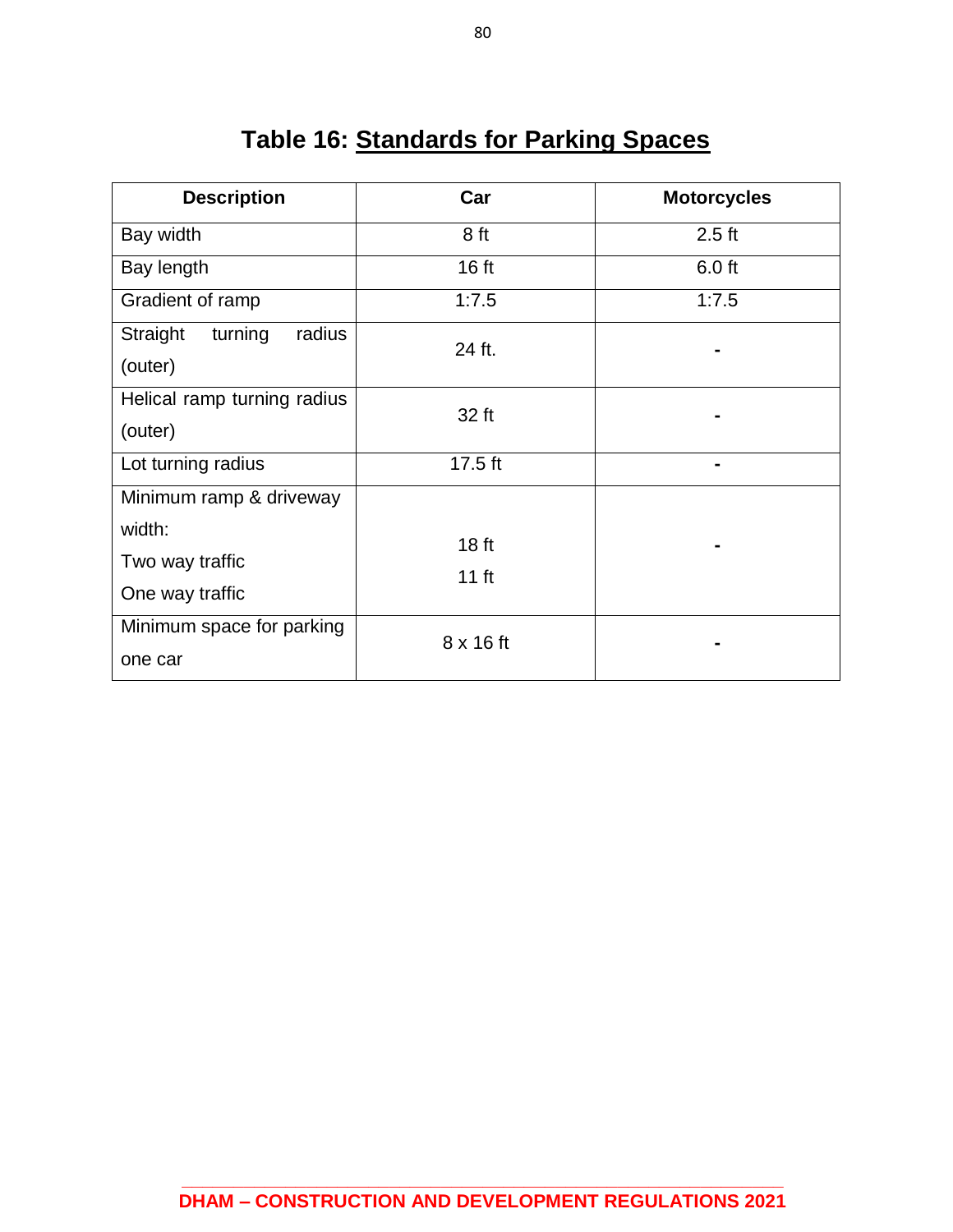## **CHAPTER – IX**

## **DRAINAGE AND SANITATION**

1. **Connection to Public Sewer**. A sludge water shall be conveyed through septic tank to public sewer. Sewer connections shall not be granted without septic tanks.

### 2. **Trenches for Drains and Private Sewers**

- a. Where any drain or sewer is constructed adjacent to a loadbearing part of a building, such precaution shall be taken to ensure that the trench should not impair the stability of the building.
- b. Except where the nature of the ground makes it unnecessary, where any drain or private sewer is adjacent to a wall and the bottom of the trench is lower than the foundation of the wall, the trench shall be filled in with concrete to a level which is not lower than the bottom of the foundation of the wall by more than the distance from that foundation to the near side of the trench less than twelve inch.
- c. In case, where the trench is within three feet of the foundation of the wall, the trench shall be filled in with concrete to the level of the underside of the foundation.
- 3. **Sanitary Provisions**. The minimum sanitary provisions as prescribed shall be followed as under:
	- a. **Single Rooms**. For every five (5) single room units or servant quarters, there shall be one (1) wash basin, one (1) W.C. and one (1) Bathroom shall be provided.
	- b. **Boarding or Guest Houses**. For every ten (10) bedrooms or less in a boarding house or guest house, there shall be at least two (2) W.C's, two (2) wash basins and two (2) showers.
	- c. **Dormitory or Hostels:** For every twenty (20) persons in a dormitory and hostel, there shall be at least three (3) W.C's, three (3) washbasins and three (3) showers, and for every ten (10) additional persons one (1) W.C., one (1) wash basin, and one (1) shower is to be added.
	- d. **Office**. In an office with twenty (20) persons (calculated at a rate of one person per one hundred square feet (100 Sft), there shall be minimum of two (2) W.Cs., two (2) wash basins and one (1) urinal. For every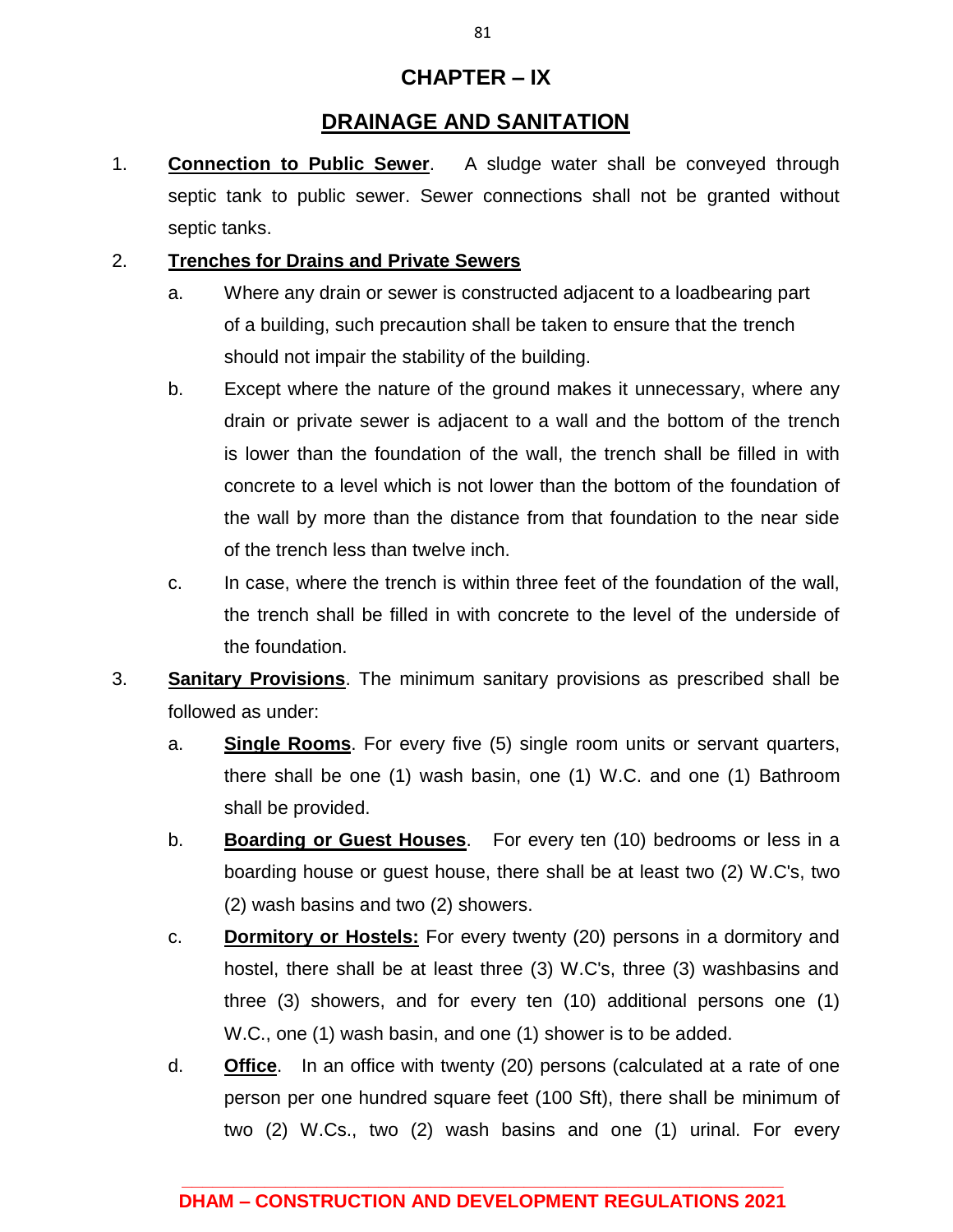additional twenty persons (20) there shall be one (1) W.C., one (1) wash basin and one (1) urinal. One (1) wash basin or equivalent washing space per twenty five (25) or less persons shall be provided for ablution purposes.

- e. **Shopping Center**. A minimum of three (3) W.C.'s, one (1) urinal, and one (1) wash basin shall be provided for 3000 sq.ft total floor area. For every additional 2000 sq.ft floor area, one (1) W.C., one (1) washbasin and one (1) urinal shall be provided.
- f. **Public Assembly Building**. Two (2) W.C's, one (1) washbasin, and three (3) urinals shall be provided for 1500 Sft total floor area and for every additional 1500 Sft total floor area one (1) W.C., one (1) wash basin and two (2) urinals shall be provided.
- g. **Masjid.** Eight (8) ablution spaces for 100 Namazis, two (2) W.Cs., one (1) shower room shall be provided. In addition to this, special arrangement for female worshippers having a capacity of 100 Namazis, three (3) ablutions and one (1) W.C shall be provided.
- h. **School**. Four (4) W.C.'s and two (2) wash basins per 100 students and for every additional fifty (50) students, one (1) W.C. and one(1) wash basin shall be provided.
- i. **Hospital**. For every ten (10) beds in a general ward, there shall be at least one (1) water closet, one (1) washbasin, one (1) ablution tap and one (1) bathroom with shower. One (1) kitchen sink shall be provided in each ward.
- j. **Restaurants.** For fifty (50) seats of restaurant, one (1) water closet, one (1) urinal, one (1) wash basin shall be provided.
- k. All fixtures shall be divided proportionately amongst the genders.
- l. Two (2) urinals may be replaced by W.C., while proportionately dividing the fixtures for ladies.

## m. **Handicapped Persons**

- (1) Provision of one (1) W.C. for special (disabled) persons shall be provided.
- (2) Shopping centers, Masjid, clubs, hotels, restaurants and schools must have adequate arrangements of toilets for handicapped persons.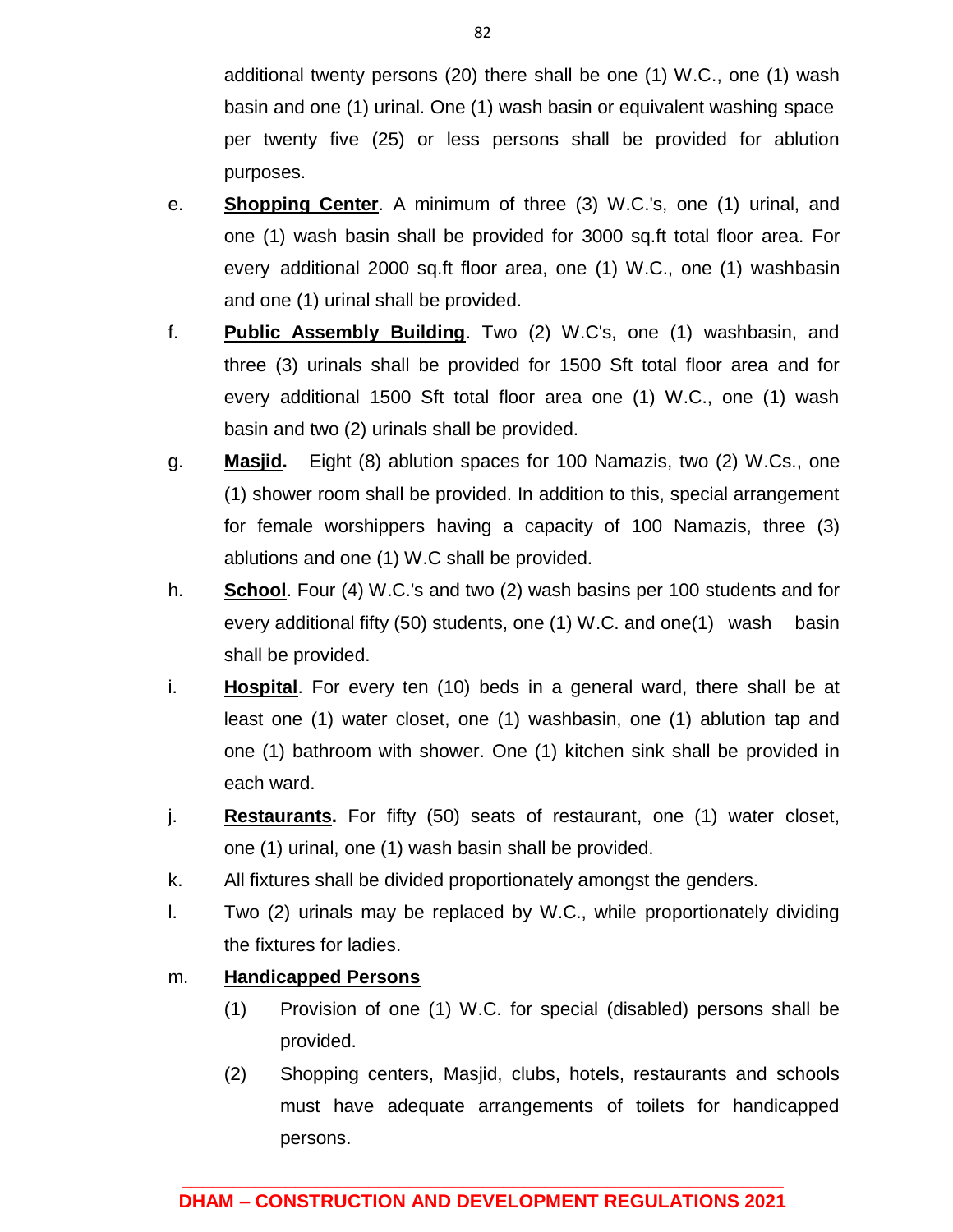## **CHAPTER –X**

## **LIGHTING AND VENTILATION**

### 1. **Size of Internal Openings**

a. Unless the light and ventilation requirements are met by an air well or ventilation duct, all internal habitable rooms must have openings in internal air wells in addition to door openings not less than seven and half percent of the floor area of such room. Access for maintenance of shaft be provided, at the level, where the shaft commences.

## 2. **Size of External Openings**

- a. Every room, other than rooms used for the storage of goods shall be provided with natural light and natural ventilation by means of one or more openings in external walls. These openings shall have a combined area of not less than ten percent of floor area for habitable rooms and seven and half percent for other rooms, and the whole of such openings shall be capable of allowing free and uninterrupted passage of air.
- b. Area for openings in case of warehouse, godown, and storage places etc. shall not be less than five percent of the floor area unless the space is ventilated mechanically.
- c. **Garages**. Every garage shall be provided with opening of not less than five percent of the floor area for ventilation and lighting.
- d. **Staircase**. Seven and half percent of the staircase area shall be provided with opening for adequate lighting and ventilation.

### 3. **Internal Air Wells**

- a. Sizes of internal air wells for daylight and natural ventilation of habitable rooms shall be: -
	- (1) Building up to two storeys, 40 Sft with minimum width of well as 5 ft.
	- (2) Buildings up to five storeys, 80 Sft with minimum width of well as 8ft.
	- (3) Each additional floor over five storeys, 80 Sft plus 10 Sft for each storey with minimum width of well as 10 ft.
- b. Sizes of internal air wells for daylight and natural ventilation of kitchen, W.C and bathroom shall be: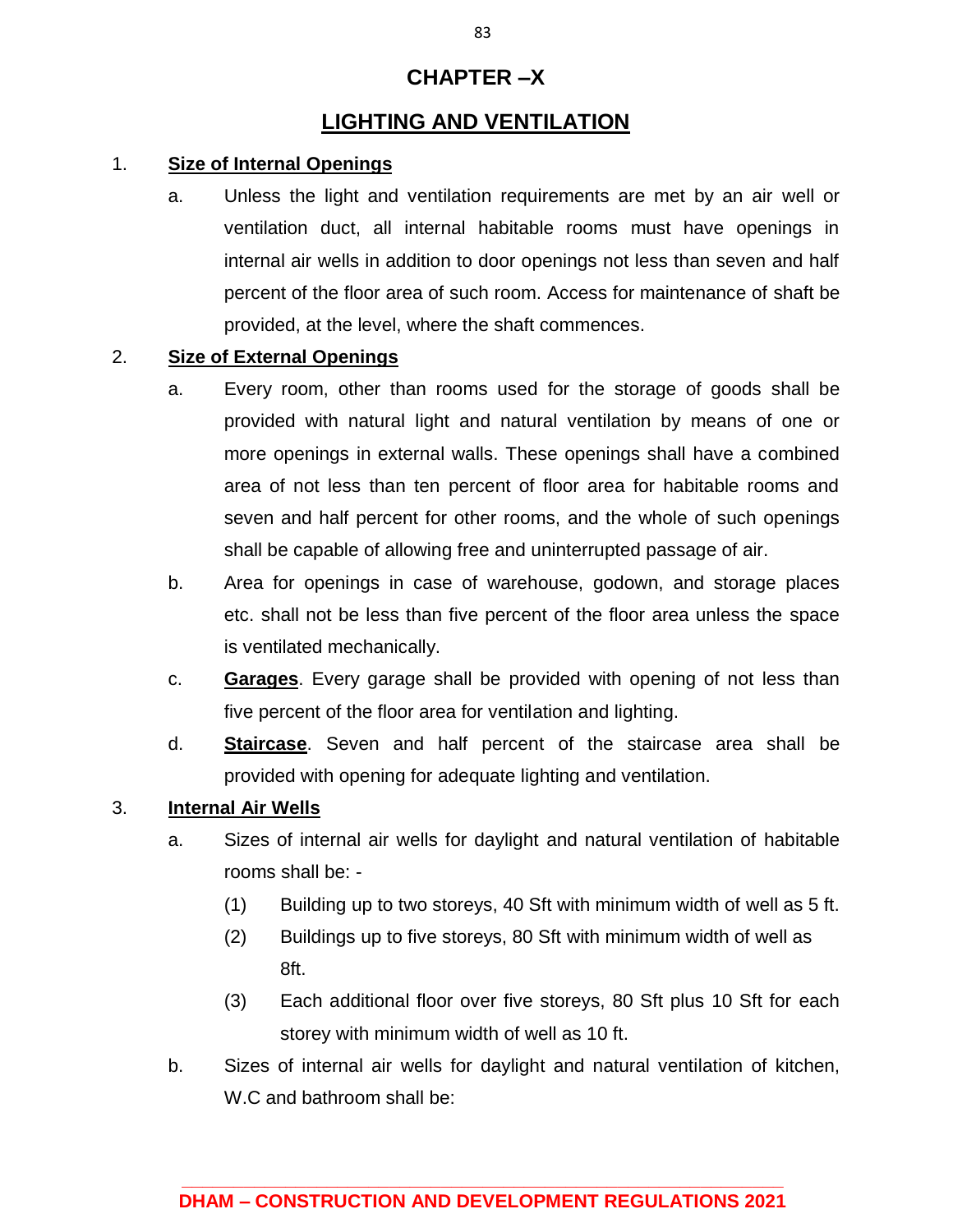- (1) For building up to two storeys, 20 Sft with minimum width of well as 3ft.
- (2) For building with 3 to 5 storeys, 40 Sft with minimum width of well as5 ft.
- (3) For buildings higher than five storeys, 40 Sft plus 5 Sft for each additional floor with minimum width of well 5 ft.
- (4) Access for maintenance of each such shaft shall be provided at lowest level of the shaft.
- (5) The above 20 and 40 sqft natural ventilation well shall not be enforced in case mechanical ventilation is provided and substantiated with calculations.
- 4. **Water Closet, Bath Room and Ablution Places.** Every appliance including water-closet, urinal stall, bathroom or ablution area shall be provided with natural lighting and ventilation with openings in external walls having a combined area of not less than two square feet per appliance except where adequate and permanent mechanical ventilation is provided which discharges into open space.
- 5. **Permanent Openings in Kitchen.** Every kitchen shall have openings for permanent ventilation into the external air space not less than fifteen percent of its floor area.
- 6. **Promote and Support Acoustic Comfort and Control**. For all commercial and mixed use buildings where FAR is applicable along with all healthcare and educational buildings where central air conditioning is used, the acoustic performance relating to Internal Noise Criteria from External Noise Sources, Internal Noise Criteria from Mechanical Services Noise, Internal Airborne Sound Insulation Guidance Values, and Internal Impact Sound Pressure Levels meet the control requirements as set out as per prevalent ASHRAE requirements.
- 7. Promote indoor air quality in air conditioned buildings with mechanical ventilation shall be as per prevalent ASHRAE requirements.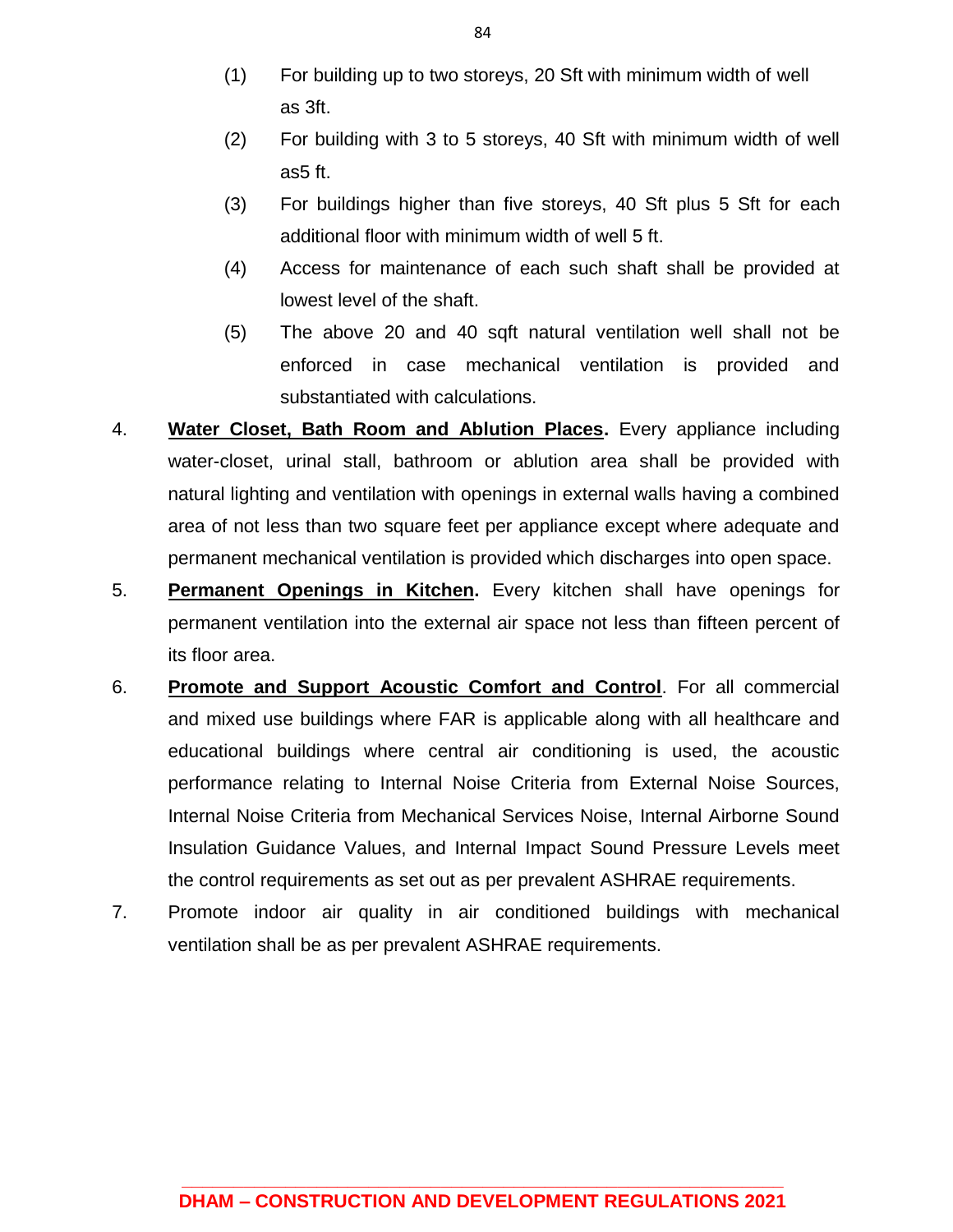## **CHAPTER –XI**

## **BUILDING DESIGN AND CONSTRUCTION REQUIREMENTS**

- 1. **Loads and Design**. Structure analysis, design, detailing and loading shall be in accordance with the requirements of current Uniform Building Code hereinafter referred to as UBC and American Code or British relevant Code or any other Code. Structure shall however be designed by only one approved Code.
- 2. **Protection of Existing Services**. During the making of an excavation in connection with a building works or services, adequate precautions shall be taken to secure the existing services.
- 3. **Foundation near Drains**. Where a building is to be erected adjacent to existing buildings, or near a drain or nallah, or an excavation at a distance less than depth of the said drain or nallah or excavation, or such as to affect the stability of drains or nallahs, the owner through a structural engineer shall satisfy the Board that the foundations of the building have been carried down to a level safe guarding its stability.
- 4. **Seismic Design**. Seismic Risk Zone for Multan will be Zone-2B (with reference to UBC-97) which is equivalent to Peak Ground Acceleration (PGA) of 16% g to 24% g.
- 5. **Sub Soil Investigation**. In view of the structural design in seismic hazard zone, type of sub-soil for foundation should be thoroughly ascertained by geotechnical investigation under the direct supervision of qualified and experienced geo-technical engineers. The soil report should correlate sub-soil type with UBC-97, or current sub-soil list.
- 6. **Wind Load**. Wind load should be based on the velocity and gust factors data from local Meteorological Department.
- 7. **Erection on Reclaimed Site**. Erection on reclaimed site will be avoided. However:
	- a. No building foundation shall be erected upon a site reclaimed by town sweepings or other refuse, except on recommendation of geotechnical and structural engineer.
	- b. No building plans shall be approved on open nallahs public sewers and the like.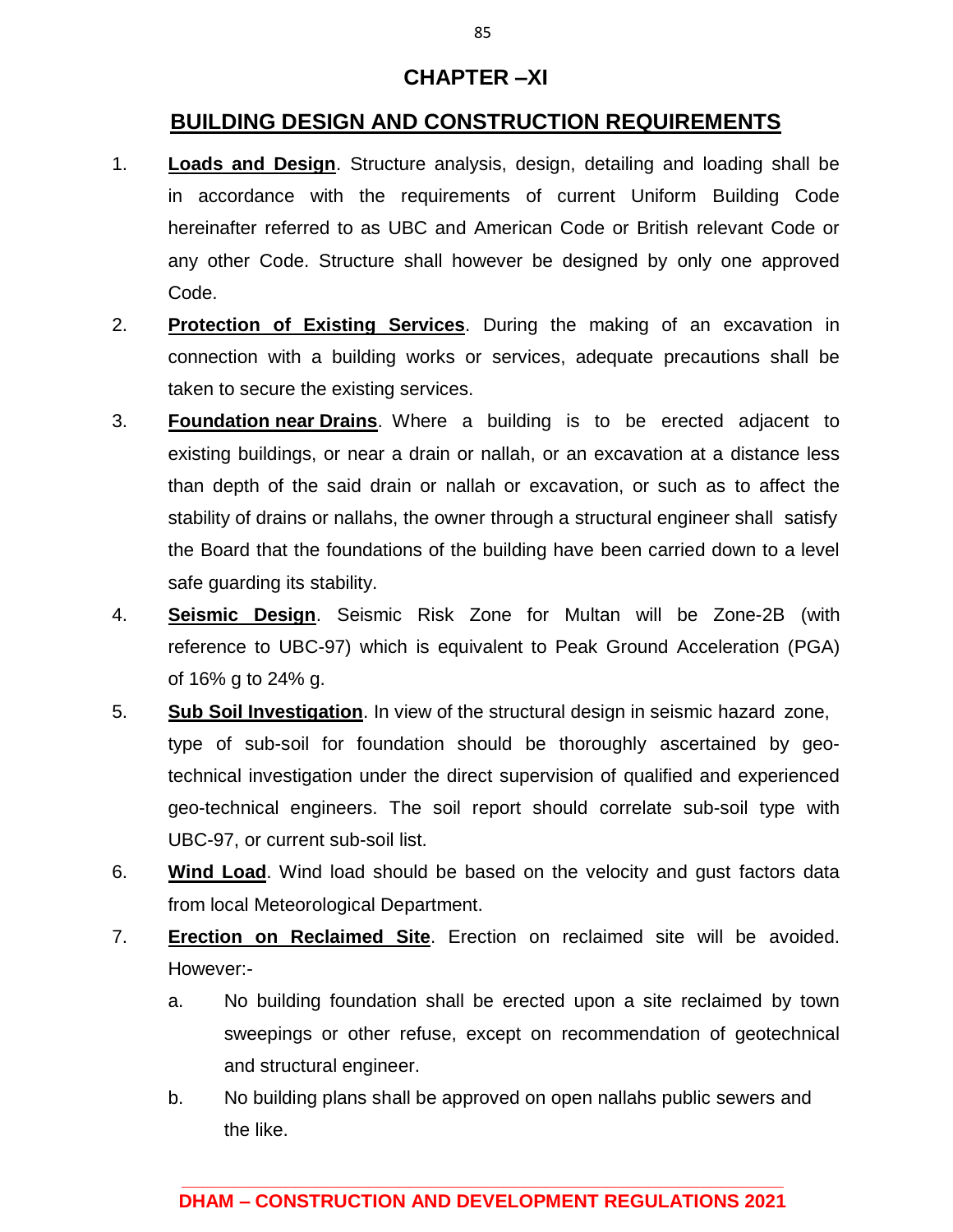- 8. **Specifications** Specifications of material quality control and workmanship will be of high quality and in accordance with the requirements of ACI Building Codes, Uniform Building Code (UBC) and ASTM Standards.
- 9. **Supervision**. Construction supervision and quality assurance will be responsibility of the Owner/Builder full time Engineers who will supervise the work and under the guidance of Consultant on full time or top supervision, supervising engineers, and inspectors, etc., as required in these By-Laws. Contractors, Builders or Developers will arrange full time supervisory staff shall carry out supervision and quality control for the category of buildings in these By-Laws.
- 10. **Testing of Materials**. Regular testing will be carried out of materials such as aggregates, cement, concrete, reinforcing steel and all architectural materials, the quality control and quality assurance criteria laid down in standards of FIDIC, American Standard Testing method (ASTM), ACI or UBC and project specifications. Quality assurance program of architect or engineer may also be followed.
- 11. **Electric Conduit outside House Boundary.** Owner / Member is responsible for the installation of electrical conduit pipe from feeder pillar to house at his own cost / expense.
- 12. **Own Water Supply Arrangements.** Owner / Member will be make his / her own arrangement of water supply through a bore and installing water pump for construction purpose only at his / her own expense within own area of plot / 3ft away from commercial plot in road space. Installation of pump in other open plot or vicinity of other plot is not allowed. After completion of house / building, owner will remove the water pump and destroy the bore completely to the satisfaction of DHA.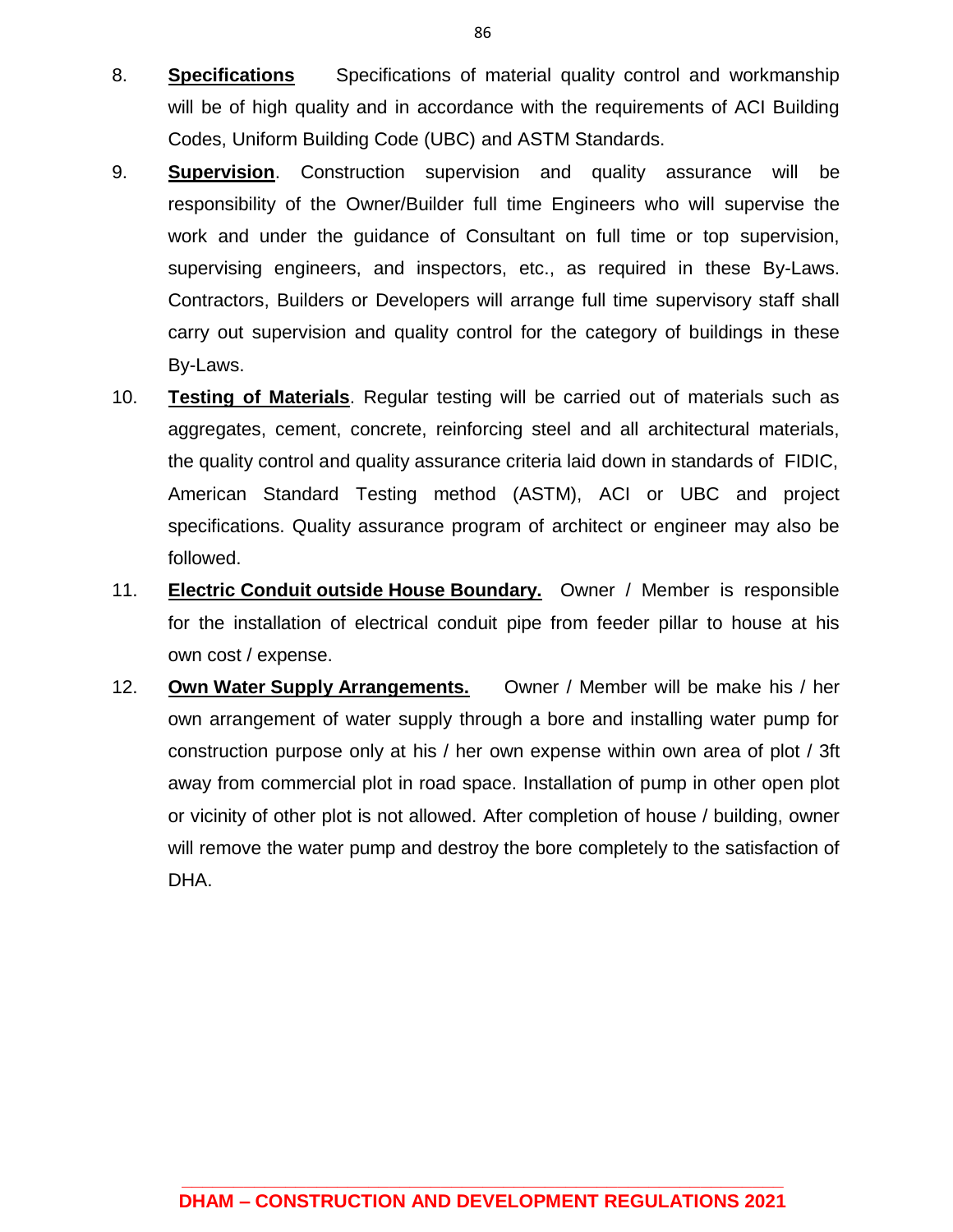## **CHAPTER –XII**

## **ADMINISTRATIVE ASPECTS**

- 1. **Commercial Activity**. Commercial / semi commercial activity cannot be allowed in the residential area.
- 2. **Clubs /Guest Houses.** Residential area cannot be used / rented as Clubs, Guest House, Guest Room or Hostel etc
- 3. **Utilization of Vacant Plots**. Vacant plots/open area cannot be used for any function/gatherings.
- 4. **Fire Works / Discharge of Arms**. Display of fireworks (Aatish Bazi) and discharge / testing of arms are strictly prohibited in DHAM Authorities.
- 5. **Distinctive Marking / Flags:** Flags / Banners showing Political /Religious / Sectarian affiliations are not allowed on both residential and commercial buildings in DHAM.
- 6. **Grave Yard**. Burial in DHAM grave yards will only be carried out after formal approval and procedures from DHAM Authorities.
	- a. **Burial Policy - Eligibility for Burial**. Following categories of deceased are eligible for burial DHA graveyard:-
		- (1) Owner of a plot/building (residential/commercial) and his / her spouse (s).
		- (2) Parents, mother and father and mother-in-law and father-in-law of the owner of plot/building.
		- (3) Dependent children of the owner of plot/building as under:-
			- (a) Sons unmarried and dependents of any age, living in the same house.
			- (b) Daughters of any age who are dependent being unmarried /divorced or widow and living in same house.
			- (c) Dependent unmarried divorced or widow sisters and their dependent children living with their brother.
			- (d) Members should register their family members living in the house with DHA and also in the address column of CNIC /FORM 'B' (children).
- 7. **Hiring of House/Shop/Apartment**. Any tenant hiring of house/shop/ apartment will get NOC from DHAM Authorities prior to occupation.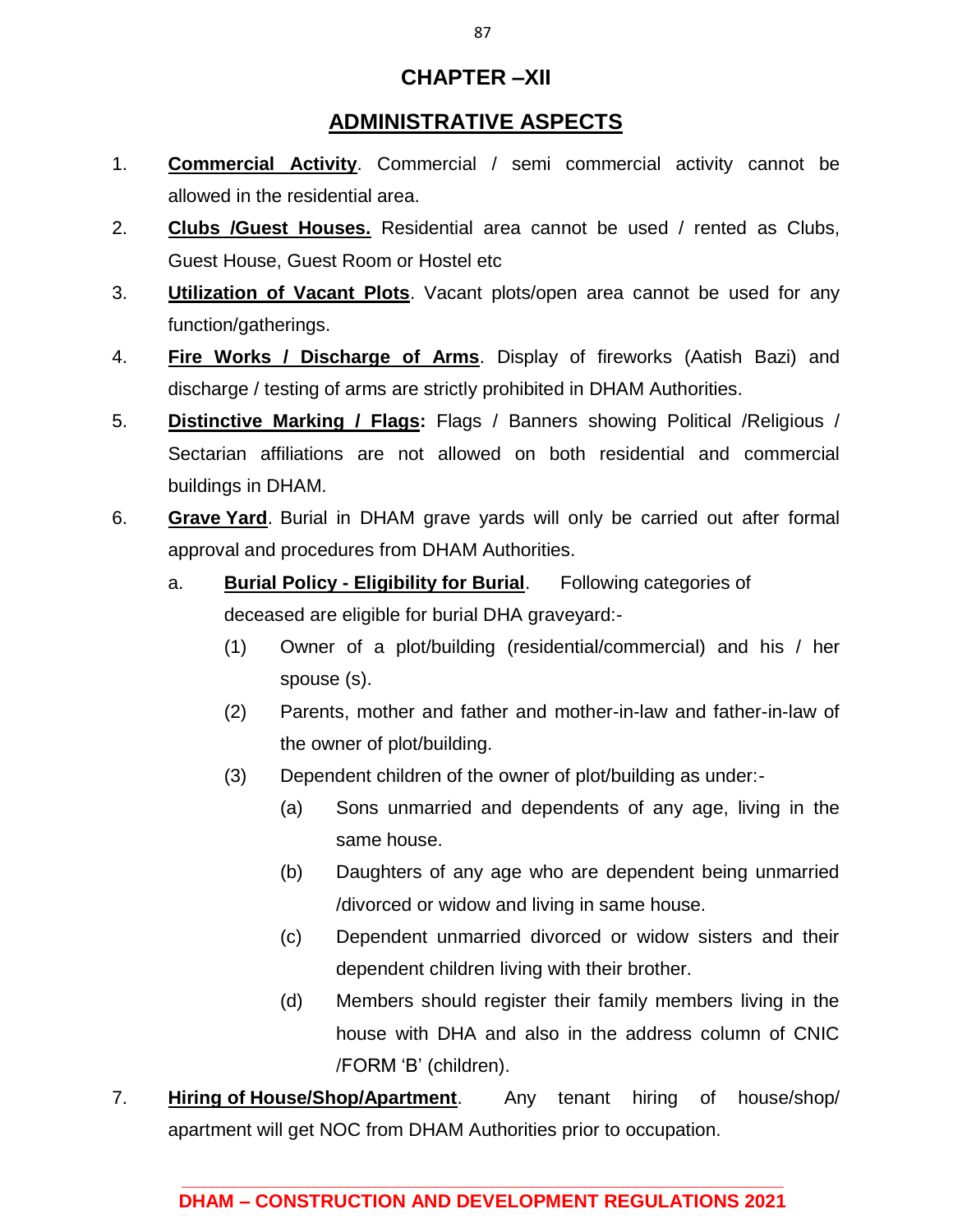- 8. **Vehicles Stickers**. All the members residing in DHAM are bound to get their vehicle's sticker from DHAM Authorities.
- **9. Rash / Un-safe Driving**. All the residents are requested to drive within allowable limits in DHAM Authorities. Driver caught overs-speeding / un-safe driving will be liable to traffic laws. Underage driving strictly prohibited. Similarly, driving a motorbike without safety helmet is not allowed within DHAM AUTHORITIES premises.
- **10. Servant Passes**. Member should get passes for all servants from DHAM after proper registration.
- **11. Hazardous Materials / Chemicals:** Storage of any kind of hazardous materials / chemicals/explosives in any building is strictly prohibited.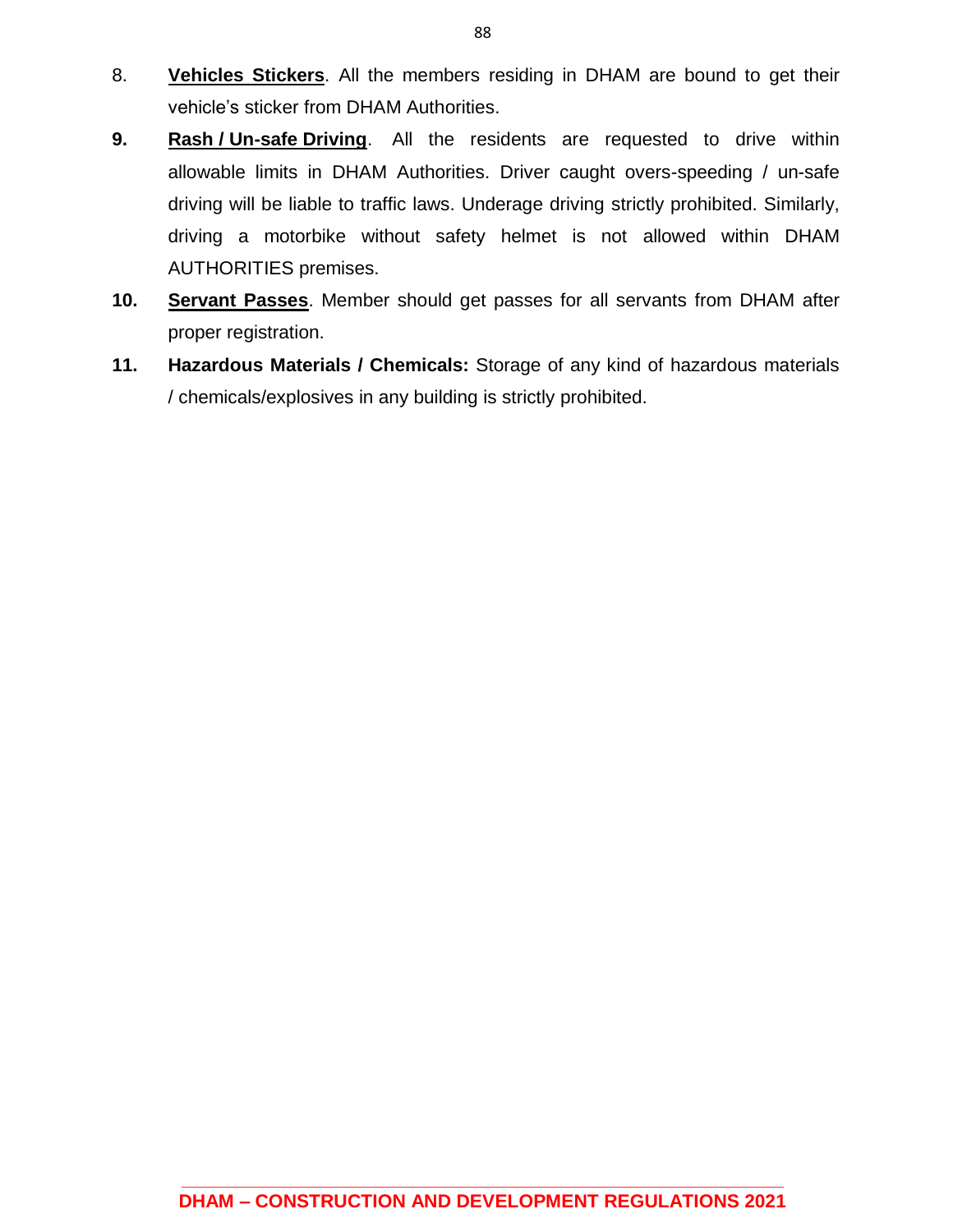## **CHAPTER –XIII**

## **SAFETY AND SECURITY MEASURES DURING CONSTRUCTION**

- **1. Site Hoardings**. No member shall start construction of building work on a site abutting on a street without having first arranged hoarding or barriers to the satisfaction of the DHAM along the peripheral length of such site so as to prevent danger/injury/mishap to the public or the persons employed at the site. However that these By-Laws do not apply in the case of building works in connection with structures situated at least 15 ft away from a public street and being not more than 25 ft in height.
- **2. Neighbors Safety**. If entire plot is excavated for the foundation, it is essential for the owner to ensure that adequate safety measures are taken against possible damage to neighboring compound walls, foundations and structures etc. A safety distance of 5 ft is to be left while excavating the basement(s). Any damage occurring due to excavation shall be made good by the owner of under constructed property who started excavation for basement. Work may be stopped by DHAM Authorities if the owner fails to take remedial action.
- **3. Use of Public Streets**. No part of any street shall be used in connection with the construction, repair or demolition of any building except with the written permission of the DHAM Authorities. Any person holding such permission shall put up and maintain to the satisfaction of the DHAM Authorities, fences of barriers in order to separate the building work from such street. Where such separation is not possible member shall make arrangement for the security of public to the satisfaction of DHAM Authorities.
- **4. Caution Light's for Obstructions.** Any person causing any building material or other things to be deposited, any excavation to be made or any hoarding to be erected shall at his own expense cause sufficient and adequate red lights to be fixed upon or near the same while such materials, hoardings, things or excavation remain. In addition to above red flags of reflective material shall be provided during day time.
- **5. Utility Services not to be obstructed.** All materials, hoarding, fences or other obstructions on any street shall be kept clear of any fire hydrants of any and other utility services installation or alternative arrangements shall be made and precautions shall be taken according to the laid down procedure of the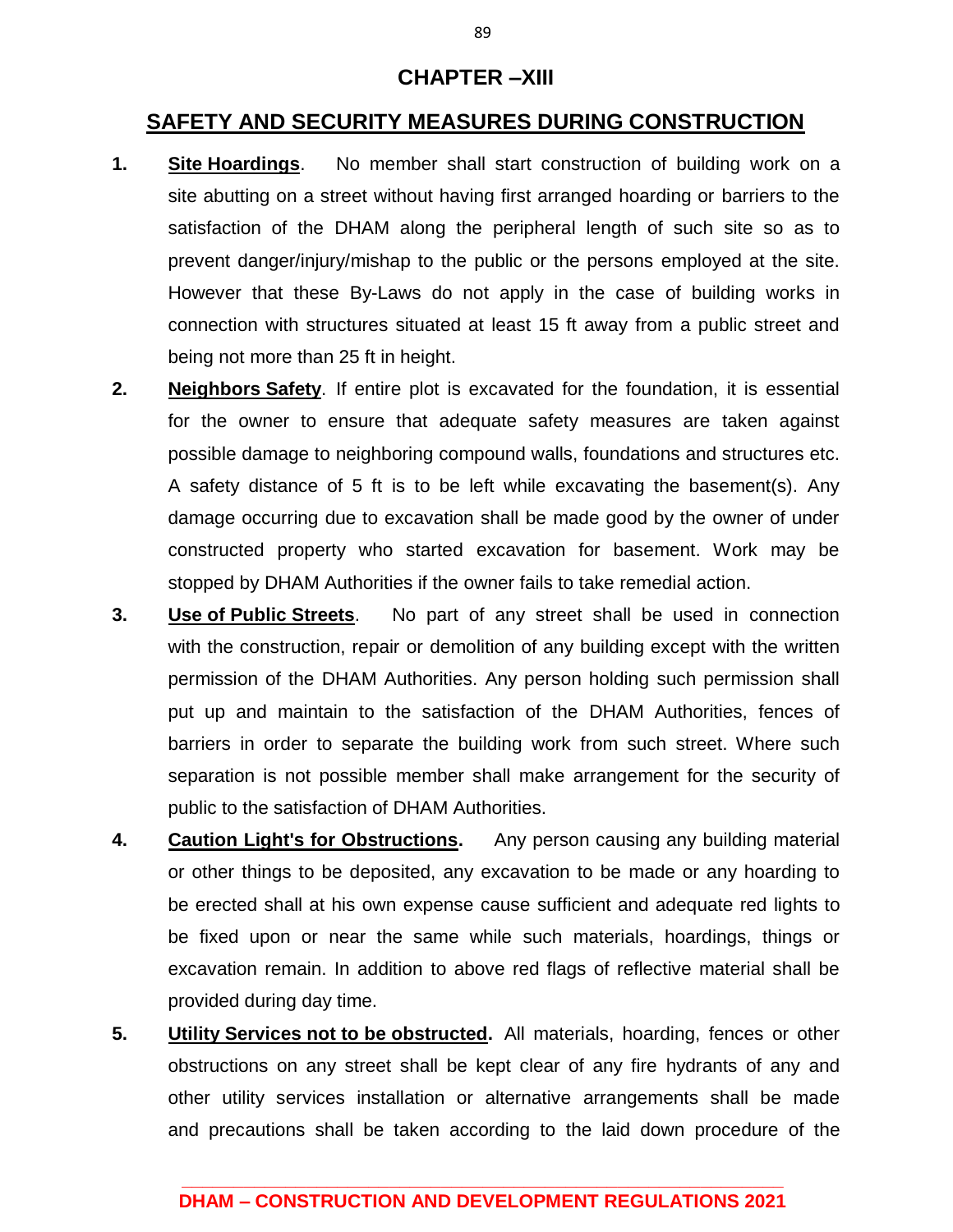utility agencies and to the satisfaction of the DHAM Authorities to divert and to keep clear of obstruction of any road side or other drain during the period of temporary obstruction.

- 6. **Removal of Obstruction after Completion of Works.** All obstructions shall be removed within seven days of the completion of the construction work and the street and all drains and public utility installation made clean, tidy and serviceable conditions.
- 7. **Dangerous Obstruction.** If any material, hoarding, excavation or any other thing near or on any street shall be in the opinion of the DHAM Authorities dangerous to the passers-by along such street, the DHAM Authorities shall cause the same to be removed, protected or enclosed so as to prevent danger there from and shall be entitled to recover the expenses thereof from the owner of such materials or from the person who made such hoarding, excavation or other thing to become dangerous.
- 8. **Stability of Adjacent Building.** No excavation, dewatering, earthwork or demolition of a building which is likely to affect the failure of adjacent building shall be started or continued unless adequate steps are taken before and during the work to prevent the collapse or damage of any adjacent building or the fall or any part of it.
- 9. **Filling of Excavated Site.** A site once excavated shall not be kept open and idle for a period beyond the validity period of building plan failing which DHAM shall not revalidate the plan and in case of any mishaps, the owner shall be responsible for life and property of the effectees. Excavated site shall be filled in by DHAM Authorities at the risk and cost of owner, if found appropriate.

### 10. **Adequate Safety Measures**

a. Adequate safety measures shall where necessary be provided and used to protect any person from falling on earth, rock or other material of or adjacent to any excavation or earth work.

- b. Material shall not be placed or stocked near the edge of any excavation so as to endanger persons working below.
- c. No load shall be placed or moved near the edge or any excavation where it is likely to cause a collapse of the side of excavation and to endanger any person.

90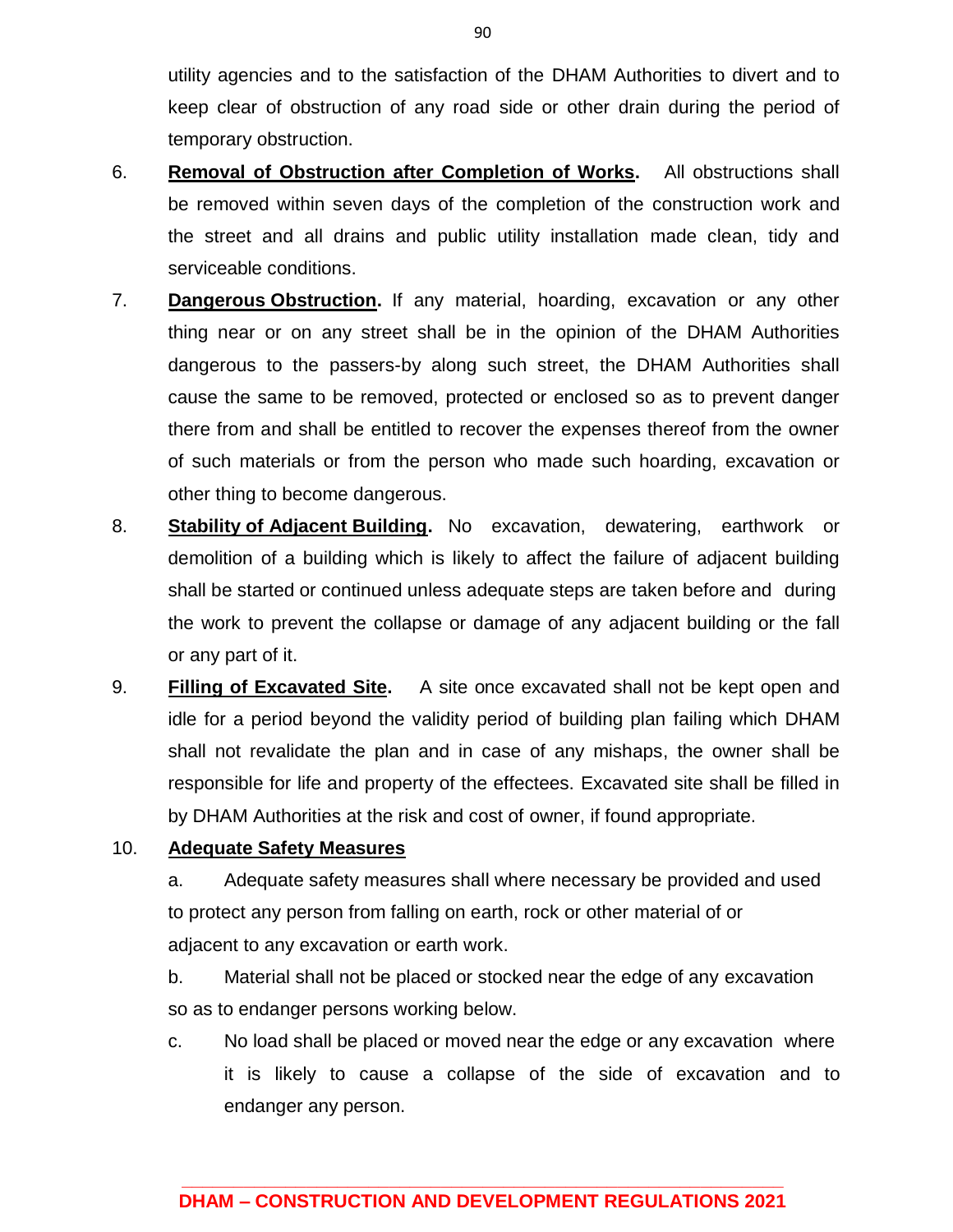- d. Where vehicles or machineries are used close to any excavation there shall be measures to prevent the vehicles or machineries from overrunning and falling into the excavation or causing collapse of any side of the excavation.
- e. In all buildings of greater than twenty feet height temporary rails, scaffolding or barriers shall be installed during construction at the edge of slabs and around all openings such as lift or stairwell, etc.
- 11. **Supervision of Demolition Work**. The demolition of a building and the operations incidental thereto shall only be carried out under the direct supervision of a professional.
- 12. **Safe Loading.** No roof, floor or other part of the building shall be loaded at the demolition and construction with debris or materials as to render it unsafe.

## 13. **Scaffolds.**

- a. Suitable and sufficient scaffolds shall be provided for all work that cannot safely be done from the ground or from part of the building or, from a ladder or other available means. Support and sufficient safe means of access shall be provided to every place at which any person has to work at any time.
- b. Every scaffold and means of access and every part thereof shall be adequately fabricated with suitable and sound material and of required strength to ensure safety. All scaffolds, working platforms, gangways, runs and stairs shall be maintained to ensure safety and security.
- c. All vertical members of scaffolds on ground level facing roadside should be adequately wrapped with spongy material upto a height of at least seven feet. Any horizontal member if used, upto a height of seven feet from ground, should be wrapped all along its length with such material.

## 14. **Roadside Protection**

- a. To ensure adequate safety of the pedestrian and other road users, all buildings having a height of more than ground + two floors should have adequate arrangement by way of providing protective covering of suitable material.
- b. Adequate provision of safe passage for pedestrian shall be provided, in case the scaffolding covers part of the road or footpath.

## 15. **Working Platform**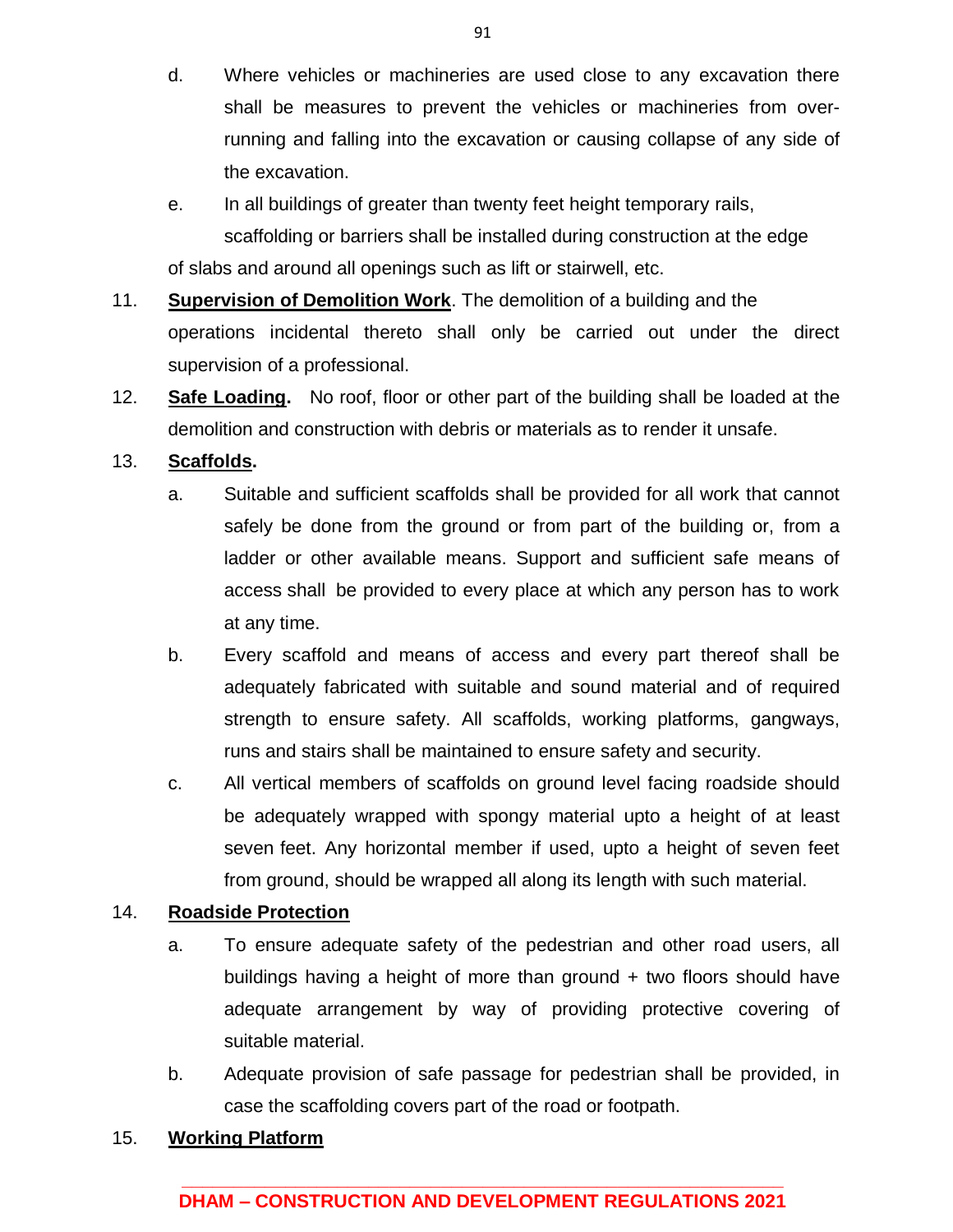- a. Every working platform, which is more than seven feet height from which a person is liable to fall, shall be at least two feet wide provided the platform is used as a working platform only and not for the deposit of any material.
- b. A clear passage-way at least one and half foot wide shall be left between one side of any working platform and any fixed obstruction or deposited materials.
- 16. **Guard Rails**. Every side of a working platform height, gangway and stair shall be provided with a suitable guardrail of adequate strength, upto at least one meter above the platform, gangway or steps.

### 17. **Ladders**

- a. Every ladder shall be of good construction, sound material and adequate strength for the purpose for which it is used.
- b. Every ladder shall be securely fixed when in use and shall not have any missing or defective rungs.

## 18. **Work on Slopping Roofs**

- a. Where work is to be done on the slopping surface of a roof, suitable precautions shall be taken to prevent persons employed from falling off.
- b. Suitable and sufficient ladders or wooden planks, securely supported, shall be provided and used to avoid concentration of loads.
- c. Where persons are employed in a position below the edge of sloping roof and where they are in position of being endangered by work done on the roof, proper protection shall be taken to prevent tools or materials falling from such roofs so as to endanger such persons or passers-by.
- 19. **Precautions for Raising and Lowering Loads.** For raising or lowering loads or for suspending those by hand or power operation, every precaution shall be observed to ensure safety of human and materials on the construction site.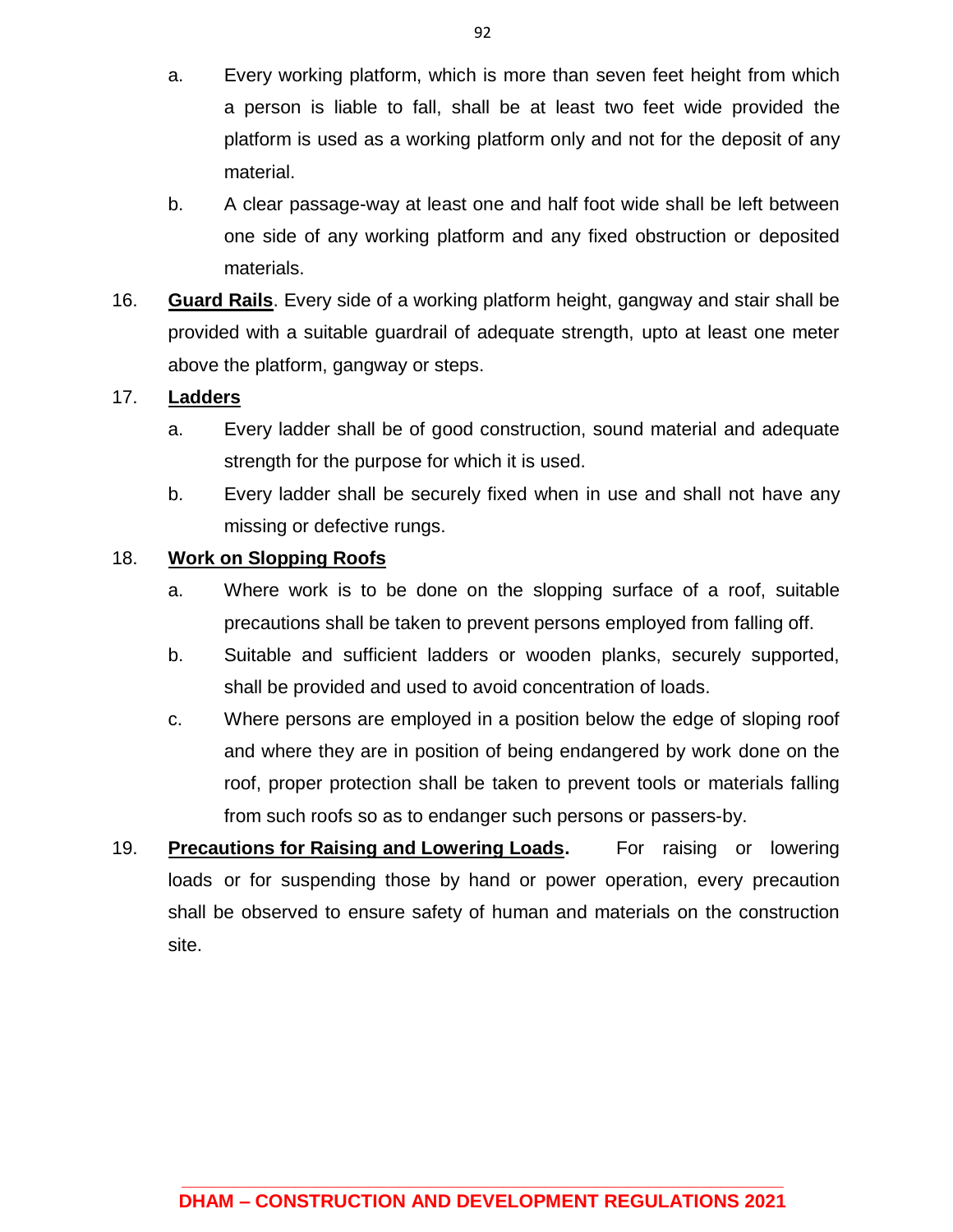## **CHAPTER –XIV**

## **FIRE SAFETY PRECAUTIONS**

## **1. Emergency Fire Exits**

- a. Emergency fire exits of non-combustible material shall be provided in all commercial and public use buildings.
- b. Complete Civil Defence drawings for Fire Safety Precautions shall be required to be submitted for approval of DHAM prior to construction.
- **2. Portable Fire Extinguishing in Commercial and Public Buildings.** These shall be provided:
	- a. Two extinguishers in stage area, in each dressing room and one immediately outside each entry in theatres;
	- b. One extinguisher in each 2000 square feet of area of public assembly buildings, but not less than one on each occupied floor, and not less than one in each lab, workshop or vocational room;
	- c. At least one extinguisher on each floor at stairway landing and in corridor at each lift or group of lifts in mixed use and commercial buildings.

## **3. Fire Escapes/ Emergency Staircase**

- a. Every Building in DHAM of 1 Kanal and above shall have at least two emergency staircases.
- b. Emergency Staircase shall be designed with Fire Rated Doors (1 ½ hours rated), Fire resistance rated floor or commonly known as fire door within 2 hours rated walls and shall be naturally ventilated. It will exit towards open space on ground floor.
- c. At Least one emergency staircase will be located within 100 ft of any point on a floor for building larger than 1 Kanal.
- d. All elevators / lifts should be equipped with functions for emergencies like power failure, fire and earthquake.
- e. All elevators / lifts should have in-built emergency landing devices, so that upon power failure, a car automatically moves to the nearest floor using a rechargeable battery to ensure that the lift door is opened to facilitate the safe evacuation of passengers.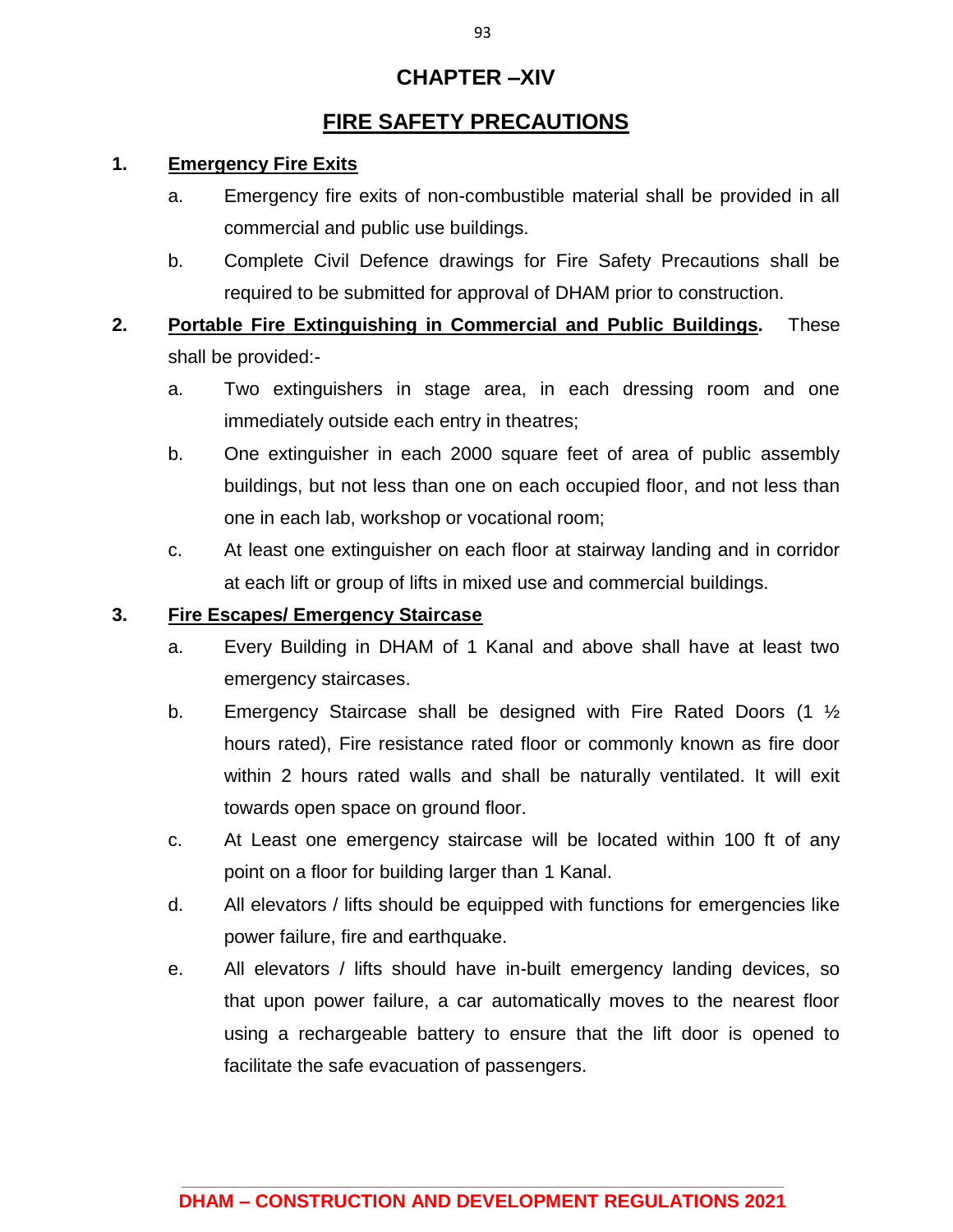- f. In case of an earthquake, seismic sensors installed in elevator should detect the earthquake and move the elevator car to nearest floor and open to the doors for safe evacuation of passengers.
- g. Door Safety sensors, emergency light, emergency call button/ phone, all required safety features for the stability of the elevator system, safety brakes.
- h. All elevators should be in Handicapped Accessibility compliant as per the following ADA requirements as a minimum:-
	- (1) Elevator hall and car buttons should be mounted at 42 inches height with call buttons minimum 0.75 inches in diameter, with illumination levels for buttons.
	- (2) Braille plates next to buttons and at entrance jambs.
	- (3) Two way communication in elevator cab / car so that Deaf /Blind users can utilize it effectively.
	- (4) Chimes / verbal announcements that indicate floor passing and the next arrival floor.
	- (5) A car / cab large enough to accommodate a wheelchair and a 360-degree turn.
	- (6) Door protective / re-opening devices that will re-open the door without physical contact.
	- (7) Emergency control that is grouped at the bottom of theelevator control panel and have their center lines not less than 36 inch above the finish floor.
	- (8) Handrails to be provided at a height of 30-inches.

## **4. Stand Pipe Equipment (Hose Reel)**

- a. For the purpose of prevention and fire extinguishments, every multistoreyed building shall be equipped with stand pipes as under:-
	- (1) From four to eight storeys in height shall be equipped with not less than 2.5 inch dia pipes.
	- (2) Over eight storeys in height shall be equipped with not less than 4 inch dia stand pipes.
- b. The number of standpipes shall be such that all parts of every floor area are at a maximum distance of one hundred and twenty feet from the stand point.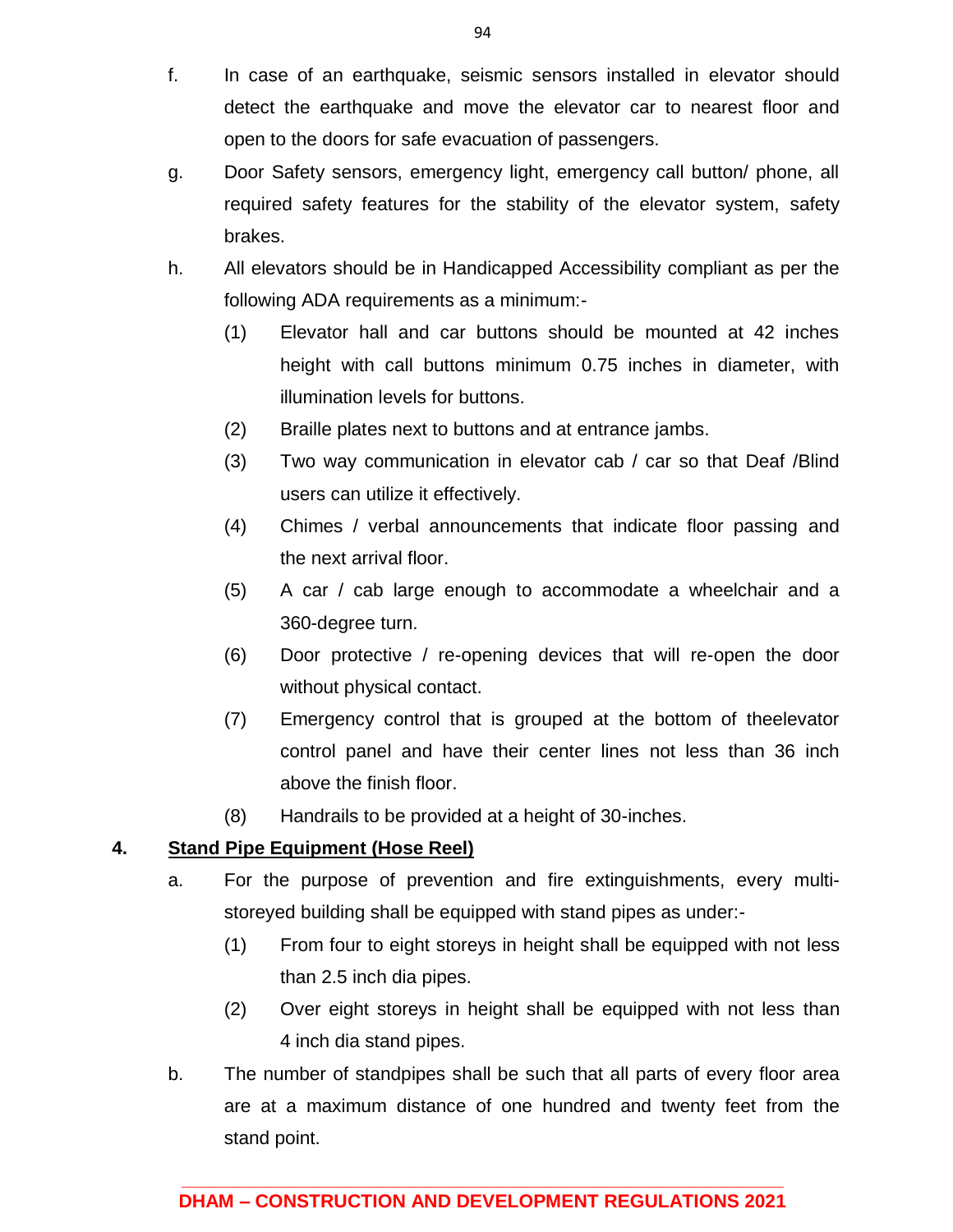- c. Insofar as practicable, standpipes shall be located with outlets within stairway enclosures, but if these are not available, the standpipes shall be located in a common corridors. In any case one shall be located in the main.
- d. The construction of standpipes be of galvanized iron/gunmetal.
- e. Stand pipe risers shall extend from the lowest to the top most storey of the building or part of building which they serve.
- f. When more than one stand pipe is required, they shall be interconnected at their bases by pipes equal in size to that of the largest riser.
- g. Every standpipe or stand-system in case of interconnected stand-pipes, shall be equipped with a fire department approved in-let connection of corrosion resistant metal (e.g. gunmetal) located on an outer building face nearest to street approximately twenty to thirty feet above finished ground and suitably marked "fire department connection standpipe.
- h. Standpipes shall be provided in every storey with a one and half inch dia flexible hose not less than one hundred feet long, with a half inch nozzle, being in an approved rack or cabinet.
- i. The standpipe shall be fed by an overhead water tank reserved solely for this purpose. The minimum capacity of this tank shall not be less than five thousand gallons, with a minimum of seven feet head above the highest discharge point.

### 5. **Dry Riser.**

- a. For each commercial and mixed use building, 18 meter tall, a dry riser (supply system intended to distribute water to multiple levels or compartments of a building, as a component of its firefighting systems) shall be provided to ensure that firstly a fixed distribution system within the building is provided that requires no fire service resources or equipment. Secondly, to maintain, the compartmentation of the building.
- b. Dry risers are a building By-Laws requirement in occupied buildings over 18 meter tall. The designers or architects may opt for the superior protection of wet risers. Wet risers are a building By-Laws requirement in buildings over 50 meter. Dry risers may also be found in environments where access is limited or compartmentation is an issue i.e. multilevel basements, car-parks or hospital corridors etc.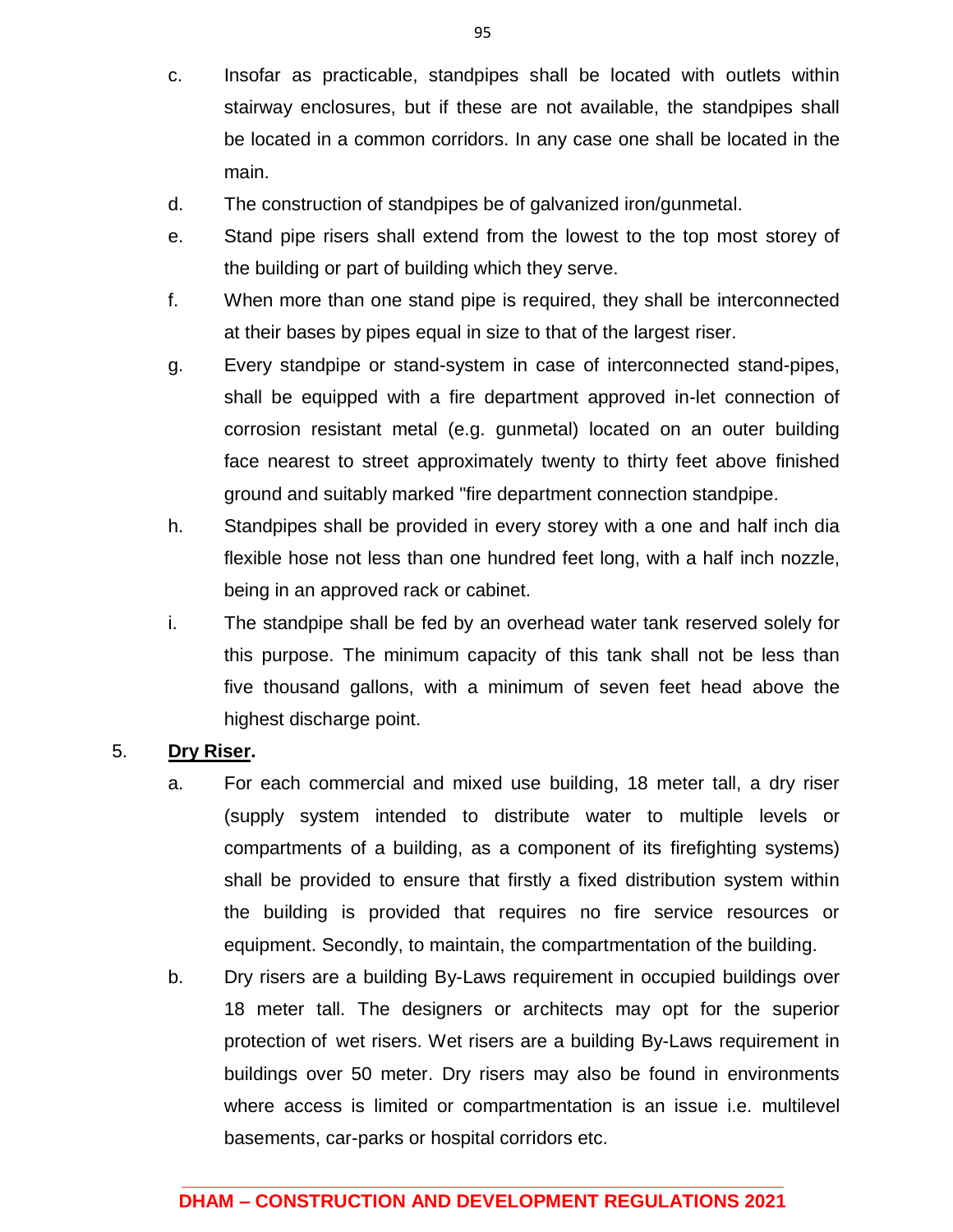c. Dry riser shall consist of 3 components to meet BS 5041 BS5306, BS 9990 or other National Fire Protection association (NFPA) equivalent.

### 6. **External Inlets.**

a. Inlets enable connection of fire service water supplies shall be required to be provided with an external cabinet or enclosure marked 'DRY RISER INLET'. Within this enclosure, a collecting head with at least 2 BS Instantaneous male couplings shall be provided. In this cabinet, a drain down valve to enable the dry riser to be emptied of water following fire service operations or testing shall also be provided. These enclosures should be secure from vandalism but should be designed for immediately accessible with a breakable area in the door to facilitate urgent fire service connection.

### 7. **Pipe work.**

- a. All required pipe work shall be provided to make it functional by ensuring that the pipe is maintained EMPTY of water. The designer should ensure that the pipe work of dry riser distribution systems is of Galvanized steel pipe based on British standards laid down requirements for the pipes internal diameters or equivalent National Fire Protection Association (NFPA) requirements.
- b. In buildings over 18 meters provide single outlets on each floor (100 mm or 4 inch internal diameter pipe work fitted). For taller buildings and for situations where multiple outlets on floors are required, 150 mm or 6 inch internal pipe work is fitted. Where larger diameter dry riser pipe work is required, the same should be accompanied by a 4 way inlet collecting head. The pipe work is usually enclosed within fire resisting enclosures or shafts.
- c. The top of the pipe work should be provided with vent pipe to allow the air in the dry riser to be expelled when it is charged with water.

### 8. **Outlet Points.**

a. Outlets (Landing Valves) - the connection points for enabling the fire service, are to be attached and advance its hose lines within a building. Each outlet should consist of a single or double BS instantaneous female outlet, under the control of a gate valve. Also, outlets should be protected by enclosures with a breakable area in the door to facilitate urgent Fire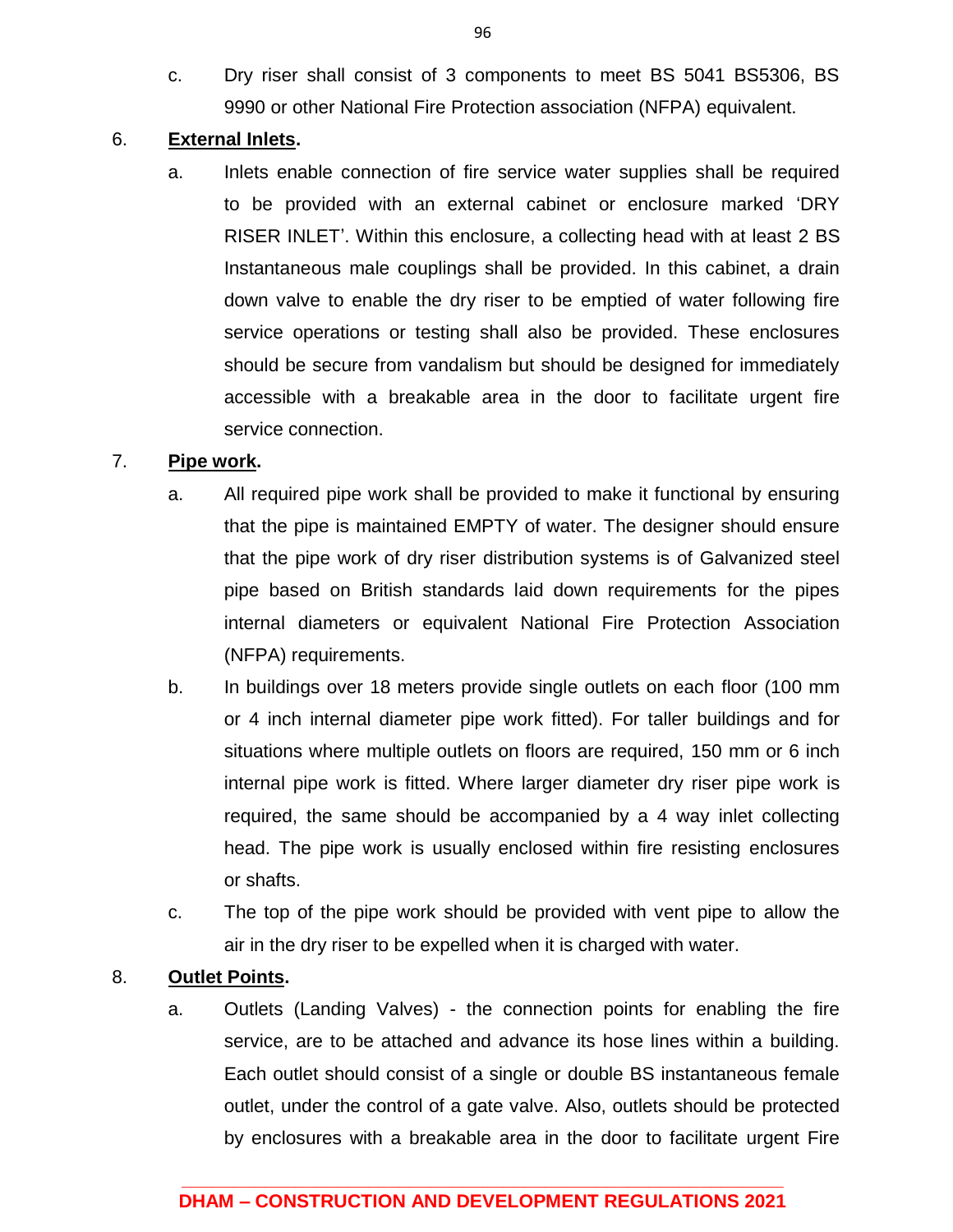Service connection. Outlets are to be situated in a protected lobby, stairway or cupboard, one of a buildings fire escape staircases, enclosures or lobbies. Provision is to be made at roof level for an additional testing outlet, where possible.

- 9. **Automatic Sprinkler System.** Automatic sprinkler system shall be provided in:
	- a. Every public use / institutional building which serves restrained or handicapped persons.
	- b. Covered car parking areas in building of which upper storeys are designed for other uses when such parking area exceeds five thousand square feet.
	- c. Out garages or terminals for passengers serving more than four buses at a time.
	- d. All building compartments used for cottage manufacturing display or sale of combustible materials and products which are more than 7500 square feet in covered area.
	- e. All areas of theatres except auditorium, music hall and lobbies.
	- f. All building areas used primarily for storage of goods, and materials including areas clearly specified for storage of incombustible materials and goods, which are more than 1000 square feet in area.
	- g. Sprinkler provision shall be made in the immediate vicinity of generators or any electrical equipment.
- 10. **Construction of Sprinkler System.** Sprinkler pipes, hangers and sprinkler heads shall be protected from corrosion.
	- a. Every sprinkler system shall be equipped with a fire department approved inlet connection located on an outer building face nearest to street approximately twenty to thirty feet above finished ground and suitably marked "Fire department connection-Automatic sprinklers".
	- b. Automatic sprinkler system from the incoming supply along with automatic fire booster pump set, shall be connected to a building's RCC water storage tanks. This tank shall be of enough capacity to meet the daily storage requirements of the building's occupancy along with the minimum water storage requirement as recommended by NFPA. There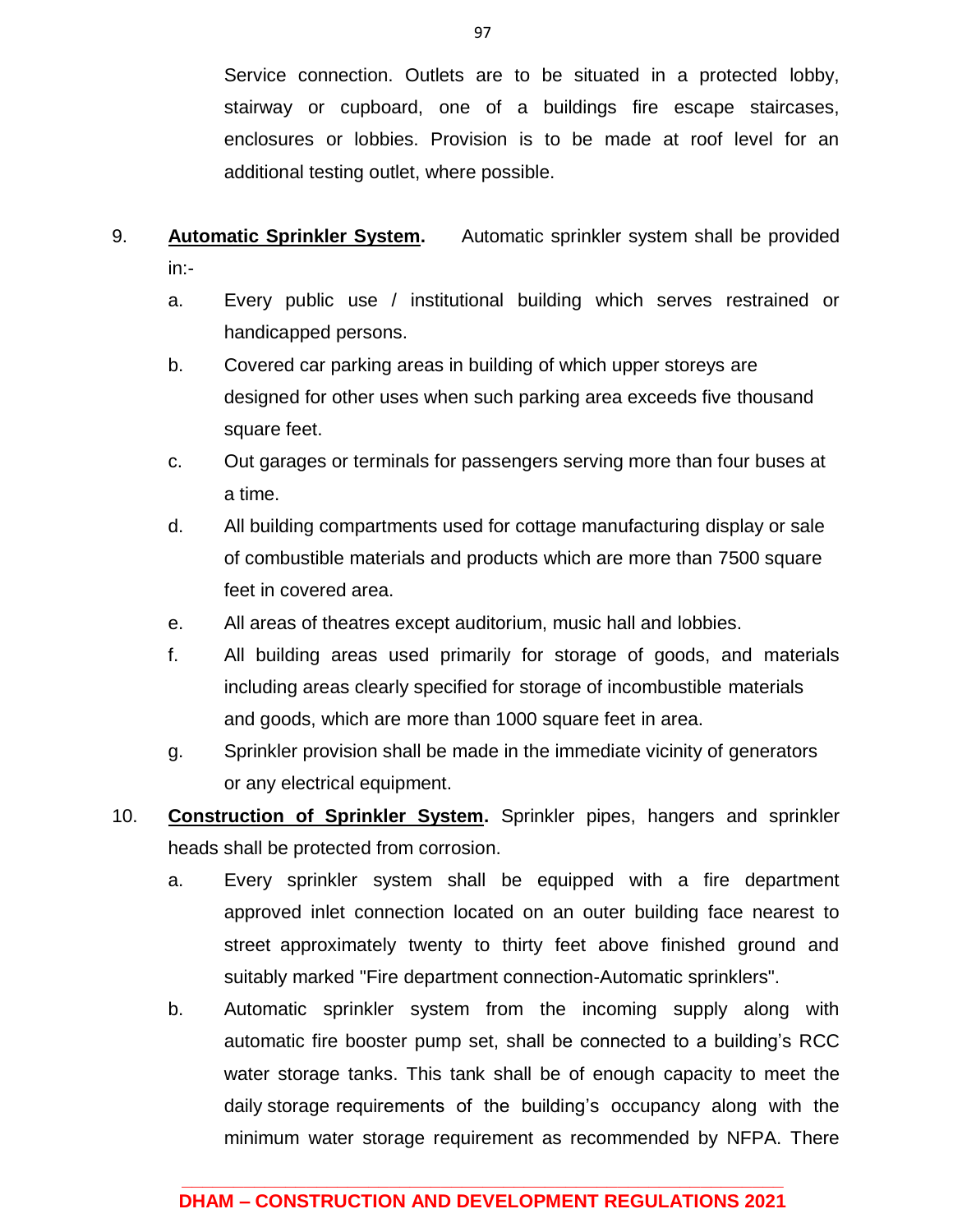shall be minimum pressure (3 bars or 20 PSI) above the highest discharge point according to NFPA.

- c. Automatic sprinkler system shall set off automatic alarm system simultaneously.
- d. Every sprinkler system shall be provided with a readily accessible outlet valve to control all sources of water supply.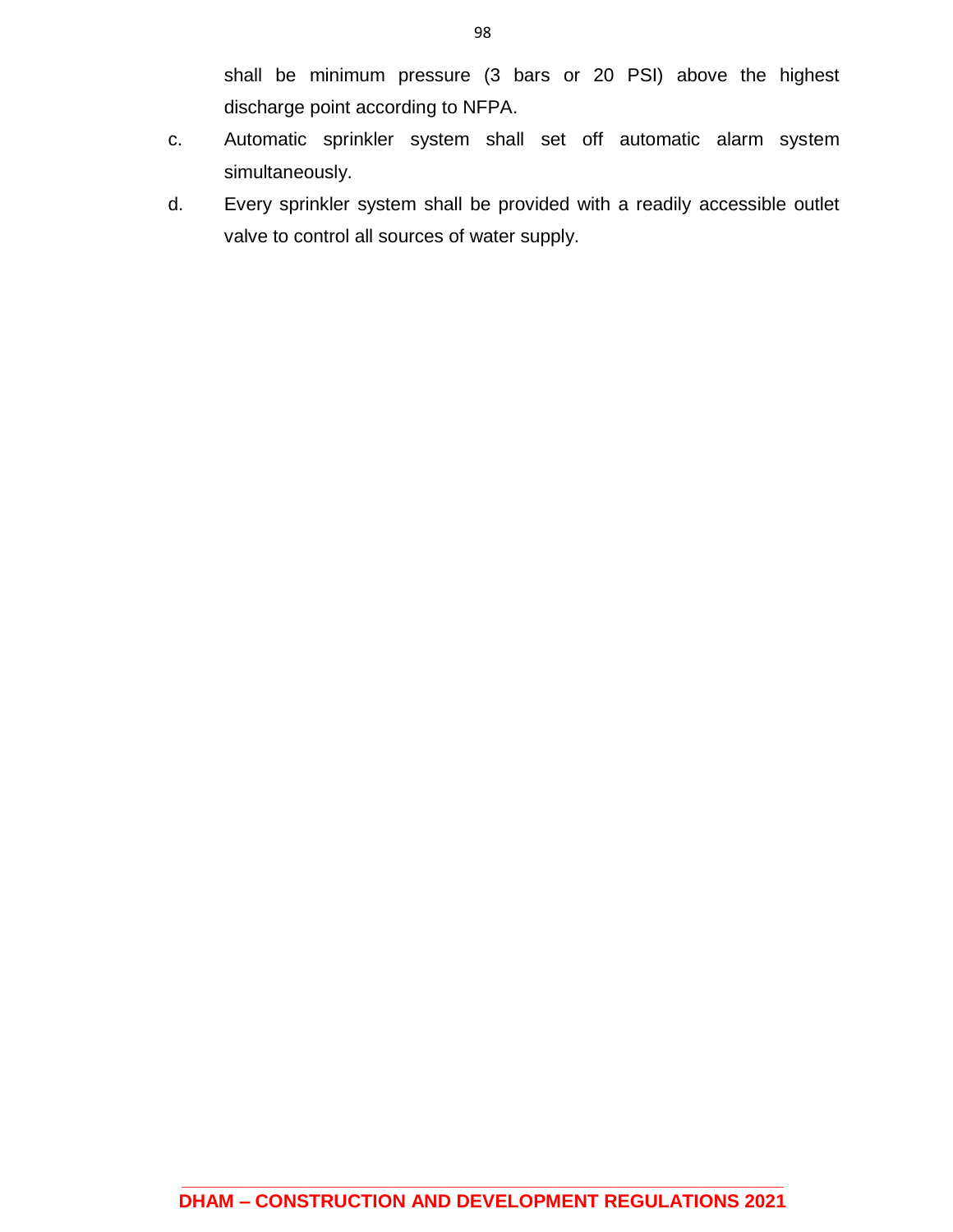# **CHAPTER –XV VIOLATION OF BY-LAWS**

#### **1. Removal or Prevention of Violation**

- a. DHAM shall take other appropriate measures to ensure compliance with these By-Laws. For compliance of the By-Laws, DHAM shall carry out inspections of any Residential as well as Commercial premises. Inspections shall be arranged on periodic, on occasional, on any observation, or on any complaint from the neighborhood, basis. Owner/Occupant of the property shall arrange the inspection of the premises by DHAM detailed inspection team. Inspection of premises may be asked through writing (notice), verbal or Telephonic correspondence. However, owner shall verify the identification of DHAM inspection team before entry to the premises. Representative of the owner/occupant shall accompany the DHAM Inspection Team during the inspection.
- b. If DHAM finds that any of the provisions of these By-Laws, or any rules relating thereto, or any conditions of a general or special permit, are being or have been violated, it shall serve a notice in writing to any person responsible for the violation.
- c. The notice shall indicate the nature of the violation and DHAM may order such action as it may deem appropriate to correct the violation including but not limited to:-
	- (1) Discontinuance of any illegal work being done on, or activities being conducted in relation to, building.
	- (2) Requiring the owner or builder who are carrying out or have carried out such building works, on or before such day as shall be specified in such notice, by a statement in writing subscribed by him or by an agent duly authorized by him and addressed to DHAM, to show sufficient cause why such building works or such part thereof shall not be removed or altered to comply with these By-Laws.
	- (3) If such person fails to show sufficient cause to the satisfaction of DHAM why such building works or part thereof shall not be removed or altered. DHAM may take following actions:-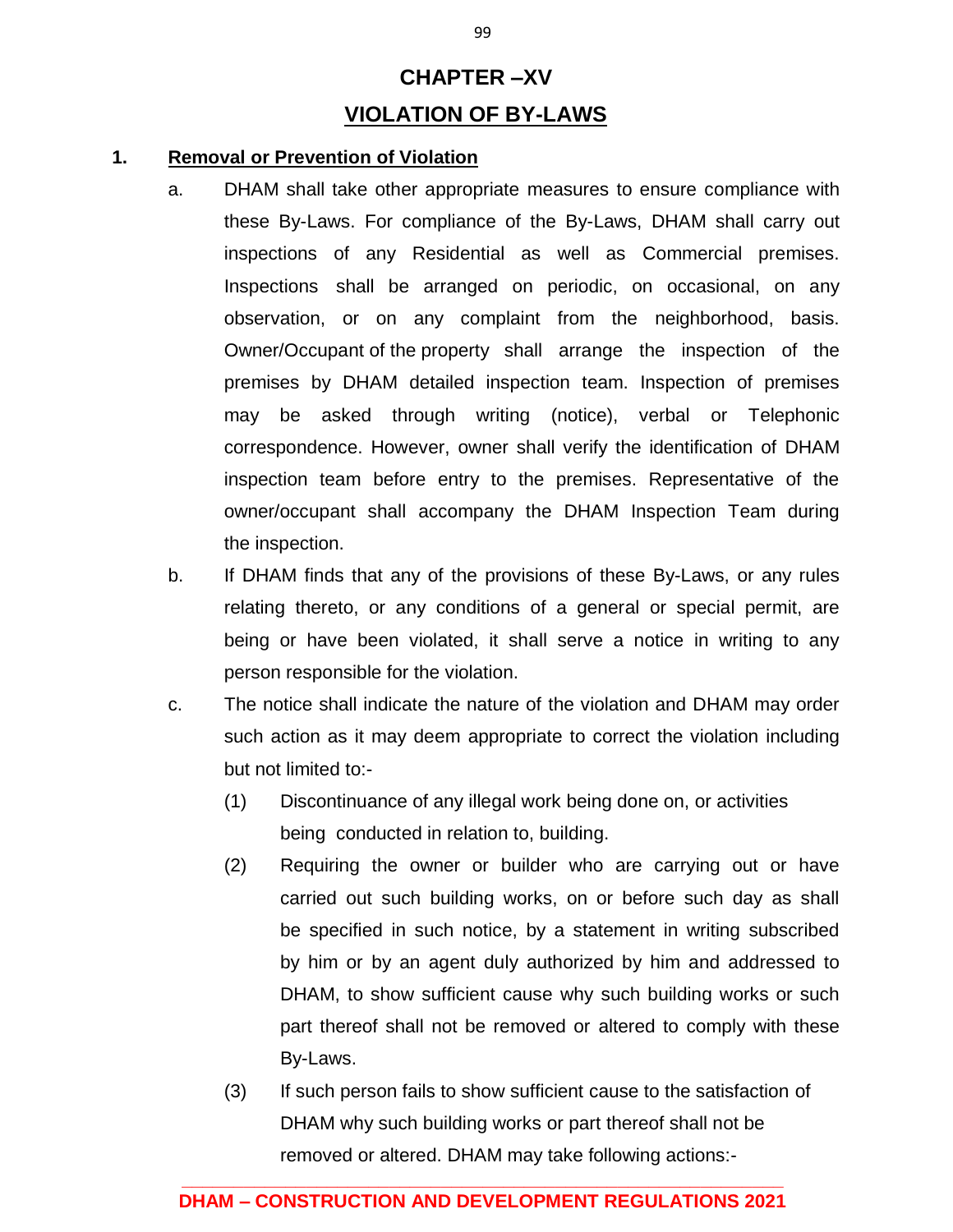(a) Require the person who has carried out the works against the provisions of these By-Laws to alter or cessation of the whole or part of construction works thereof.

(b) Any other measures authorized by these By-Laws, or with the conditions of permit.

- d. The order shall specify the period within which the violation shall be corrected and in the event of non-compliance with the order, DHAM may take appropriate measures under the relevant By-Law or Act to be taken to effect compliance. The expenses shall be recoverable from the owner in the manner provided for the recovery of arrears of revenues or taxes.
- e. The giving of notice and making and serving of an order under this clause shall not be a prerequisite to the initiation of, and shall not bar, any prosecution under any applicable law, and DHAM may take action under this clause whether or not a prosecution has been initiated.
- 2. **Enforcement by DHAM**. Administrator/Secretary DHAM may direct the concerned officer (under whose jurisdiction violations have occurred) to take action under these By-Laws with respect to any violation including entering upon and sealing of premises.

### 3. **Appeals**

- a. Within thirty days from the date of receipt of any order of DHAM under these By-Laws or of its determination on an appeal under the preceding sub By-Laws, the aggrieved person so served may appeal to the Administrator, which may give him an opportunity to be heard, if deemed appropriate or worth hearing, and within reasonable time.
- b. Administrator, may arrange hearing of the person by himself for depute an officer for the purpose. The deputed officer or officers shall report, may be written or verbal, alongwith recommendations to Administrator.
- c. DHAM after considering a report and any recommendations of the hearing officer, may affirm, modify or amend the order or determination.
- **4. Finality of Orders or Determination.** Unless an appeal has been admitted as provided by By-Laws an original or appellate order, or determination of the Administrator shall be final.

100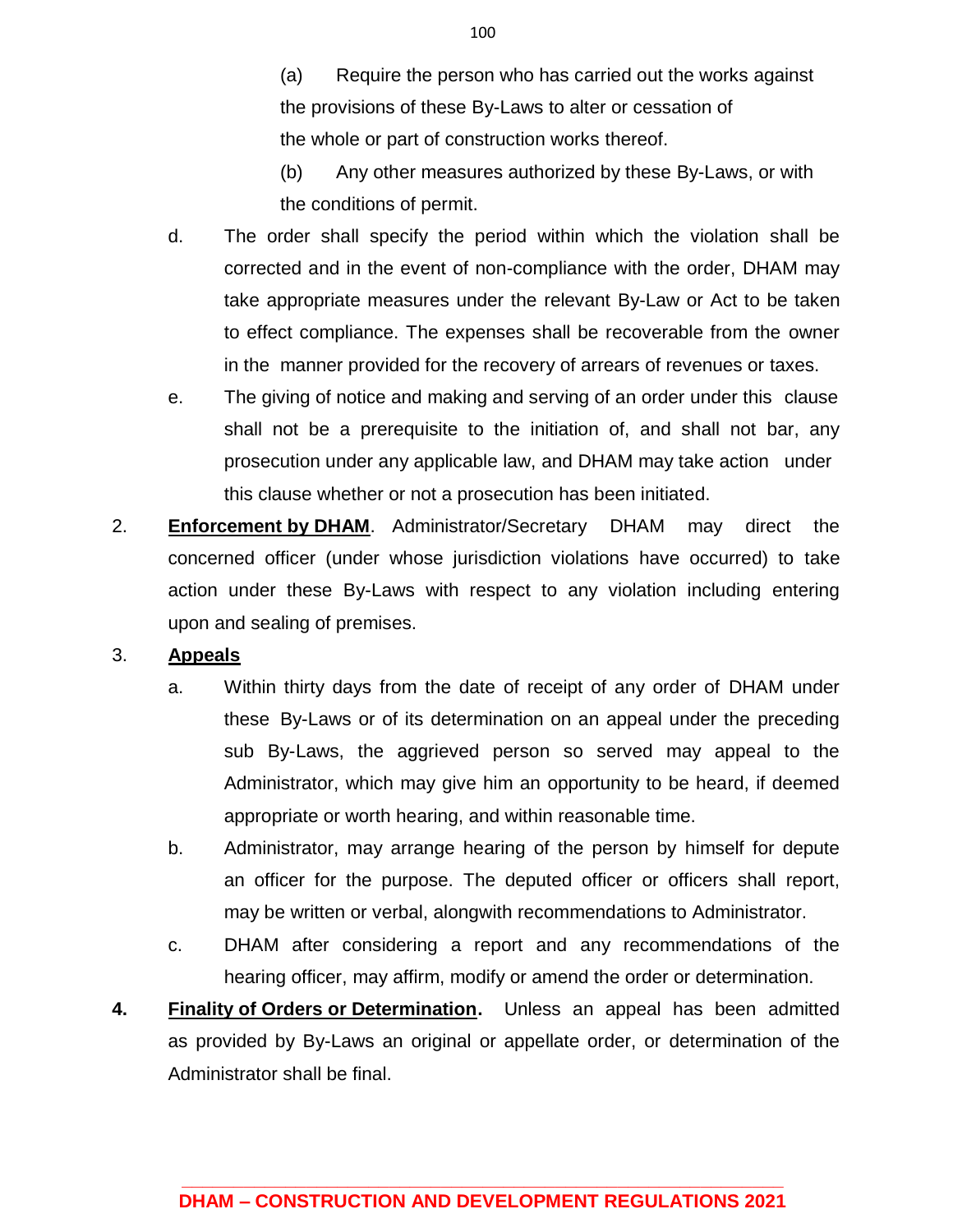## **CHAPTER –XVI**

## **DANGEROUS BUILDINGS**

1. **General**. For the purposes of this chapter all such buildings or structures which are declared as dangerous by the following evaluation committee shall fall in two categories: -

| a. | President      |                | Director P&D, DHAM                         |  |
|----|----------------|----------------|--------------------------------------------|--|
| b. | <b>Members</b> | $\overline{a}$ | <b>Additional Director P&amp;D</b>         |  |
|    |                |                | Additional Director (Development/Services) |  |
|    |                |                | <b>Additional Director Legal</b>           |  |
|    |                |                | Additional Director (Security & Vigilance) |  |
|    |                |                | Nominated Senior Architect(s)              |  |
|    |                |                | registered with PCATP & DHAM               |  |
|    |                |                | Nominated Senior Structural Engineer(s)    |  |
|    |                |                | registered with PEC & DHAM                 |  |

- a. **Category–1**. Any building or structure whose strength stability, serviceability, robustness or durability has been impaired due to any reason such as improper structural design and detailing, faulty or poor construction, decay, dilapidation, obsolescence, natural disasters or leading to abandonment due to all these reasons to a level, where it cannot be restored to its original status, shall classify as "Dangerous BuildingCategory-1", and shall be liable to be demolished.
- b. **Category–2**. Any building or structure or part thereof whose strength, stability, robustness, serviceability or durability has been impaired due to all such reasons as cited in paragraph **'a'** to a level, where it could by way of strengthening, appraisal and restoration be brought partially or wholly near to its original status, shall be classified as "Dangerous Building Category-2".

## 2. **Notices for Dangerous Buildings**

a. If in the opinion of any member of the evaluation committee, a building or part thereof has become dangerous for human habitation, the evaluation committee shall give at least twenty-four hours' notice to the owner or occupants (who need not to be named) for inspection of such buildings by the technical representative of the evaluation committee.

**\_\_\_\_\_\_\_\_\_\_\_\_\_\_\_\_\_\_\_\_\_\_\_\_\_\_\_\_\_\_\_\_\_\_\_\_\_\_\_\_\_\_\_\_\_\_\_\_\_\_\_\_\_\_\_\_\_\_**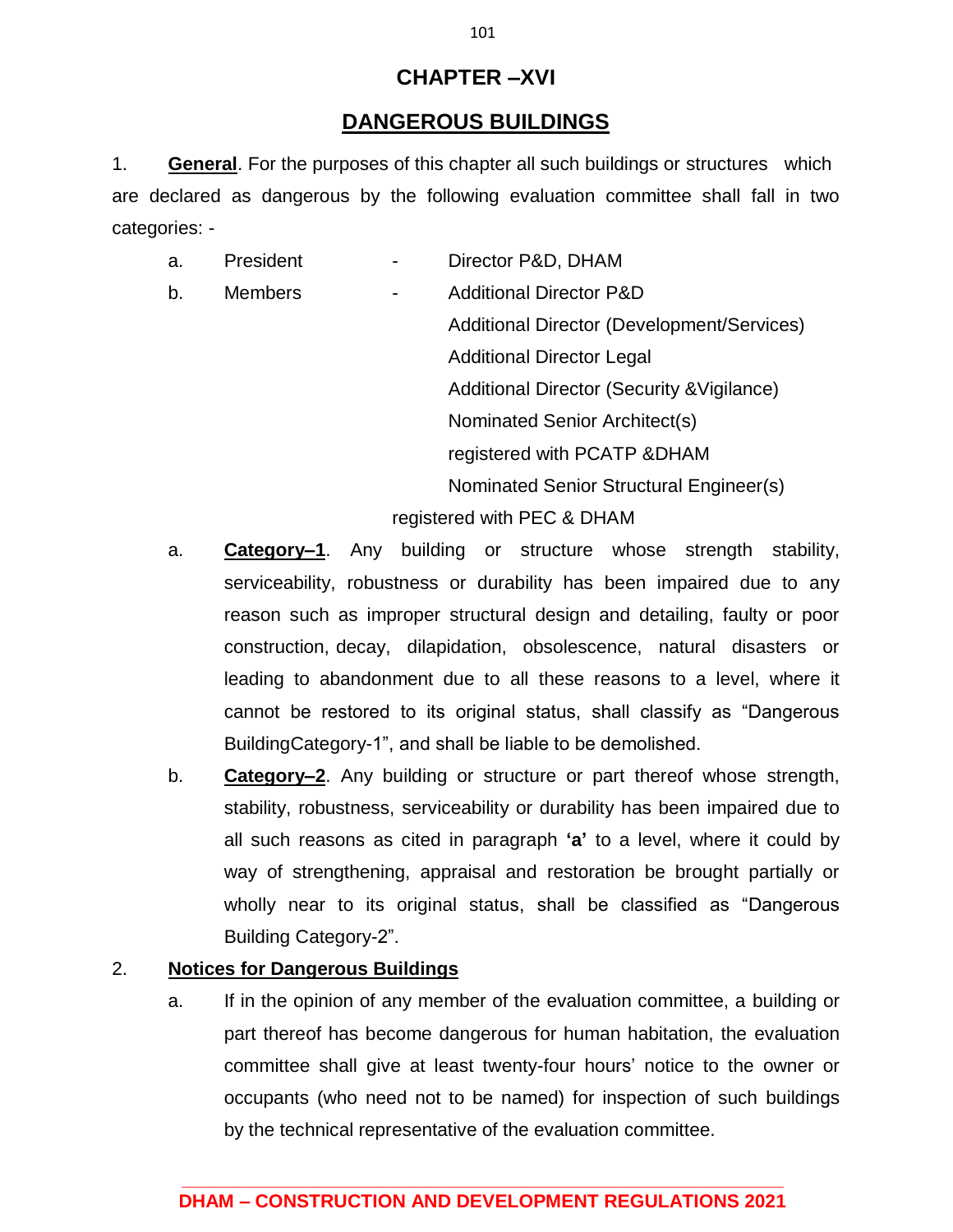- b. In case the evaluation committee considers a building or a part thereof, repairable or modifiable without causing danger to human life or property, it may issue such orders to the owner, occupant or tenant of such building in this regard.
- c. If the evaluation committee finds such building dangerous, ruinous or unsafe after proper inspection and investigation by technical representative, the DHAM shall serve to the owner of such building or structure, a written notice stating the defects thereof, and shall require the owner or person in-charge of the building or premises to commence either the required repairs or improvements, or demolition and removal of the building or structural portion thereof as the case may be, and all such works shall be commenced or completed within the period specified by the evaluation committee.

#### 3. **Buildings Unfit for Human Habitation and Notice of Prohibition**

- a. If for any reason it shall appear to the evaluation committee that any building or part thereof intended or used for human habitation or human occupation for any purpose whatsoever is unfit for such uses, it shall signify its intention to prohibit the further use of such building or part of a building and call upon the owner or occupiers or tenants to state in writing their objections (if any), to such prohibition within fifteen days after the receipt of such notice. If no objection is raised by such owner or occupier within the prescribed period or if any objection which is raised, appears to the evaluation committee to be invalid or insufficient, the evaluation committee may prohibit by an order in writing, the further use of such building or part thereof. The owner or occupier of the building shall be given an opportunity of appearing before the president of evaluation committee in person or by an agent in support of his objection, if he/she so desires. A public notice to this effect will be published by DHAMin leading Urdu and English daily newspapers.
- b. A thirty days' notice of such prohibition shall be served in person or by any courier service, mail, or by pasting at site in the presence of authorized officer by the evaluation committee, before which every such person shall remove himself and his property from the said building or part thereof; failing compliance the evaluation committee may cause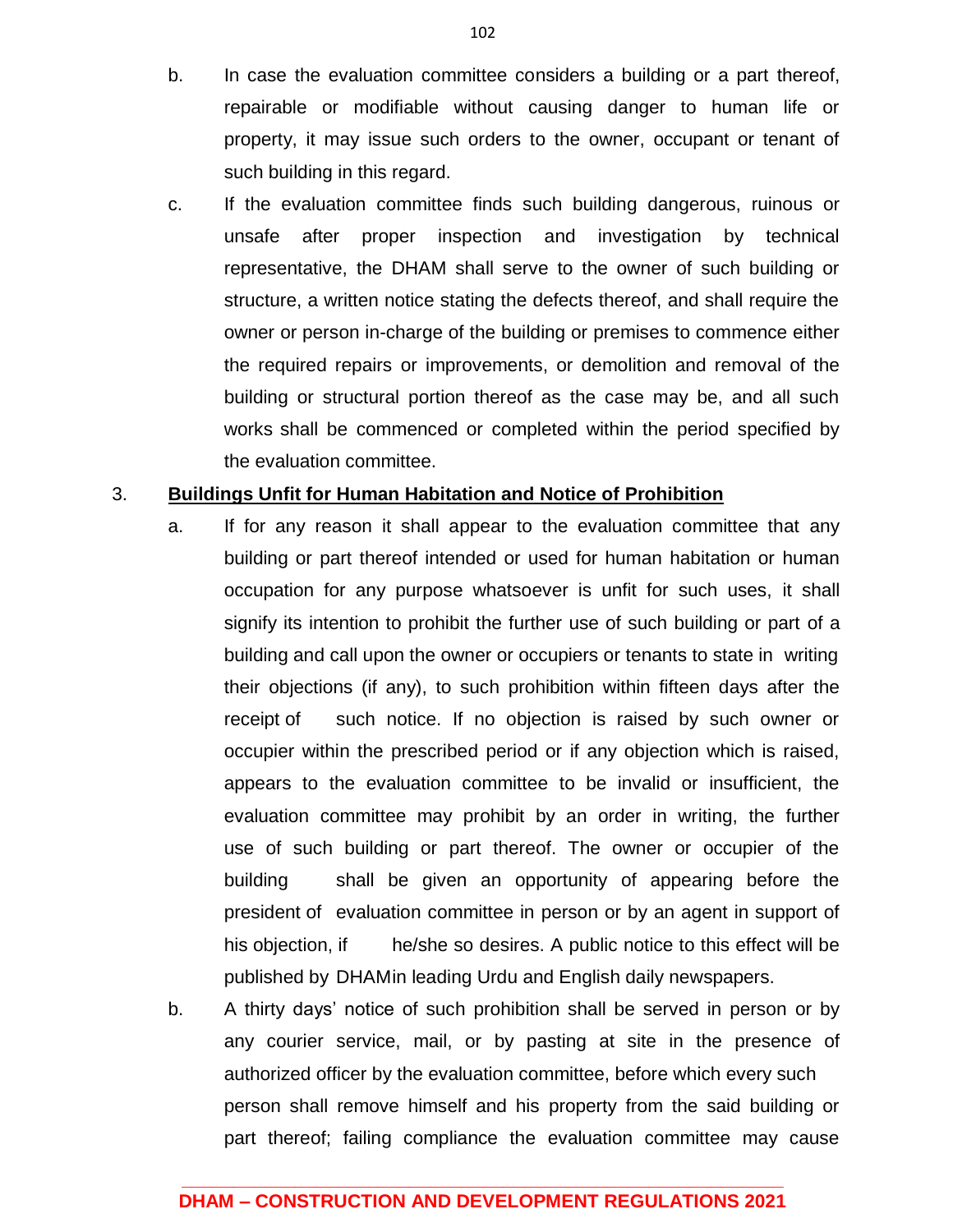him/her and his/her property to be removed at his/her own risk and cost. In case of imminent danger twenty-four hours' notice may be issued by the evaluation committee.

c. When a building or part of a building has been vacated under clause 2(b) (XVI) the owner shall display at each entrance at prominent places to such building a notice to read "DO NOT ENTER, UNSAFE TOOCCUPY" in English and Urdu. Such notice shall remain displayed until the required repairs, demolition, or removal are completed.

#### 4. **Alteration, Modification or Repairs of Dangerous Buildings**

- a. At any time after a building or part of a building has been vacated under clause 2(b) (XVI), if the evaluation committee considers that it can be rendered fit for human habitation by the structural alterations, repairs or modification and updates or repairs before or after the vacation of habitants from such buildings, the evaluation committee may by notice in writing, call upon the owner to commence through professional within such time as may be specified (but not less than thirty days) and to complete within the period as specified in the notice but not more than ninety days from the date of receipt of such notice, such structural alterations, modifications, updates or repairs, as deemed necessary. If within the aforesaid period such alterations, modifications, updates or repairs have not been completed to the satisfaction and redoing as per good engineering practices and quality, of evaluation committee, it shall issue to the said owner a notice in writing ordering the demolition within thirty days from the date of receipt of such notice. In case of Noncompliance and safety of habitants is compromised, DHAM may order complete vacation of Building and then proceed with demolition at risk and cost of the owner.
- b. If the evaluation committee considers it impracticable to render such building or part thereof fit for human habitation, the DHAM, may by notice in writing call upon the owner to demolish it in a period specified by the evaluation committee.
- 5. **Demolition of Dangerous Building on Expiration of Notice Period**. If at the expiration of the period specified in the notice and order to demolish a building or part of a building issued under clause 4 (b) (XVI) has not been

#### **\_\_\_\_\_\_\_\_\_\_\_\_\_\_\_\_\_\_\_\_\_\_\_\_\_\_\_\_\_\_\_\_\_\_\_\_\_\_\_\_\_\_\_\_\_\_\_\_\_\_\_\_\_\_\_\_\_\_ DHAM – CONSTRUCTION AND DEVELOPMENT REGULATIONS 2021**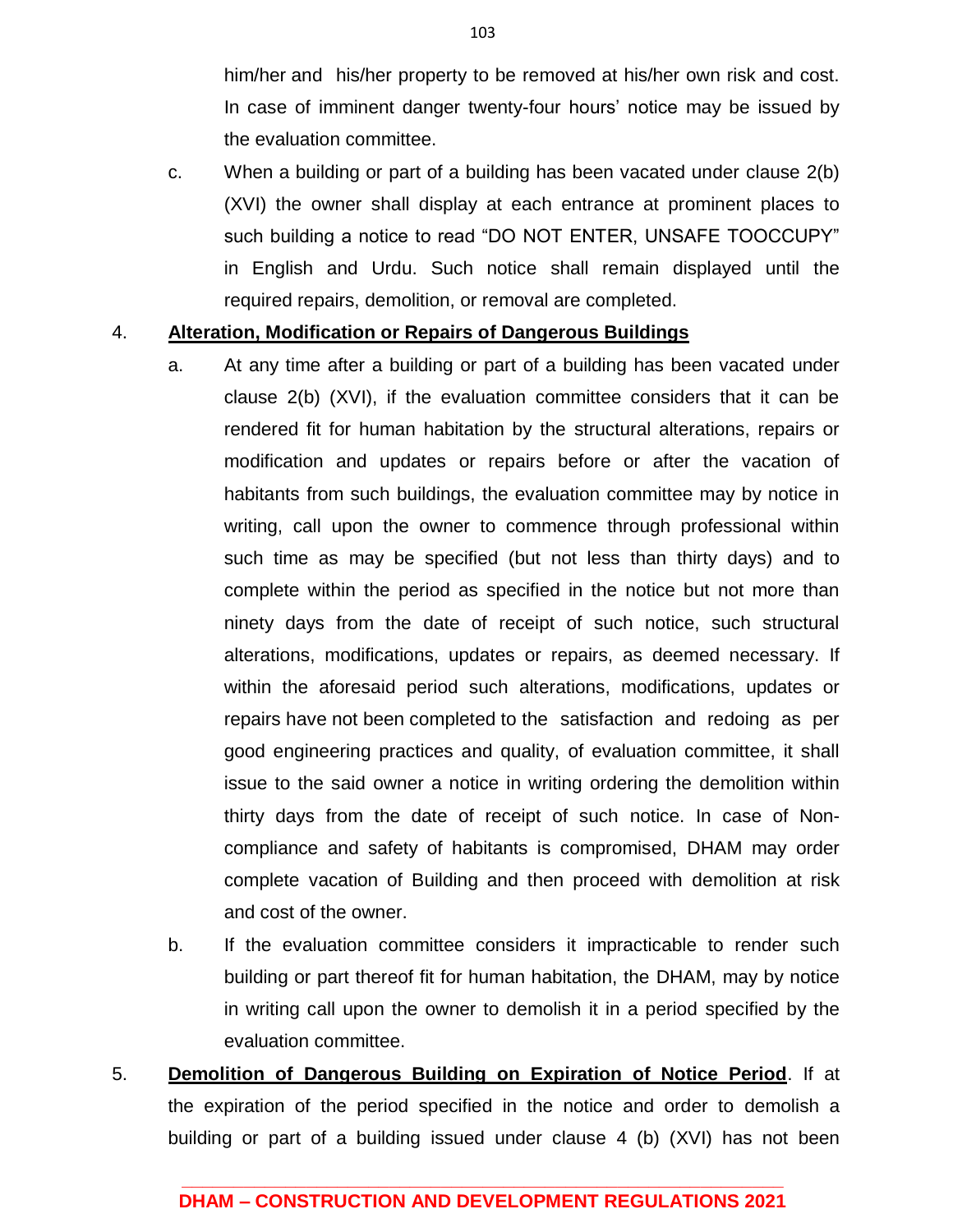complied with, the DHAM may direct, by an order in writing, the demolition thereof through an approved contractor who has on his roll at least one professional responsible for undertaking all necessary safety measures during the process of demolition as per procedure laid down by the evaluation committee.

6. **Extension of Period for Repairable Buildings**. For sufficient causes, the evaluation committee may extend the time allowed under, or prescribed by clause 4 (a) (XVI).

#### 7. **Evacuation of Dangerous Buildings**.

- a. If in the opinion of the DHAM, any building, wall, or structure or anything affixed thereto is in a hazardous or dangerous state, DHAM may, by notice in writing, require the owner or occupier thereof forthwith either to remove the same or to cause such repairs to be made thereto as the DHAM considers necessary for the public safety, and if the danger appears to be imminent, the DHAM may forthwith take such steps as may be required to avert such danger, including the evacuation without notice from such building of all the occupiers thereof.
- b. Any expenses incurred by the DHAM shall be paid by the owner concerned.
- c. When the owner of any building, wall, structure or anything affixed thereto fails to execute the repairs required from him by the DHAM, the tenant or occupant of such building, wall, structure or anything affixed thereto may, with the previous approval of the DHAM, carry out such repairs.
- d. Except with the permission in writing from DHAM no person shall enter into or remain in any building from which the tenant or occupant has been removed.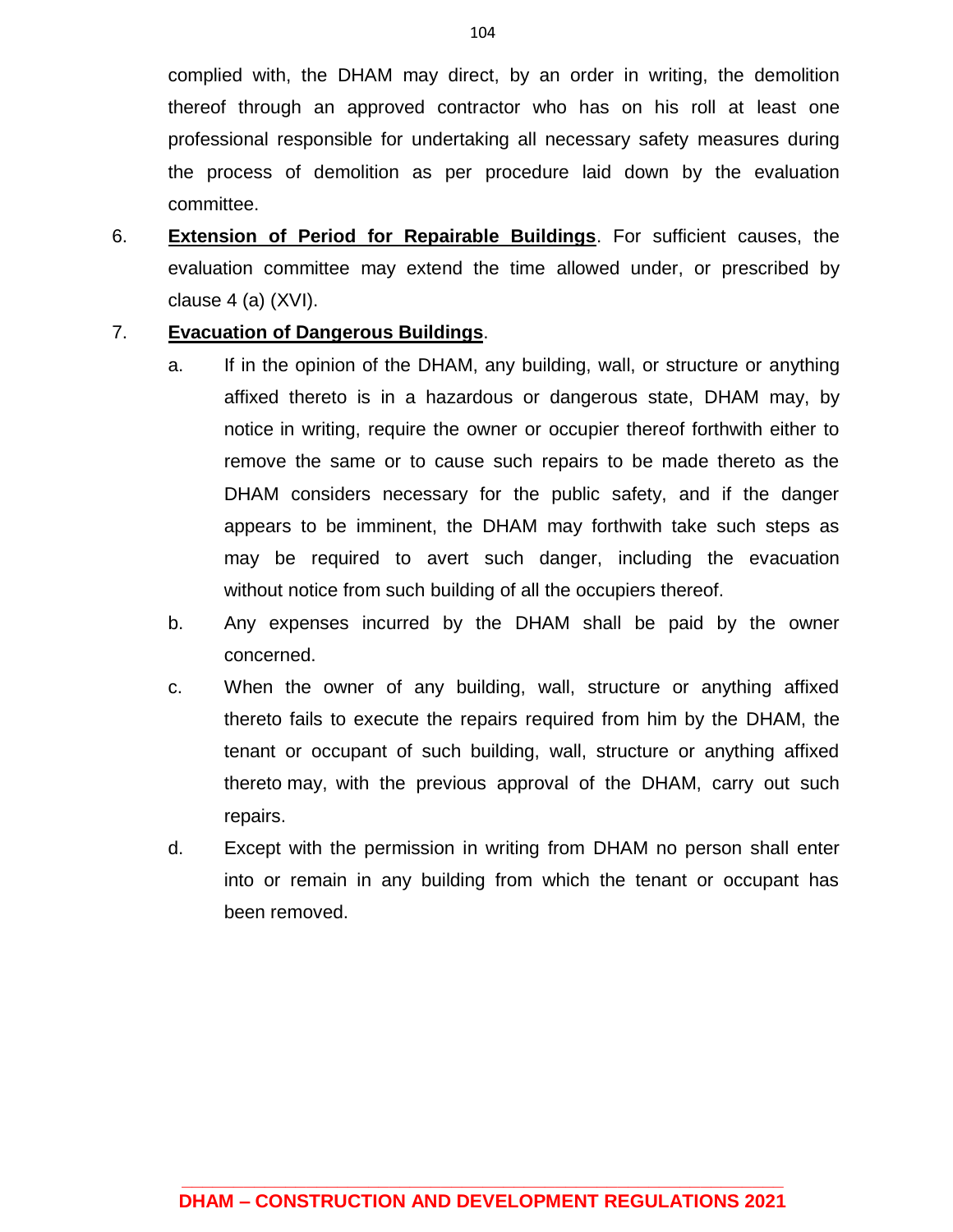# **List of Abbreviations**

| <b>SMPIC</b>  |                          | Sustainable Master Plan Image Concept                         |
|---------------|--------------------------|---------------------------------------------------------------|
| <b>CBD</b>    | $\overline{\phantom{a}}$ | <b>Central Business District</b>                              |
| <b>COS</b>    |                          | <b>Compulsory Open Space</b>                                  |
| <b>PEC</b>    | $\blacksquare$           | <b>Pakistan Engineering Council</b>                           |
| <b>PCATP</b>  | $\sim$                   | <b>Pakistan Council of Architectures and TownPlanners</b>     |
| <b>FAR</b>    | $\blacksquare$           | <b>Floor Area Ratio</b>                                       |
| <b>HVAC</b>   | $\blacksquare$           | Heat Ventilating and Air Conditioning                         |
| <b>LED</b>    | Ξ.                       | <b>Light Emitting Diode</b>                                   |
| <b>LRV</b>    | $\blacksquare$           | <b>Light Reflective Value</b>                                 |
| <b>SRI</b>    |                          | Solar Reflectance Index                                       |
| TP&BC         | $\blacksquare$           | Town Planning & Building Control                              |
| UHI           |                          | <b>Urban Heat Island</b>                                      |
| <b>RCC</b>    |                          | <b>Reinforced Cement Concrete</b>                             |
| <b>ICT</b>    | $\overline{\phantom{a}}$ | Information Communication Technology                          |
| <b>UBC</b>    | $\blacksquare$           | <b>Uniform Building Code</b>                                  |
| <b>WC</b>     |                          | <b>Water Closet</b>                                           |
| <b>MEP</b>    | $\blacksquare$           | <b>Mechanized Electrical Plumbing</b>                         |
| <b>NOC</b>    | ۰.                       | No Objection Certificate                                      |
| <b>PVC</b>    |                          | Poly Vinyl Chloride                                           |
| <b>DPC</b>    | $\sim$                   | Damp Proof Course                                             |
| <b>SOP</b>    | $\overline{\phantom{a}}$ | <b>Standard Operating Procedure</b>                           |
| <b>LPG</b>    |                          | <b>Liquid Petroleum Gas</b>                                   |
| <b>CNG</b>    |                          | <b>Compressed Natural Gas</b>                                 |
| <b>ASME</b>   |                          | <b>American Society of Mechanical Engineers</b>               |
| <b>COP</b>    |                          | <b>Car Operating Panel</b>                                    |
| <b>ASHRAE</b> |                          | American Society of Heating Refrigeratingand Air Conditioning |
|               |                          | Engineers                                                     |
| <b>ASTM</b>   |                          | American Society for Testing and Materials                    |
| <b>SWH</b>    |                          | <b>Solar Water Heaters</b>                                    |
| <b>VVVF</b>   |                          | Variable Voltage and Variable Frequency                       |
| <b>TLV</b>    |                          | <b>Threshold Limit Value</b>                                  |
| <b>VOC</b>    |                          | <b>Volatile Organic Compound</b>                              |
| <b>ODP</b>    |                          | <b>Ozone Depletion Compound</b>                               |